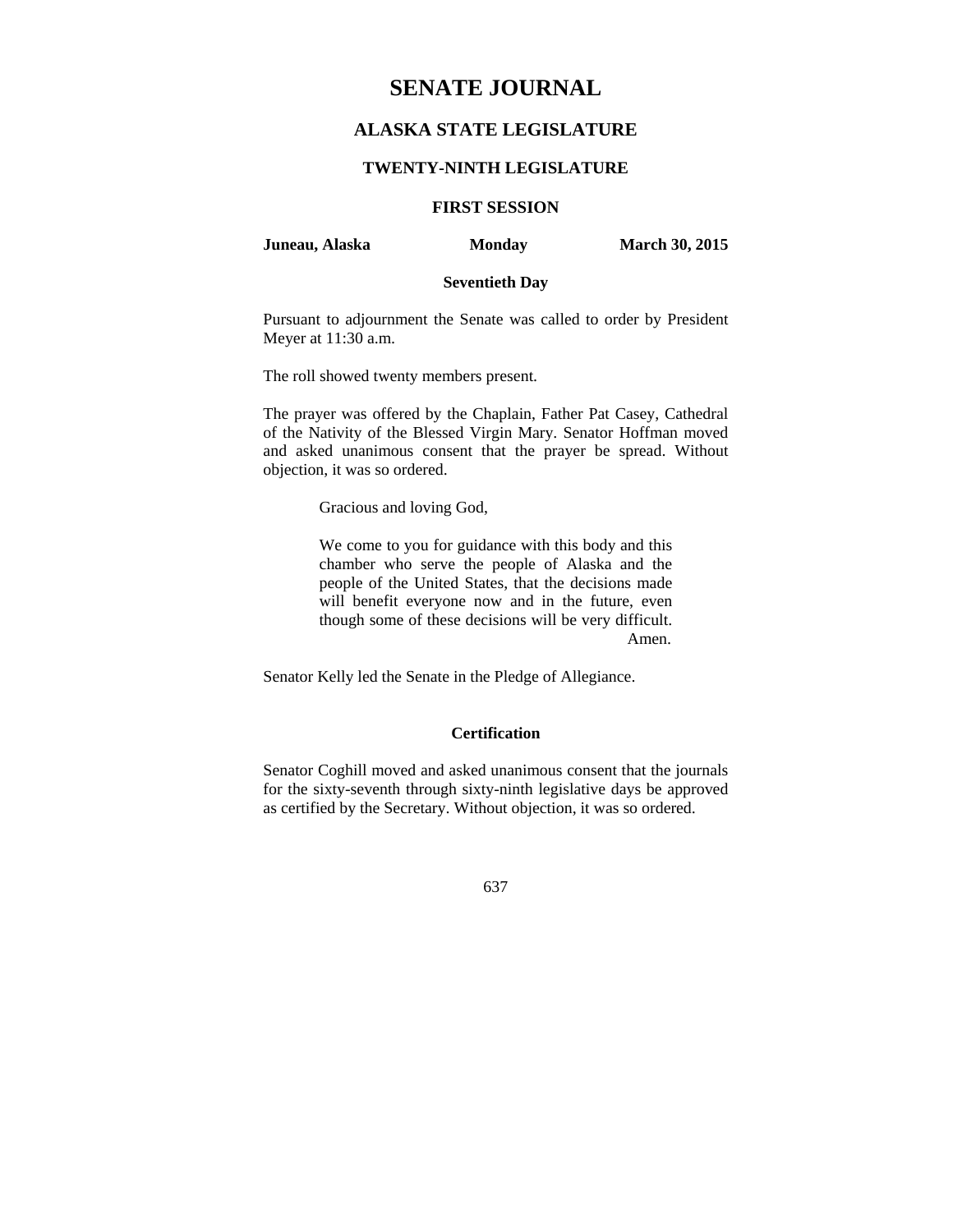#### **Messages from the Governor**

Message dated March 27 was read stating in accordance with art. III, sec. 26 of the Alaska Constitution and AS 16.05.221, I submit the following appointment for confirmation:

#### **Board of Fisheries**

Orville Huntington – Huslia Appointed: 7/1/2012<br>Reappointed: 7/1/2015 Reappointed: 7/1/2015 Term Expires: 6/30/2018

The appointment was referred to the State Affairs and Resources Committees.

The resume for this appointee has been submitted to the Offices of the Senate Secretary and the Chief Clerk.

#### **Messages from the House**

Message dated March 27 was read stating the House passed and transmitted for consideration:

#### **First Reading and Reference of House Bills**

#### **HB 142**

HOUSE BILL NO. 142 BY REPRESENTATIVES FOSTER, Millett, Kawasaki, Edgmon, Tuck, Drummond, Johnson, Tarr, Josephson, Gruenberg, entitled:

"An Act establishing Elders' Day."

was read the first time and referred to the State Affairs Committee.

#### **HB 146**

CS FOR HOUSE BILL NO. 146(CRA) BY THE HOUSE COMMUNITY AND REGIONAL AFFAIRS COMMITTEE, entitled:

> "An Act relating to a municipal tax exemption for certain subdivided property."

was read the first time and referred to the Community and Regional Affairs and Finance Committees.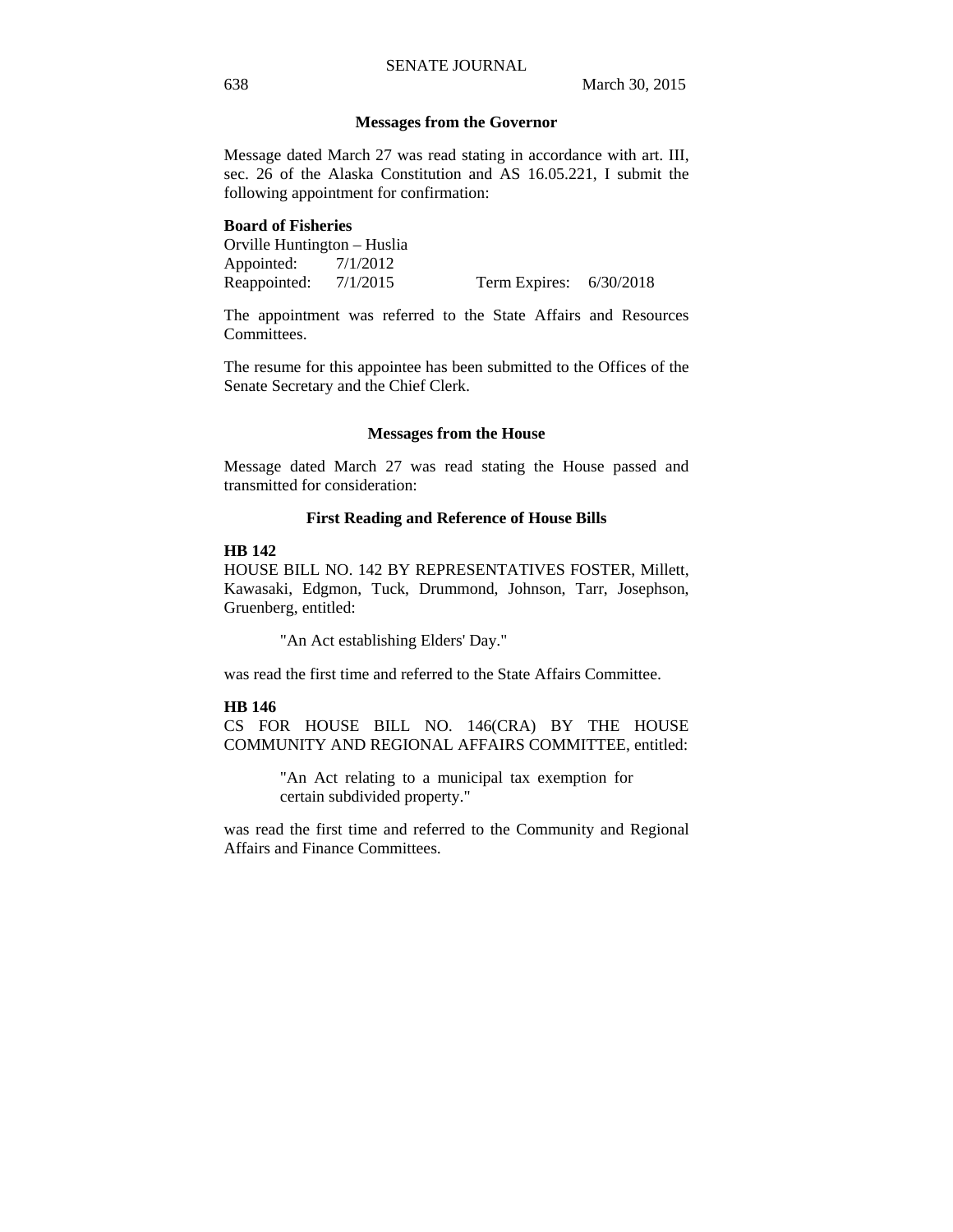# **Standing Committee Reports**

#### **SB 8**

The Resources Committee considered SENATE BILL NO. 8 "An Act relating to the regulation and production of industrial hemp." Signing no recommendation: Senator Giessel, Chair; Senators Costello, Coghill, Micciche. Signing do pass: Senator Wielechowski.

The following fiscal information was published today: Fiscal Note No. 1, Department of Natural Resources

The bill was referred to the Judiciary Committee.

#### **HB 132**

The Resources Committee considered CS FOR HOUSE BILL NO. 132(L&C) "An Act relating to the purpose, powers, and duties of the Alaska Gasline Development Corporation related to the Alaska liquefied natural gas project and an in-state natural gas pipeline; relating to the in-state natural gas pipeline fund; and providing for an effective date." Signing do pass: Senator Giessel, Chair; Senators Costello, Coghill, Micciche. Signing no recommendation: Senator Wielechowski.

The following fiscal information was published today:

Fiscal Note No. 2, zero, Department of Commerce, Community and Economic Development

The bill is on today's calendar.

### **Consideration of the Calendar**

#### **Second Reading of House Bills**

#### **HB 132**

CS FOR HOUSE BILL NO. 132(L&C) "An Act relating to the purpose, powers, and duties of the Alaska Gasline Development Corporation related to the Alaska liquefied natural gas project and an in-state natural gas pipeline; relating to the in-state natural gas pipeline fund; and providing for an effective date" was read the second time.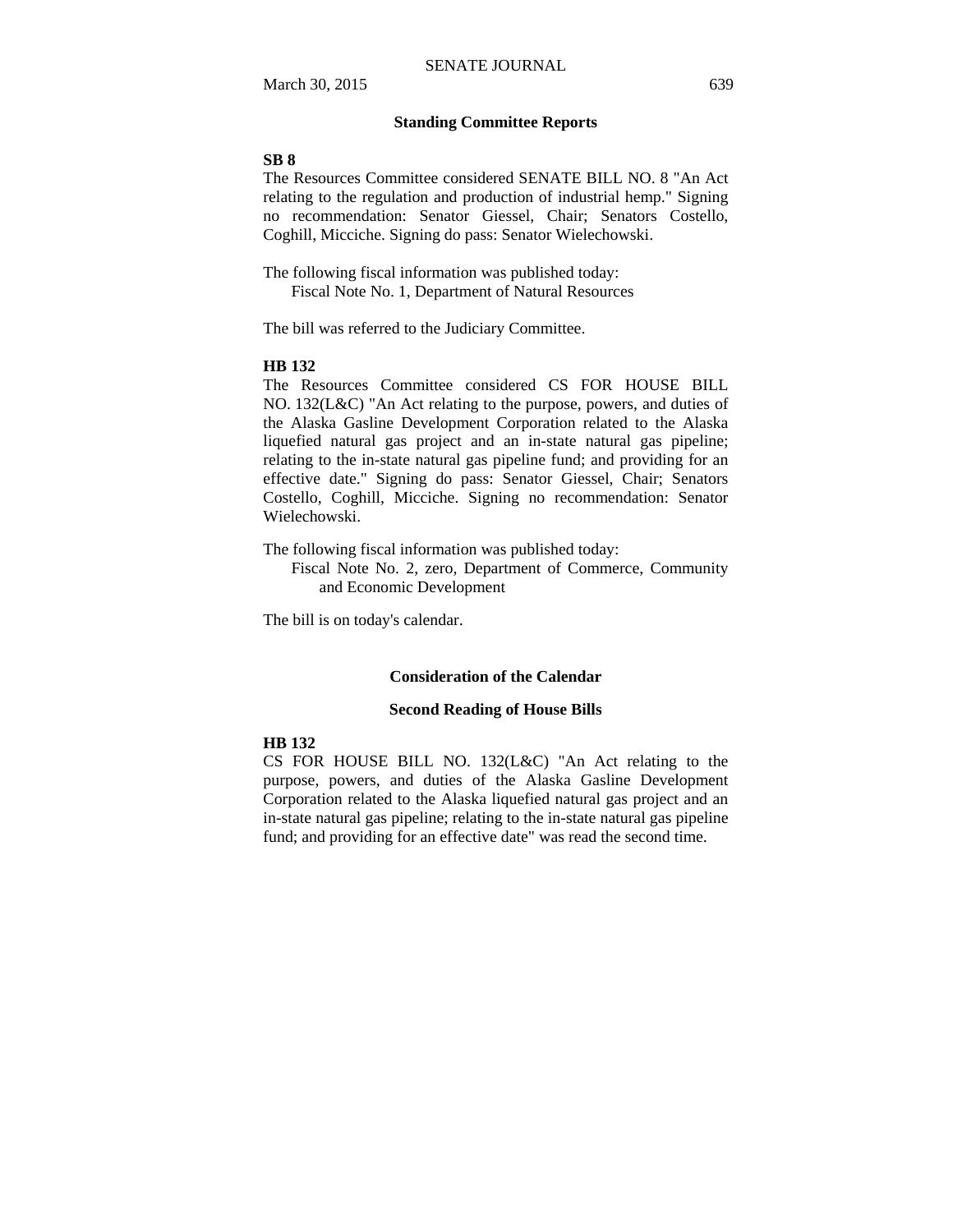CS FOR HOUSE BILL NO. 132(L&C) will advance to third reading on the March 31 calendar.

#### **Senate Bills in Third Reading**

# **SB 30**

CS FOR SENATE BILL NO. 30(FIN) "An Act relating to controlled substances; relating to marijuana; relating to crimes and offenses related to marijuana and the use of marijuana; relating to open marijuana containers; relating to established villages and local options; relating to delinquent minors; making conforming amendments; and providing for an effective date" which had been held to the March 30 calendar (page 618), was before the Senate in third reading.

Senator Wielechowski moved that the bill be returned to second reading for the purpose of a specific amendment, that being Amendment No. 1. Without objection, the bill was returned to second reading.

Senator Wielechowski offered Amendment No. 1:

Page 1, line 1, following "**marijuana;**":

Insert "**deleting marijuana, hashish, and hashish oil from the controlled substance schedules and making conforming and related amendments; relating to driving a commercial motor vehicle or motor vehicle while under the influence of an alcoholic beverage, marijuana, inhalant, or controlled substance; relating to conditions of release; relating to probation and parole; relating to sentencing; relating to illicit synthetic drugs; relating to protective orders; relating to employer alcohol, marijuana, and drug testing;**"

Page 1, line 8: Delete "SEC. 30" Insert "SEC. 53" Delete "sec. 30" Insert "sec. 53"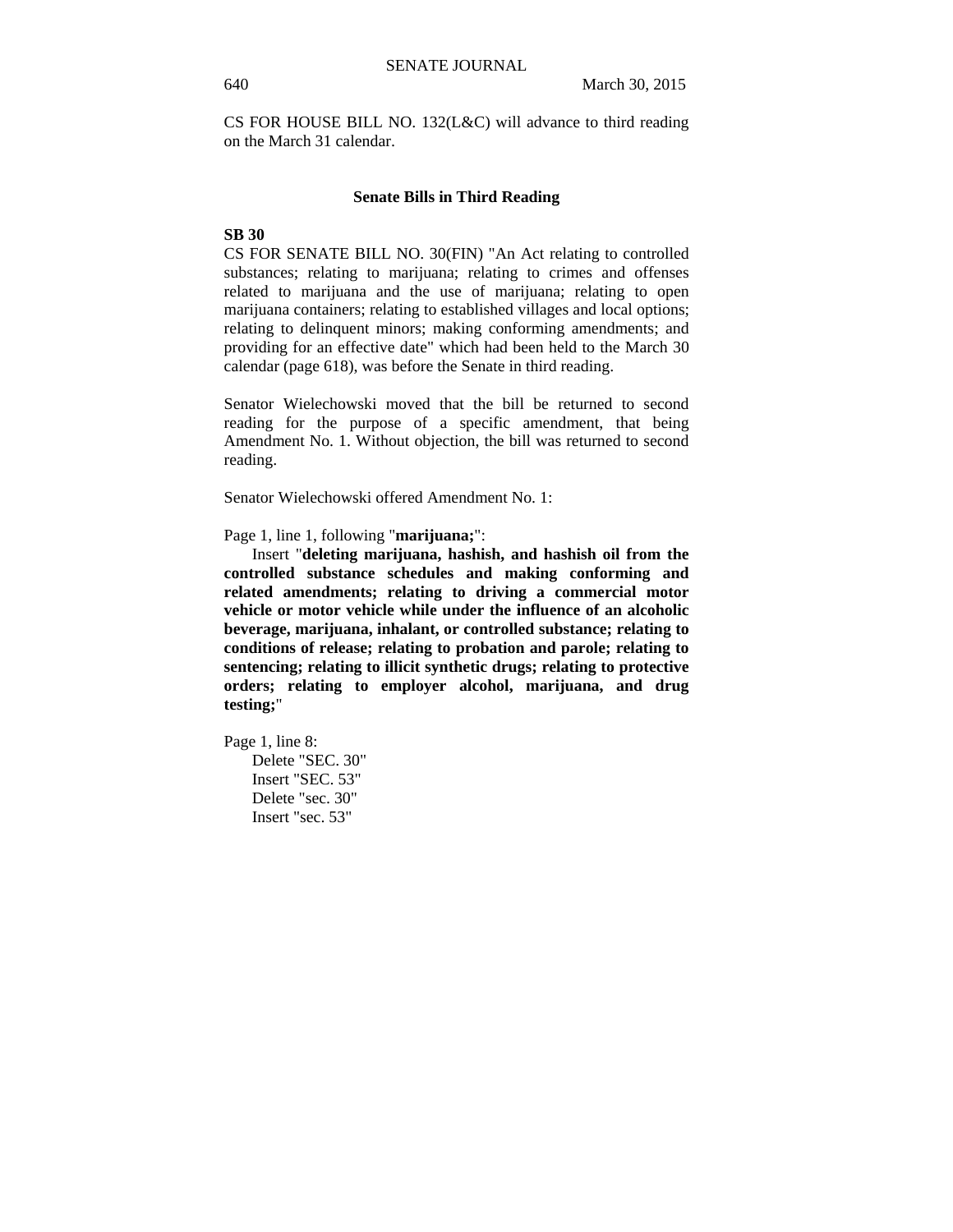March 30, 2015 641

Page 2, line 2: Delete "sec. 32" Insert "sec. 55"

Page 2, line 6: Delete "SEC. 30" Insert "SEC. 53"

Page 3, following line 29:

Insert new bill sections to read:

"**\* Sec. 3.** AS 02.30.030(b) is amended to read:

(b) A person may not operate an aircraft occupied by a crew member or passenger who is obviously under the influence of intoxicating liquor**, marijuana,** or a controlled substance.

 **\* Sec. 4.** AS 04.16.050(e) is amended to read:

(e) The court shall place a person sentenced under  $(b)(2)$ ,  $(c)$ , or (d) of this section on probation for the appropriate period. The person may not refuse probation. The court may require the person to pay for and enroll in a juvenile alcohol safety action program, if one is available. The court shall impose the following conditions of probation:

(1) the person shall pay for and successfully complete any education or treatment recommended;

(2) the person may not consume inhalants or possess or consume controlled substances**, marijuana,** or alcoholic beverages, except as provided in AS 04.16.051(b);

(3) the person shall timely complete any community work ordered, as provided in (f) of this section; and

(4) other conditions the court considers appropriate.

 **\* Sec. 5.** AS 05.45.100(c) is amended to read:

(c) A skier may not

(1) ski on a ski slope or trail that has been posted as "closed" under AS  $05.45.060(b)(5)$  and (d);

(2) use a ski unless the ski is equipped with a strap or other device capable of stopping the ski should the ski become unattached from the skier;

(3) cross the uphill track of a J-bar, T-bar, platter pull, or rope tow except at locations designated by the operator, or place an object in an uphill track;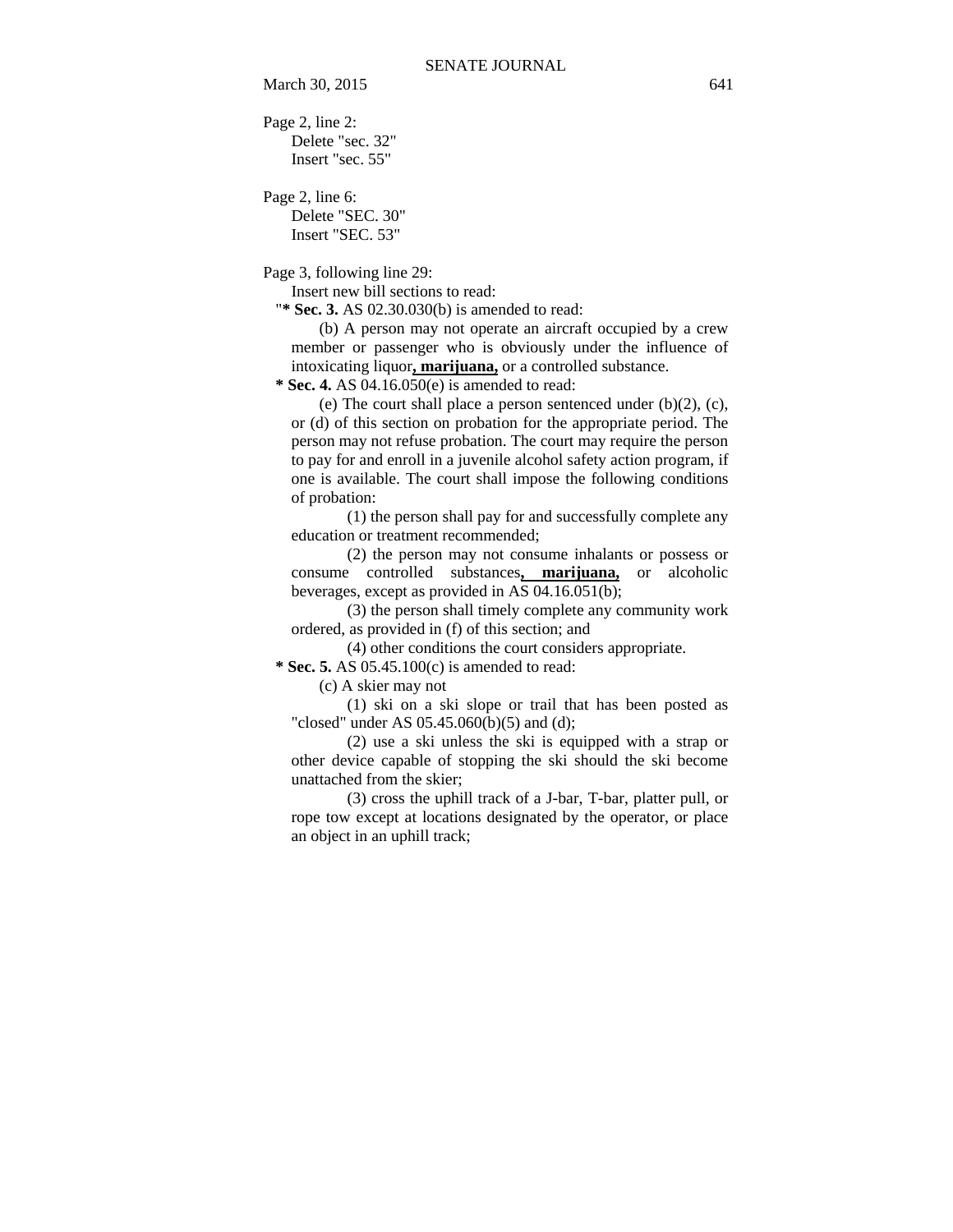(4) move uphill on a tramway or use a ski slope or trail while the skier's ability is impaired by the influence of alcohol**, marijuana,** or a controlled substance as defined in AS 11.71.900 or other drug;

(5) knowingly enter upon public or private land from an adjoining ski area when the land has been closed by an owner and is posted by the owner or by the ski area operator under AS 05.45.060(e)(3).

 **\* Sec. 6.** AS 08.68.270 is amended to read:

**Sec. 08.68.270. Grounds for denial, suspension, or revocation.** The board may deny, suspend, or revoke the license of a person who

(1) has obtained or attempted to obtain a license to practice nursing by fraud or deceit;

(2) has been convicted of a felony or other crime if the felony or other crime is substantially related to the qualifications, functions, or duties of the licensee;

(3) habitually abuses alcoholic beverages **or marijuana**, or illegally uses controlled substances;

(4) has impersonated a registered or practical nurse;

(5) has intentionally or negligently engaged in conduct that has resulted in a significant risk to the health or safety of a client or in injury to a client;

(6) practices or attempts to practice nursing while afflicted with physical or mental illness, deterioration, or disability that interferes with the individual's performance of nursing functions;

(7) is guilty of unprofessional conduct as defined by regulations adopted by the board;

(8) has wilfully or repeatedly violated a provision of this chapter or regulations adopted under this chapter or AS 08.01;

(9) is professionally incompetent;

(10) denies care or treatment to a patient or person seeking assistance if the sole reason for the denial is the failure or refusal of the patient or person seeking assistance to agree to arbitrate as provided in AS 09.55.535(a).

 **\* Sec. 7.** AS 08.72.272(a) is amended to read:

(a) A licensee may prescribe and use a pharmaceutical agent, including a controlled substance, in the practice of optometry if

(1) the pharmaceutical agent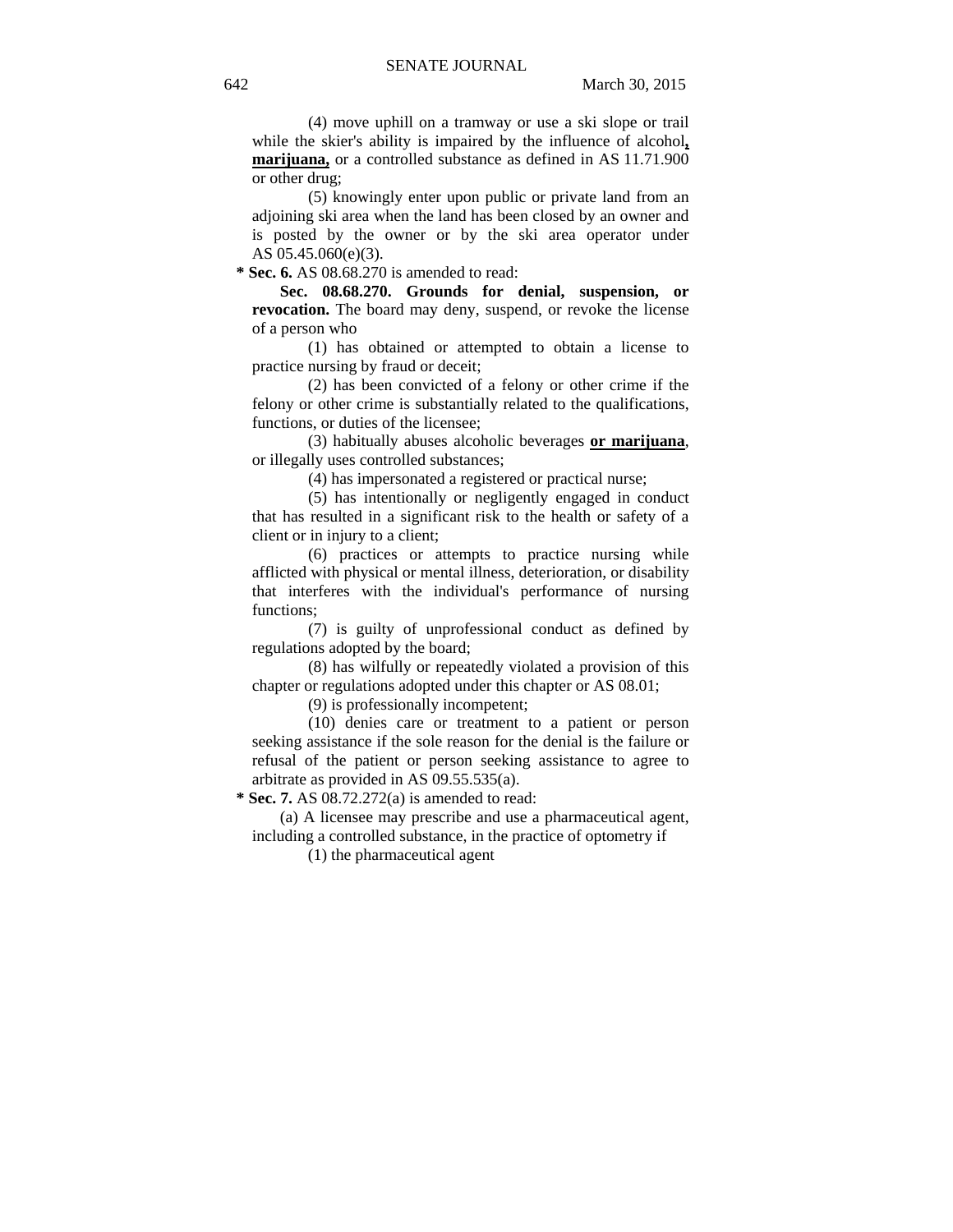(A) is prescribed and used for the treatment of ocular disease or conditions, ocular adnexal disease or conditions, or emergency anaphylaxis;

(B) is not a schedule IA **or** [,] IIA [, OR VIA] controlled substance; however, notwithstanding this subparagraph, a licensee may prescribe and use a pharmaceutical agent containing hydrocodone;

(C) is prescribed in a quantity that does not exceed four days of prescribed use if it is a controlled substance;

(D) is not injected into the ocular globe of the eye; and

(E) is not a derivative of clostridium botulinum; and (2) the licensee

(A) has a physician-patient relationship, as defined by the board in regulations adopted under this chapter, with the person to whom the pharmaceutical agent is prescribed; and

(B) has on file with the department the licensee's current federal Drug Enforcement Administration registration number that is valid for the controlled substance prescribed or used.

 **\* Sec. 8.** AS 08.76.170(a) is amended to read:

(a) A pawnbroker may not knowingly enter into a pawnbroker transaction with a person who is

(1) under 18 years of age;

(2) under the influence of alcohol**, marijuana,** or a controlled substance when the influence is apparent; or

(3) using the name of another person.

 **\* Sec. 9.** AS 09.60.070(c) is amended to read:

(c) In this section, "serious criminal offense" means the following offenses:

(1) murder in any degree;

(2) manslaughter;

(3) criminally negligent homicide;

(4) assault in any degree;

(5) kidnapping;

(6) sexual assault in any degree;

(7) sexual abuse of a minor in any degree;

(8) robbery in any degree;

(9) coercion;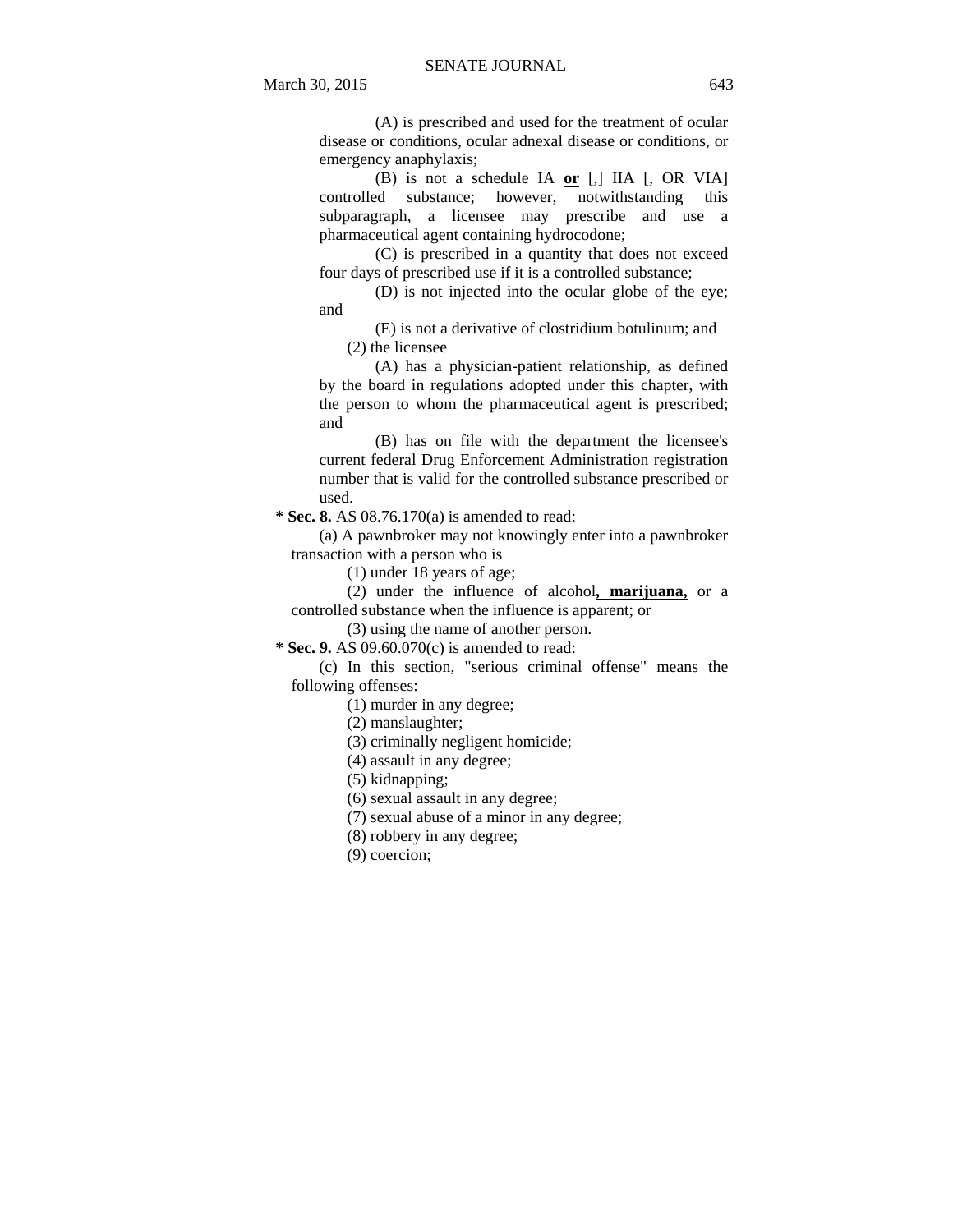(10) extortion;

(11) arson in any degree;

(12) burglary in any degree;

(13) criminal mischief in the first, second, third, or fourth degree;

(14) driving while under the influence of an alcoholic beverage, inhalant, or controlled substance or another crime resulting from the operation of a motor vehicle, boat, or airplane when the offender is under the influence of an alcoholic beverage, **marijuana, an** inhalant, or **a** controlled substance;

(15) a crime involving domestic violence, as defined in AS 18.66.990.

 **\* Sec. 10.** AS 09.65.210 is amended to read:

**Sec. 09.65.210. Damages resulting from commission of a felony or while under the influence of alcohol, marijuana, or drugs.** A person who suffers personal injury or death or the person's personal representative under AS 09.55.570 or 09.55.580 may not recover damages for the personal injury or death if the injury or death occurred while the person was

(1) engaged in the commission of a felony, the person has been convicted of the felony, including conviction based on a guilty plea or plea of nolo contendere, and the party defending against the claim proves by clear and convincing evidence that the felony substantially contributed to the personal injury or death;

(2) engaged in conduct that would constitute the commission of an unclassified felony, a class A felony, or a class B felony for which the person was not convicted and the party defending against the claim proves by clear and convincing evidence

(A) the felonious conduct; and

(B) that the felonious conduct substantially contributed to the personal injury or death;

(3) fleeing after the commission, by that person, of conduct that would constitute an unclassified felony, a class A felony, or a class B felony or being apprehended for conduct that would constitute an unclassified felony, a class A felony, or a class B felony if the party defending against the claim proves by clear and convincing evidence

(A) the felonious conduct; and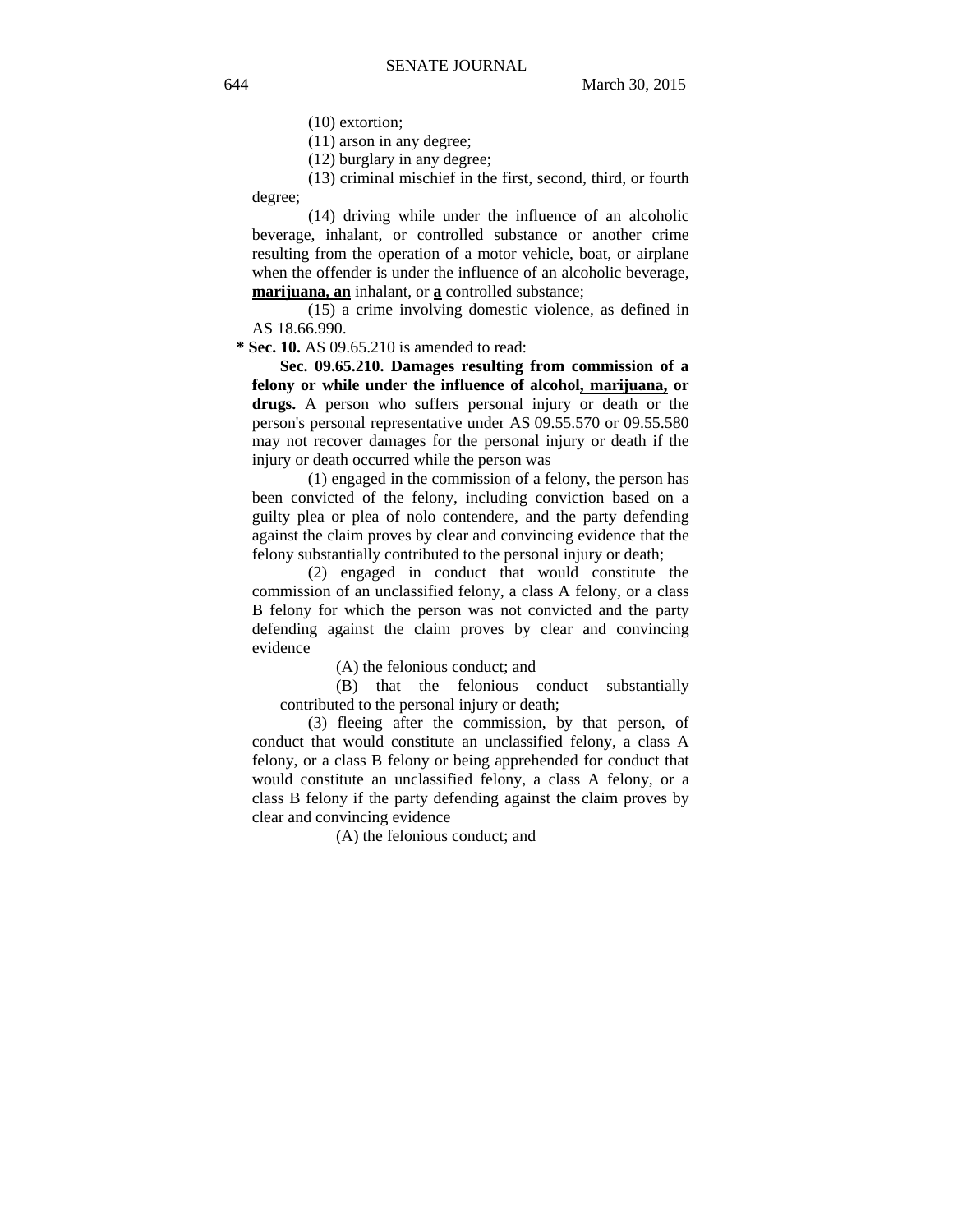(B) that the conduct during the flight or apprehension substantially contributed to the injury or death;

(4) operating a vehicle, aircraft, or watercraft while under the influence of intoxicating liquor**, marijuana,** or any controlled substance in violation of AS 28.35.030, was convicted, including conviction based on a guilty plea or plea of nolo contendere, and the party defending against the claim proves by clear and convincing evidence that the conduct substantially contributed to the personal injury or death; or

(5) engaged in conduct that would constitute a violation of AS 28.35.030 for which the person was not convicted if the party defending against the claim proves by clear and convincing evidence

(A) the violation of AS 28.35.030; and

(B) that the conduct substantially contributed to the personal injury or death.

 **\* Sec. 11.** AS 09.65.315(a) is amended to read:

(a) A person is not liable beyond the limits of any applicable insurance policy purchased by or on behalf of the owner of the vehicle, or the taxicab or limousine company or the company's owner, agents, or employees, for damages resulting from a motor vehicle accident if the person was driving a vehicle involved in the accident and

(1) before the accident, started driving the vehicle involved in the accident from or near licensed premises;

(2) is, at the time of the accident, a person employed in the course and scope of employment to or under contract to drive a taxicab or limousine, a taxicab or limousine owner, a holder of a taxicab or limousine permit issued by a municipality, or an owner or employee of a company that dispatches taxicabs or limousines;

(3) was not under the influence of an alcoholic beverage, **marijuana,** inhalant, or controlled substance at the time of the accident;

(4) was driving the vehicle to the motor vehicle owner's residence or designated residential location at the request of the motor vehicle owner or operator or a law enforcement officer; and

(5) was driving the vehicle because the motor vehicle owner or operator was under the influence of an alcoholic beverage **or marijuana** or reasonably believed to be under the influence of an alcoholic beverage **or marijuana**.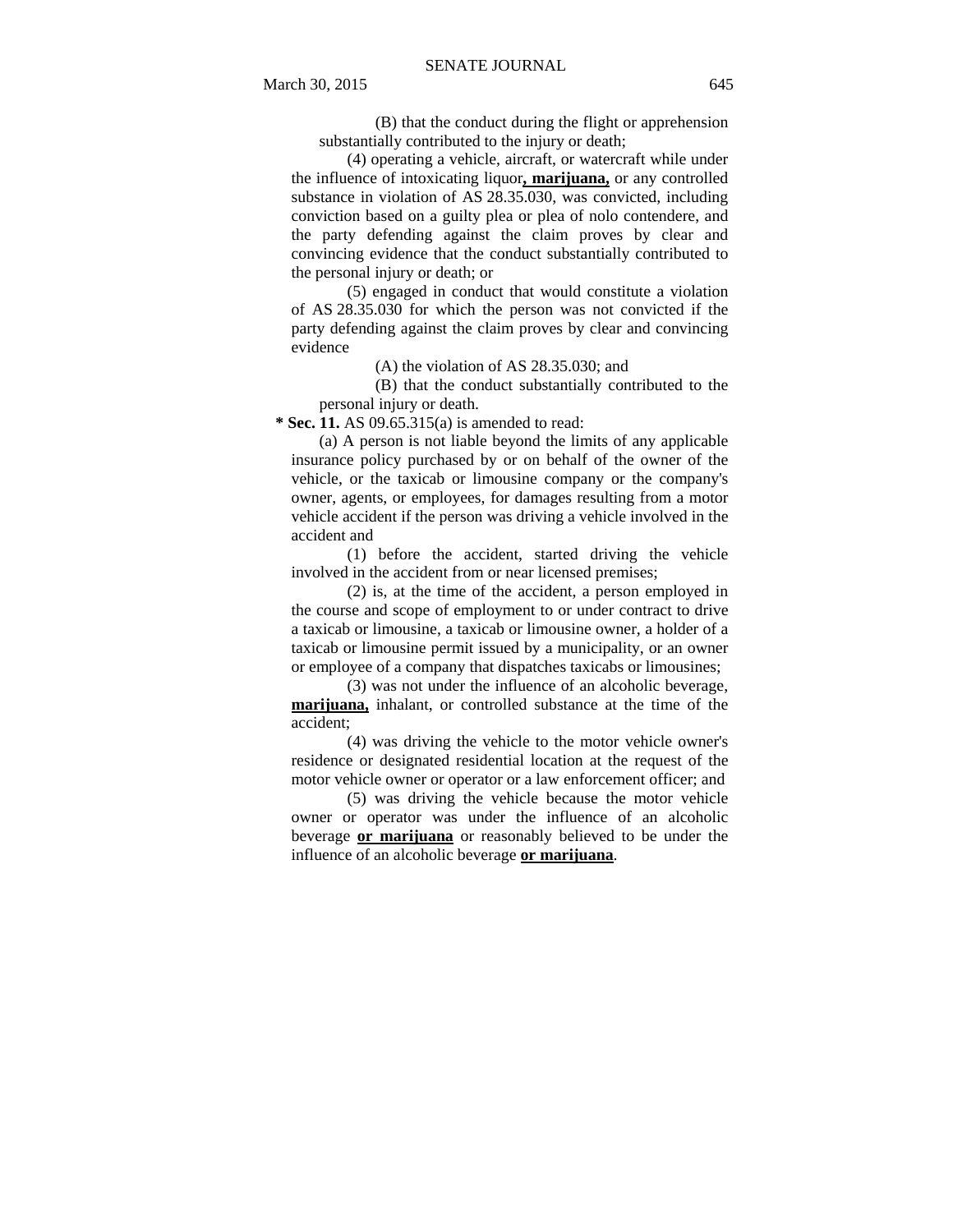**\* Sec. 12.** AS 09.65.315(e) is amended by adding a new paragraph to read:

(4) "marijuana" has the meaning given in AS 17.38.900.  **\* Sec. 13.** AS 09.65.320(b) is amended to read:

(b) The prohibition against the recovery of noneconomic losses in (a) of this section does not apply if the person who is liable for the personal injury or wrongful death

(1) was driving while under the influence of an alcoholic beverage, **marijuana, an** inhalant, or **a** controlled substance;

(2) acted intentionally, recklessly, or with gross negligence;

(3) fled from the scene of the accident; or

(4) was acting in furtherance of an offense or in immediate flight from an offense that constitutes a felony as defined in AS 11.81.900 at the time of the accident."

Renumber the following bill sections accordingly.

Page 5, lines 20 - 26: Delete all material.

Renumber the following bill sections accordingly.

Page 6, line 5:

Delete "**a schedule VIA controlled substance**" Insert "**marijuana**"

Page 6, following line 5:

Insert new bill sections to read:

"**\* Sec. 17.** AS 11.61.200(a) is amended to read:

(a) A person commits the crime of misconduct involving weapons in the third degree if the person

(1) knowingly possesses a firearm capable of being concealed on one's person after having been convicted of a felony or adjudicated a delinquent minor for conduct that would constitute a felony if committed by an adult by a court of this state, a court of the United States, or a court of another state or territory;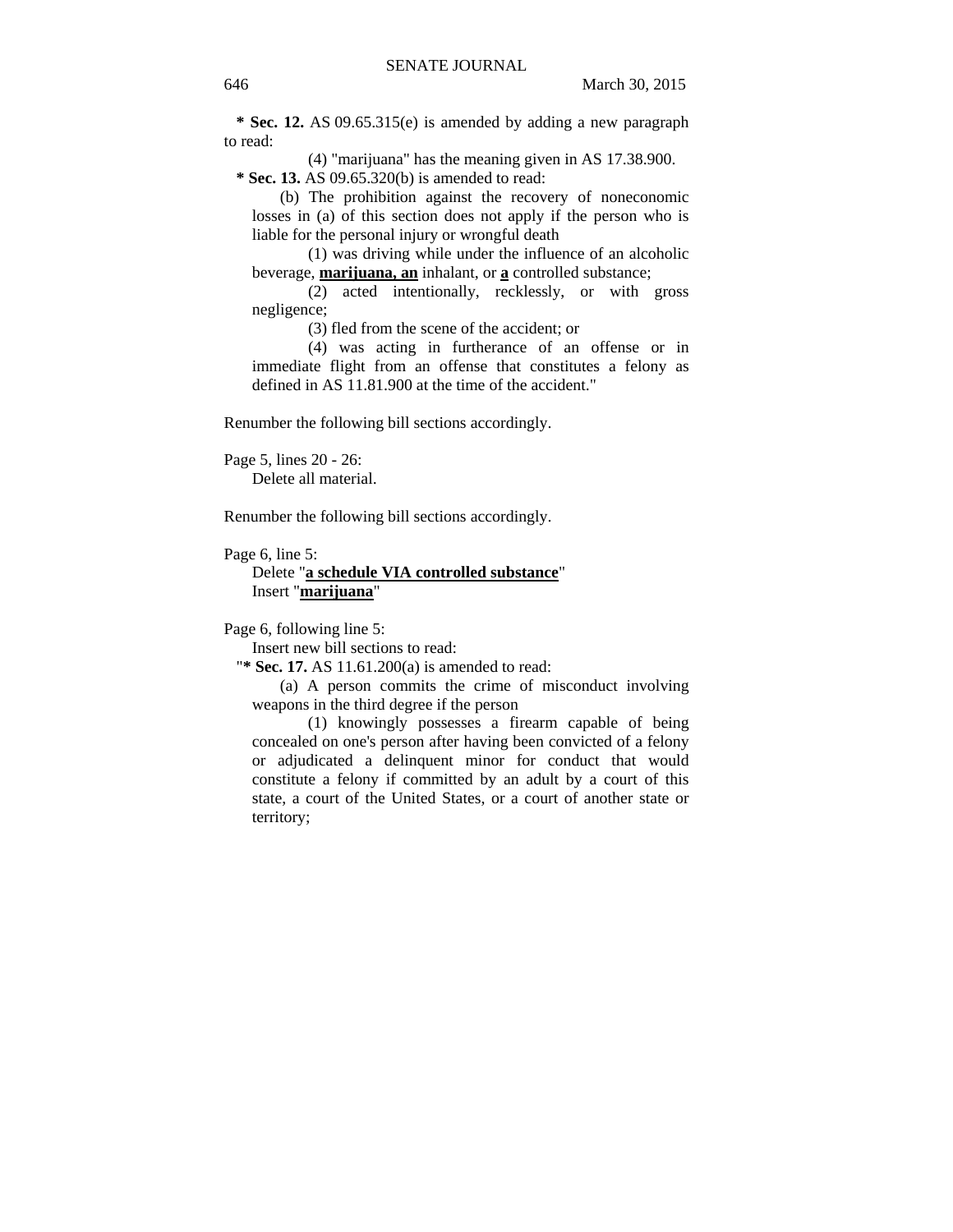(2) knowingly sells or transfers a firearm capable of being concealed on one's person to a person who has been convicted of a felony by a court of this state, a court of the United States, or a court of another state or territory;

(3) manufactures, possesses, transports, sells, or transfers a prohibited weapon;

(4) knowingly sells or transfers a firearm to another whose physical or mental condition is substantially impaired as a result of the introduction of an intoxicating liquor**, marijuana,** or controlled substance into that other person's body;

(5) removes, covers, alters, or destroys the manufacturer's serial number on a firearm with intent to render the firearm untraceable;

(6) possesses a firearm on which the manufacturer's serial number has been removed, covered, altered, or destroyed, knowing that the serial number has been removed, covered, altered, or destroyed with the intent of rendering the firearm untraceable;

(7) violates AS 11.46.320 and, during the violation, possesses on the person a firearm when the person's physical or mental condition is impaired as a result of the introduction of an intoxicating liquor**, marijuana,** or controlled substance into the person's body;

(8) violates AS 11.46.320 or 11.46.330 by entering or remaining unlawfully on premises or in a propelled vehicle in violation of a provision of an order issued or filed under AS 18.66.100 - 18.66.180 or issued under former AS 25.35.010(b) or 25.35.020 and, during the violation, possesses on the person a defensive weapon or a deadly weapon, other than an ordinary pocketknife;

(9) communicates in person with another in violation of AS 11.56.740 and, during the communication, possesses on the person a defensive weapon or a deadly weapon, other than an ordinary pocketknife;

(10) resides in a dwelling knowing that there is a firearm capable of being concealed on one's person or a prohibited weapon in the dwelling if the person has been convicted of a felony by a court of this state, a court of the United States, or a court of another state or territory, unless the person has written authorization to live in a dwelling in which there is a concealable

March 30, 2015 647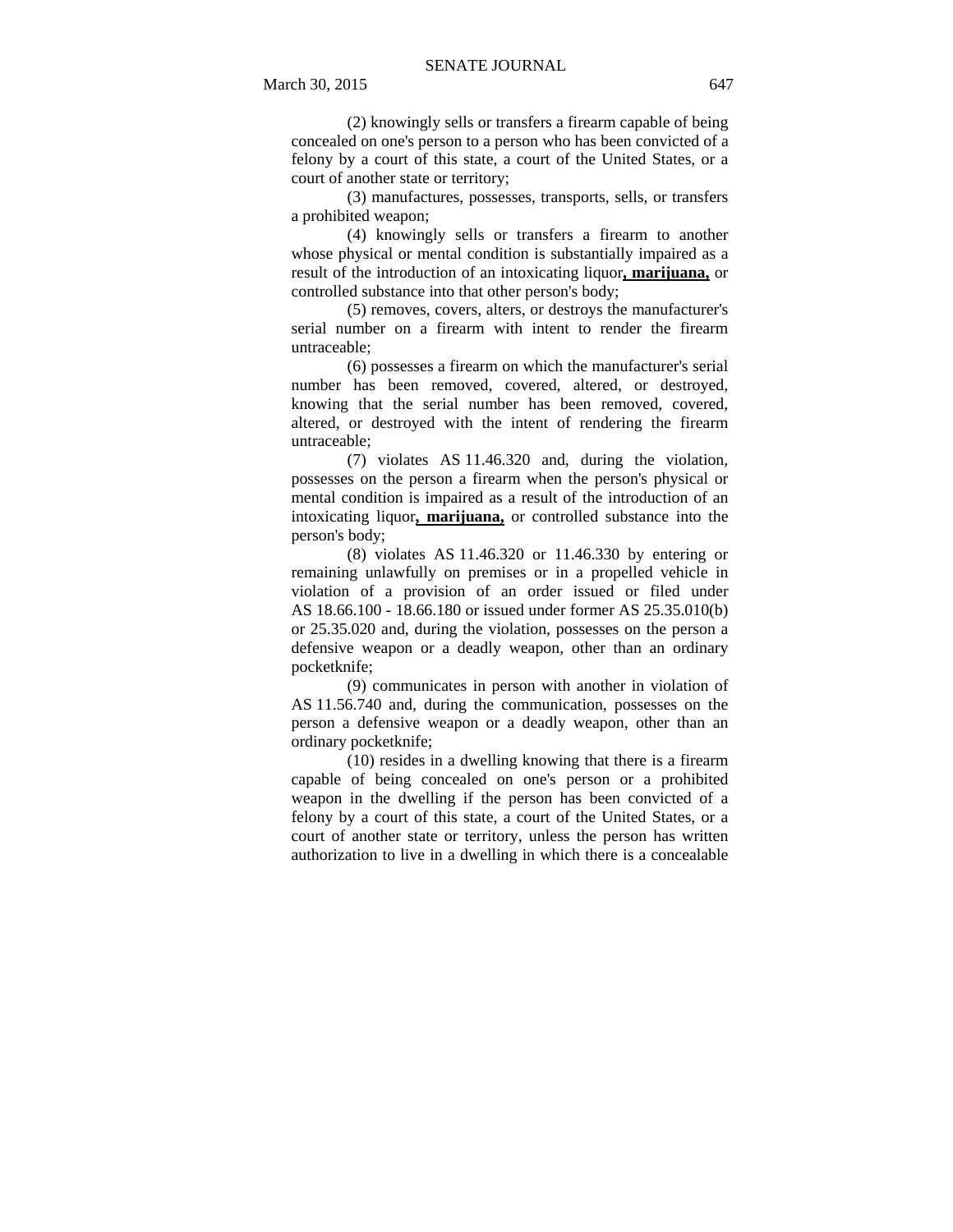weapon described in this paragraph from a court of competent jurisdiction or from the head of the law enforcement agency of the community in which the dwelling is located; or

(11) discharges a firearm from a propelled vehicle while the vehicle is being operated in circumstances other than described in AS 11.61.190(a)(2).

(12) [REPEALED.]

 **\* Sec. 18.** AS 11.61.210(a) is amended to read:

(a) A person commits the crime of misconduct involving weapons in the fourth degree if the person

(1) possesses on the person, or in the interior of a vehicle in which the person is present, a firearm when the person's physical or mental condition is impaired as a result of the introduction of an intoxicating liquor**, marijuana,** or a controlled substance into the person's body in circumstances other than described in AS 11.61.200(a)(7);

(2) discharges a firearm from, on, or across a highway;

(3) discharges a firearm with reckless disregard for a risk of damage to property or a risk of physical injury to a person under circumstances other than those described in AS 11.61.195(a)(3)(A);

(4) manufactures, possesses, transports, sells, or transfers metal knuckles;

(5) sells or transfers a switchblade or a gravity knife to a person under 18 years of age without the prior written consent of the person's parent or guardian;

(6) knowingly sells a firearm or a defensive weapon to a person under 18 years of age;

(7) other than a preschool, elementary, junior high, or secondary school student, knowingly possesses a deadly weapon or a defensive weapon, without the permission of the chief administrative officer of the school or district or the designee of the chief administrative officer, within the buildings of, on the grounds of, or on the school parking lot of a public or private preschool, elementary, junior high, or secondary school, on a school bus while being transported to or from school or a schoolsponsored event, or while participating in a school-sponsored event, except that a person 21 years of age or older may possess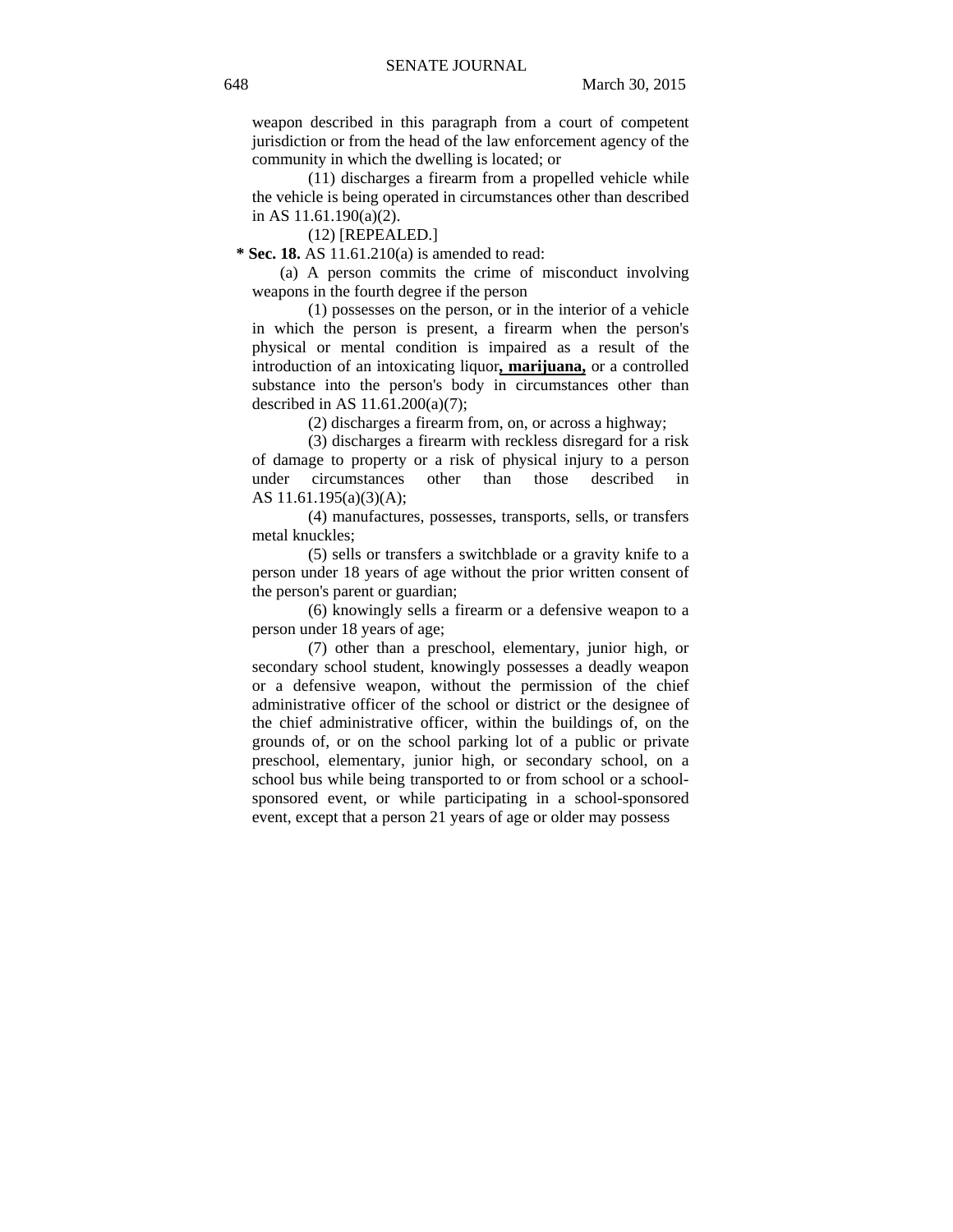(A) a deadly weapon, other than a loaded firearm, in the trunk of a motor vehicle or encased in a closed container in a motor vehicle;

(B) a defensive weapon;

(C) an unloaded firearm if the person is traversing school premises in a rural area for the purpose of entering public or private land that is open to hunting and the school board with jurisdiction over the school premises has elected to have this exemption apply to the school premises; in this subparagraph, "rural" means a community with a population of 5,500 or less that is not connected by road or rail to Anchorage or Fairbanks or with a population of 1,500 or less that is connected by road or rail to Anchorage or Fairbanks; or

(8) being a preschool, elementary, junior high, or secondary school student, knowingly possesses a deadly weapon or a defensive weapon, within the buildings of, on the grounds of, or on the school parking lot of a public or private preschool, elementary, junior high, or secondary school, on a school bus while being transported to or from school or a school-sponsored event, or while participating in a school-sponsored event, except that a student may possess a deadly weapon, other than a firearm as defined under 18 U.S.C. 921, or a defensive weapon if the student has obtained the prior permission of the chief administrative officer of the school or district or the designee of the chief administrative officer for the possession."

Renumber the following bill sections accordingly.

Page 6, line 22, through page 14, line 1:

Delete all material and insert:

"**\* Sec. 20.** AS 11.71.040(a) is amended to read:

(a) Except as authorized in AS 17.30, a person commits the crime of misconduct involving a controlled substance in the fourth degree if the person

(1) manufactures or delivers any amount of a schedule IVA or VA controlled substance or possesses any amount of a schedule IVA or VA controlled substance with intent to manufacture or deliver;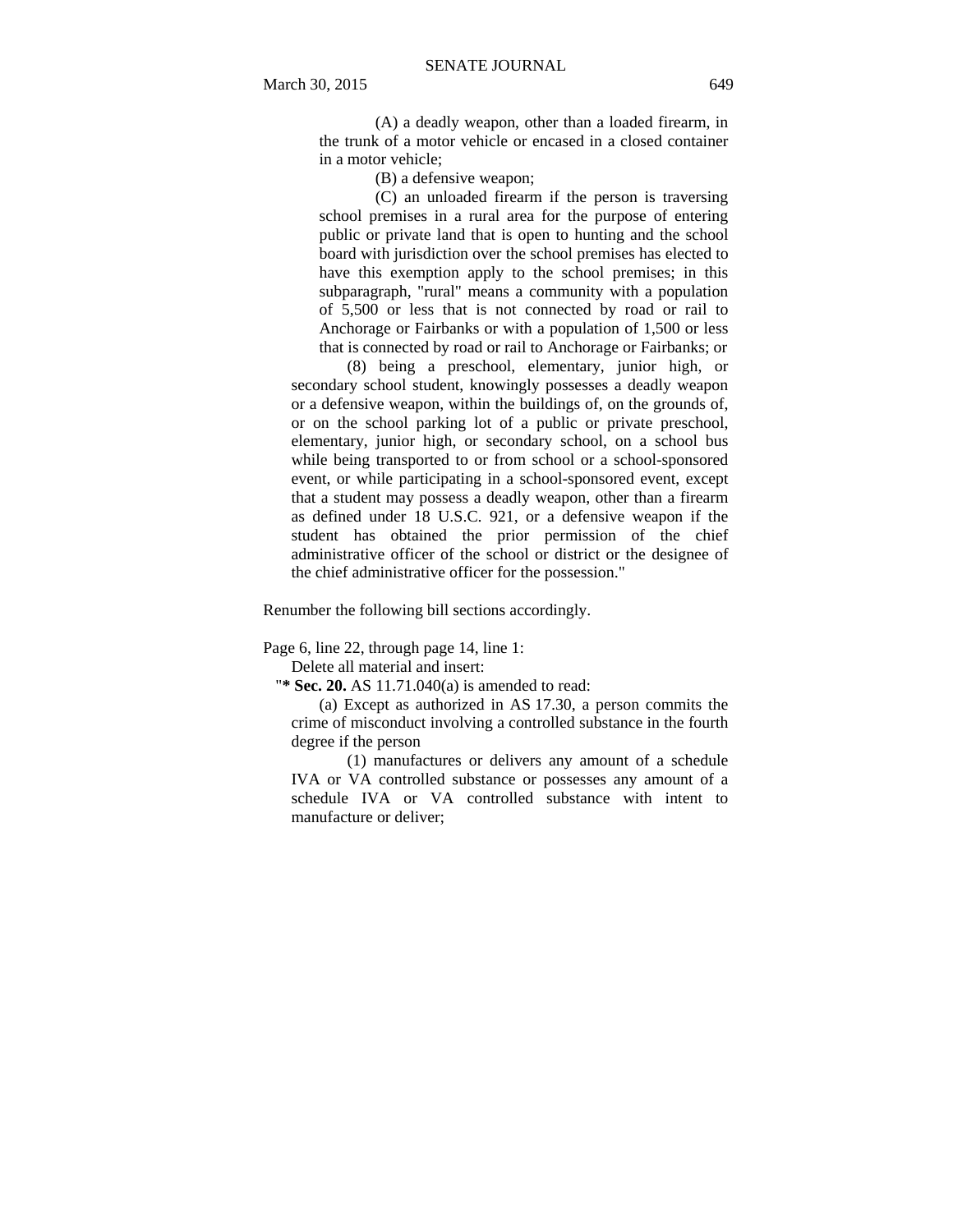(2) manufactures or delivers, or possesses with the intent to manufacture or deliver, one or more preparations, compounds, mixtures, or substances of an aggregate weight of one ounce or more containing a schedule VIA controlled substance;

(3) possesses

(A) any amount of a

(i) schedule IA controlled substance; or

(ii) IIA controlled substance except a controlled substance listed in AS 11.71.150(e)(11) - (15);

(B) 25 or more tablets, ampules, or syrettes containing a schedule IIIA or IVA controlled substance;

(C) one or more preparations, compounds, mixtures, or substances of an aggregate weight of

(i) three grams or more containing a schedule IIIA or IVA controlled substance except a controlled substance in a form listed in (ii) of this subparagraph;

(ii) 12 grams or more containing a schedule IIIA controlled substance listed in AS  $11.71.160(f)(7) - (16)$ that has been sprayed on or otherwise applied to tobacco, an herb, or another organic material; or

(iii) 500 milligrams or more of a schedule IIA controlled substance listed in AS  $11.71.150(e)(11) - (15)$ ;

(D) 50 or more tablets, ampules, or syrettes containing a schedule VA controlled substance;

(E) one or more preparations, compounds, mixtures, or substances of an aggregate weight of six grams or more containing a schedule VA controlled substance;

(F) one or more preparations, compounds, mixtures, or substances of an aggregate weight of four ounces or more containing a schedule VIA controlled substance; or

(G) 25 or more plants of the genus cannabis;

(4) possesses a schedule IIIA, IVA, **or** VA [, OR VIA] controlled substance

(A) with reckless disregard that the possession occurs

(i) on or within 500 feet of school grounds; or

(ii) at or within 500 feet of a recreation or youth center; or

(B) on a school bus;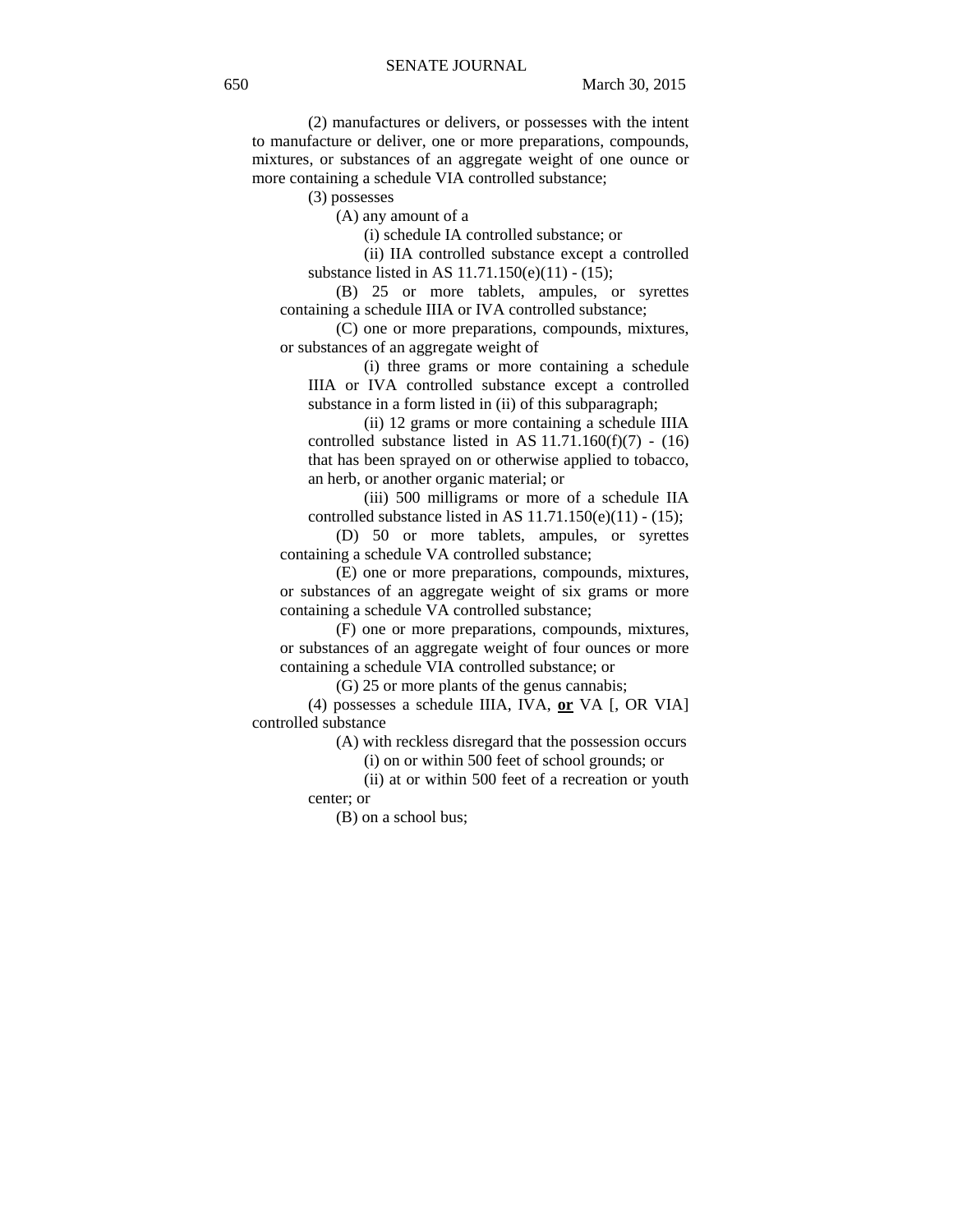(5) knowingly keeps or maintains any store, shop, warehouse, dwelling, building, vehicle, boat, aircraft, or other structure or place that is used for keeping or distributing controlled substances in violation of a felony offense under this chapter or AS 17.30;

(6) makes, delivers, or possesses a punch, die, plate, stone, or other thing that prints, imprints, or reproduces a trademark, trade name, or other identifying mark, imprint, or device of another or any likeness of any of these upon a drug, drug container, or labeling so as to render the drug a counterfeit substance;

(7) knowingly uses in the course of the manufacture or distribution of a controlled substance a registration number that is fictitious, revoked, suspended, or issued to another person;

(8) knowingly furnishes false or fraudulent information in or omits material information from any application, report, record, or other document required to be kept or filed under AS 17.30;

(9) obtains possession of a controlled substance by misrepresentation, fraud, forgery, deception, or subterfuge; or

(10) affixes a false or forged label to a package or other container containing any controlled substance.

 **\* Sec. 21.** AS 11.71.110 is amended to read:

**Sec. 11.71.110. Duties of committee.** The committee shall

(1) advise the governor of the need to add, delete, or reschedule substances in the schedules in **AS 11.71.140 - 11.71.180** [AS 11.71.140 - 11.71.190];

(2) recommend regulations for adoption by the Board of Pharmacy to prevent excessive prescription of controlled substances and the diversion of prescription drugs into illicit channels;

(3) evaluate the effectiveness of programs in the state providing treatment and counseling for persons who abuse controlled substances;

(4) recommend programs to the Alaska Court System to be instituted as alternatives to the prosecution or imprisonment of offenders who have no prior criminal record involving controlled substance offenses and who are charged with crimes involving controlled substances;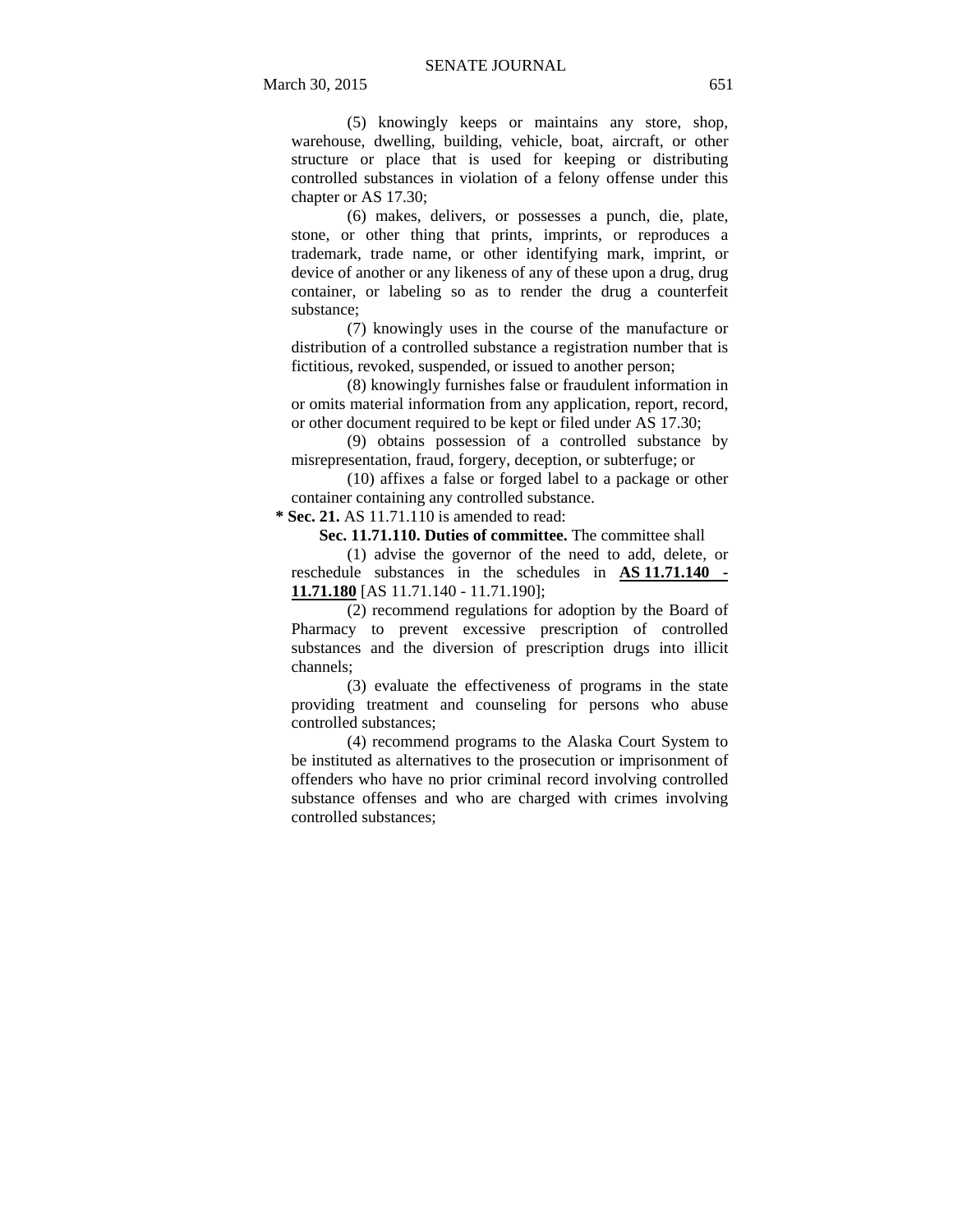(5) review and evaluate enforcement policies and practices of the Department of Public Safety and the Department of Law with regard to crimes involving controlled substances, and recommend modifications of those policies and practices consistent with the committee's assessment of the probable danger of particular controlled substances; and

(6) review budget requests and recommend amounts for appropriations to the governor and the legislature for departments and agencies responsible for

(A) enforcing criminal laws pertaining to controlled substances;

(B) providing treatment and counseling of persons who abuse controlled substances; and

(C) regulating the legitimate handling of controlled substances.

 **\* Sec. 22.** AS 11.71.120(a) is amended to read:

(a) If, after considering the factors set out in (c) of this section, the committee decides to recommend that a substance should be added to, deleted from, or rescheduled in a schedule of controlled substances under **AS 11.71.140 - 11.71.180** [AS 11.71.140 - 11.71.190], the governor shall introduce legislation in accordance with the recommendation of the committee.

 **\* Sec. 23.** AS 11.71.180(a) is amended to read:

(a) A substance shall be placed in schedule VA if it is found under AS 11.71.120(c) to have a degree of danger or probable danger to a person or the public **that** [WHICH] is less than substances listed in schedule IVA [, BUT HIGHER THAN SUBSTANCES LISTED IN SCHEDULE VIA]."

Renumber the following bill sections accordingly.

Page 14, line 8:

Delete "**or significant adverse marijuana reaction**"

Page 14, lines 17 - 18:

Delete "**or significant adverse marijuana reaction**"

Page 14, line 21:

Delete "**or significant adverse marijuana reaction**"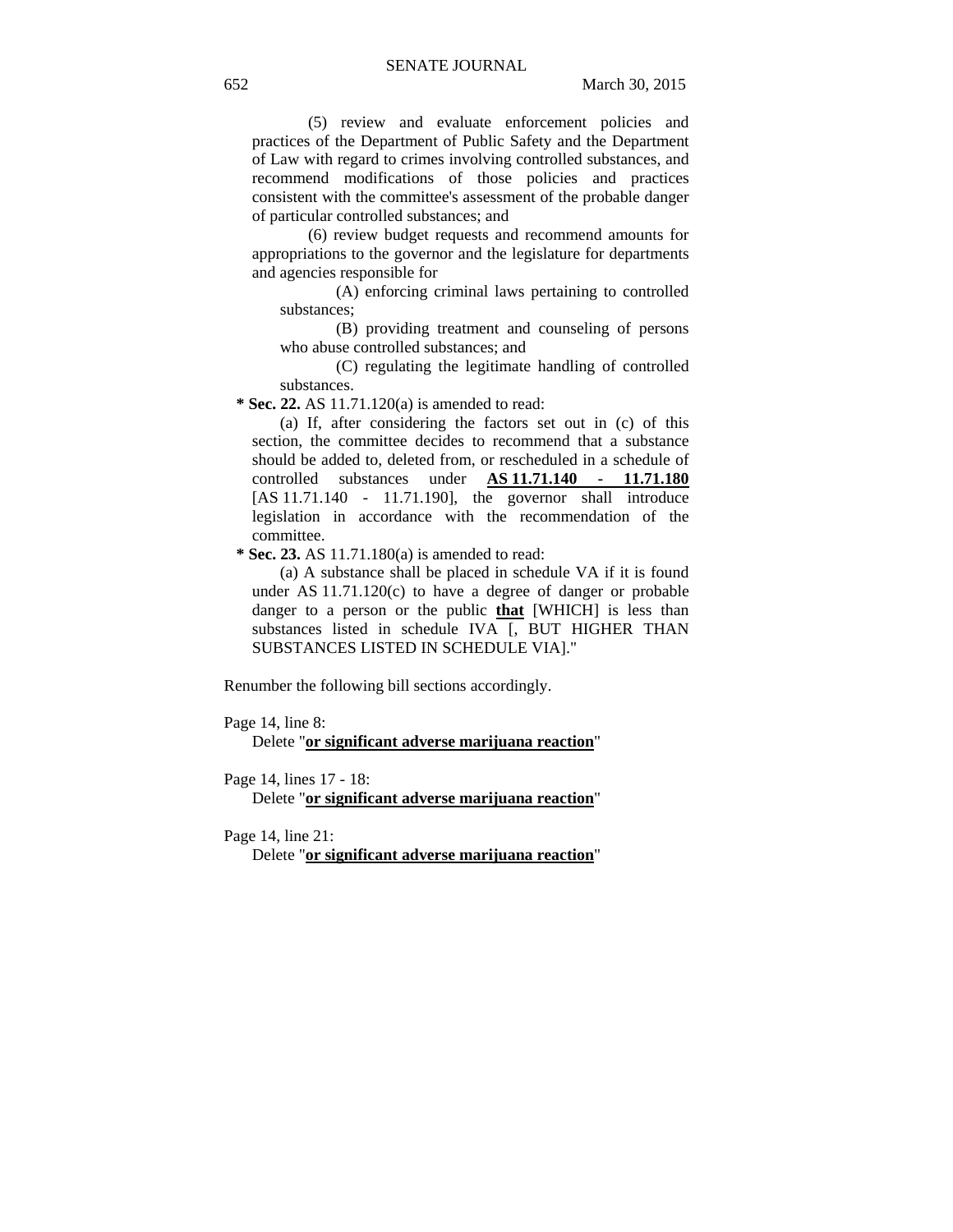Page 14, line 23, through page 15, line 24:

Delete all material and insert:

"**\* Sec. 25.** AS 11.71.900(4) is amended to read:

(4) "controlled substance" means a drug, substance, or immediate precursor included in the schedules set out in **AS 11.71.140 - 11.71.180** [AS 11.71.140 - 11.71.190];

 **\* Sec. 26.** AS 11.71.900(13) is amended to read:

(13) "manufacture"

(A) means the production, preparation, propagation, compounding, conversion, growing, or processing of a controlled substance, either directly or indirectly by extraction from substances of natural origin, or independently by means of chemical synthesis, or by a combination of extraction and chemical synthesis [; HOWEVER, THE GROWING OF MARIJUANA FOR PERSONAL USE IS NOT MANUFACTURING];

(B) includes the preparation, compounding, packaging, repackaging, labeling, or relabeling of a controlled substance or its container unless done in conformity with applicable federal law

(i) by a practitioner as an incident to the practitioner's administering or dispensing of a controlled substance in the course of the practitioner's professional practice; or

(ii) by a practitioner, or by the practitioner's authorized agent under the practitioner's supervision, for the purpose of, or as an incident to, research, teaching, or chemical analysis and not for sale;

 **\* Sec. 27.** AS 11.81.900(b)(34) is amended to read:

(34) "intoxicated" means intoxicated from the use of a drug**, marijuana,** or alcohol;

 **\* Sec. 28.** AS 12.30.011(b) is amended to read:

(b) If a judicial officer determines that the release under (a) of this section will not reasonably assure the appearance of the person or will pose a danger to the victim, other persons, or the community, the officer shall impose the least restrictive condition or conditions that will reasonably assure the person's appearance and protect the victim, other persons, and the community. In addition to conditions under (a) of this section, the judicial officer may, singly or in combination,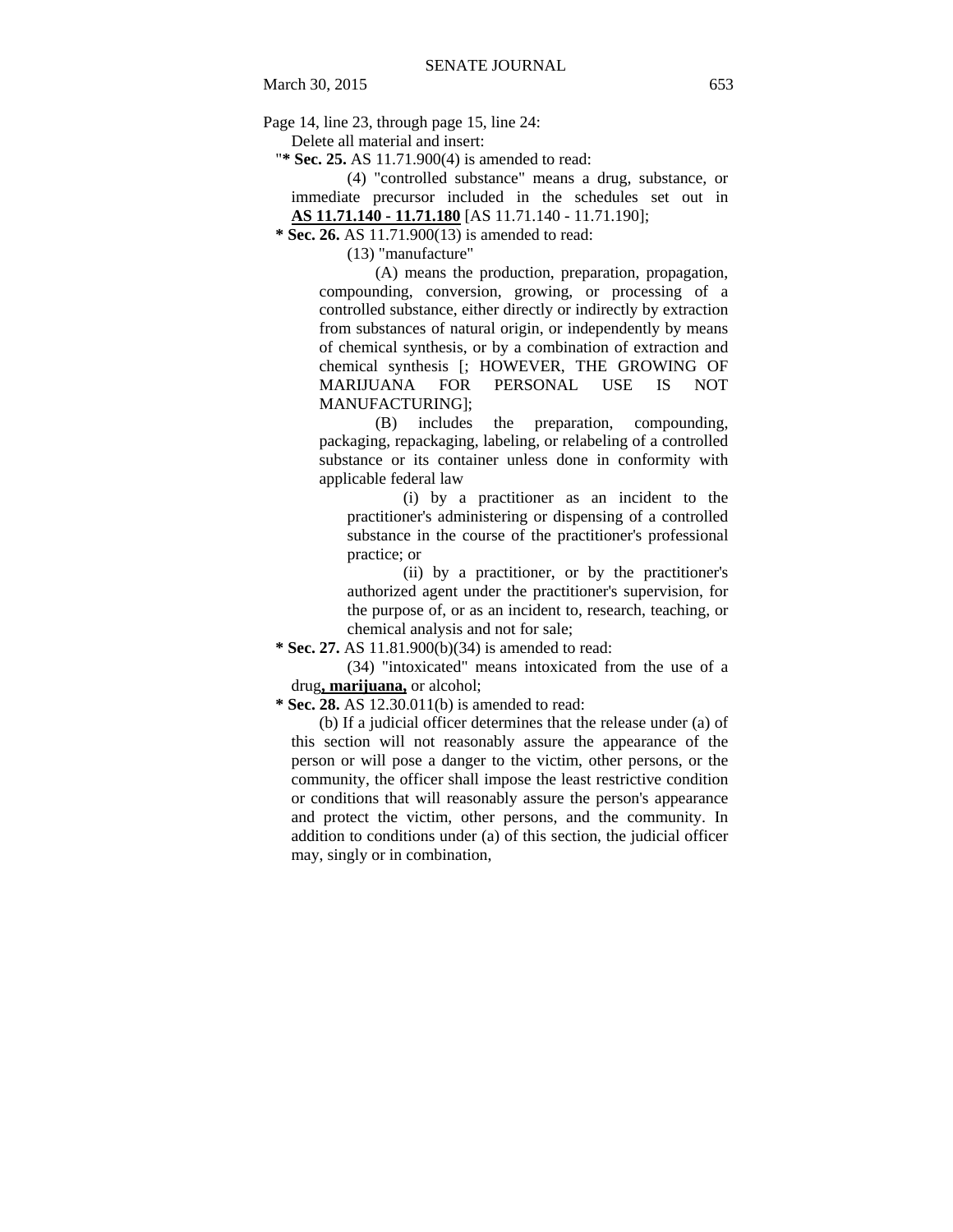(1) require the execution of an appearance bond in a specified amount of cash to be deposited into the registry of the court, in a sum not to exceed 10 percent of the amount of the bond;

(2) require the execution of a bail bond with sufficient solvent sureties or the deposit of cash;

(3) require the execution of a performance bond in a specified amount of cash to be deposited in the registry of the court;

(4) place restrictions on the person's travel, association, or residence;

(5) order the person to refrain from possessing a deadly weapon on the person or in the person's vehicle or residence;

(6) require the person to maintain employment or, if unemployed, actively seek employment;

(7) require the person to notify the person's lawyer and the prosecuting authority within two business days after any change in employment;

(8) require the person to avoid all contact with a victim, a potential witness, or a codefendant;

(9) require the person to refrain from the consumption and possession of alcoholic beverages **or marijuana**;

(10) require the person to refrain from the use of a controlled substance as defined by AS 11.71, unless prescribed by a licensed health care provider with prescriptive authority;

(11) require the person to be physically inside the person's residence, or in the residence of the person's third-party custodian, at time periods set by the court;

(12) require the person to keep regular contact with a law enforcement officer or agency;

(13) order the person to refrain from entering or remaining in premises licensed under AS 04;

(14) place the person in the custody of an individual who agrees to serve as a third-party custodian of the person as provided in AS 12.30.021;

(15) if the person is under the treatment of a licensed health care provider, order the person to follow the provider's treatment recommendations;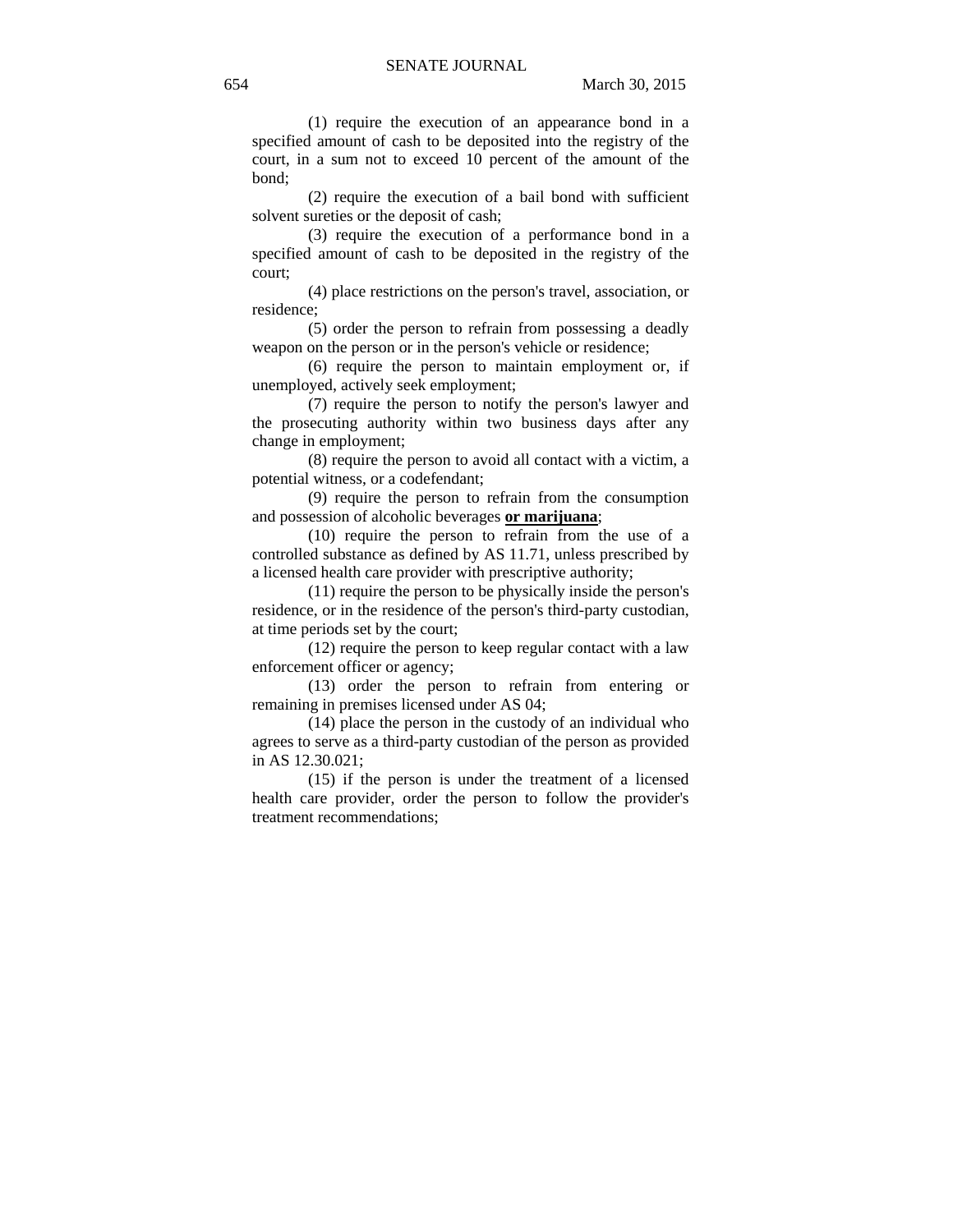(16) order the person to take medication that has been prescribed for the person by a licensed health care provider with prescriptive authority;

(17) order the person to comply with any other condition that is reasonably necessary to assure the appearance of the person and to assure the safety of the victim, other persons, and the community;

(18) require the person to comply with a program established under AS 47.38.020 if the person has been charged with an alcohol-related**, marijuana-related,** or substance-abuserelated offense that is an unclassified felony, a class A felony, a sexual felony, or a crime involving domestic violence**;**

**(19) order the person to refrain from entering or remaining in premises registered under AS 17.38**.

 **\* Sec. 29.** AS 12.30.016 is amended by adding a new subsection to read:

(g) In a prosecution charging a violation of AS 17.38.160 or 17.38.170, a judicial officer may order the person to

(1) refrain from

(A) consuming marijuana; or

(B) possessing on the person, in the person's residence, or in any vehicle or other property over which the person has control, marijuana, marijuana products, or marijuana accessories;

(2) submit to a search without a warrant of the person, the person's personal property, the person's residence, or any vehicle or other property over which the person has control, for the presence of marijuana, marijuana products, or marijuana accessories by a peace officer who has reasonable suspicion that the person is violating the terms of the person's release by possessing marijuana, marijuana products, or marijuana accessories;

(3) provide a sample for a urinalysis or blood test when requested by a law enforcement officer;

(4) refrain from entering or remaining in a place where marijuana is being used, manufactured, grown, or distributed;

(5) comply with a program established under AS 47.38.020.

 **\* Sec. 30.** AS 12.30.080 is amended by adding a new paragraph to read: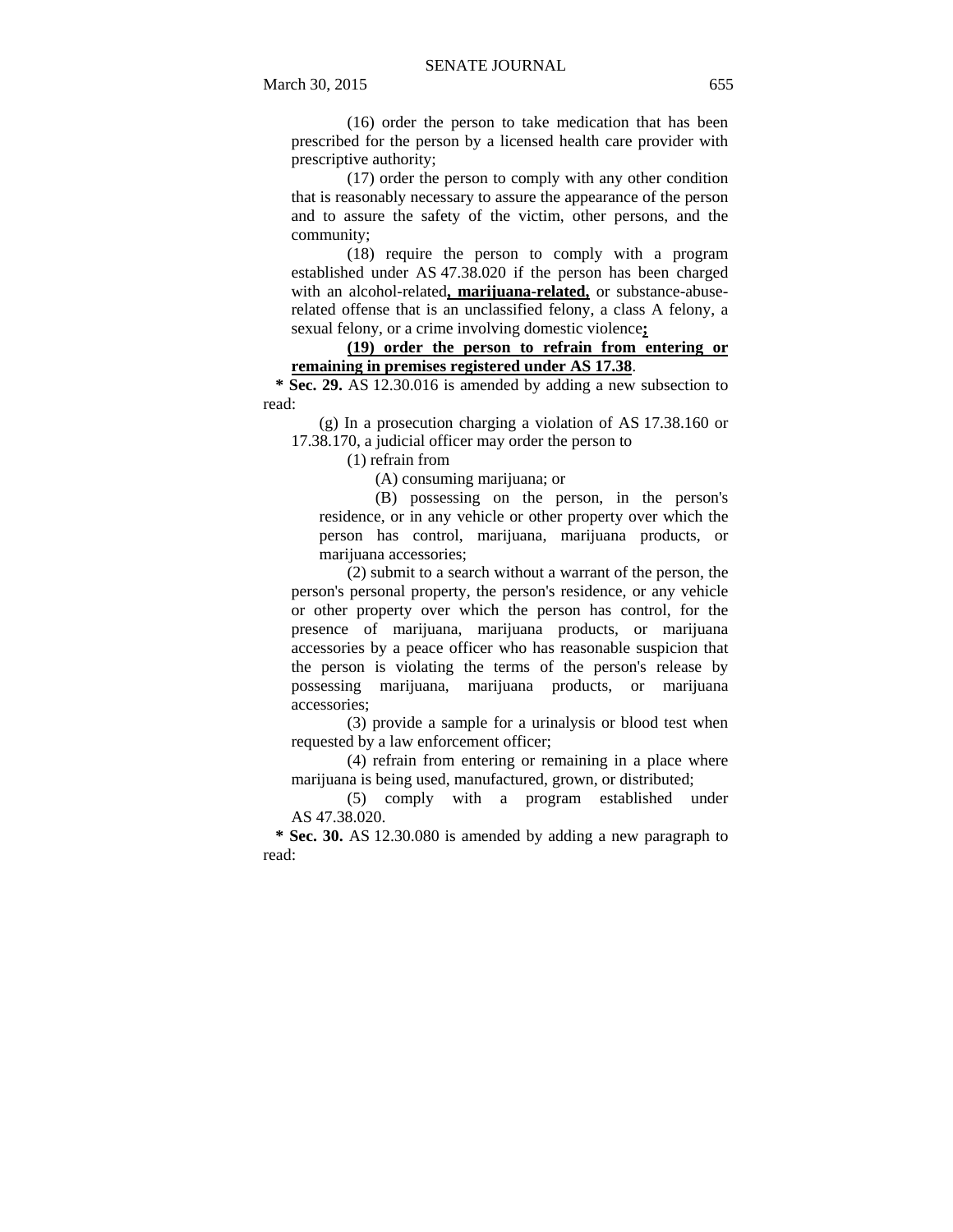(8) "marijuana," "marijuana accessories," and "marijuana products" have the meanings given in AS 17.38.900.

 **\* Sec. 31.** AS 12.45.084(a) is amended to read:

(a) In a prosecution under AS 11.71.010 - 11.71.060 **or AS 17.38.160 - 17.38.190**, a complete copy of an official laboratory report from the Department of Public Safety or a laboratory operated by another law enforcement agency is prima facie evidence of the content, identity, and weight of a controlled substance**, marijuana, or usable marijuana**. The report must be signed by the person performing the analysis and must state that the substance **that** [WHICH] is the basis of the alleged offense has been weighed and analyzed. In the report, the author shall state with specificity findings as to the content, weight, and identity of the substance. **In this subsection, "marijuana" and "usable marijuana" have the meanings given in AS 17.38.900.**

 **\* Sec. 32.** AS 12.55.015(a) is amended to read:

(a) Except as limited by AS  $12.55.125 - 12.55.175$ , the court, in imposing sentence on a defendant convicted of an offense, may singly or in combination

(1) impose a fine when authorized by law and as provided in AS 12.55.035;

(2) order the defendant to be placed on probation under conditions specified by the court that may include provision for active supervision;

(3) impose a definite term of periodic imprisonment, but only if an employment obligation of the defendant preexisted sentencing and the defendant receives a composite sentence of not more than two years to serve;

(4) impose a definite term of continuous imprisonment;

(5) order the defendant to make restitution under AS 12.55.045;

(6) order the defendant to carry out a continuous or periodic program of community work under AS 12.55.055;

(7) suspend execution of all or a portion of the sentence imposed under AS 12.55.080;

(8) suspend imposition of sentence under AS 12.55.085;

(9) order the forfeiture to the commissioner of public safety or a municipal law enforcement agency of a deadly weapon that was in the actual possession of or used by the defendant during the commission of an offense described in AS 11.41,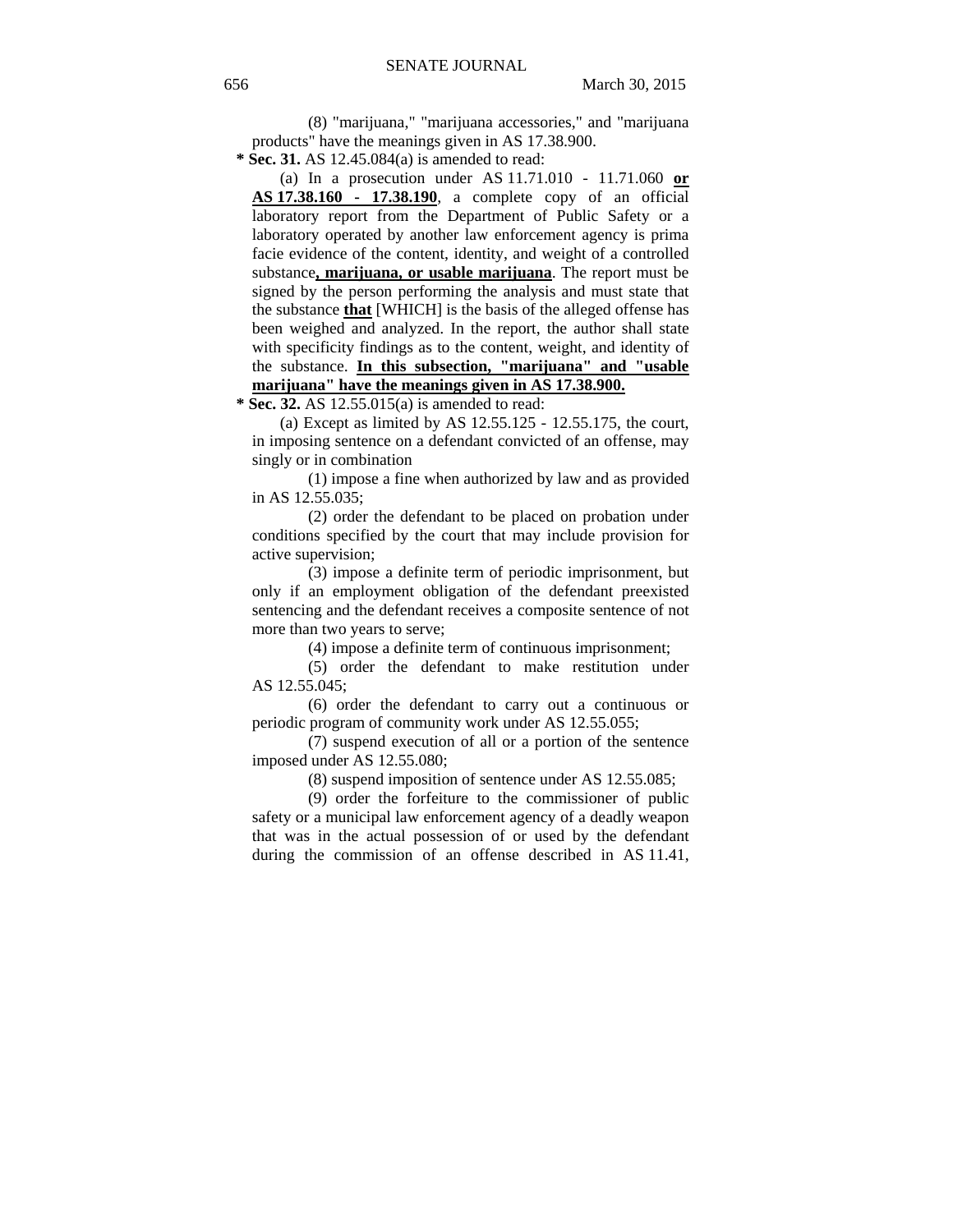AS 11.46, AS 11.56, or AS 11.61;

(10) order the defendant, while incarcerated, to participate in or comply with the treatment plan of a rehabilitation program that is related to the defendant's offense or to the defendant's rehabilitation if the program is made available to the defendant by the Department of Corrections;

(11) order the forfeiture to the state of a motor vehicle, weapon, electronic communication device, or money or other valuables, used in or obtained through an offense that was committed for the benefit of, at the direction of, or in association with a criminal street gang;

(12) order the defendant to have no contact, either directly or indirectly, with a victim or witness of the offense until the defendant is unconditionally discharged;

(13) order the defendant to refrain from consuming alcoholic beverages **or using marijuana** for a period of time.

 **\* Sec. 33.** AS 12.55.015(j) is amended to read:

(j) Nothing in (a)(13) of this section limits or restricts the authority of a court to order a person to refrain from the consumption of alcohol **or use of marijuana** as a condition of sentence or probation.

 **\* Sec. 34.** AS 12.55.155(c)(5) is amended to read:

(5) the defendant knew or reasonably should have known that the victim of the offense was particularly vulnerable or incapable of resistance due to advanced age, disability, ill health, homelessness, consumption of alcohol**, marijuana,** or drugs, or extreme youth or was for any other reason substantially incapable of exercising normal physical or mental powers of resistance;

 **\* Sec. 35.** AS 12.55.155(c)(30) is amended to read:

(30) the defendant is convicted of an offense specified in AS 11.41.410 - 11.41.455, and the defendant knowingly supplied alcohol**, marijuana,** or a controlled substance to the victim in furtherance of the offense with the intent to make the victim incapacitated; in this paragraph, "incapacitated" has the meaning given in AS 11.41.470;

 **\* Sec. 36.** AS 12.55.155(g) is amended to read:

(g) Voluntary alcohol**, marijuana,** or other drug intoxication or chronic alcoholism or other drug **or marijuana** addiction may not be considered an aggravating or mitigating factor.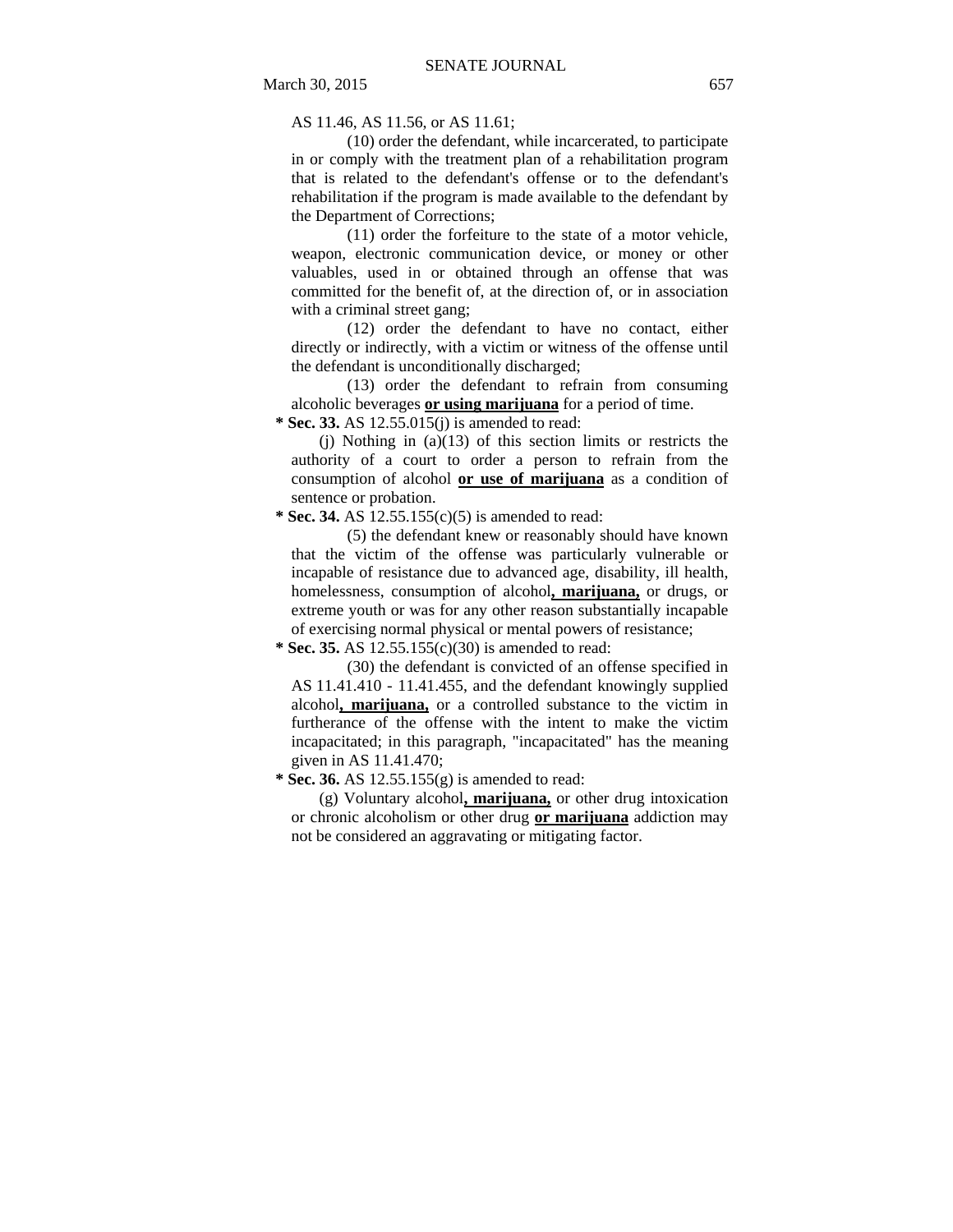**\* Sec. 37.** AS 12.55.185 is amended by adding a new paragraph to read:

(20) "marijuana" has the meaning given in AS 17.38.900.  **\* Sec. 38.** AS 17.21.010(b) is amended to read:

(b) A synthetic drug is illicit if

(1) the label

(A) is false or misleading;

(B) does not specify the identity of the substances contained in the synthetic drug; or

(C) does not specify the name and place of business of the manufacturer, packer, or distributor; and

(2) the synthetic drug has one or more of the following characteristics:

(A) the packaging or labeling of the synthetic drug suggests that the user will achieve euphoria, a hallucination, mood enhancement, relaxation, stimulation, or another effect on the body;

(B) the name or packaging of the synthetic drug uses images or labels suggesting that it is a controlled substance **or marijuana** or has the effect of a controlled substance **or marijuana**;

(C) the synthetic drug resembles a controlled substance **or marijuana** in appearance, in chemical structure, or composition;

(D) the synthetic drug is marketed or advertised for a particular use or purpose and the cost of the synthetic drug is disproportionately higher than other products marketed or advertised for the same or similar use or purpose;

(E) the synthetic drug contains a warning label stating or suggesting that the synthetic drug is in compliance with state laws regulating controlled substances **or marijuana**;

(F) the synthetic drug is a product to which has been added a synthetic chemical or synthetic chemical compound that does not have a legitimate relationship to the advertised use of the product.

 **\* Sec. 39.** AS 17.21.090(3) is amended to read:

(3) "synthetic drug" means a substance that is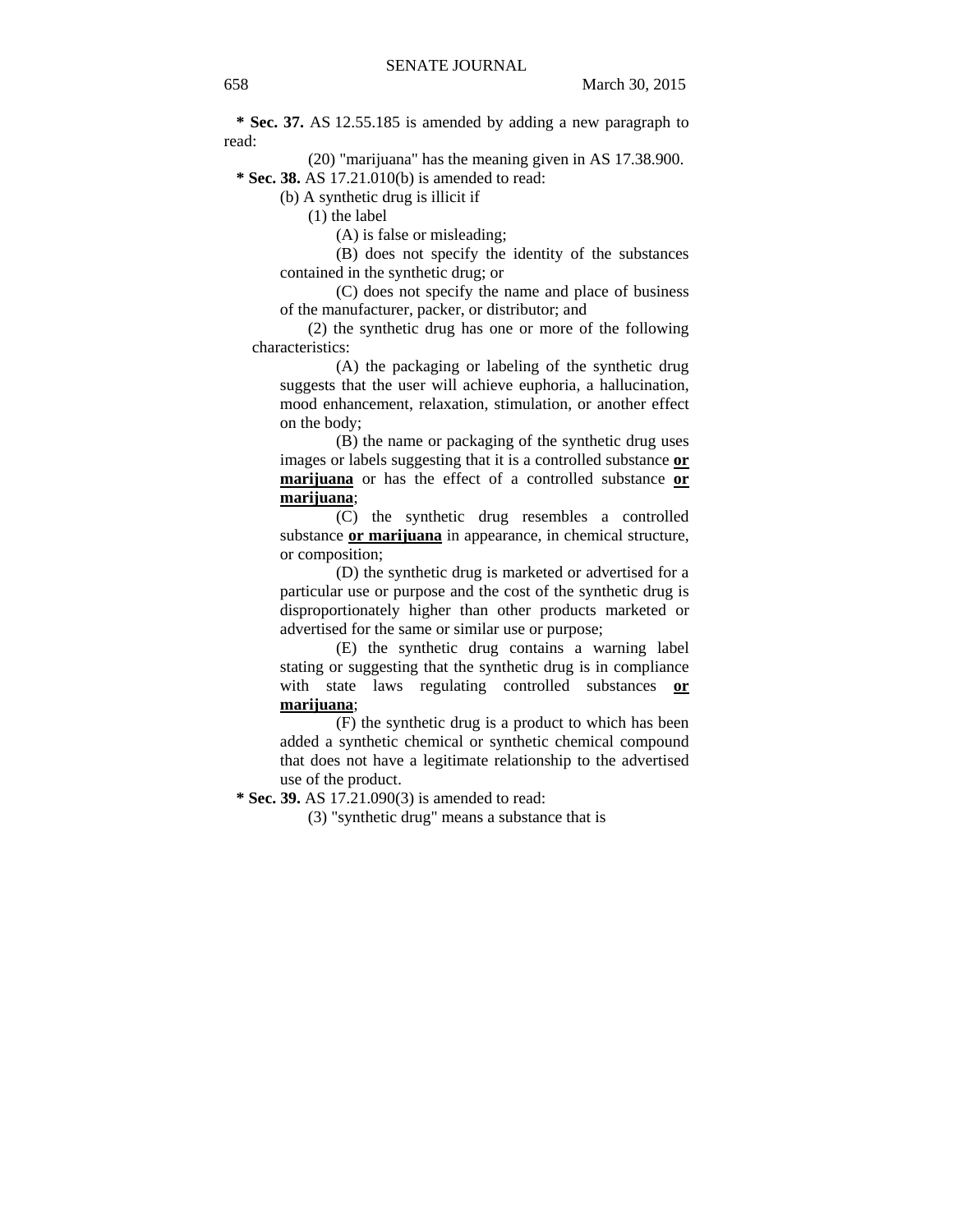(A) a chemical or chemical compound intended, when introduced into the human body, to mimic or simulate the effect of a drug**,** [OR] controlled substance**, or marijuana**;

(B) in the form of

(i) a crystalline or powder product in crystalline, loose powder, block, tablet, or capsule form; or

(ii) plant material in granular, loose leaf, powder, or liquid form or used as a food additive; and

(C) not a controlled substance **or marijuana**.

 **\* Sec. 40.** AS 17.30.070(c) is amended to read:

(c) If the classification of a controlled substance in a schedule set out in **AS 11.71.140 - 11.71.180** [AS 11.71.140 - 11.71.190] is different from its corresponding classification under federal law, the requirements of (a) and (b) of this section are determined by the classification of the substance under federal law.

 **\* Sec. 41.** AS 17.30.080(a) is amended to read:

(a) A controlled substance classified under federal law**, other than marijuana,** or in a schedule set out in **AS 11.71.140 - 11.71.180** [AS 11.71.140 - 11.71.190] may not be administered, prescribed, dispensed, or distributed other than for a medical purpose.

 **\* Sec. 42.** AS 17.30.080(b) is amended to read:

(b) A person who violates (a) of this section, or who otherwise manufactures, distributes, dispenses, or conducts research with a controlled substance in the state without fully complying with 21 U.S.C. 811 - 830 (Controlled Substances Act), **except as to marijuana,** and regulations adopted under those sections, **except as to marijuana,** is guilty of misconduct involving a controlled substance under AS 11.71.010 - 11.71.060 in the degree appropriate to the circumstances as described in those sections. Upon filing a complaint, information, presentment, or indictment charging a medical assistance provider with misconduct involving a controlled substance under **AS 11.71.140 - 11.71.180** [AS 11.71.140 - 11.71.190], the attorney general shall, in writing, notify the commissioner of health and social services of the filing.

 **\* Sec. 43.** AS 17.37.030(a) is amended to read:

(a) A patient, primary caregiver, or alternate caregiver registered with the department under this chapter has an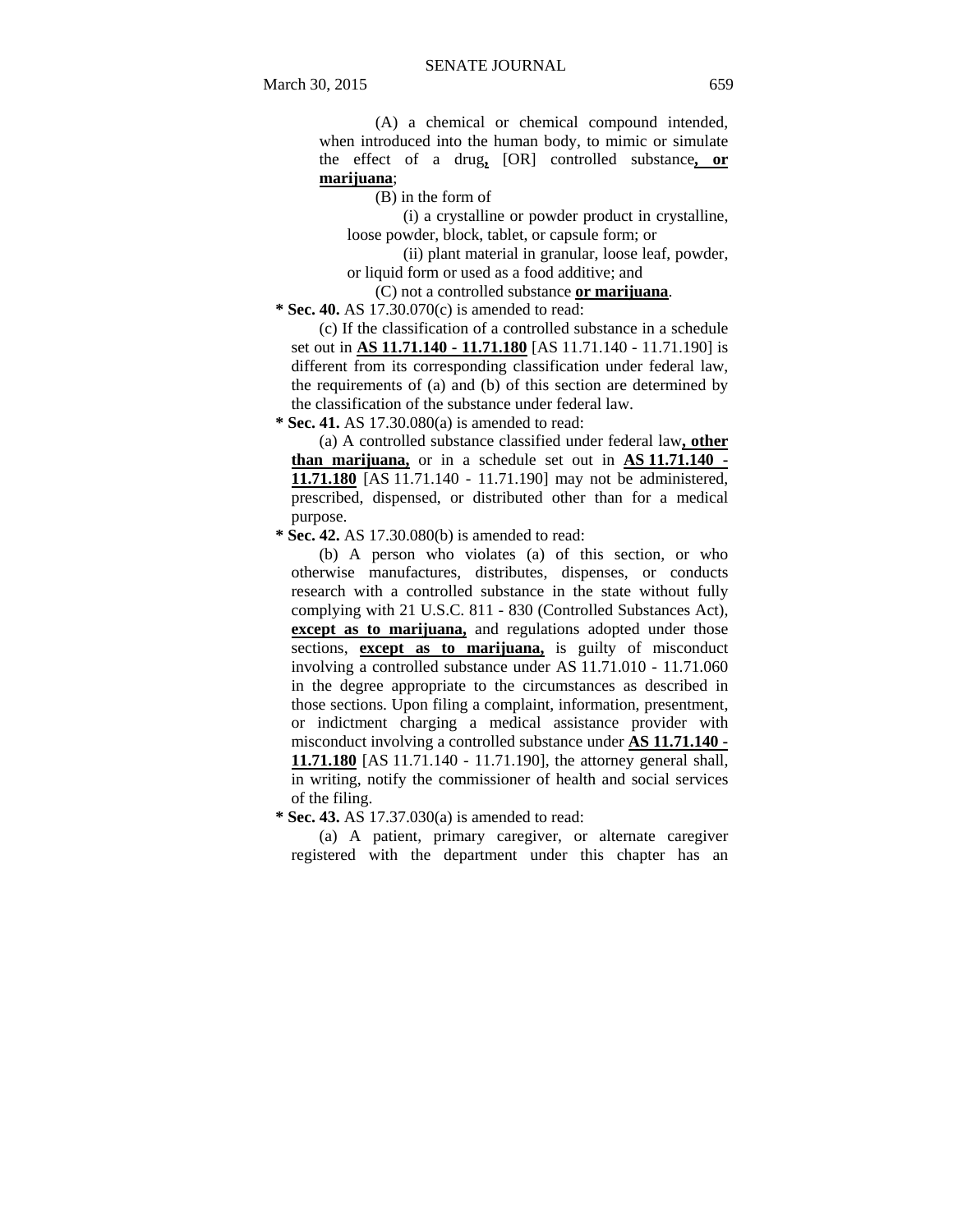affirmative defense to a criminal prosecution related to marijuana to the extent provided in **AS 17.38.330** [AS 11.71.090].

 **\* Sec. 44.** AS 17.37.330(8) is amended to read:

(8) "medical use" means the acquisition, possession, cultivation, use or transportation of marijuana or paraphernalia related to the administration of marijuana to alleviate a debilitating medical condition under the provisions of this chapter and **AS 17.38.330** [AS 11.71.090];"

Renumber the following bill sections accordingly.

Page 16, lines 6 - 7:

# Delete "**, except that nothing in this chapter permits the growing of marijuana as proscribed in AS 11.71.071(a)(3)**"

Page 19, following line 27:

Insert new material to read:

"**Sec. 17.38.160. Misconduct involving marijuana in the first degree.** (a) Except as authorized in AS 17.38.020, a person commits the crime of misconduct involving marijuana in the first degree if the person knowingly

(1) possesses 25 or more marijuana plants;

(2) manufactures more than six marijuana plants, not more than three of which are mature, flowering plants;

(3) delivers or transports more than one ounce of usable marijuana or more than six marijuana plants;

(4) delivers any amount of marijuana to a person under 21 years of age;

(5) manufactures a marijuana concentrate or extract using a volatile or explosive gas;

(6) delivers or transports one ounce or less of usable marijuana for remuneration; or

(7) delivers or transports up to six immature plants for remuneration.

(b) The provisions of (a) of this section do not apply to a marijuana establishment registered under this chapter, or an officer, agent, or employee of the registered marijuana establishment acting in compliance with the terms of the registration issued under this chapter.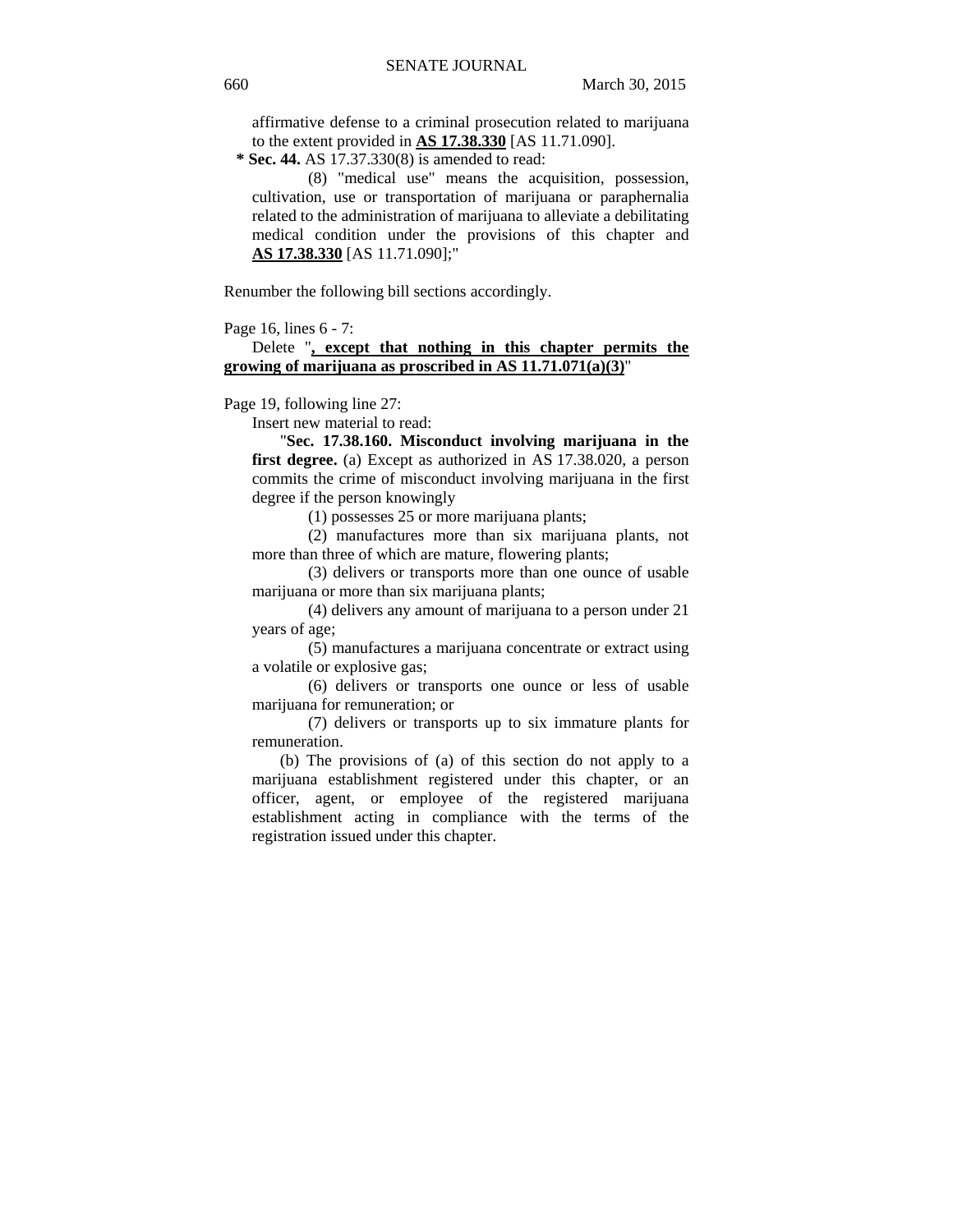(c) Misconduct involving marijuana in the first degree is a class A misdemeanor.

**Sec. 17.38.170. Misconduct involving marijuana in the second degree.** (a) Except as authorized in AS 17.38.020, a person commits the crime of misconduct involving marijuana in the second degree if the person knowingly

(1) possesses more than six but less than 25 marijuana plants; or

(2) possesses, purchases, displays, delivers, or transports

(A) more than one ounce of usable marijuana in a public place except when authorized by the terms of registration issued under this chapter; or

(B) more than six marijuana plants except when authorized by the terms of registration issued under this chapter; or

(3) sells any amount of marijuana

(b) The provisions of (a) of this section do not apply to a marijuana establishment registered under this chapter, or an officer, agent, or employee of the registered marijuana establishment acting in compliance with the terms of the registration issued under this chapter.

(c) Misconduct involving marijuana in the second degree is a class B misdemeanor.

**Sec. 17.38.180. Misconduct involving marijuana in the third degree.** (a) A person commits the crime of misconduct involving marijuana in the third degree if the person

(1) manufactures marijuana

(A) in a location where the plants are subject to public view without the use of binoculars, aircraft, or other optical aids;

(B) in a location that is not secure from unauthorized access; or

(C) on property not lawfully in the possession of the person or on property without the consent of the person in lawful possession of the property;

(2) is under 18 years of age and possesses, uses, or displays any amount of marijuana.

(b) Misconduct involving marijuana in the third degree is a violation and is punishable by a fine of \$300; the court may reduce the fine to \$50 for a defendant under 18 years of age who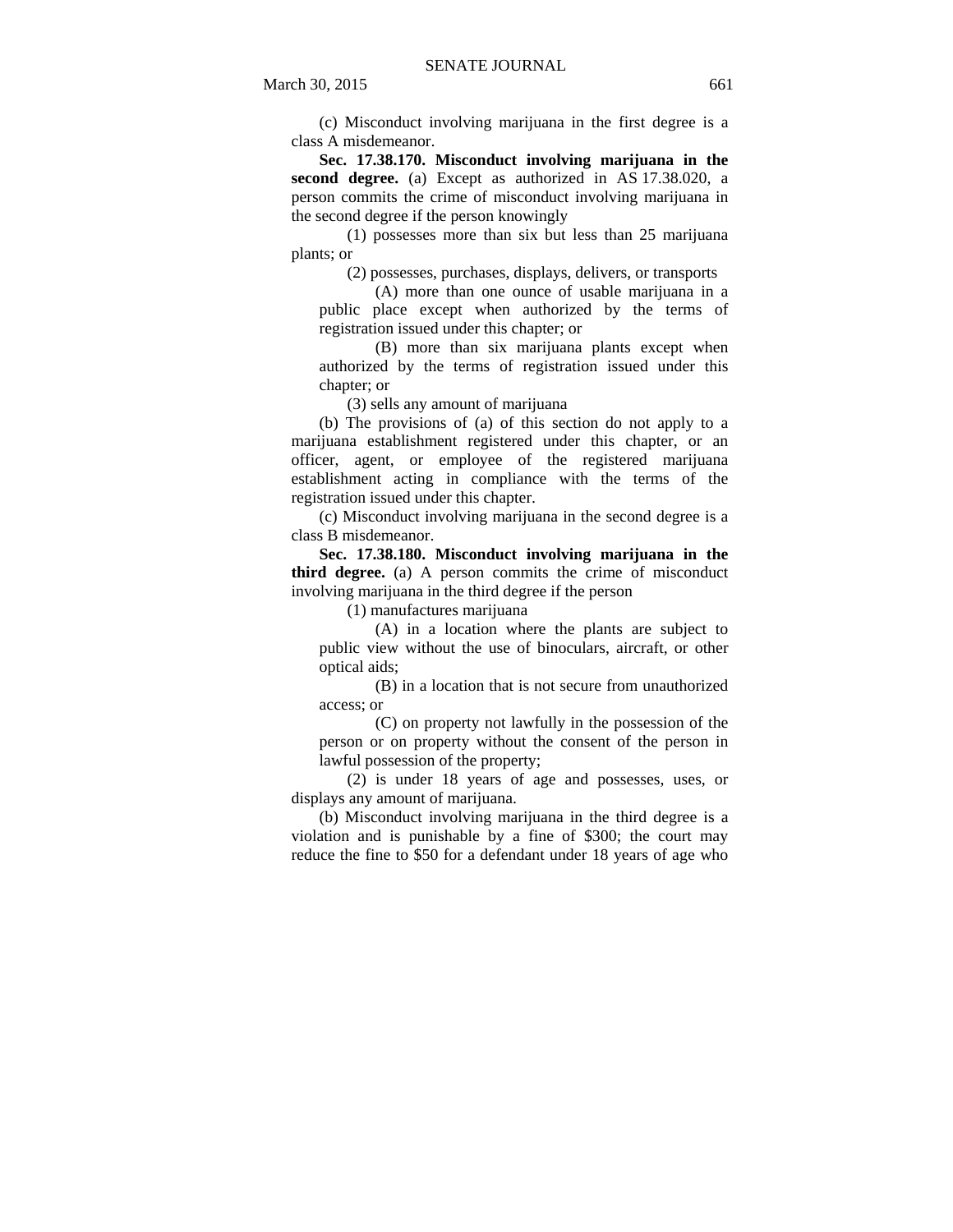violates (a)(2) of this section if the defendant supplies to the court, within six months, proof of completion of a community diversion panel or a state-approved marijuana education or treatment program; in this subsection, "community diversion panel" means a youth court or other group selected by the court to serve as a sentencing option for a person convicted under  $(a)(2)$  of this section.

**Sec. 17.38.190. Misconduct involving marijuana in the fourth degree.** (a) A person commits the crime of misconduct involving marijuana in the fourth degree if the person

(1) is 21 years of age or older and uses any amount of marijuana in a public place; or

(2) is under 21 years of age but at least 18 years of age and uses, displays, or possesses any amount of marijuana.

(b) Misconduct involving marijuana in the fourth degree is a violation and is punishable by a fine of \$100."

Page 20, line 1, following "premises":

Insert "who

(A) is not a patient registered under AS 17.37; and (B) is at least 18 years of age"

Page 20, line 3, following "premises":

Insert "who

(A) is not a patient registered under AS 17.37; and (B) is at least 18 years of age"

Page 20, line 8, following "age":

Insert "who

(A) is not a patient registered under AS 17.37; and (B) is at least 18 years of age"

Page 21, lines 17 - 18: Delete "AS 11.71.071, AS 17.38.200" Insert "AS 17.38.180, 17.38.190, 17.38.200"

Page 21, line 20: Delete "AS 11.71.071(a)(2)(A)" Insert "AS 17.38.180(a)(2)"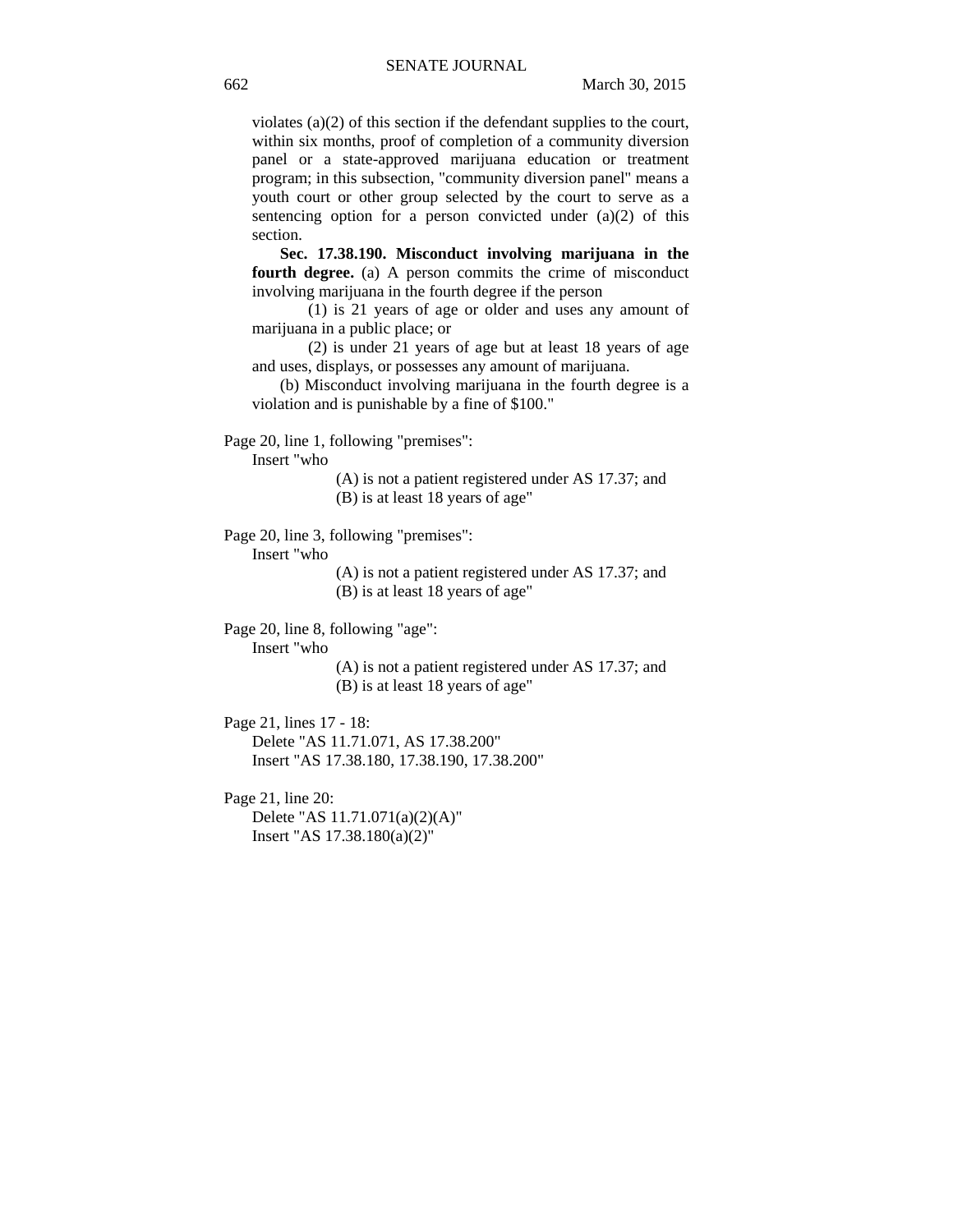March 30, 2015 663

Page 21, line 23:

Delete "AS 11.71.071(a)(2)(A) or AS 17.38.210" Insert "AS 17.38.180(a)(2), 17.38.190(a)(2), or 17.38.210"

Page 24, lines 5 - 7:

Delete "and the provisions of AS 11.71.040 - 11.71.071 involving a schedule VIA controlled substance"

Page 24, lines 10 - 12:

Delete "the provisions of AS 11.71.040 - 11.71.071 involving a schedule VIA controlled substance,"

Page 24, following line 13:

Insert new material to read:

"**Sec. 17.38.320. Restriction on prosecution for certain persons in connection with a significant adverse marijuana reaction.** A person may not be prosecuted for a violation of AS 17.38.160(a)(1) or 17.38.190 if that person

(1) sought, in good faith, medical or law enforcement assistance for another person who the person reasonably believed was experiencing a significant adverse marijuana reaction and

(A) the evidence supporting the prosecution for an offense under AS  $17.38.160(a)(1)$  or  $17.38.190$  was obtained or discovered as a result of the person's seeking medical or law enforcement assistance;

(B) the person remained at the scene with the other person until medical or law enforcement assistance arrived; and

(C) the person cooperated with medical or law enforcement personnel, including by providing identification;

(2) was experiencing a significant adverse marijuana reaction and sought medical assistance, and the evidence supporting a prosecution for an offense under AS  $17.38.160(a)(1)$ or 17.38.190 was obtained as a result of the significant adverse reaction and the need for medical assistance.

**Sec. 17.38.330. Affirmative defense to a prosecution under AS 17.38.160 - 17.38.190; medical use of marijuana.** (a) In a prosecution under AS 17.38.160 - 17.38.190 charging the manufacture, delivery, possession, possession with intent to manufacture or deliver, use, or display of marijuana, it is an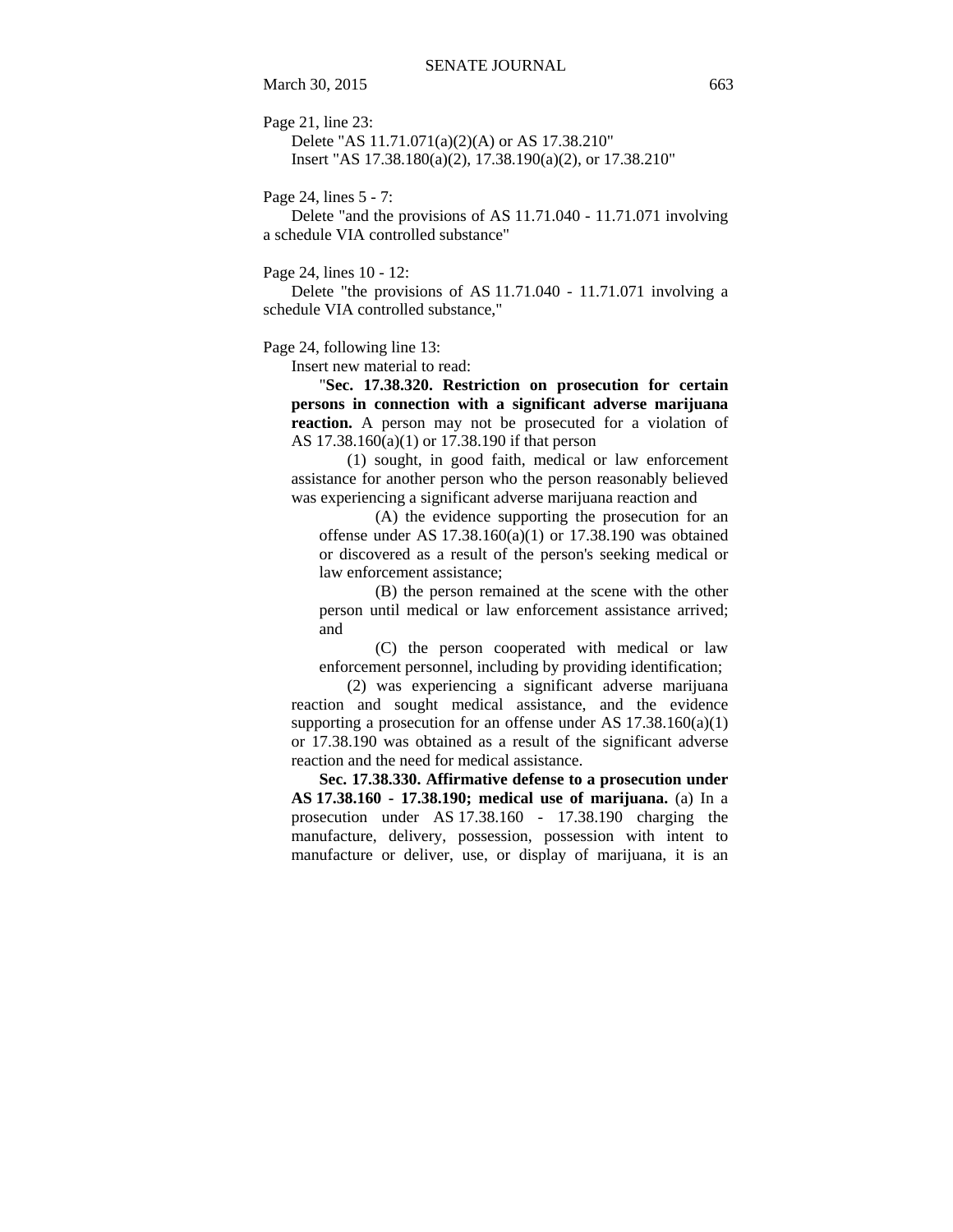affirmative defense that the defendant is a patient, or the primary caregiver or alternate caregiver for a patient, and

(1) at the time of the manufacture, delivery, possession, possession with intent to manufacture or deliver, use, or display, the patient was registered under AS 17.37;

(2) the manufacture, delivery, possession, possession with intent to manufacture, deliver, use, or display complied with the requirements of AS 17.37; and

(3) if the defendant is the

(A) primary caregiver of the patient, the defendant was in physical possession of the caregiver registry identification card at the time of the manufacture, delivery, possession, possession with intent to manufacture or deliver, use, or display; or

(B) alternate caregiver of the patient, the defendant was in physical possession of the caregiver registry identification card at the time of the manufacture, delivery, possession, possession with intent to manufacture or deliver, use, or display.

(b) In this section,

(1) "alternate caregiver" has the meaning given in AS 17.37.070;

(2) "patient" has the meaning given in AS 17.37.070;

(3) "primary caregiver" has the meaning given in AS 17.37.070."

Page 25, line 1:

Delete all material and insert:

"(18) "manufacture" means the production, preparation, propagation, compounding, conversion, growing, or processing of marijuana, either directly or indirectly by extraction from substances of natural origin, or independently by means of chemical synthesis, or by a combination of extraction and chemical synthesis, and includes the preparation, compounding, packaging, repackaging, labeling, or relabeling of marijuana or its container; however, the growing of marijuana for personal use is not manufacturing;"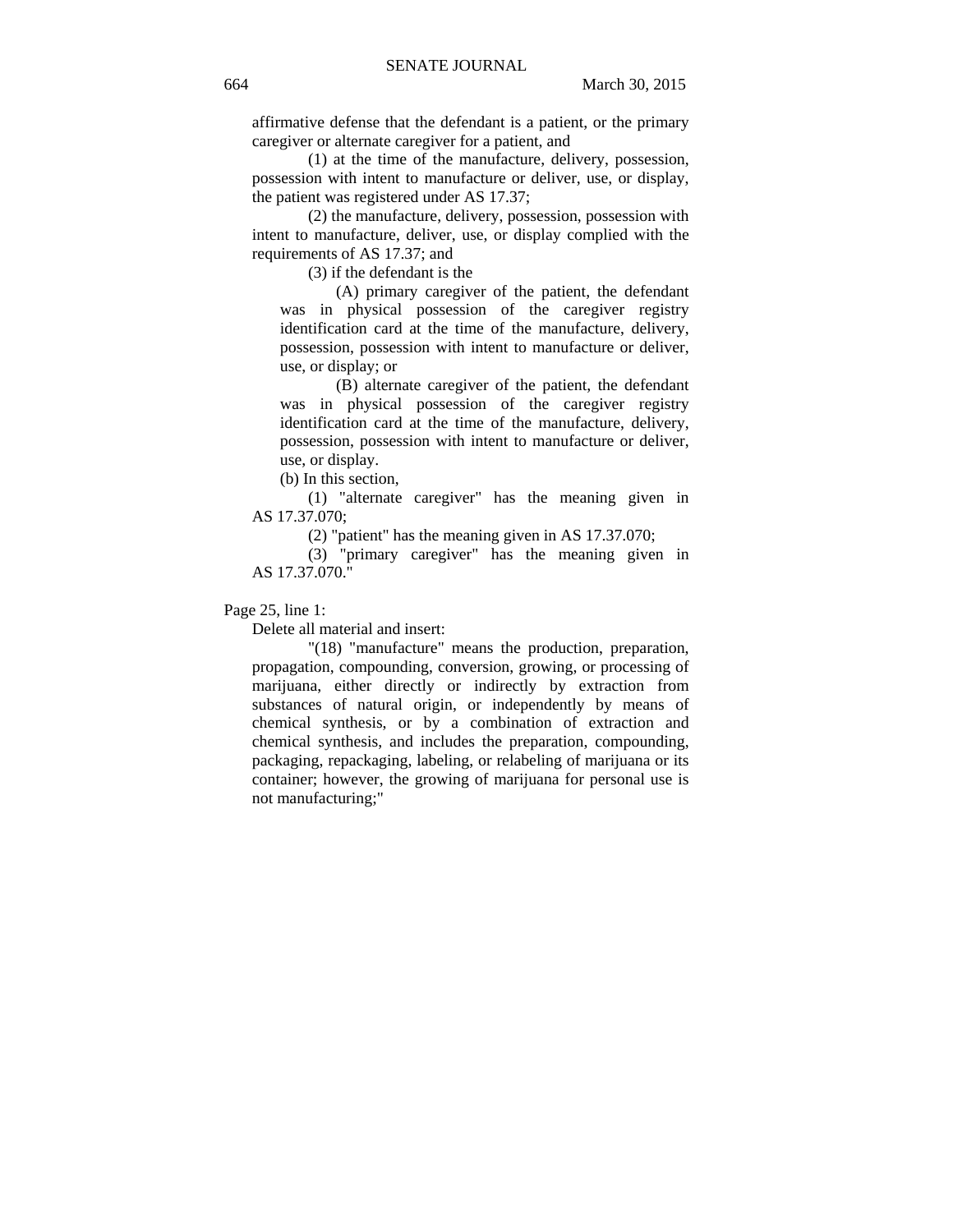Page 25, line 5:

Delete all material and insert:

"(21) "usable marijuana" means the seeds, leaves, buds, and flowers of the plant genus cannabis, hashish, hash oil, tetrahydrocannabinols, and marijuana concentrates, but does not include the stalks or roots of the plant genus cannabis.

Page 25, following line 5:

Insert new bill sections to read:

"**\* Sec. 58.** AS 18.66.100(c) is amended to read:

(c) A protective order under this section may

(1) prohibit the respondent from threatening to commit or committing domestic violence, stalking, or harassment;

(2) prohibit the respondent from telephoning, contacting, or otherwise communicating directly or indirectly with the petitioner;

(3) remove and exclude the respondent from the residence of the petitioner, regardless of ownership of the residence;

(4) direct the respondent to stay away from the residence, school, or place of employment of the petitioner or any specified place frequented by the petitioner or any designated household member;

(5) prohibit the respondent from entering a propelled vehicle in the possession of or occupied by the petitioner;

(6) prohibit the respondent from using or possessing a deadly weapon if the court finds the respondent was in the actual possession of or used a weapon during the commission of domestic violence;

(7) direct the respondent to surrender any firearm owned or possessed by the respondent if the court finds that the respondent was in the actual possession of or used a firearm during the commission of the domestic violence;

(8) request a peace officer to accompany the petitioner to the petitioner's residence to ensure that the petitioner

(A) safely obtains possession of the petitioner's residence, vehicle, or personal items; and

(B) is able to safely remove a vehicle or personal items from the petitioner's residence;

(9) award temporary custody of a minor child to the petitioner and may arrange for visitation with a minor child if the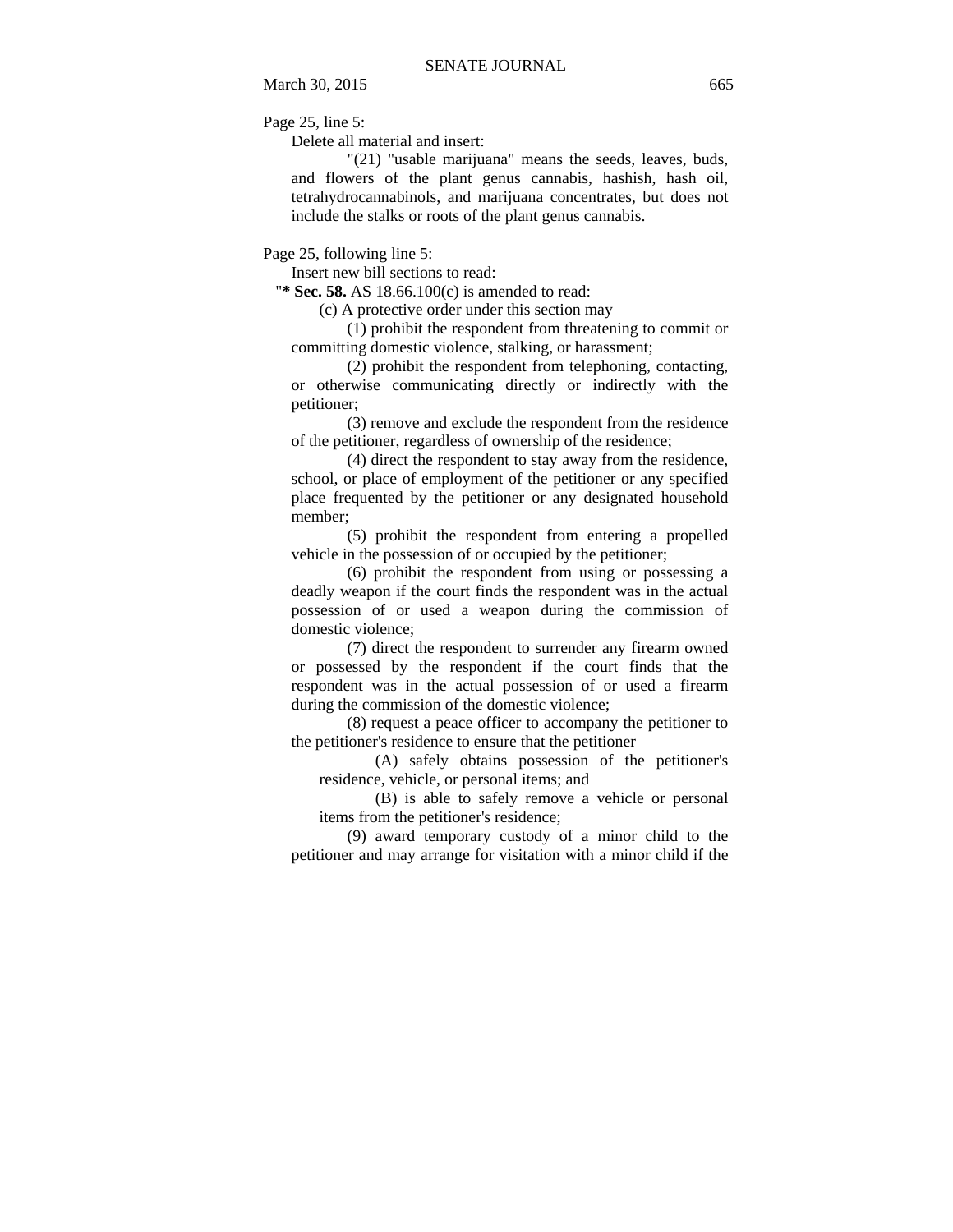safety of the child and the petitioner can be protected; if visitation is allowed, the court may order visitation under the conditions provided in AS 25.20.061;

(10) give the petitioner possession and use of a vehicle and other essential personal items, regardless of ownership of the items;

(11) prohibit the respondent from consuming controlled substances **or marijuana**;

(12) require the respondent to pay support for the petitioner or a minor child in the care of the petitioner if there is an independent legal obligation of the respondent to support the petitioner or child;

(13) require the respondent to reimburse the petitioner or other person for expenses associated with the domestic violence, including medical expenses, counseling, shelter, and repair or replacement of damaged property;

(14) require the respondent to pay costs and fees incurred by the petitioner in bringing the action under this chapter;

(15) order the respondent, at the respondent's expense, to participate in (A) a program for the rehabilitation of perpetrators of domestic violence that meets the standards set by, and that is approved by, the Department of Corrections under AS 44.28.020(b), or (B) treatment for the abuse of alcohol**, marijuana,** or controlled substances, or **a combination of them** [BOTH]; a protective order under this section may not require a respondent to participate in a program for the rehabilitation of perpetrators of domestic violence unless the program meets the standards set by, and that is approved by, the Department of Corrections under AS 44.28.020(b);

(16) order other relief the court determines necessary to protect the petitioner or any household member.

 **\* Sec. 59.** AS 18.67.080(c) is amended to read:

(c) In determining whether to make an order under this section, the board shall consider all circumstances determined to be relevant, including provocation, consent, or any other behavior of the victim that directly or indirectly contributed to the victim's injury or death, the prior case or social history, if any, of the victim, the victim's need for financial aid, and any other relevant matters. In applying this subsection,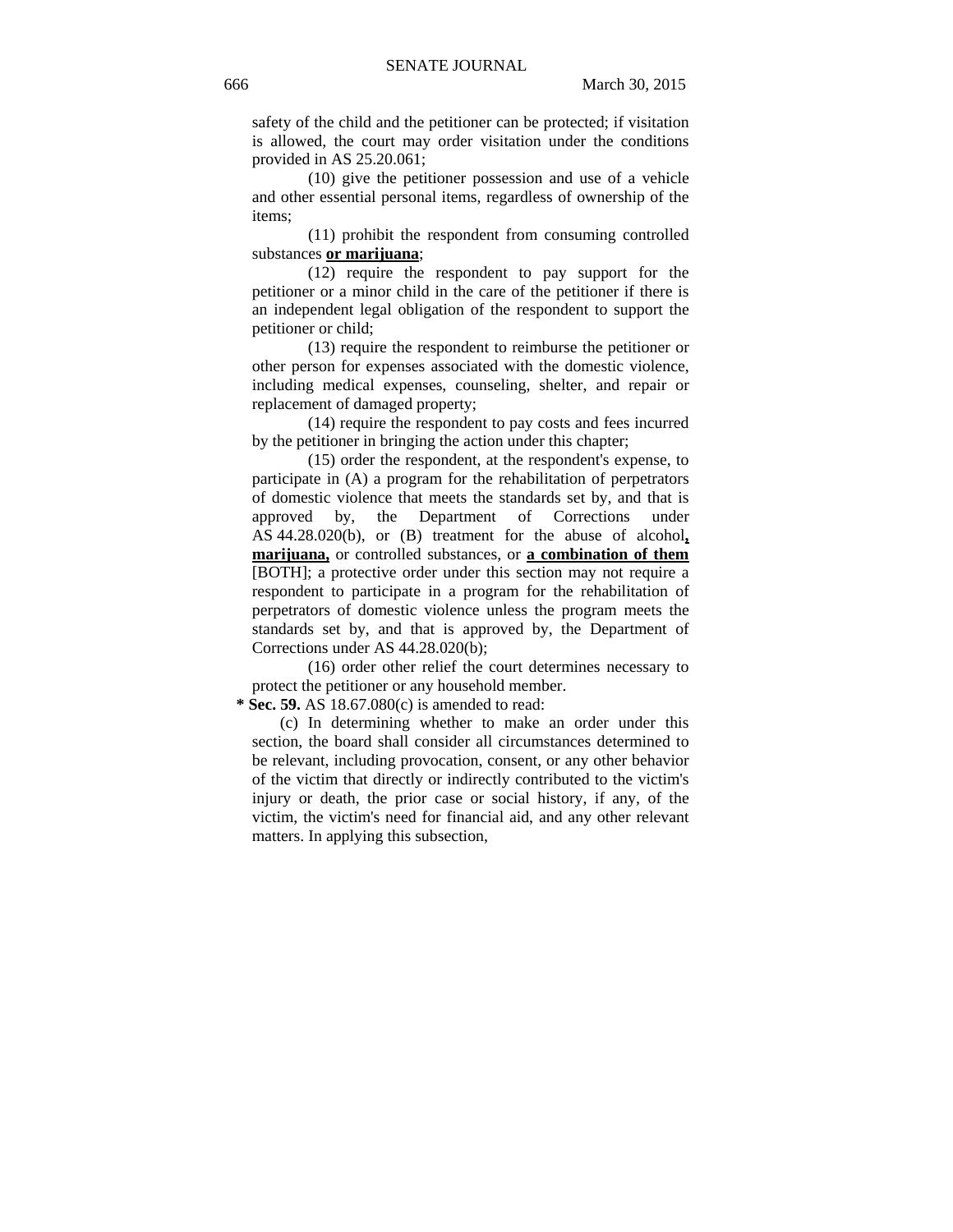March 30, 2015 667

(1) the board may not deny an order based on the factors in this subsection, unless those factors relate significantly to the occurrence that caused the victimization and are of such a nature and quality that a reasonable or prudent person would know that the factors or actions could lead to the crime and the victimization;

(2) with regard to circumstances in which the victim consented to, provoked, or incited the criminal act, the board may consider those circumstances only if the board finds that it is more probable than not that those circumstances occurred and were the cause of the crime and the victimization;

(3) the board may deny an order based on the victim's involvement with illegal drugs, only if

(A) the victim was involved in the manufacture or delivery of a controlled substance at the time of the crime or the crime and victimization was a direct result of the prior manufacture or delivery of a controlled substance; the evidence of this manufacture or delivery must be corroborated by law enforcement or other credible sources; and

(B) the evidence shows a direct correlation linking the illegal activity and the crime and victimization; or

(4) if a claim is based on a crime involving domestic violence or on a crime of sexual abuse of a minor or sexual assault and the offender is

(A) convicted of one of those crimes, notwithstanding (1) - (3) of this subsection, the board may not deny an order based on considerations of provocation, the use of alcohol**, marijuana,** or drugs by the victim, or the prior social history of the victim; or

(B) not convicted of one of those crimes, the board may not deny an order based on the involvement or behavior of the victim.

 **\* Sec. 60.** AS 18.67.101 is amended to read:

**Sec. 18.67.101. Incidents and offenses to which this chapter applies.** The board may order the payment of compensation in accordance with the provisions of this chapter for personal injury or death that resulted from

(1) an attempt on the part of the applicant to prevent the commission of crime, or to apprehend a suspected criminal, or aiding or attempting to aid a police officer to do so, or aiding a victim of crime; or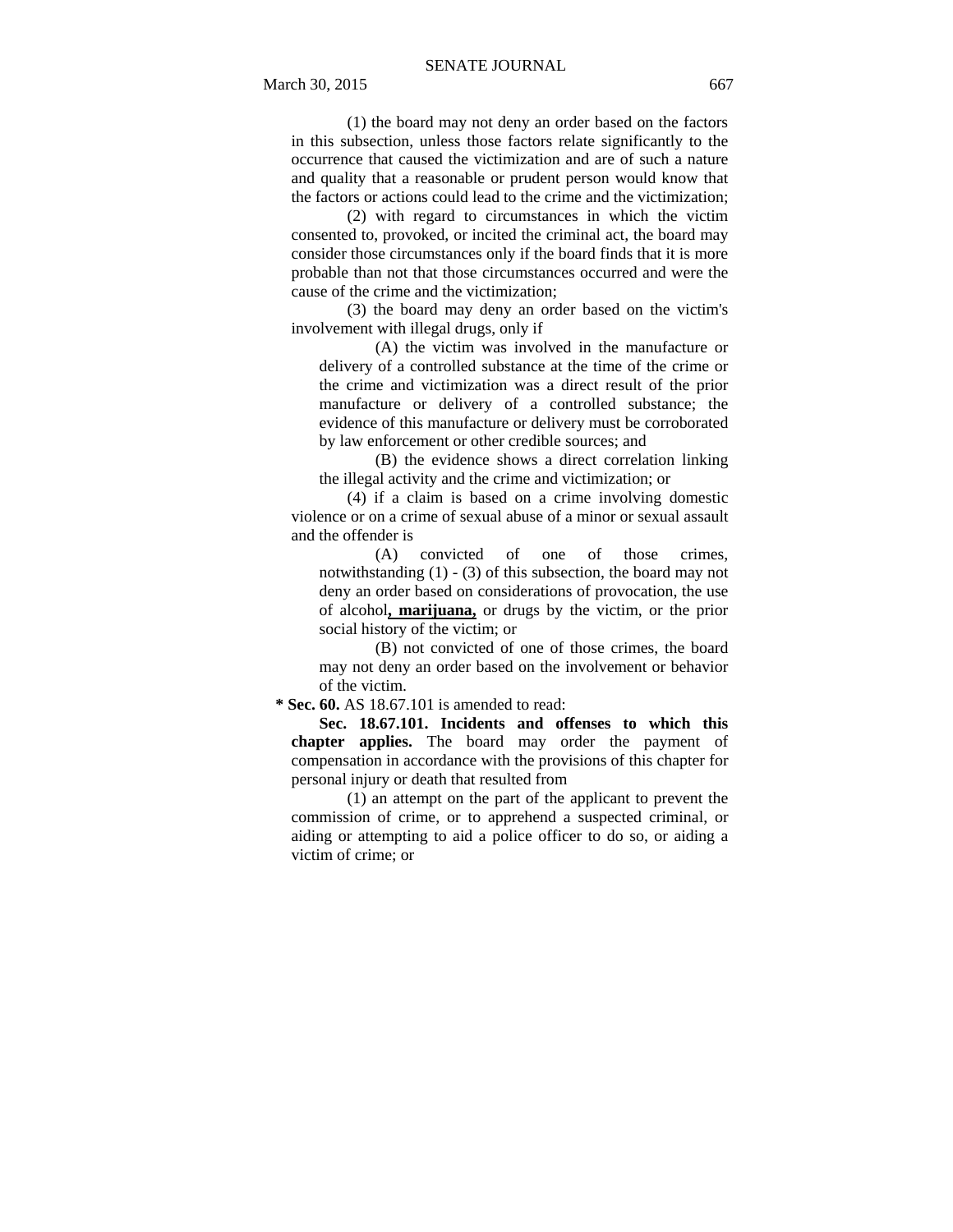(2) the commission or attempt on the part of one other than the applicant to commit any of the following offenses:

(A) murder in any degree;

(B) manslaughter;

(C) criminally negligent homicide;

(D) assault in any degree;

(E) kidnapping;

(F) sexual assault in any degree;

(G) sexual abuse of a minor;

(H) robbery in any degree;

(I) threats to do bodily harm;

(J) driving while under the influence of an alcoholic beverage, **marijuana,** inhalant, or controlled substance or another crime resulting from the operation of a motor vehicle, boat, or airplane when the offender is under the influence of an alcoholic beverage, **marijuana,** inhalant, or controlled substance;

(K) arson in the first degree;

(L) sex trafficking in violation of AS 11.66.110 or 11.66.130(a)(2);

(M) human trafficking in any degree; or

(N) unlawful exploitation of a minor.

 **\* Sec. 61.** AS 21.42.365(b) is amended to read:

(b) In this section, "alcoholism or drug abuse" means an illness characterized by

(1) a physiological or psychological dependency, or both, on alcoholic beverages**, marijuana,** or controlled substances as defined in AS 11.71.900; or

(2) habitual lack of self-control in using alcoholic beverages**, marijuana,** or controlled substances to the extent that the person's health is substantially impaired or the person's social or economic function is substantially disrupted.

 **\* Sec. 62.** AS 23.10.600(a) is amended to read:

(a) If an employer has established a drug**, marijuana,** and alcohol testing policy and initiated a testing program under AS 23.10.600 - 23.10.699, a person may not bring an action for damages against the employer for

(1) actions in good faith based on the results of a positive drug test**, positive marijuana impairment test,** or alcohol impairment test;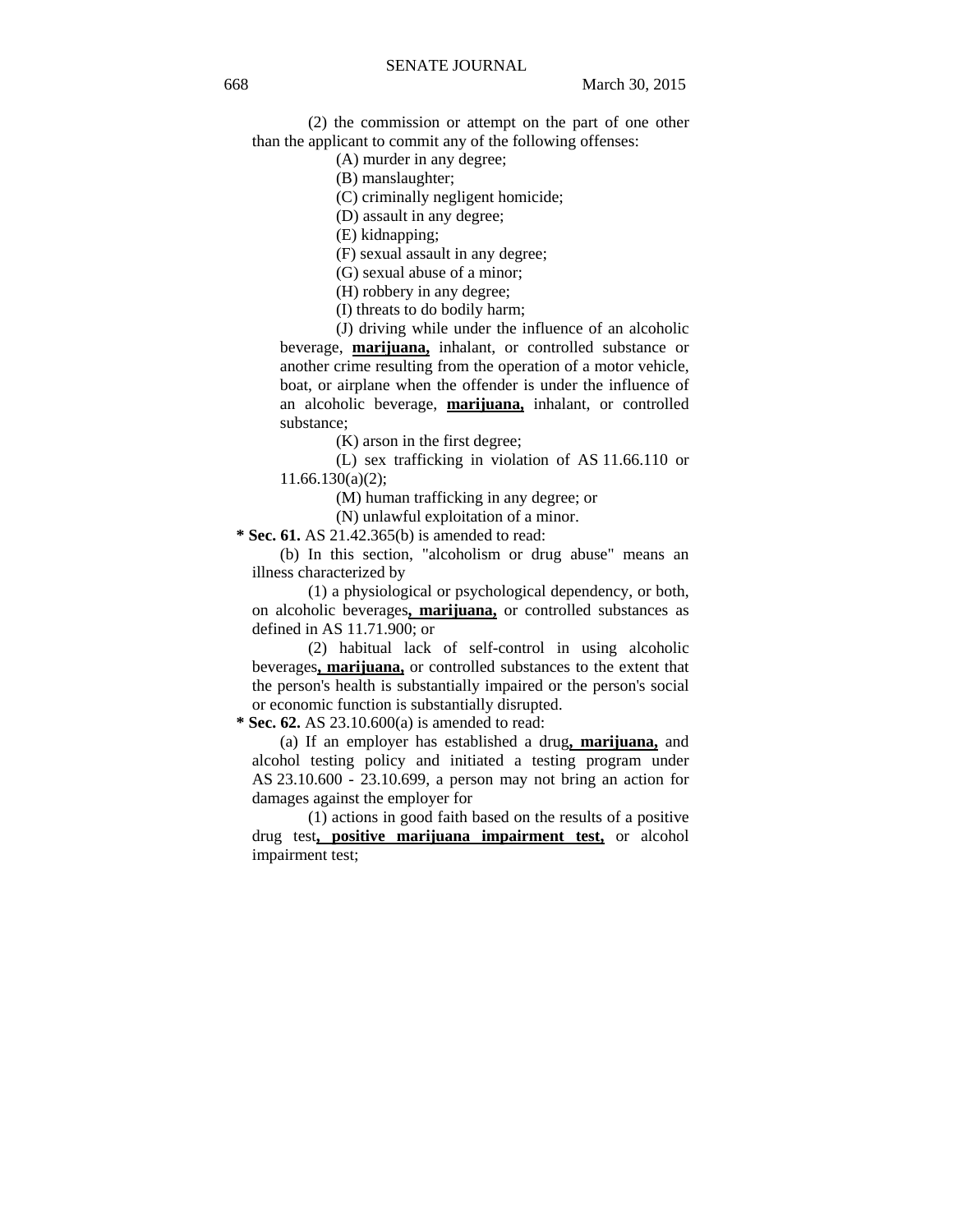(2) failure to test for drugs**, marijuana impairment,** or alcohol impairment or failure to test for a specific drug or another controlled substance;

(3) failure to test or, if tested, failure to detect a specific drug or other substance, a medical condition, or a mental, emotional, or psychological disorder or condition; or

(4) termination or suspension of a drug**, marijuana,** or alcohol prevention or testing program or policy.

 **\* Sec. 63.** AS 23.10.600(b) is amended to read:

(b) A person may not bring an action for damages based on test results against an employer who has established and implemented a drug**, marijuana,** and alcohol testing program under AS  $23.10.600 - 23.10.699$  unless the employer's action was based on a false positive test result and the employer knew or clearly should have known that the result was in error and ignored the true test result because of reckless or malicious disregard for the truth or the wilful intent to deceive or be deceived.

 **\* Sec. 64.** AS 23.10.600(d) is amended to read:

(d) A person may not bring an action for damages against an employer for an action taken related to a false negative drug test**, marijuana impairment test,** or alcohol impairment test.

 **\* Sec. 65.** AS 23.10.600(e) is amended to read:

(e) A person may not bring an action against an employer based on failure of the employer to establish a program or policy on substance abuse prevention or to implement drug testing**, marijuana impairment testing,** or alcohol impairment testing.

 **\* Sec. 66.** AS 23.10.610 is amended to read:

**Sec. 23.10.610. Limits on causes of action for disclosures.**  A person may not bring an action for defamation of character, libel, slander, or damage to reputation against an employer who has established a program of drug testing**, marijuana impairment testing,** or alcohol impairment testing under AS 23.10.600 - 23.10.699 if the action is based on drug**, marijuana,** or alcohol testing unless

(1) the results of the test were disclosed to a person other than the employer, an authorized employee, agent or representative of the employer, the tested employee, the tested prospective employee, or another person authorized or privileged by law to receive the information;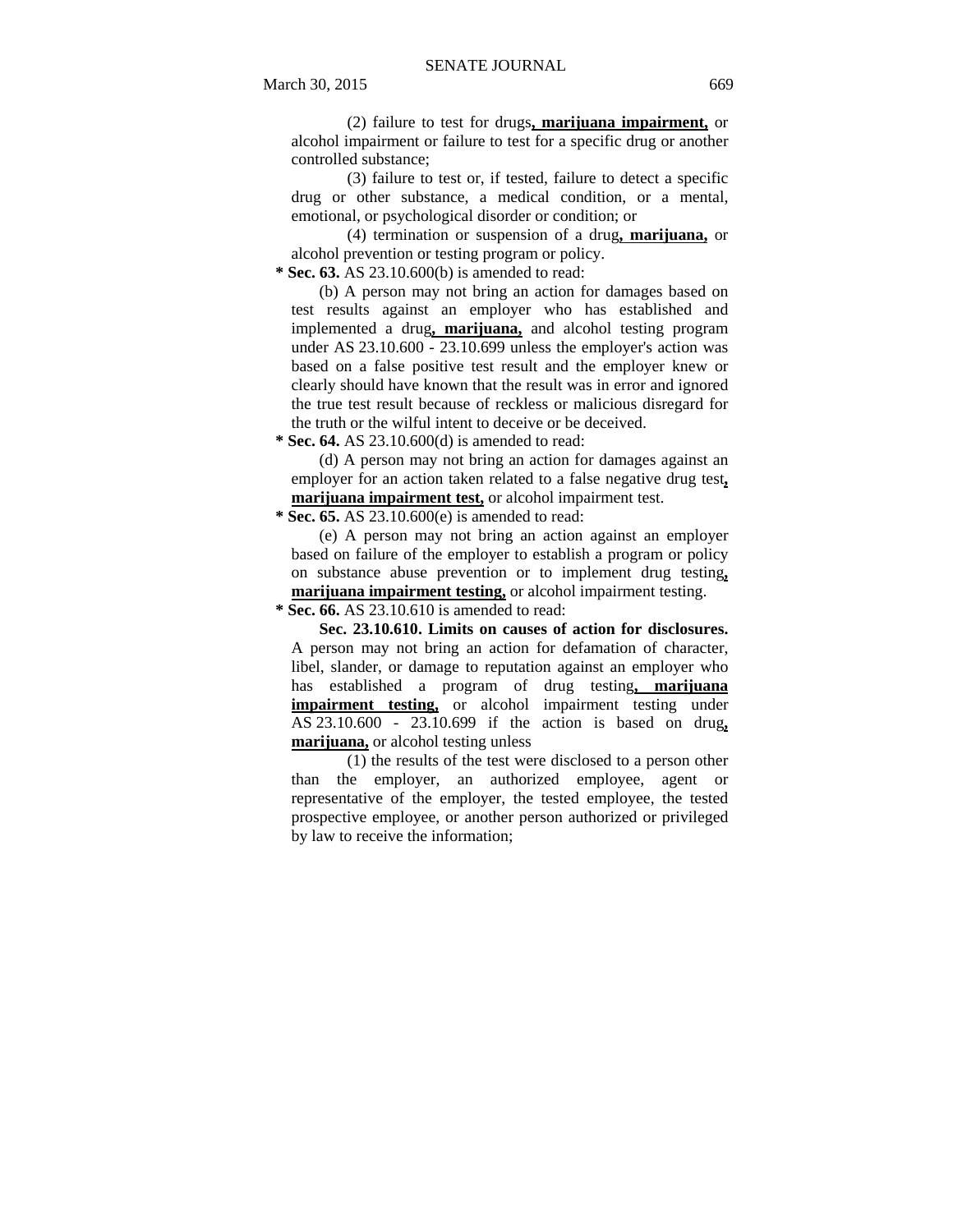(2) the information disclosed was a false positive test result;

(3) the false positive test result was disclosed negligently;

(4) all elements of an action for defamation of character, libel, slander, or damage to reputation as established by law are satisfied.

 **\* Sec. 67.** AS 23.10.620(a) is amended to read:

(a) Under AS 23.10.600 - 23.10.699, an employer may only carry out the testing or retesting for the presence or evidence of use of drugs**, marijuana,** or alcohol after adopting a written policy for the testing and retesting and informing employees of the policy. The employer may inform employees by distributing a copy of the policy to each employee subject to testing or making the policy available to employees in the same manner as the employer informs its employees of other personnel practices, including inclusion in a personnel handbook or manual or posting in a place accessible to employees. The employer shall inform prospective employees that they must undergo drug testing.

 **\* Sec. 68.** AS 23.10.620(b) is amended to read:

(b) The written policy on drug**, marijuana,** and alcohol testing must include, at a minimum,

(1) a statement of the employer's policy respecting drug**, marijuana,** and alcohol use by employees;

(2) a description of those employees or prospective employees who are subject to testing;

(3) the circumstances under which testing may be required;

(4) the substances as to which testing may be required;

(5) a description of the testing methods and collection procedures to be used, including an employee's right to a confirmatory drug test to be reviewed by a licensed physician or doctor of osteopathy after an initial positive drug test result in accordance with AS 23.10.640(d);

(6) the consequences of a refusal to participate in the testing;

(7) any adverse personnel action that may be taken based on the testing procedure or results;

and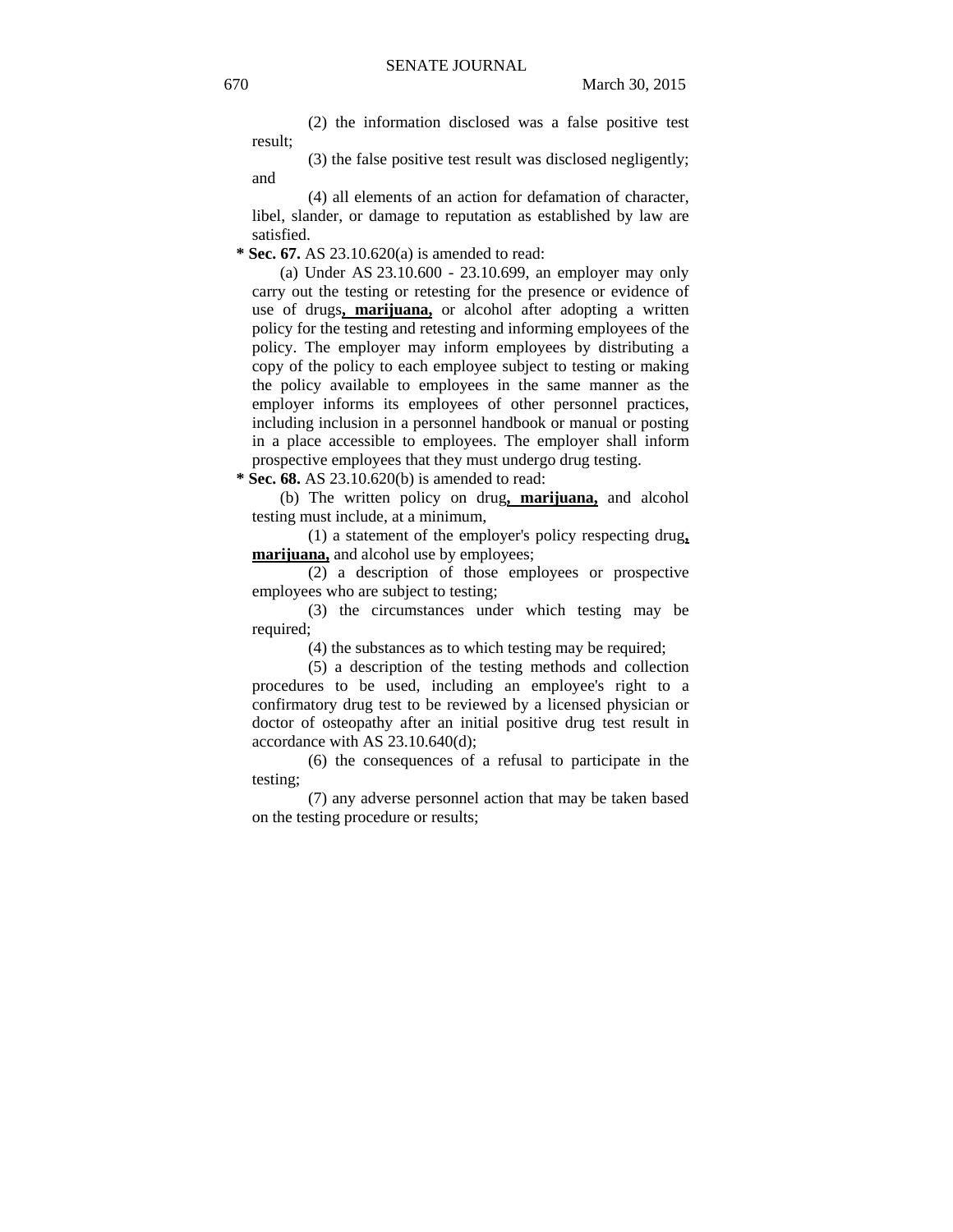(8) the right of an employee, on the employee's request, to obtain the written test results and the obligation of the employer to provide written test results to the employee within five working days after a written request to do so, so long as the written request is made within six months after the date of the test;

(9) the right of an employee, on the employee's request, to explain in a confidential setting, a positive test result; if the employee requests in writing an opportunity to explain the positive test result within 10 working days after the employee is notified of the test result, the employer must provide an opportunity, in a confidential setting, within 72 hours after receiving the employee's written notice, or before taking adverse employment action;

(10) a statement of the employer's policy regarding the confidentiality of the test results.

 **\* Sec. 69.** AS 23.10.620(c) is amended to read:

(c) An employer may require the collection and testing of a sample of an employee's or prospective employee's urine or breath for any job-related purpose consistent with business necessity and the terms of the employer's policy, including

(1) investigation of possible individual employee impairment;

(2) investigation of accidents in the workplace; an employee may be required to undergo drug testing**, marijuana impairment testing,** or alcohol impairment testing for an accident if the test is taken as soon as practicable after an accident and the test is administered to employees who the employer reasonably believes may have contributed to the accident;

(3) maintenance of safety for employees, customers, clients, or the public at large;

(4) maintenance of productivity, the quality of products or services, or security of property or information;

(5) reasonable suspicion that an employee may be affected by the use of drugs**, marijuana,** or alcohol and that the use may adversely affect the job performance or the work environment.

 **\* Sec. 70.** AS 23.10.620(e) is amended to read:

(e) If an employer institutes a policy of drug testing**, marijuana impairment testing,** or alcohol impairment testing under AS 23.10.600 - 23.10.699, the policy must identify which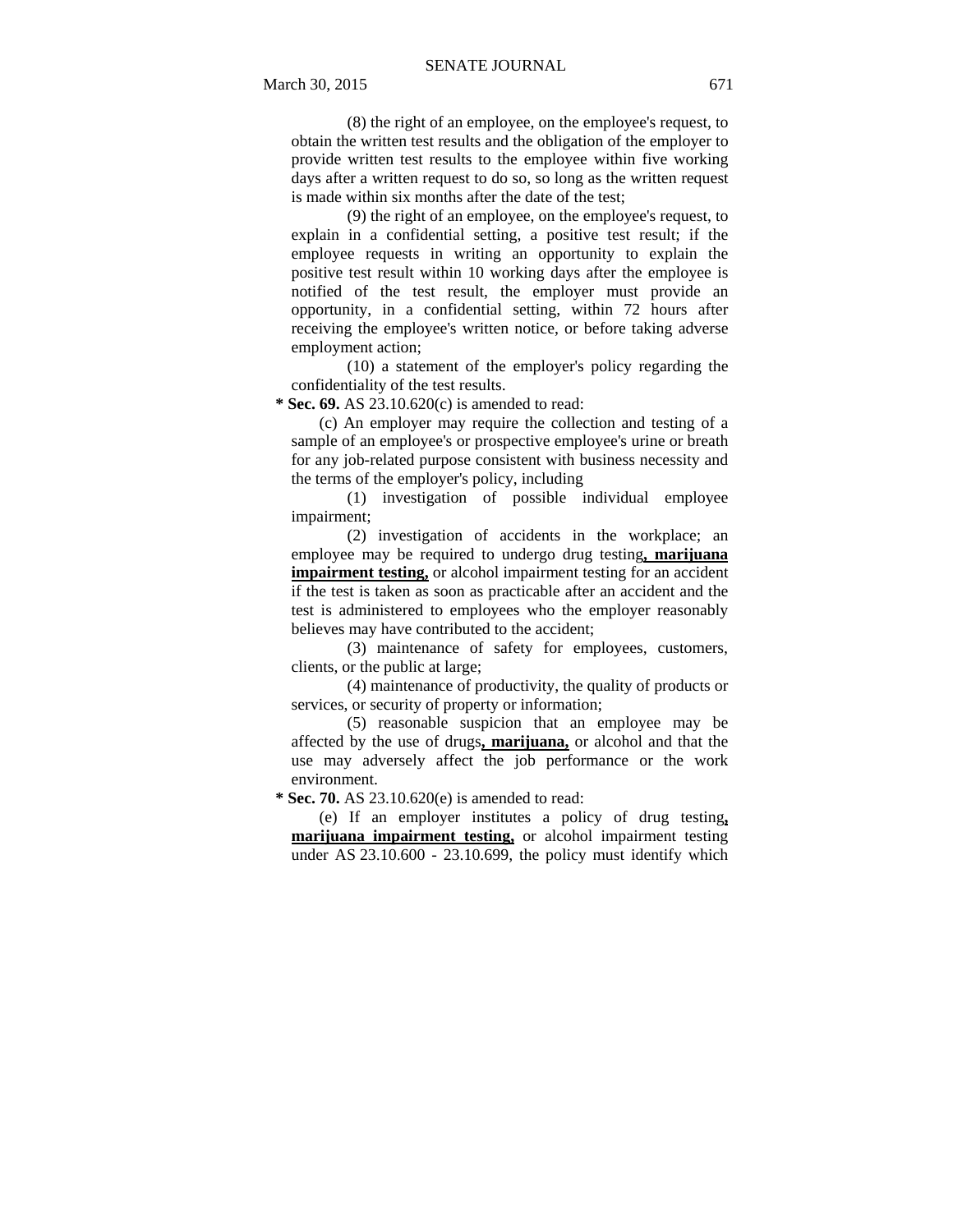employees or positions are subject to testing. An employer must test all or part of the work force based on consideration of safety for employees, customers, clients, or the public at large. An employer may not initiate a testing program under AS 23.10.600 - 23.10.699 until at least 30 days after the employer notifies employees of the employer's intent to implement the program and makes written copies of the policy available as required by (a) of this section.

 **\* Sec. 71.** AS 23.10.620(f) is amended to read:

(f) The provisions of AS 23.10.600 - 23.10.699 may not be construed to discourage, restrict, limit, prohibit, or require on-site drug testing**, marijuana impairment testing,** or alcohol impairment testing.

 **\* Sec. 72.** AS 23.10.630(a) is amended to read:

(a) An employer may test an employee for the presence of drugs or for **marijuana or** alcohol impairment. An employer may test a prospective employee for the presence of drugs.

 **\* Sec. 73.** AS 23.10.630(c) is amended to read:

(c) An employer shall normally schedule a drug test**, marijuana impairment test,** or an alcohol impairment test of employees during, or immediately before or after, a regular work period. Alcohol impairment**, marijuana impairment,** or drug testing required by an employer is considered to be work time for the purposes of compensation and benefits for current employees. Sample collection shall be performed in a manner that guarantees the individual's privacy to the maximum extent consistent with ensuring that the sample is not contaminated, adulterated, or misidentified.

 **\* Sec. 74.** AS 23.10.630(d) is amended to read:

(d) An employer shall pay the entire actual costs for drug testing**, marijuana impairment testing,** and alcohol impairment testing required of employees and prospective employees. An employer shall also pay reasonable transportation costs to an employee if the required test is conducted at a location other than the employee's normal work site.

 **\* Sec. 75.** AS 23.10.640(a) is amended to read:

(a) Sample collection and testing for alcohol impairment**, marijuana impairment,** and drugs under AS 23.10.600 - 23.10.699 shall be performed under reasonable and sanitary conditions. The person collecting samples shall document the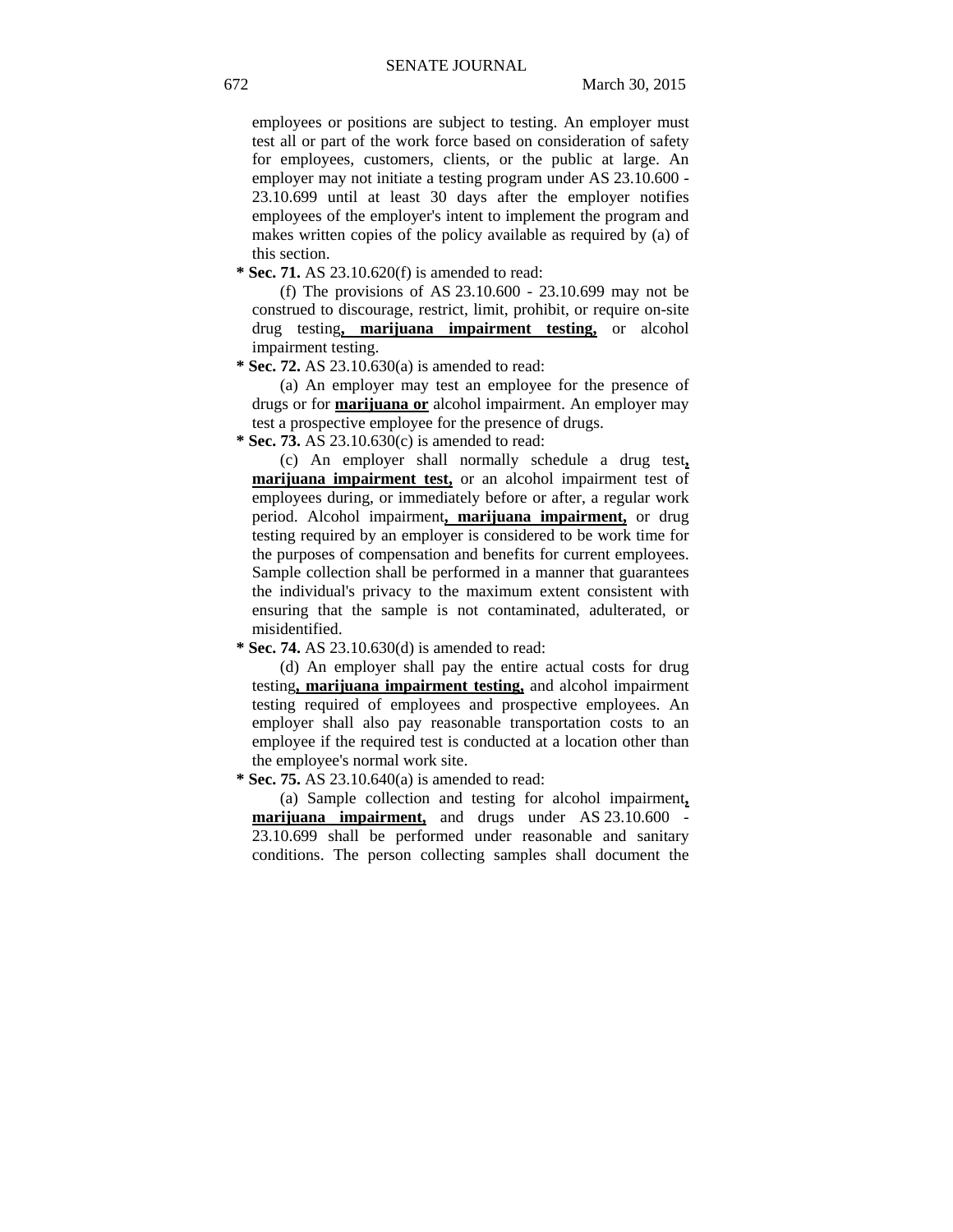sample, including labeling the sample to preclude to the extent reasonable the possibility of misidentification of the person tested in relation to the test result provided, and shall provide the person to be tested with an opportunity to provide medical information that may be relevant to the test, including identifying current or recently used prescription and nonprescription drugs.

 **\* Sec. 76.** AS 23.10.645(a) is amended to read:

(a) An employer may include on-site drug**, marijuana,** and alcohol tests of employees and prospective employees as part of the employer's drug**, marijuana,** and alcohol testing policy under AS 23.10.600 - 23.10.699. In on-site testing under this section, an employer may only use products approved by the Food and Drug Administration for employee testing and shall use the products in accordance with the manufacturer's instructions. On-site testing under this section may only be conducted by a test administrator who is certified under AS 23.10.650(b).

 **\* Sec. 77.** AS 23.10.650 is amended to read:

**Sec. 23.10.650. Training of test administrators.** (a) Each employer shall ensure that at least one designated employee receives at least 60 minutes of training on alcohol **and marijuana** misuse and at least an additional 60 minutes of training on the use of controlled substances. The training will be used by the designee to determine whether reasonable suspicion exists to require an employee to undergo testing under AS 23.10.630.

(b) If an employer administers on-site drug**, marijuana,** or alcohol tests to test employees or prospective employees under AS 23.10.645, the employer shall ensure that each person who will be administering the on-site test receives training and meets the qualifications of this subsection. An on-site test administrator must

(1) have been trained by the manufacturer of the test or the manufacturer's representative on the proper procedure for administering the test and accurate evaluation of on-site test results; training must be conducted in person by a trainer from the manufacturer or the manufacturer's representative;

(2) be certified in writing by the manufacturer or the manufacturer's representative as competent to administer and evaluate the on-site test;

(3) have been trained to recognize adulteration of a sample to be used in on-site testing; and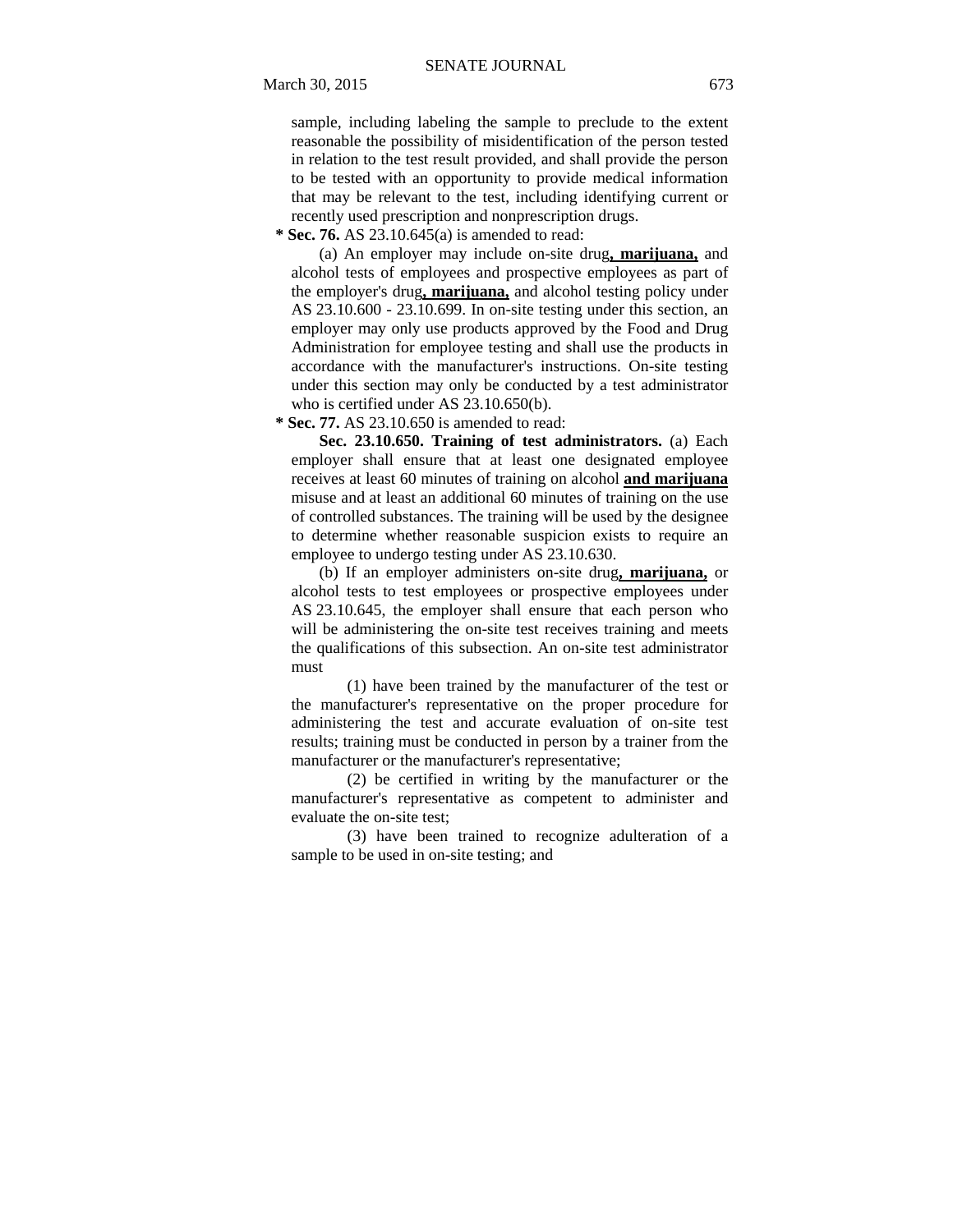(4) sign a statement that clearly states that the on-site test administrator will hold all information related to any phase of a drug test confidential.

 **\* Sec. 78.** AS 23.10.655 is amended to read:

**Sec. 23.10.655. Disciplinary procedures.** (a) An employer may take adverse employment action based on

(1) a positive drug test**, marijuana impairment test,** or alcohol impairment test result that indicates a violation of the employer's written policy;

(2) the refusal of an employee or prospective employee to provide a drug testing sample; or

(3) the refusal of an employee to provide **a marijuana impairment testing sample or** an alcohol impairment testing sample.

(b) Adverse employment action under (a) of this section may include

(1) a requirement that the employee enroll in an employer provided or employer approved rehabilitation, treatment, or counseling program; the program may include additional drug testing**, marijuana impairment testing,** and alcohol impairment testing; the employer may require participation in the program as a condition of employment; costs of participating in the program may or may not be covered by the employer's health plan or policies;

(2) suspension of the employee, with or without pay, for a designated period of time;

(3) termination of employment;

(4) in case of drug testing, refusal to hire a prospective employee; and

(5) other adverse employment action.

 **\* Sec. 79.** AS 23.10.660 is amended to read:

**Sec. 23.10.660. Confidentiality of results; access to records.** A communication received by an employer relevant to drug test**, marijuana impairment test,** or alcohol impairment test results and received through the employer's testing program is a confidential and privileged communication and may not be disclosed except

(1) to the tested employee or prospective employee or another person designated in writing by the employee or prospective employee;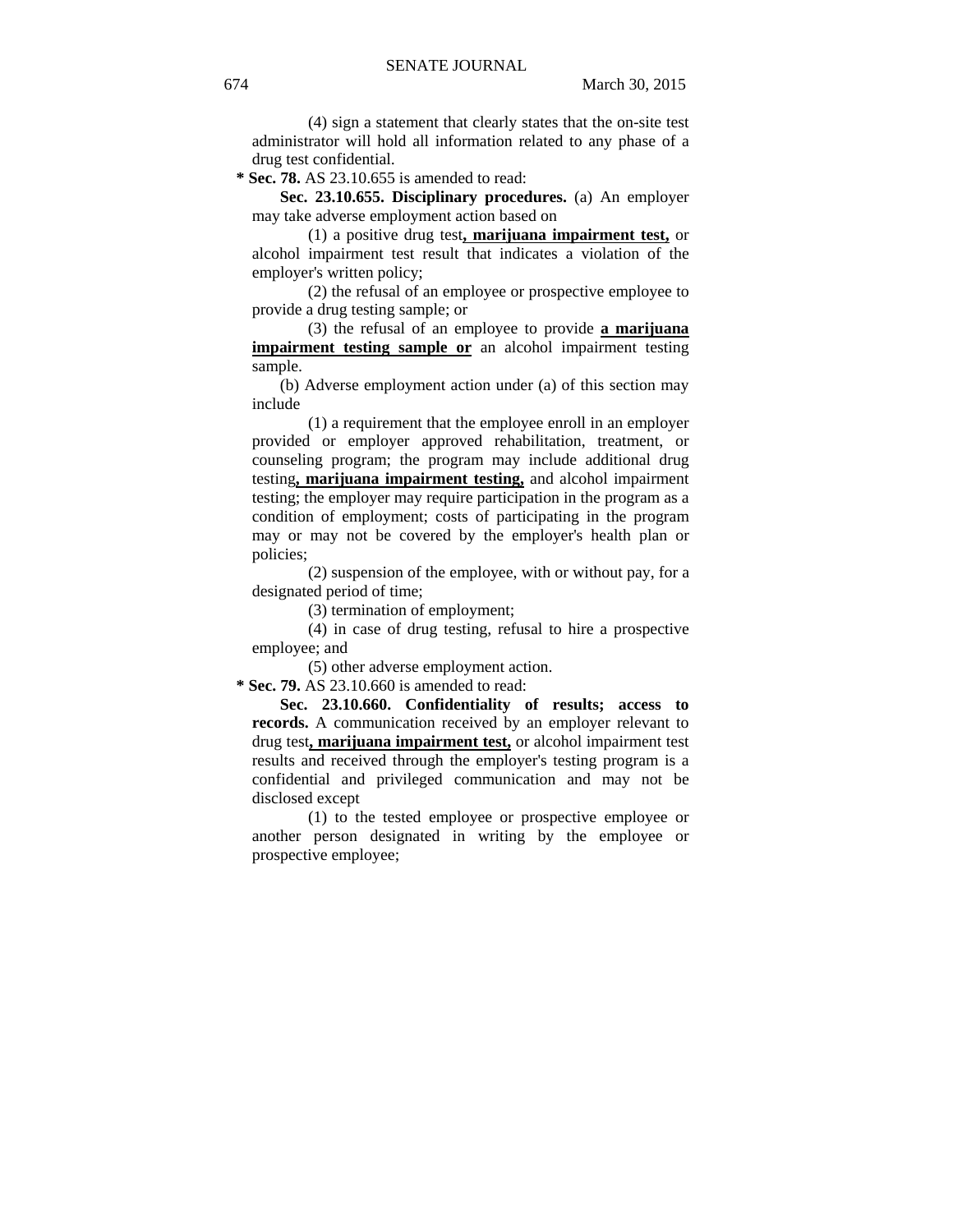(2) to individuals designated by an employer to receive and evaluate test results or hear the explanation of the employee or prospective employee; or

(3) as ordered by a court or governmental agency.

 **\* Sec. 80.** AS 23.10.670 is amended to read:

**Sec. 23.10.670. Effect of mandatory testing obligations.** An employer who is obligated by state or federal requirements to have a drug testing**, marijuana impairment testing,** or alcohol impairment testing policy or program shall receive the full benefits of AS 23.10.600 - 23.10.699 even if the required policy or program is not consistent with AS 23.10.600 - 23.10.699, so long as the employer complies with the state or federal requirements applicable to the employer's operations.

 **\* Sec. 81.** AS 23.10.699 is amended by adding a new paragraph to read:

(10) "marijuana" has the meaning given in AS 17.38.900.  **\* Sec. 82.** AS 25.20.061 is amended to read:

**Sec. 25.20.061. Visitation in proceedings involving domestic violence.** If visitation is awarded to a parent who has committed a crime involving domestic violence, against the other parent or a child of the two parents, within the five years preceding the award of visitation, the court may set conditions for the visitation, including

(1) the transfer of the child for visitation must occur in a protected setting;

(2) visitation shall be supervised by another person or agency and under specified conditions as ordered by the court;

(3) the perpetrator shall attend and complete, to the satisfaction of the court, a program for the rehabilitation of perpetrators of domestic violence that meets the standards set by the Department of Corrections under AS 44.28.020(b), or other counseling; the perpetrator shall be required to pay the costs of the program or other counseling;

(4) the perpetrator shall abstain from possession or consumption of alcohol**, marijuana,** or controlled substances during the visitation and for 24 hours before visitation;

(5) the perpetrator shall pay costs of supervised visitation as set by the court;

(6) the prohibition of overnight visitation;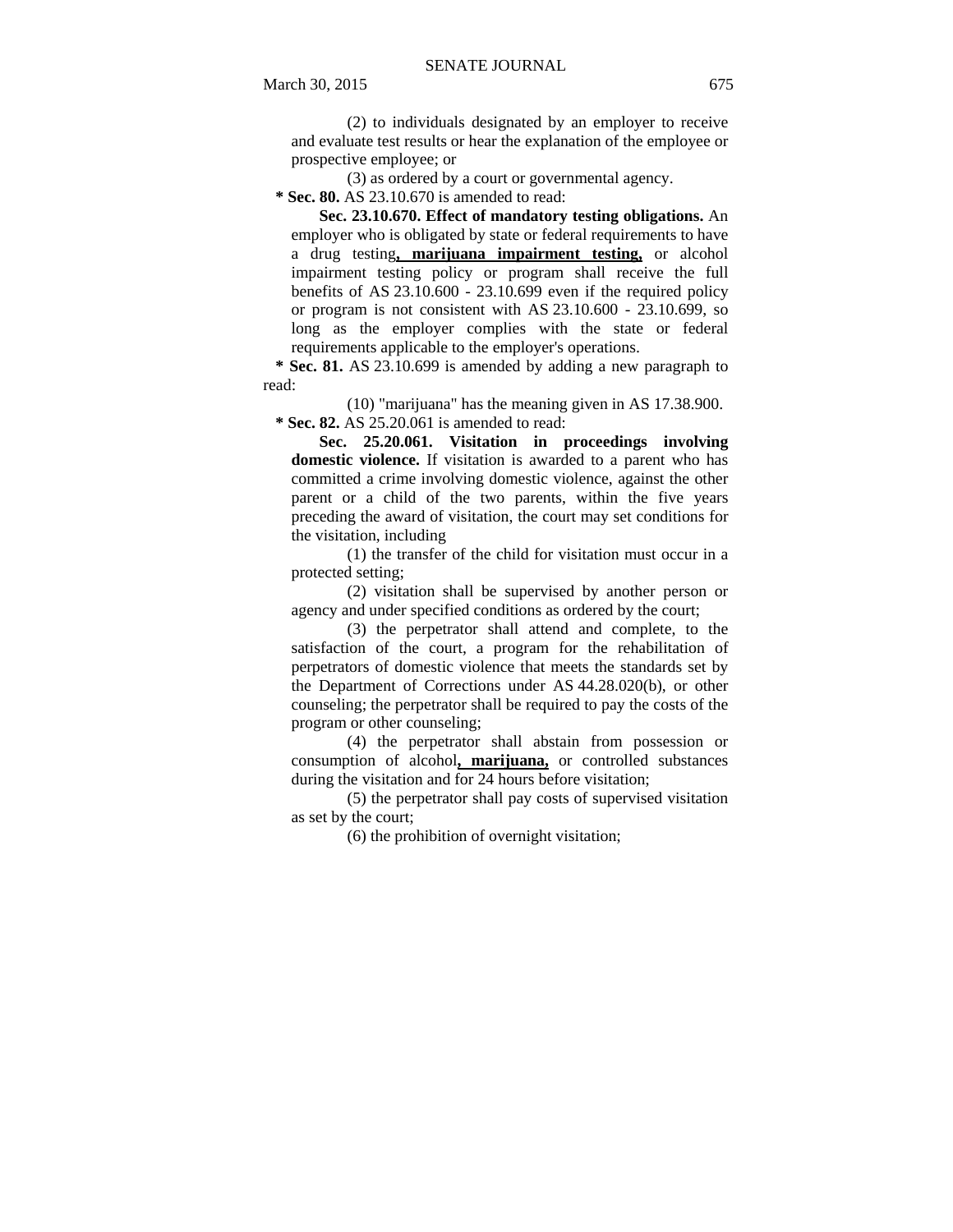(7) the perpetrator shall post a bond to the court for the return and safety of the child; and

(8) any other condition necessary for the safety of the child, the other parent, or other household member.

 **\* Sec. 83.** AS 28.01.010(j) is amended to read:

(j) A court may not enforce a municipal ordinance prescribing a penalty for driving while under the influence of an alcoholic beverage, **marijuana,** inhalant, or controlled substance or refusal to submit to a chemical test unless that ordinance imposes ignition interlock device requirements under this title.

 **\* Sec. 84.** AS 28.15.031(b) is amended to read:

(b) The department may not issue an original or duplicate driver's license to, nor renew or reinstate the driver's license of, a person

(1) whose license is suspended, revoked, canceled, or withdrawn in this or any other jurisdiction except as otherwise provided in this chapter;

(2) who fails to appear in court for the adjudication of a certain vehicle, driver, or traffic offense when the person's appearance is required by statute, regulation, or court rule;

(3) who is an habitual user of alcohol**, marijuana,** or another drug to such a degree that the person is incapable of safely driving a motor vehicle;

(4) when the department, based upon medical evidence, has determined that because of the person's physical or mental disability the person is not able to drive a motor vehicle safely;

(5) who is unable to understand official traffic control devices as displayed in this state or who does not have a fair knowledge of traffic laws and regulations, as demonstrated by an examination;

(6) who has knowingly made a false statement in the person's application for a license or has committed fraud in connection with the person's application for, or in obtaining or attempting to obtain, a license, or who has not applied under oath on the form provided for the purpose of obtaining or attempting to obtain a license or permit; or

(7) who is required under AS 28.20 to furnish proof of financial responsibility and who has not done so.

 **\* Sec. 85.** AS 28.15.046(d) is amended to read: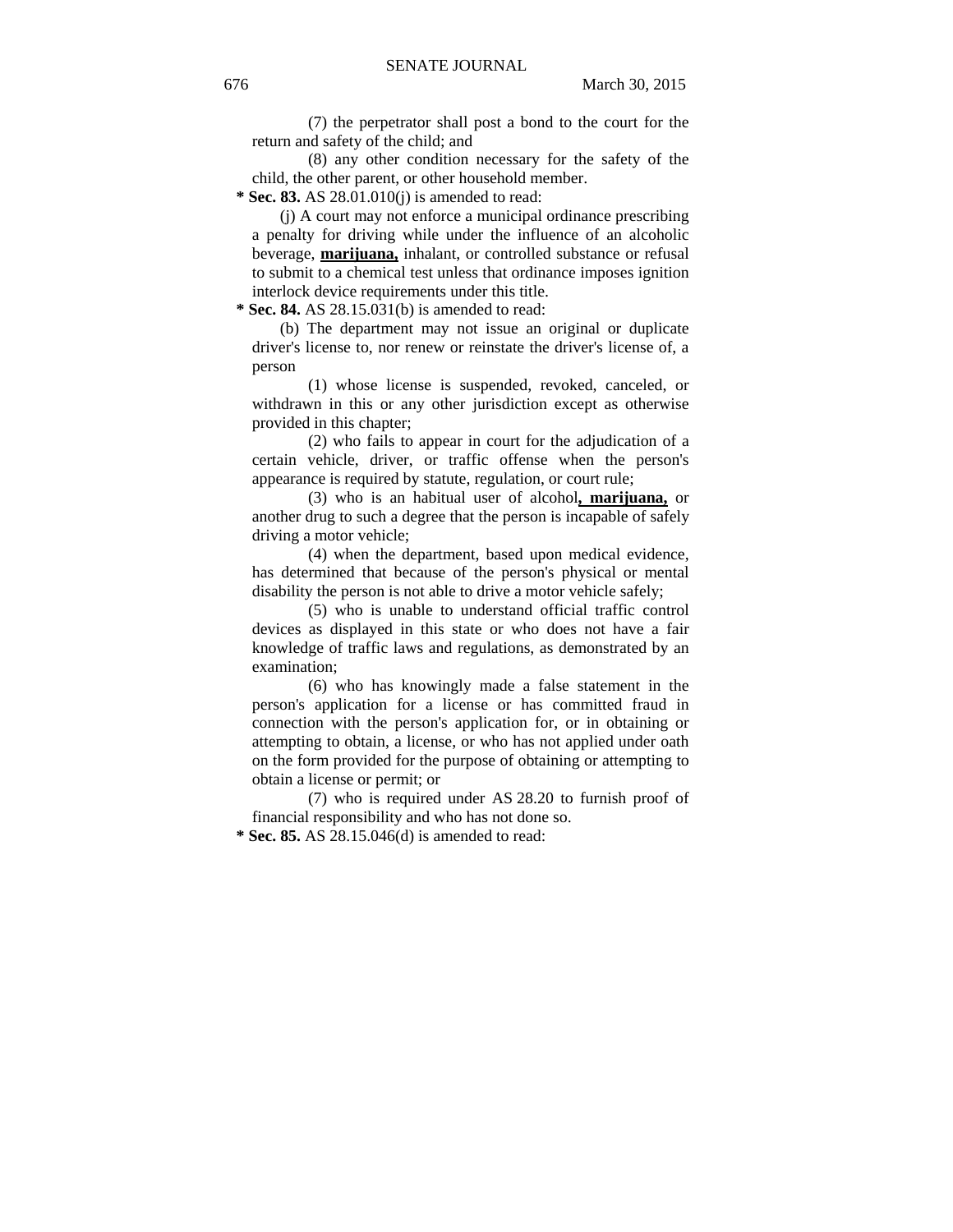(d) The department may not issue a license under this section if, at the time of application

(1) and under circumstances other than those described in (2) of this subsection, less than two years have elapsed from the date of the applicant's first conviction of either driving while under the influence of an alcoholic beverage, **marijuana,** inhalant, or controlled substance under AS 28.35.030 or refusal to submit to a chemical test under AS 28.35.032;

(2) less than 10 years have elapsed from the date of the applicant's conviction for

(A) refusal to submit to a chemical test under AS 28.35.032 if the offense occurred while driving a commercial motor vehicle; or

(B) an offense described in AS 28.33.140(a)(1), (4), (5), or (10);

(3) the applicant has been convicted two or more times of misdemeanor driving while under the influence of an alcoholic beverage, **marijuana,** inhalant, or controlled substance under AS 28.35.030 or misdemeanor refusal to submit to a chemical test under AS 28.35.032, or a combination of those offenses.

 **\* Sec. 86.** AS 28.15.046(k) is amended to read:

(k) Notwithstanding (c) or (d) of this section, the department may, under standards set by regulation, issue a license to a person who

(1) may otherwise not be issued a license under  $(d)(3)$  of this section if, in the 10-year period immediately preceding the application under this subsection, the person has not been convicted of a violation of driving while under the influence of an alcoholic beverage, **marijuana,** inhalant, or controlled substance under AS 28.35.030 or refusal to submit to a chemical test under AS 28.35.032;

(2) has been convicted of an offense listed under  $(c)(2)(A) - (D)$  of this section if less than two years have elapsed since the date of conviction and the offense was not against a child.

 **\* Sec. 87.** AS 28.15.081(a) is amended to read:

(a) The department shall examine every applicant for a driver's license. The examination must include a test of the applicant's (1) eyesight, (2) ability to read and understand official traffic control devices, (3) knowledge of safe driving practices, (4)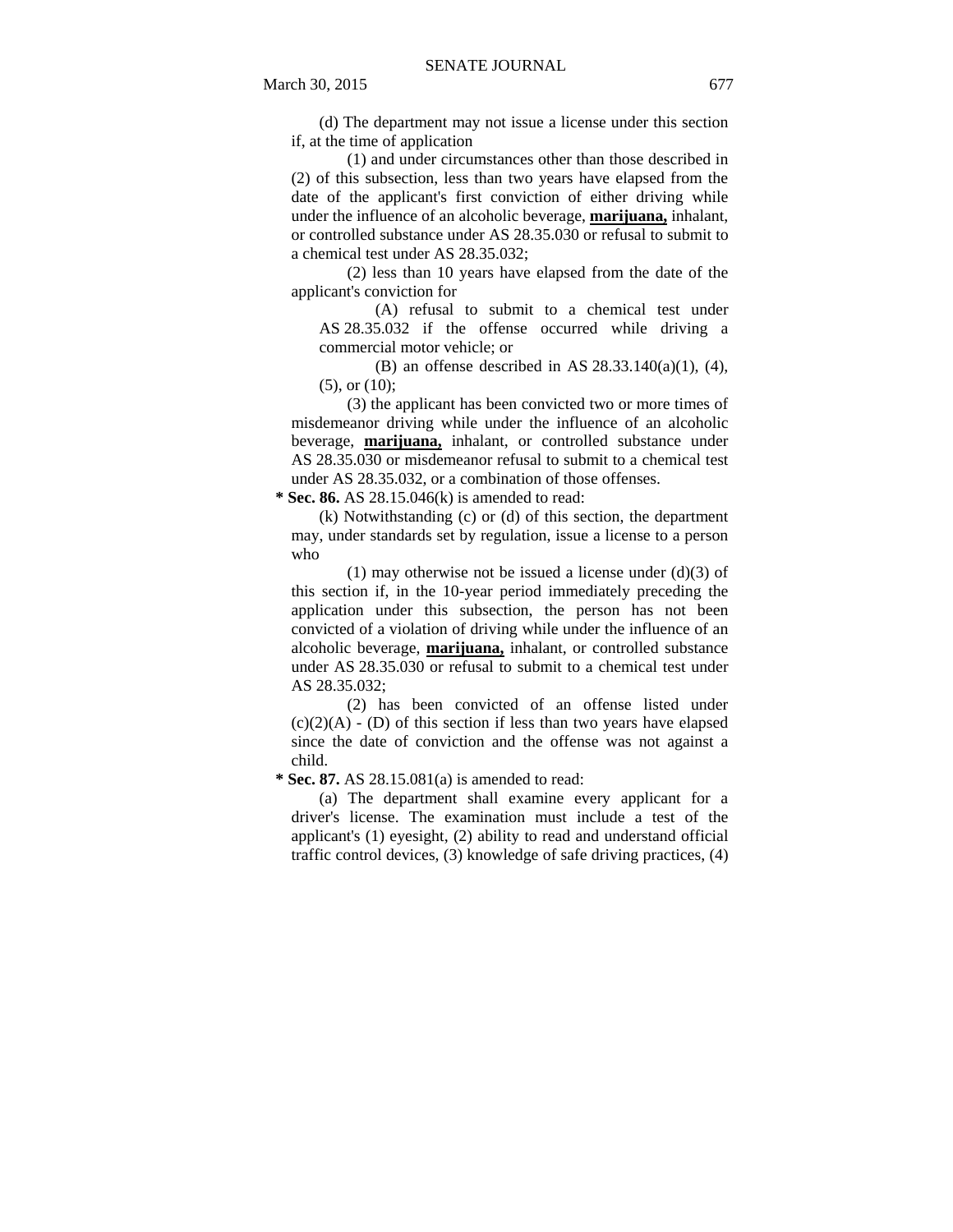knowledge of the effects of alcohol**, marijuana,** and drugs on drivers and the dangers of driving under the influence of alcohol**, marijuana,** or drugs, (5) knowledge of the laws on driving while under the influence of an alcoholic beverage, **marijuana,** inhalant, or controlled substance, (6) knowledge of the laws on financial responsibility and mandatory motor vehicle liability insurance, and (7) knowledge of the traffic laws and regulations of the state. The examination may include a demonstration of ability to exercise ordinary and reasonable control in the driving of a motor vehicle of the type and general class of vehicles for which the applicant seeks a license. However, an applicant who has not been previously issued a driver's license by this or another jurisdiction shall demonstrate ability and shall present medical information that the department reasonably requires to determine fitness to safely drive a motor vehicle of the type and general class of vehicles for which the applicant seeks a license.

 **\* Sec. 88.** AS 28.15.085 is amended to read:

**Sec. 28.15.085. Alcohol, marijuana, and drug awareness and safety examination of applicants.** Notwithstanding another provision of this chapter and in addition to other requirements, a person applying for a new license after expiration of the person's license on reaching 21 years of age under AS 28.15.099 must pass a test developed and administered by the department regarding alcohol**, marijuana,** and drug awareness and safety and the laws relating to alcohol, **marijuana,** drugs, and driving before the license may be issued or renewed.

 **\* Sec. 89.** AS 28.15.165(c) is amended to read:

(c) Unless the person has obtained a temporary permit or stay of a departmental action under AS 28.15.166, if the chemical test administered under AS 28.33.031(a) or AS 28.35.031(a) or (g) produced a result described in AS  $28.35.030(a)(2)$  or the person refused to submit to a chemical test authorized under AS 28.33.031(a) or AS 28.35.031(a) or (g), the department shall revoke the person's license, privilege to drive, or privilege to obtain a license, shall refuse to issue an original license, and, if the chemical test administered under AS 28.33.031(a) produced a result described in AS 28.33.030(a)(2) or the person refused to submit to a chemical test authorized under AS 28.33.031(a), shall disqualify the person. The department's action takes effect seven days after delivery to the person of the notice required under (a) of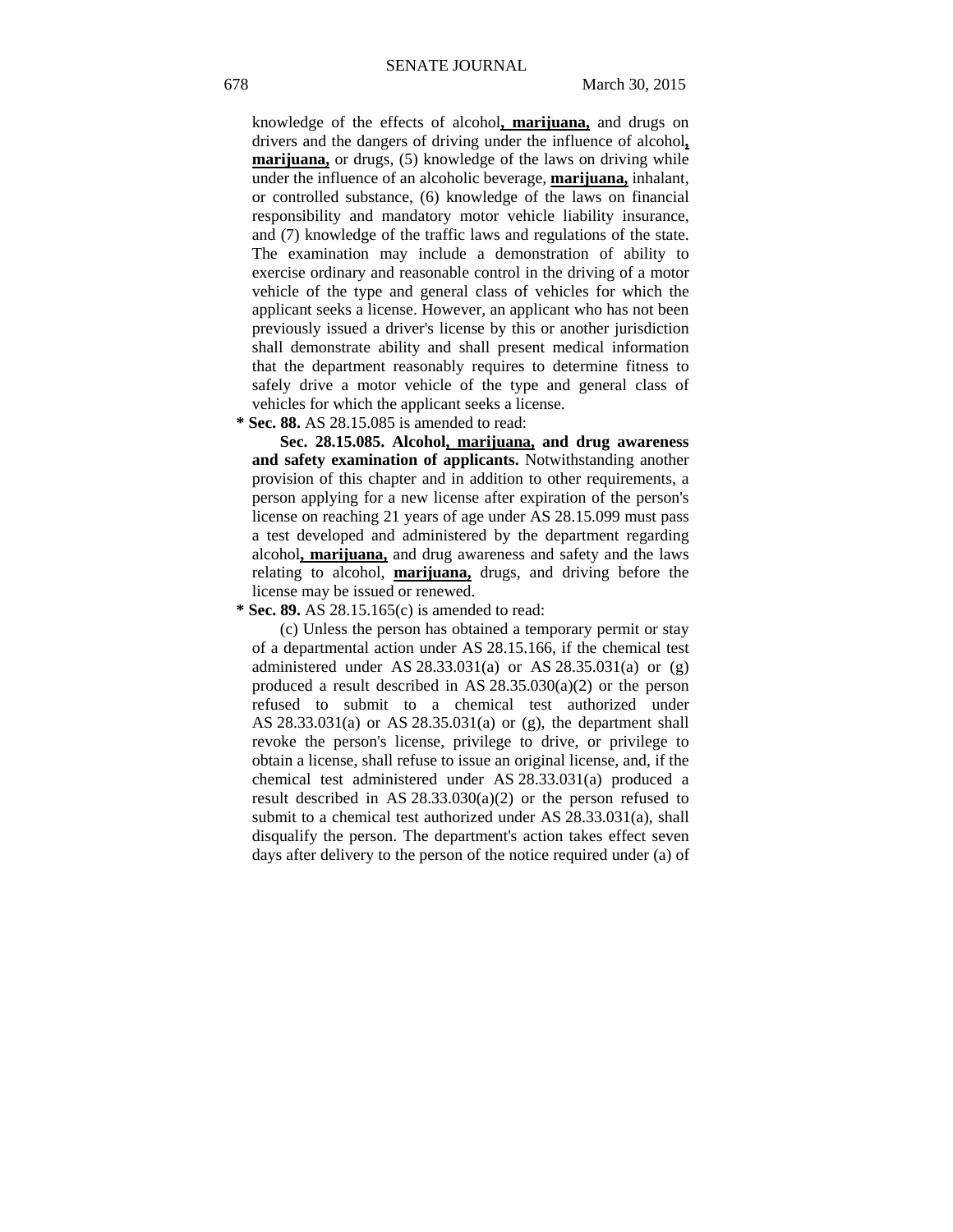March 30, 2015 679

this section, and after receipt of a sworn report of a law enforcement officer

(1) that a chemical test administered under AS 28.33.031(a) or AS 28.35.031(a) or (g) produced a result described in AS 28.35.030(a)(2), that a chemical test administered under AS 28.33.031(a) produced a result described in AS  $28.33.030(a)(2)$ , or that a person refused to submit to a chemical test authorized under AS 28.33.031(a) or AS 28.35.031(a) or (g);

(2) that notice under (a) of this section was provided to the person; and

(3) describing the

(A) circumstances surrounding the arrest and the grounds for the officer's belief that the person operated a motor vehicle, commercial motor vehicle, or aircraft while under the influence of an alcoholic beverage, **marijuana,** inhalant, or controlled substance in violation of AS 28.33.030 or AS 28.35.030; or

(B) grounds for the officer's belief that the person operated a motor vehicle or commercial motor vehicle that was involved in an accident causing death or serious physical injury to another person.

 **\* Sec. 90.** AS 28.15.166(g) is amended to read:

(g) The hearing for review of action by the department under AS 28.15.165 shall be limited to the issues of whether the law enforcement officer had probable cause to believe that the person was operating a motor vehicle or commercial motor vehicle that was involved in an accident causing death or serious physical injury to another, or that the person was operating a motor vehicle, commercial motor vehicle, or aircraft while under the influence of an alcoholic beverage, **marijuana,** inhalant, or controlled substance in violation of AS 28.33.030 or AS 28.35.030 and whether

(1) the person refused to submit to a chemical test authorized under AS  $28.33.031(a)$  or AS  $28.35.031(a)$  or (g) after being advised that refusal would result in disqualification or the suspension, revocation, or denial of the person's license, privilege to drive, or privilege to obtain a license, and that the refusal is a misdemeanor;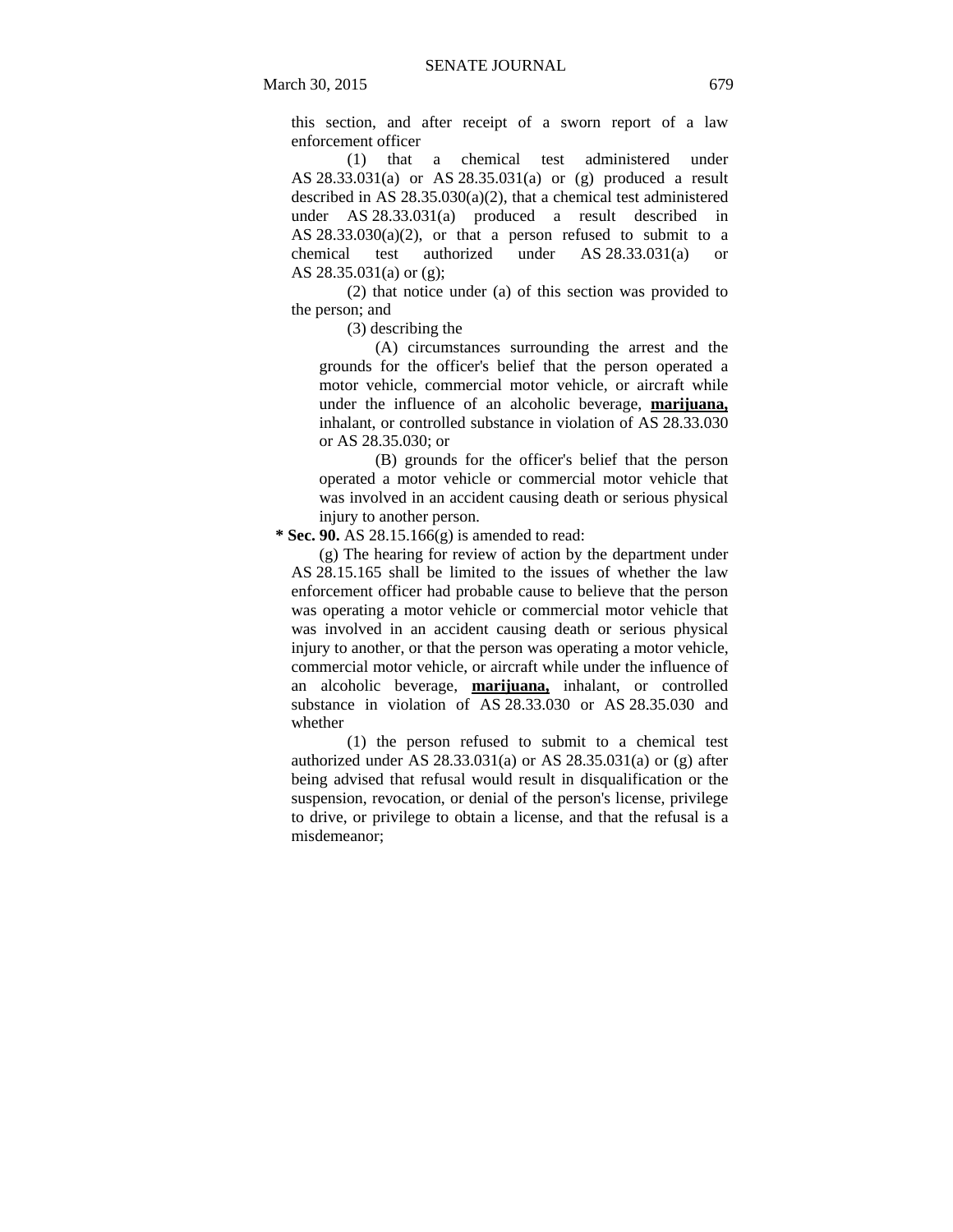(2) the chemical test administered under AS 28.33.031(a) or AS 28.35.031(a) or (g) produced a result described in AS 28.35.030(a)(2); or

(3) the chemical test administered under AS 28.33.031(a) produced a result described in AS 28.33.030(a)(2).

 **\* Sec. 91.** AS 28.15.181(a) is amended to read:

(a) Conviction of any of the following offenses is grounds for the immediate revocation of a driver's license, privilege to drive, or privilege to obtain a license:

(1) manslaughter or negligent homicide resulting from driving a motor vehicle;

(2) a felony in the commission of which a motor vehicle is used;

(3) failure to stop and give aid as required by law when a motor vehicle accident results in the death or personal injury of another;

(4) perjury or making a false affidavit or statement under oath to the department under a law relating to motor vehicles;

(5) operating a motor vehicle or aircraft while under the influence of an alcoholic beverage, **marijuana,** inhalant, or controlled substance;

(6) reckless driving;

(7) using a motor vehicle in unlawful flight to avoid arrest by a peace officer;

(8) refusal to submit to a chemical test authorized under AS 28.33.031(a) or AS 28.35.031(a) while under arrest for operating a motor vehicle, commercial motor vehicle, or aircraft while under the influence of an alcoholic beverage, **marijuana,** inhalant, or controlled substance, or authorized under AS 28.35.031(g);

(9) driving while license, privilege to drive, or privilege to obtain a license, canceled, suspended, or revoked, or in violation of a limitation;

(10) vehicle theft in the first degree in violation of AS 11.46.360 or vehicle theft in the second degree in violation of AS 11.46.365.

 **\* Sec. 92.** AS 28.15.183(a) is amended to read:

(a) If a peace officer has probable cause to believe that a person who is at least 14 years of age but not yet 21 years of age has operated a vehicle after consuming alcohol **or marijuana** in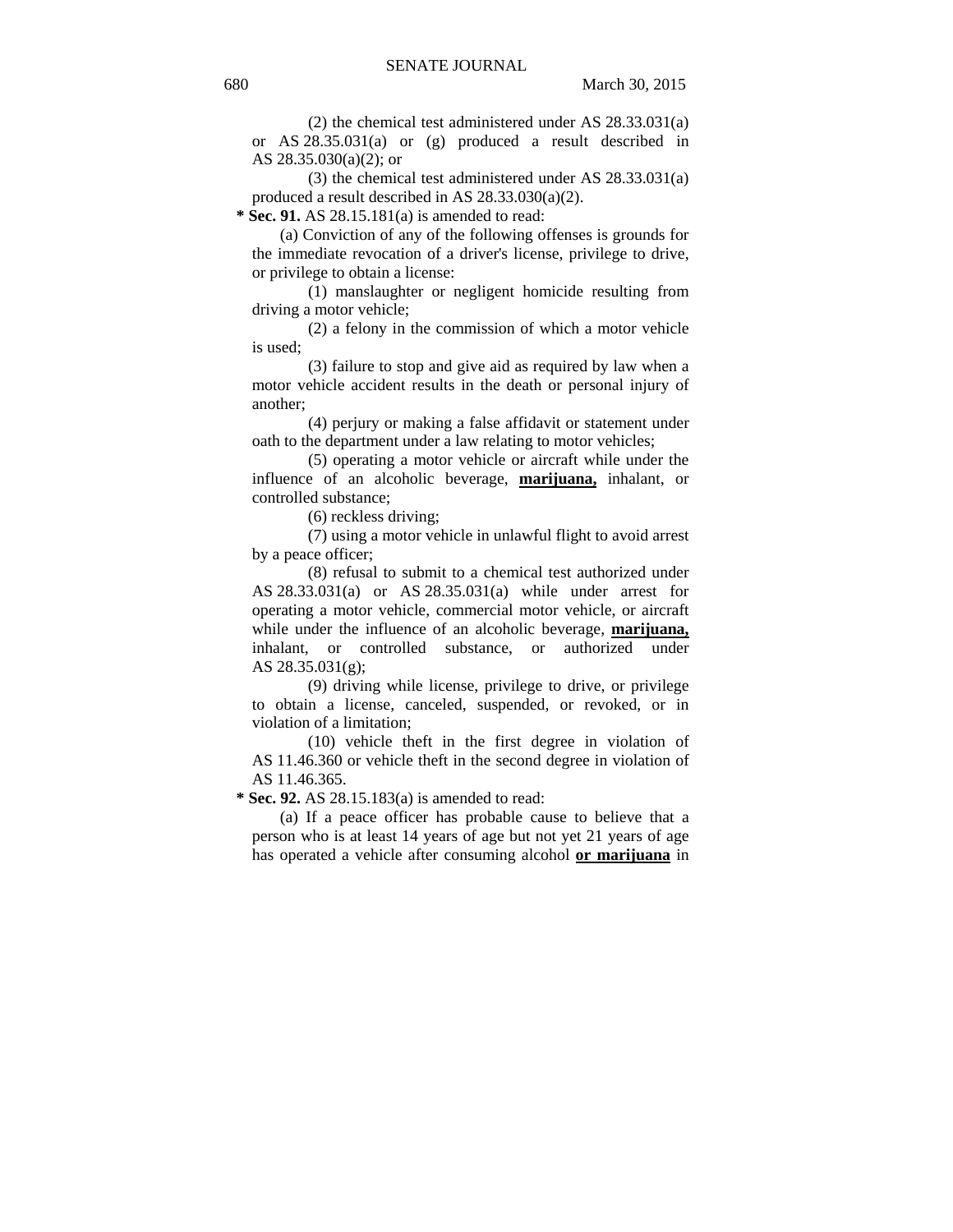violation of AS 28.35.280, or refused to submit to a chemical test under AS 28.35.285, and the peace officer has cited the person or arrested the person for the offense, the peace officer shall read a notice and deliver a copy to the person. The notice must advise that

(1) the department intends to revoke the person's driver's license or permit, privilege to drive, or privilege to obtain a license or permit;

(2) the person has the right to administrative review of the revocation;

(3) if the person has a driver's license or permit, the notice itself is a temporary driver's license or permit that expires 10 days after it is delivered to the person;

(4) revocation of the person's driver's license or permit, privilege to drive, or privilege to obtain a license or permit, takes effect 10 days after delivery of the notice to the person unless the person, within 10 days, requests an administrative review;

(5) if the person has been cited under AS 28.35.280 or under AS 28.35.285, that person, under AS 28.35.290, may not operate a motor vehicle, aircraft, or watercraft during the 24 hours following issuance of the citation.

 **\* Sec. 93.** AS 28.15.183(h) is amended to read:

(h) The department may waive the provisions of (g) of this section if a person who is required to obtain drug**, marijuana,** or alcoholism treatment resides in an area where drug rehabilitation**, marijuana abuse treatment,** or alcoholism treatment is unavailable.

 **\* Sec. 94.** AS 28.15.184(g) is amended to read:

(g) The hearing for review of a revocation by the department under AS 28.15.183 shall be limited to the issues of whether the person was at least 14 years of age but not yet 21 years of age and whether the person operated a vehicle after consuming alcohol **or marijuana** in violation of AS 28.35.280 or refused to submit to a chemical test of breath in violation of AS 28.35.285.

 **\* Sec. 95.** AS 28.15.191(e) is amended to read:

(e) A court shall report to the department every change of name authorized by it, and the name, address, age, description, and driver's license number if available, of every person adjudged to be afflicted with or suffering from a mental disability or disease, or to be an habitual user of alcohol**, marijuana,** or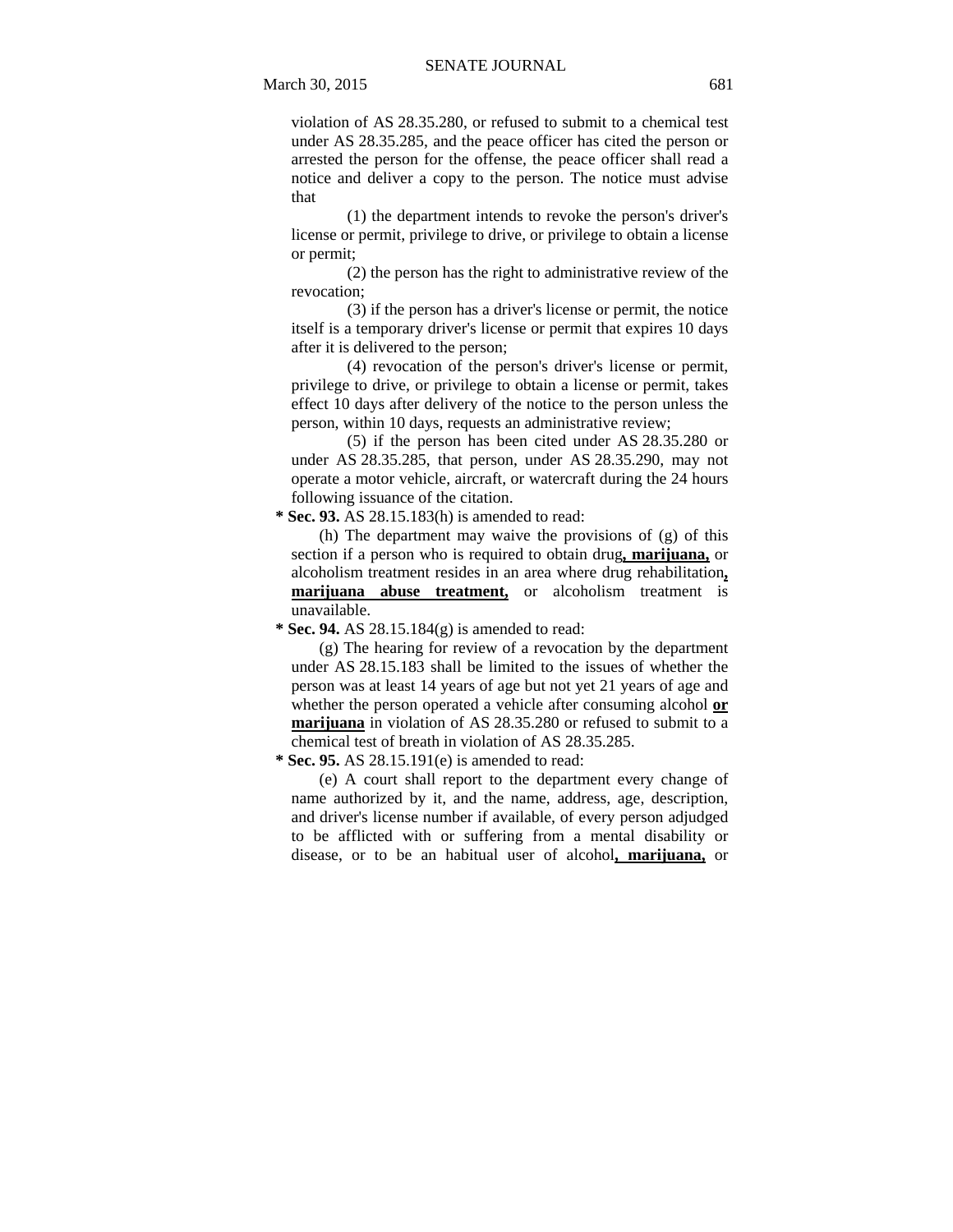another drug. The department shall prescribe and furnish the forms for making these reports.

 **\* Sec. 96.** AS 28.15.191(g) is amended to read:

(g) A court that has ordered a person to refrain from consuming alcoholic beverages **or marijuana** as part of a sentence for conviction of a crime under AS 28.35.030, 28.35.032, or a similar municipal ordinance or as a condition of probation or parole following a conviction under those sections or a similar municipal ordinance shall

(1) require the surrender of the person's license and identification card and forward the license and identification card to the department;

(2) report the order to the department within two days; and

(3) inform the person that the person's license and identification card are subject to cancellation under AS 28.15.161 and AS 18.65.310 and, if the person is otherwise qualified to receive a license or identification card, when the person obtains a new license or identification card, the license or identification card must list the restriction imposed by AS 04.16.160 for the period of probation or parole.

 **\* Sec. 97.** AS 28.15.191(h) is amended to read:

(h) The board of parole shall notify the department within two days whenever a person has been ordered to refrain from consuming alcoholic beverages **or marijuana** as a condition of parole, shall require the person to surrender the person's license and identification card, and shall inform the person that the person's license and identification card are subject to cancellation under AS 28.15.161 and AS 18.65.310, and that, if the person is otherwise qualified to receive a license or identification card, when the person obtains a new license or identification card, the license or identification card must list the restriction imposed by AS 04.16.160.

 **\* Sec. 98.** AS 28.15.271(e) is amended to read:

(e) The department shall charge \$50 for issuance of a new license to replace a license cancelled under AS 28.15.161(a)(5) because the person is restricted from purchasing alcoholic beverages **or marijuana** under AS 04.16.160.

 **\* Sec. 99.** AS 28.20.230(c) is amended to read: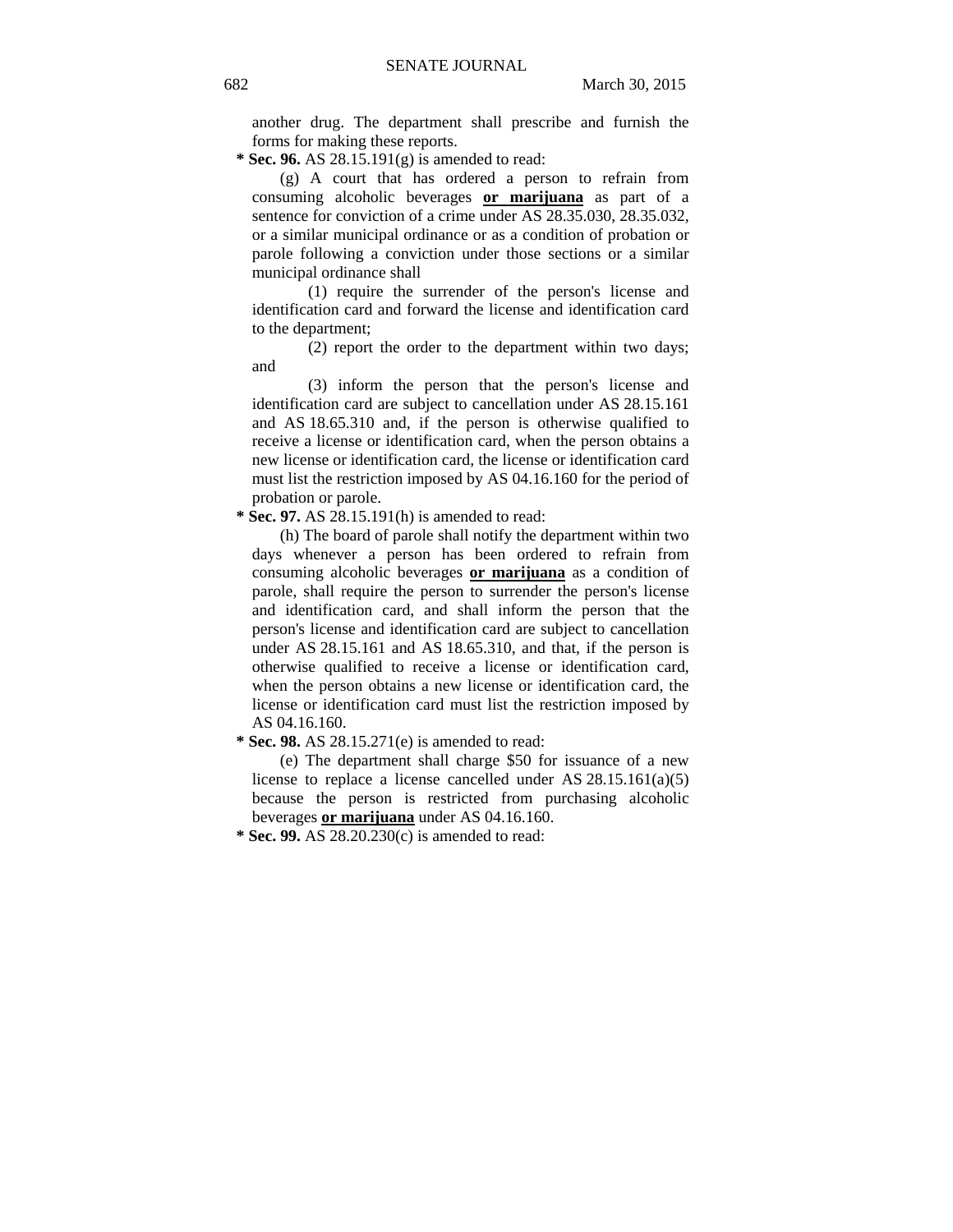(c) Notwithstanding any other provisions of this chapter, a person convicted of driving under the influence of an alcoholic beverage, **marijuana,** inhalant, or controlled substance in violation of AS 28.35.030, or convicted of refusal to submit to a chemical test of breath under AS 28.35.032, shall maintain proof of financial responsibility for the future for (1) five years if the person has not been previously convicted; (2) 10 years if the person has been previously convicted once; (3) 20 years if the person has been previously convicted twice; (4) for as long as the person is licensed to drive under AS 28.15 if the person has been previously convicted three or more times. In this subsection, "previously convicted" has the meaning given in AS 28.35.030.

 **\* Sec. 100.** AS 28.33.030 is amended to read:

**Sec. 28.33.030. Operating a commercial motor vehicle while under the influence of an alcoholic beverage, marijuana, inhalant, or controlled substance.** (a) A person commits the crime of operating a commercial motor vehicle while under the influence of an alcoholic beverage, **marijuana,** inhalant, or controlled substance if the person operates a commercial motor vehicle

(1) while under the influence of an alcoholic beverage, **marijuana,** inhalant, or any controlled substance;

(2) when, as determined by a chemical test taken within four hours after the alleged offense was committed, there is 0.04 percent or more by weight of alcohol in the person's blood or 40 milligrams or more of alcohol **for each** [PER] 100 milliliters of blood, or when there is 0.04 grams or more of alcohol **for each** [PER] 210 liters of the person's breath; or

(3) while under the combined influence of an alcoholic beverage, **marijuana,** inhalant, and a controlled substance.

(b) Operating a commercial motor vehicle while under the influence of an alcoholic beverage, **marijuana,** inhalant, or controlled substance is a class A misdemeanor.

(c) The sentencing of a person convicted under this section shall be in accordance with the minimum periods of imprisonment, fines, rehabilitative treatment, and other provisions of AS 28.35.030, as if the person had been convicted of a violation of AS 28.35.030. For purposes of sentencing, convictions for operating a commercial motor vehicle while under the influence of an alcoholic beverage, **marijuana,** inhalant, or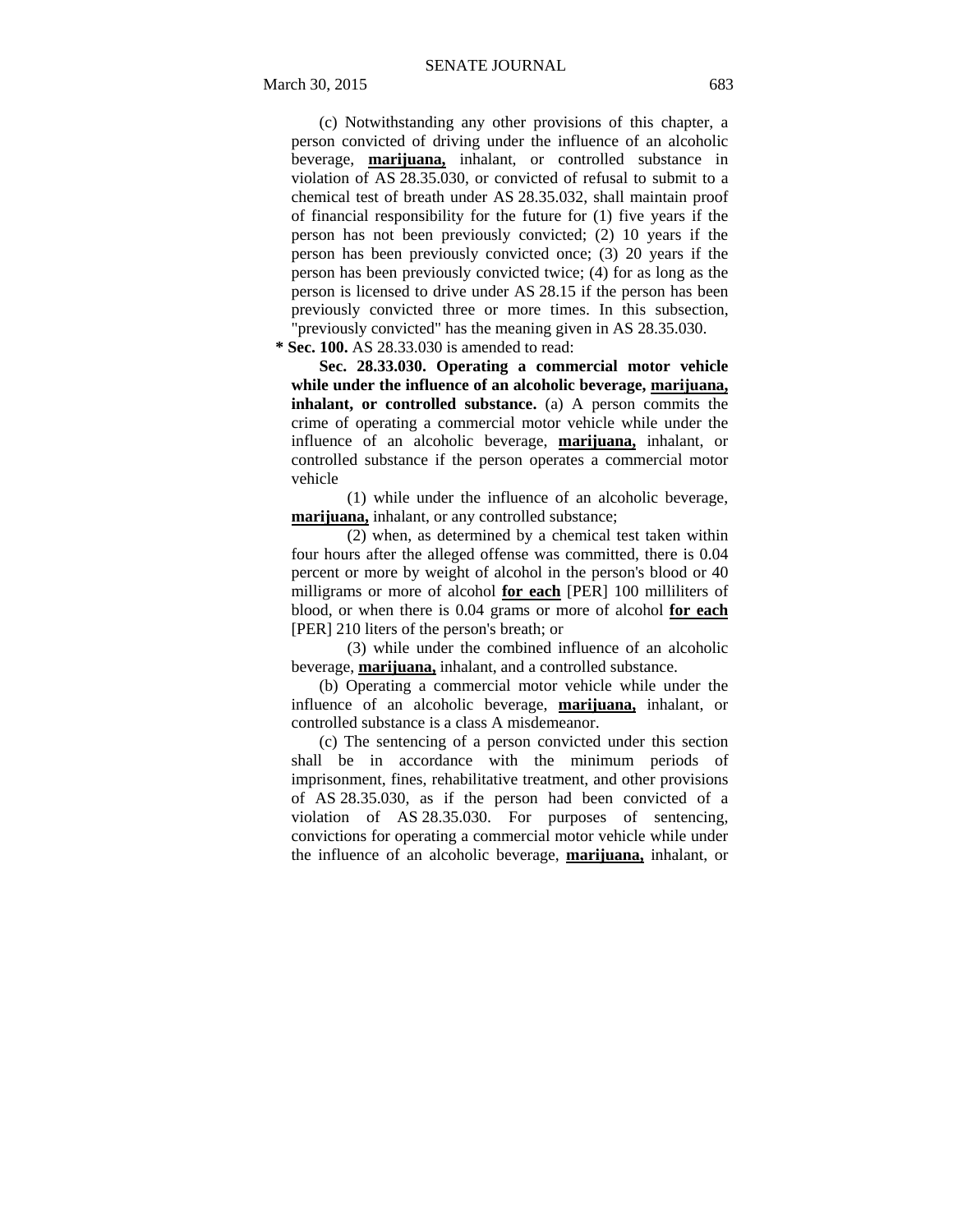controlled substance under this section, and for refusal to submit to a chemical test under AS 28.35.032, if arising out of a single transaction, are considered one previous conviction.

 **\* Sec. 101.** AS 28.33.031(a) is amended to read:

(a) A person who operates a commercial motor vehicle in this state is considered to have given consent to a chemical test or tests

(1) of the person's breath if lawfully arrested for an offense arising out of acts alleged to have been committed when the person was operating the commercial motor vehicle while under the influence of an alcoholic beverage, **marijuana,** inhalant, or controlled substance; the test or tests may be administered at the direction of a law enforcement officer who has probable cause to believe that the person was operating a commercial motor vehicle while under the influence of an alcoholic beverage, **marijuana,** inhalant, or controlled substance in violation of AS 28.33.030 or AS 28.35.030;

(2) of the person's breath and blood for the purpose of determining the alcoholic content of the person's breath and blood and is considered to have given consent to a chemical test or tests of the person's blood and urine for the purpose of determining the presence of **marijuana or** controlled substances in the person's blood and urine if the person is involved in a motor vehicle accident that causes death or serious physical injury to another person; the test or tests may be administered at the direction of a law enforcement officer who has probable cause to believe that the person was operating a commercial motor vehicle that was involved in an accident causing death or serious physical injury to another person.

 **\* Sec. 102.** AS 28.33.130(a) is amended to read:

(a) A person may not operate a commercial motor vehicle or be on duty

(1) if, within the preceding four hours, the person

(A) consumed or was under the influence of

(i) an alcoholic beverage;

(ii) a controlled substance not prescribed by a physician; [OR]

(iii) a controlled substance prescribed by a physician that might impair a person's ability to operate a commercial motor vehicle; or

**(iv) marijuana; or**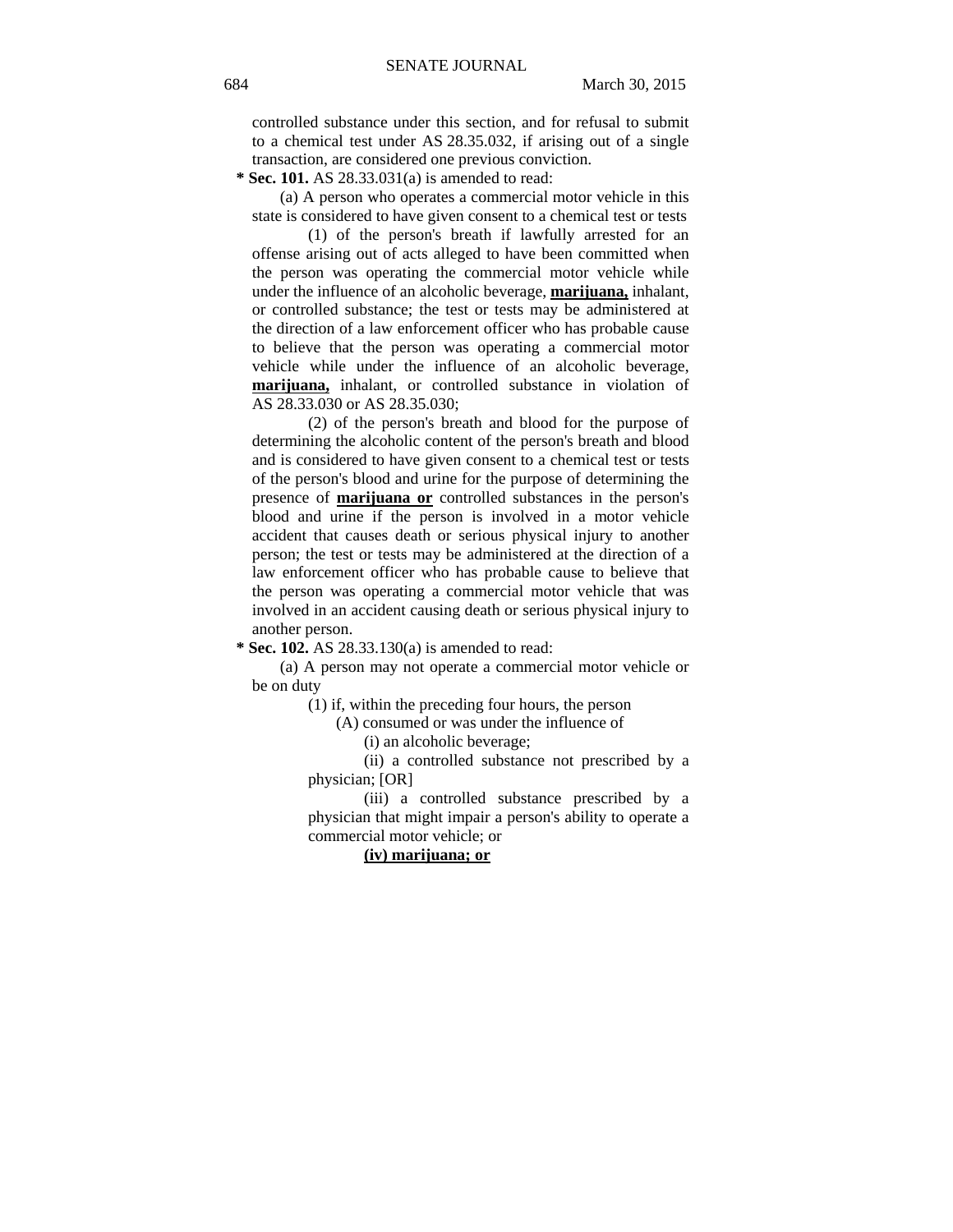(B) had any measurable alcohol concentration within the blood or breath or any detectable presence of alcohol;

(2) while in possession of an alcoholic beverage**, marijuana,** or a controlled substance not prescribed by a physician unless

(A) the alcoholic beverage**, marijuana,** or controlled substance is manifested and documented as part of an authorized shipment of cargo; or

(B) under AS 04, the alcoholic beverage may be legally served to passengers being carried for hire;

(3) after being placed out of service for violation of a regulation adopted under AS 19.10.060(c) or AS 28.05.011; or

(4) with an invalid operator's or commercial operator's license.

 **\* Sec. 103.** AS 28.33.140(a) is amended to read:

(a) In addition to any court action or administrative action in this or any other jurisdiction, conviction of a person who holds or is required to have a commercial driver's license or commercial instruction permit of any of the following offenses is grounds for immediate disqualification from driving a commercial motor vehicle for the periods set out in this section:

(1) operating a commercial motor vehicle while under the influence of an alcoholic beverage, **marijuana,** inhalant, or controlled substance in violation of AS 28.33.030;

(2) refusal to submit to a chemical test in violation of AS 28.35.032;

(3) operating a motor vehicle while under the influence of an alcoholic beverage, **marijuana,** inhalant, or controlled substance in violation of AS 28.35.030;

(4) leaving the scene of an accident in violation of AS 28.35.060, or failing to file, or providing false information in, an accident report in violation of AS 28.35.110;

(5) a felony under state or federal law that was facilitated because the person used a motor vehicle;

(6) a serious traffic violation;

(7) taking one of the following actions in violation of regulations adopted under AS 19.10.060(c) or AS 28.05.011:

(A) driving after being placed out of service; or

(B) operating a commercial vehicle that has been placed out of service;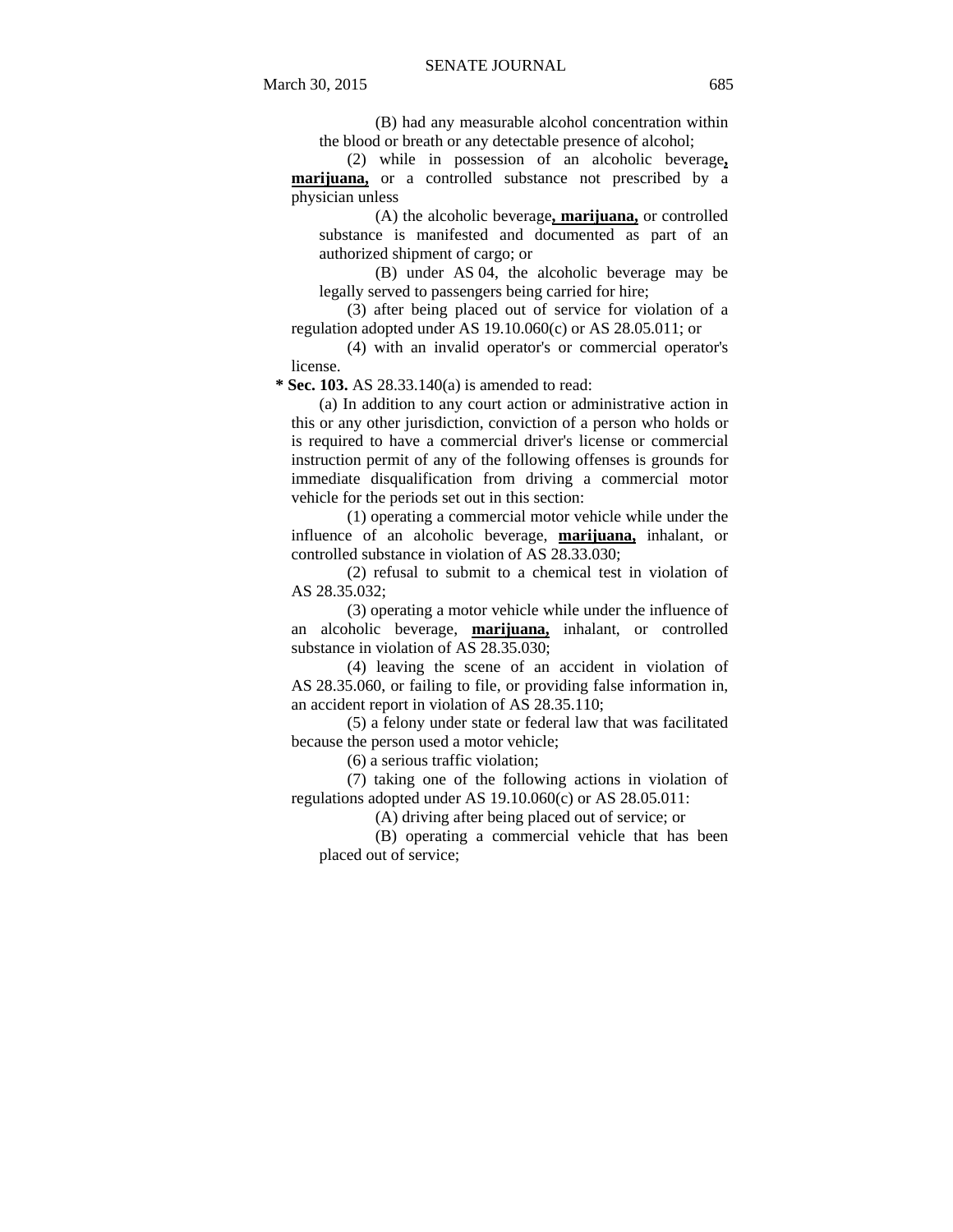(8) operating a commercial motor vehicle in violation of a federal or state statute or regulation, or a local law or ordinance, relating to railroad-highway grade crossings;

(9) operating a commercial motor vehicle while the driver's commercial motor vehicle license is suspended, revoked, or canceled, or the driver is disqualified;

(10) causing a fatality through the negligent operation, or operation in violation of a felony criminal law, of a commercial motor vehicle.

 **\* Sec. 104.** AS 28.33.190 is amended by adding a new paragraph to read:

(17) "marijuana," has the meaning given in AS 17.38.900.  **\* Sec. 105.** AS 28.35.028(h)(1) is amended to read:

(1) "court-ordered treatment program" or "treatment plan" means a treatment program for a person who consumes alcohol**, marijuana,** or drugs and that

(A) requires participation for at least 18 consecutive months;

(B) includes planning and treatment for alcohol**, marijuana,** or drug addiction;

(C) includes emphasis on personal responsibility;

(D) provides in-court recognition of progress and sanctions for relapses;

(E) requires payment of restitution to victims and completion of community work service;

(F) includes physician-approved treatment of physical addiction and treatment of the psychological causes of addiction;

(G) includes a monitoring program and physical placement or housing; and

(H) requires adherence to conditions of probation;"

Renumber the following bill sections accordingly.

Page 25, line 26: Delete "AS 11.71.900" Insert "AS 17.38.900"

Page 25, following line 29: Insert new bill sections to read: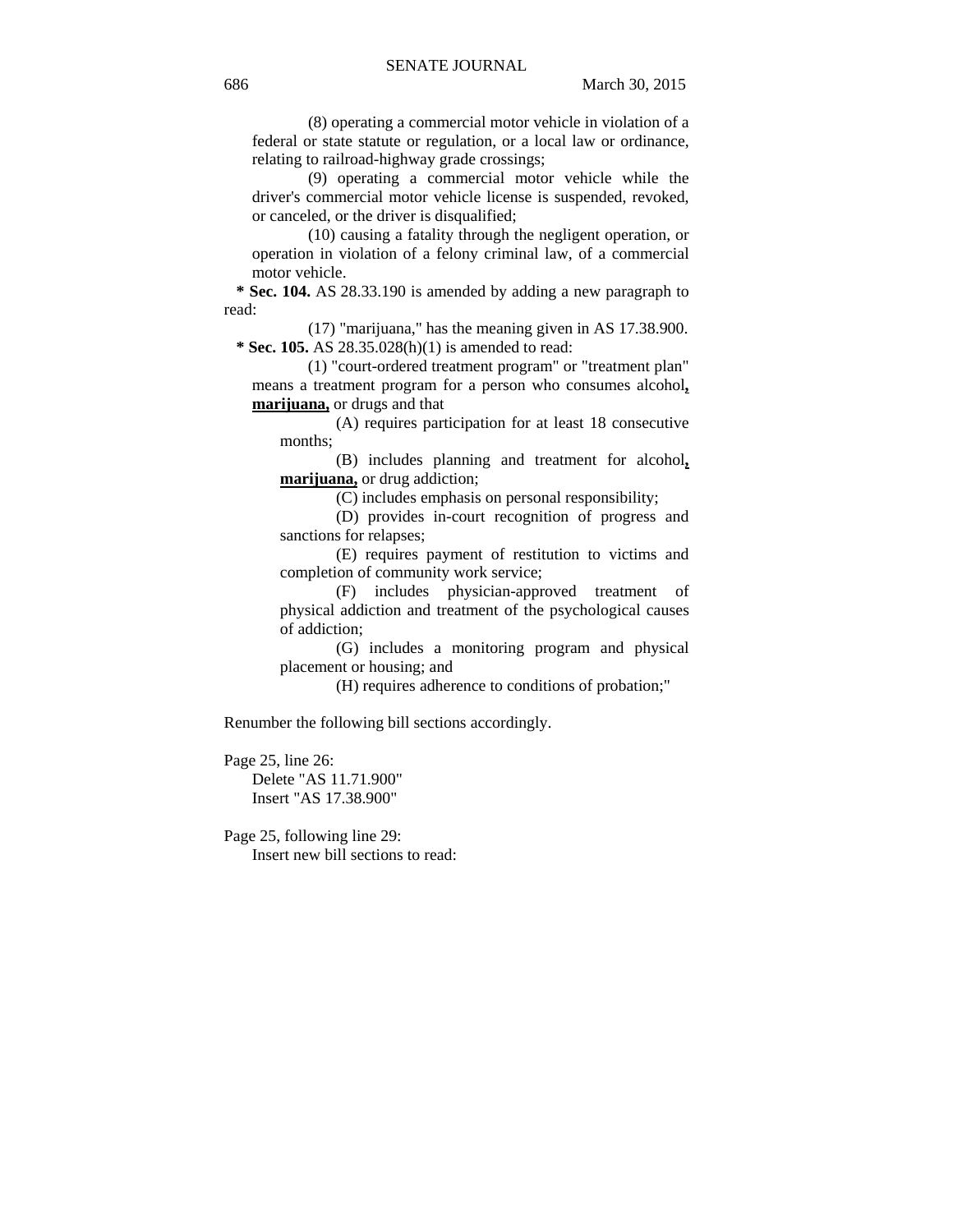"**\* Sec. 109.** AS 28.35.030(a) is amended to read:

(a) A person commits the crime of driving while under the influence of an alcoholic beverage, **marijuana,** inhalant, or controlled substance if the person operates or drives a motor vehicle or operates an aircraft or a watercraft

(1) while under the influence of an alcoholic beverage, intoxicating liquor, **marijuana,** inhalant, or any controlled substance, singly or in combination; or

(2) and if, as determined by a chemical test taken within four hours after the alleged operating or driving, there is 0.08 percent or more by weight of alcohol in the person's blood or 80 milligrams or more of alcohol **for each** [PER] 100 milliliters of blood, or if there is 0.08 grams or more of alcohol **for each** [PER] 210 liters of the person's breath.

 **\* Sec. 110.** AS 28.35.030(b) is amended to read:

(b) Except as provided under (n) of this section, driving while under the influence of an alcoholic beverage, **marijuana,** inhalant, or controlled substance is a class A misdemeanor. Upon conviction,

(1) the court shall impose a minimum sentence of imprisonment of

(A) not less than 72 consecutive hours, require the person to use an ignition interlock device after the person regains the privilege, including any limited privilege, to operate a motor vehicle for a minimum of six months, and impose a fine of not less than \$1,500 if the person has not been previously convicted;

(B) not less than 20 days, require the person to use an ignition interlock device after the person regains the privilege, including any limited privilege, to operate a motor vehicle for a minimum of 12 months, and impose a fine of not less than \$3,000 if the person has been previously convicted once;

(C) not less than 60 days, require the person to use an ignition interlock device after the person regains the privilege, including any limited privilege, to operate a motor vehicle for a minimum of 18 months, and impose a fine of not less than \$4,000 if the person has been previously convicted twice and is not subject to punishment under (n) of this section;

(D) not less than 120 days, require the person to use an ignition interlock device after the person regains the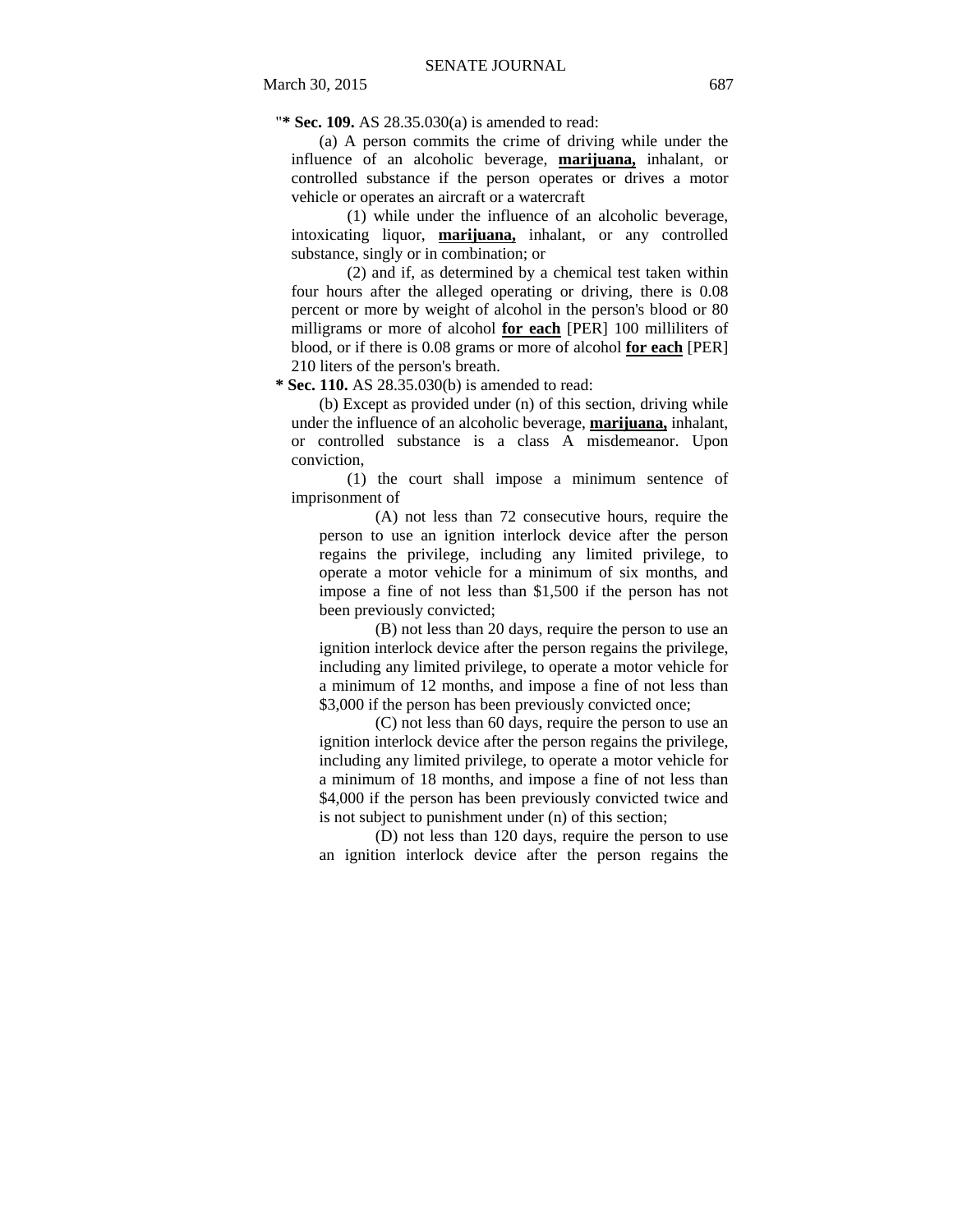privilege, including any limited privilege, to operate a motor vehicle for a minimum of 24 months, and impose a fine of not less than \$5,000 if the person has been previously convicted three times and is not subject to punishment under (n) of this section;

(E) not less than 240 days, require the person to use an ignition interlock device after the person regains the privilege, including any limited privilege, to operate a motor vehicle for a minimum of 30 months, and impose a fine of not less than \$6,000 if the person has been previously convicted four times and is not subject to punishment under (n) of this section;

(F) not less than 360 days, require the person to use an ignition interlock device after the person regains the privilege, including any limited privilege, to operate a motor vehicle for a minimum of 36 months, and impose a fine of not less than \$7,000 if the person has been previously convicted more than four times and is not subject to punishment under (n) of this section;

(2) the court may not

(A) suspend execution of sentence or grant probation except on condition that the person

(i) serve the minimum imprisonment under (1) of this subsection;

(ii) pay the minimum fine required under (1) of this subsection;

(B) suspend imposition of sentence; or

(C) suspend the requirement for an ignition interlock device for a violation of  $(a)(1)$  of this section involving an alcoholic beverage or intoxicating liquor, singly or in combination, or a violation of (a)(2) of this section;

(3) the court shall revoke the person's driver's license, privilege to drive, or privilege to obtain a license under AS 28.15.181, and may order that the motor vehicle, aircraft, or watercraft that was used in commission of the offense be forfeited under AS 28.35.036; and

(4) the court may order that the person, while incarcerated or as a condition of probation or parole, take a drug or combination of drugs intended to prevent the consumption of an alcoholic beverage; a condition of probation or parole imposed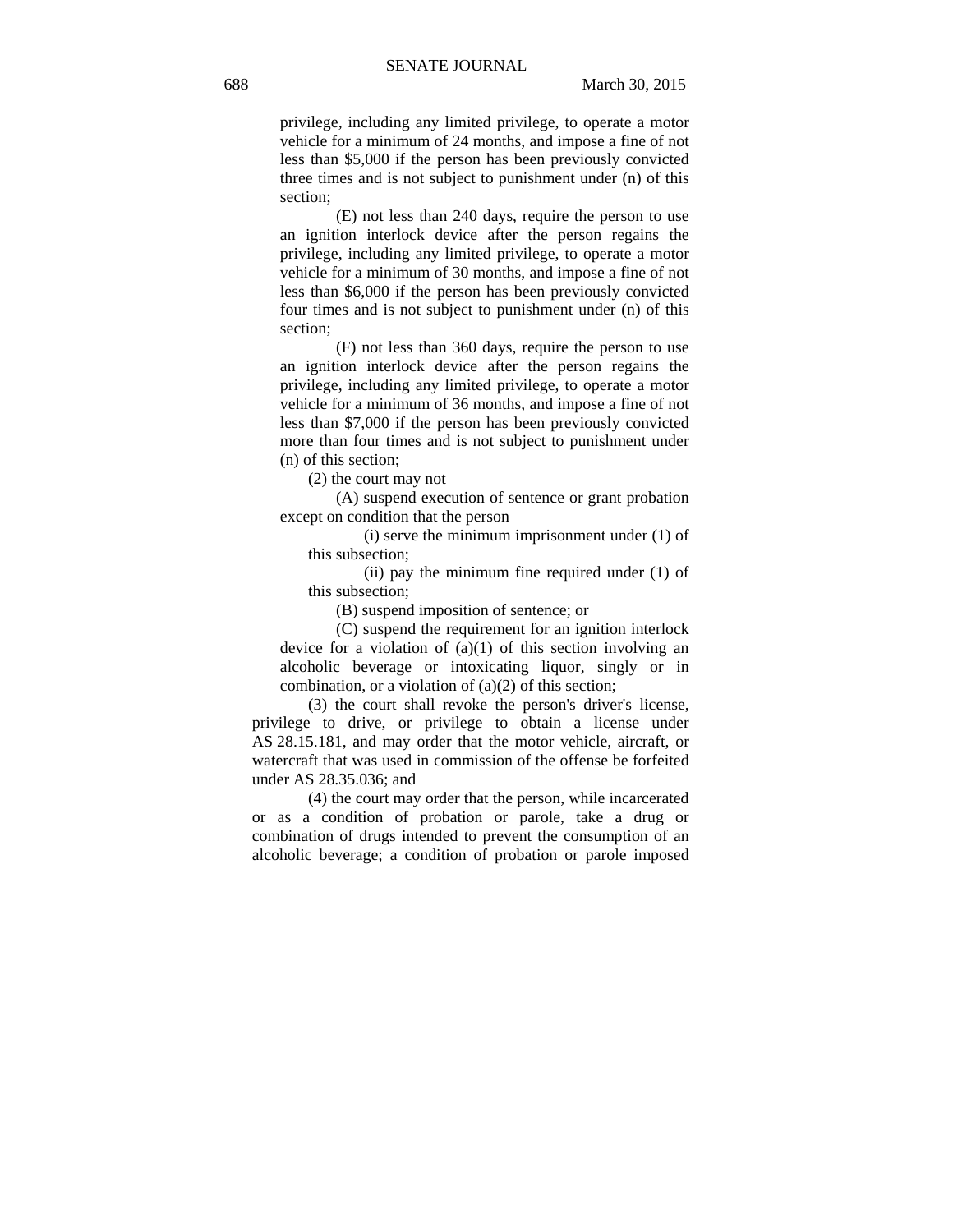under this paragraph is in addition to any other condition authorized under another provision of law.

 **\* Sec. 111.** AS 28.35.031(a) is amended to read:

(a) A person who operates or drives a motor vehicle in this state or who operates an aircraft as defined in AS 28.35.030(u) or who operates a watercraft as defined in AS 28.35.030(u) shall be considered to have given consent to a chemical test or tests of the person's breath for the purpose of determining the alcoholic content of the person's blood or breath if lawfully arrested for an offense arising out of acts alleged to have been committed while the person was operating or driving a motor vehicle or operating an aircraft or a watercraft while under the influence of an alcoholic beverage, **marijuana,** inhalant, or controlled substance or if lawfully arrested under AS 28.35.280 for the offense of minor operating a vehicle after consuming alcohol **or marijuana**. The test or tests shall be administered at the direction of a law enforcement officer who has probable cause to believe that the person was operating or driving a motor vehicle or operating an aircraft or a watercraft in this state while under the influence of an alcoholic beverage, **marijuana,** inhalant, or controlled substance or that the person was a minor operating a vehicle after consuming alcohol.

 **\* Sec. 112.** AS 28.35.031(g) is amended to read:

(g) A person who operates or drives a motor vehicle in this state shall be considered to have given consent to a chemical test or tests of the person's breath and blood for the purpose of determining the alcoholic content of the person's breath and blood and shall be considered to have given consent to a chemical test or tests of the person's blood and urine for the purpose of determining the presence of **marijuana or** controlled substances in the person's blood and urine if the person is involved in a motor vehicle accident that causes death or serious physical injury to another person. The test or tests may be administered at the direction of a law enforcement officer who has probable cause to believe that the person was operating or driving a motor vehicle in this state that was involved in an accident causing death or serious physical injury to another person.

 **\* Sec. 113.** AS 28.35.032(a) is amended to read:

(a) If a person under arrest for operating a motor vehicle or aircraft while under the influence of an alcoholic beverage,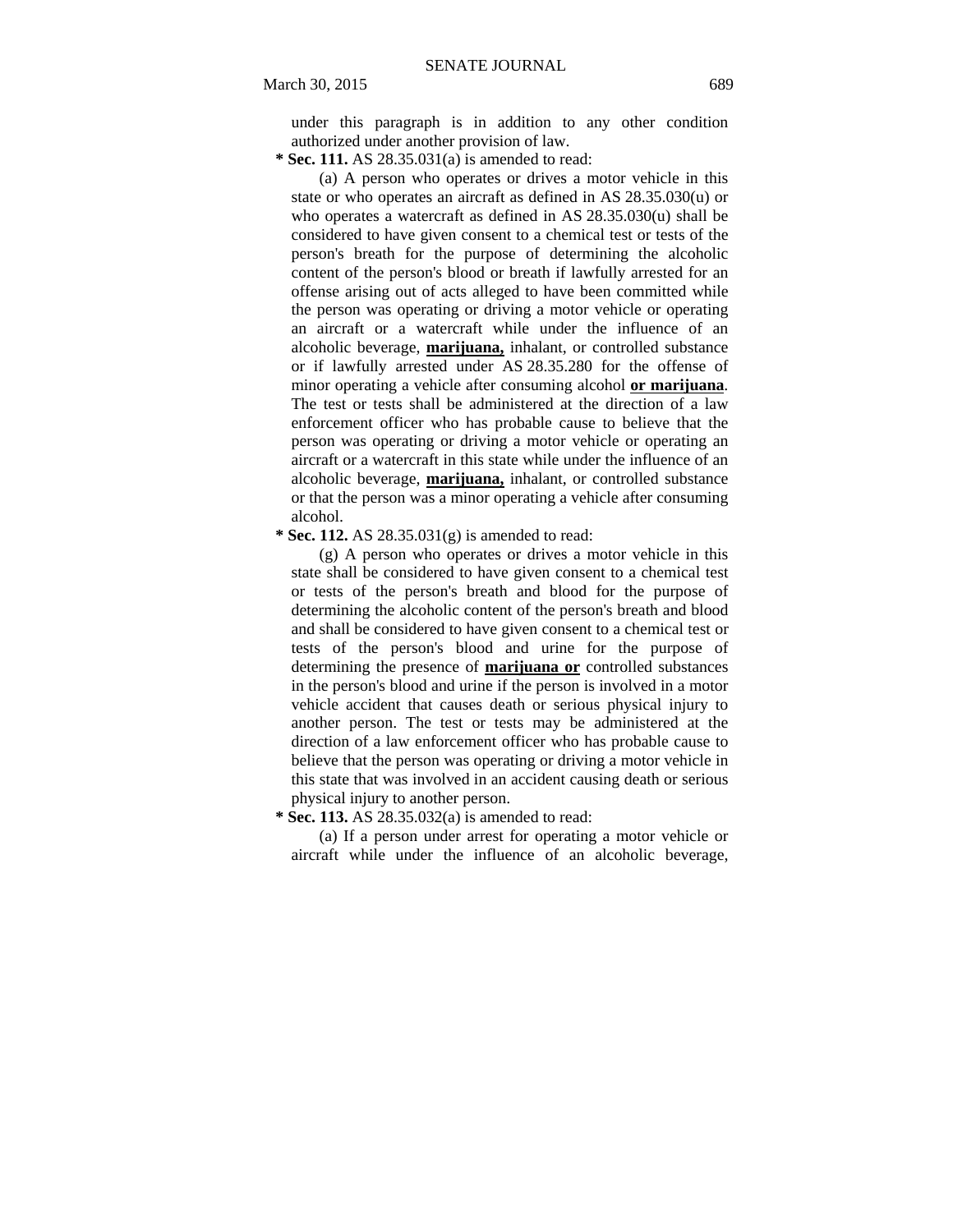**marijuana,** inhalant, or controlled substance refuses the request of a law enforcement officer to submit to a chemical test authorized under AS 28.33.031(a)(1) or AS 28.35.031(a), or if a person involved in a motor vehicle accident that causes death or serious physical injury to another person refuses the request of a law enforcement officer to submit to a chemical test authorized under AS  $28.33.031(a)(2)$  or AS  $28.35.031(g)$ , after being advised by the officer that the refusal will result in the denial or revocation of the driver's license, privilege to drive, or privilege to obtain a license, that the refusal may be used against the person in a civil or criminal action or proceeding arising out of an act alleged to have been committed by the person while operating a motor vehicle or aircraft while under the influence of an alcoholic beverage, **marijuana,** inhalant, or controlled substance, and that the refusal is a crime, a chemical test may not be given, except as provided by AS 28.35.035. If a person under arrest for operating a watercraft while under the influence of an alcoholic beverage, **marijuana,** inhalant, or controlled substance refuses the request of a law enforcement officer to submit to a chemical test authorized under AS 28.35.031(a), after being advised by the officer that the refusal may be used against the person in a civil or criminal action or proceeding arising out of an act alleged to have been committed by the person while operating a watercraft while under the influence of an alcoholic beverage, **marijuana,** inhalant, or controlled substance, and that the refusal is a crime, a chemical test may not be given, except as provided by AS 28.35.035.

 **\* Sec. 114.** AS 28.35.032(e) is amended to read:

(e) The refusal of a person to submit to a chemical test authorized under AS 28.33.031(a) or AS 28.35.031(a) or (g) is admissible evidence in a civil or criminal action or proceeding arising out of an act alleged to have been committed by the person while operating or driving a motor vehicle or operating an aircraft or watercraft while under the influence of an alcoholic beverage, **marijuana,** inhalant, or controlled substance.

 **\* Sec. 115.** AS 28.35.033(a) is amended to read:

(a) Upon the trial of a civil or criminal action or proceeding arising out of acts alleged to have been committed by a person while operating or driving a motor vehicle or operating an aircraft or a watercraft while under the influence of an alcoholic beverage, **marijuana,** inhalant, or controlled substance, the amount of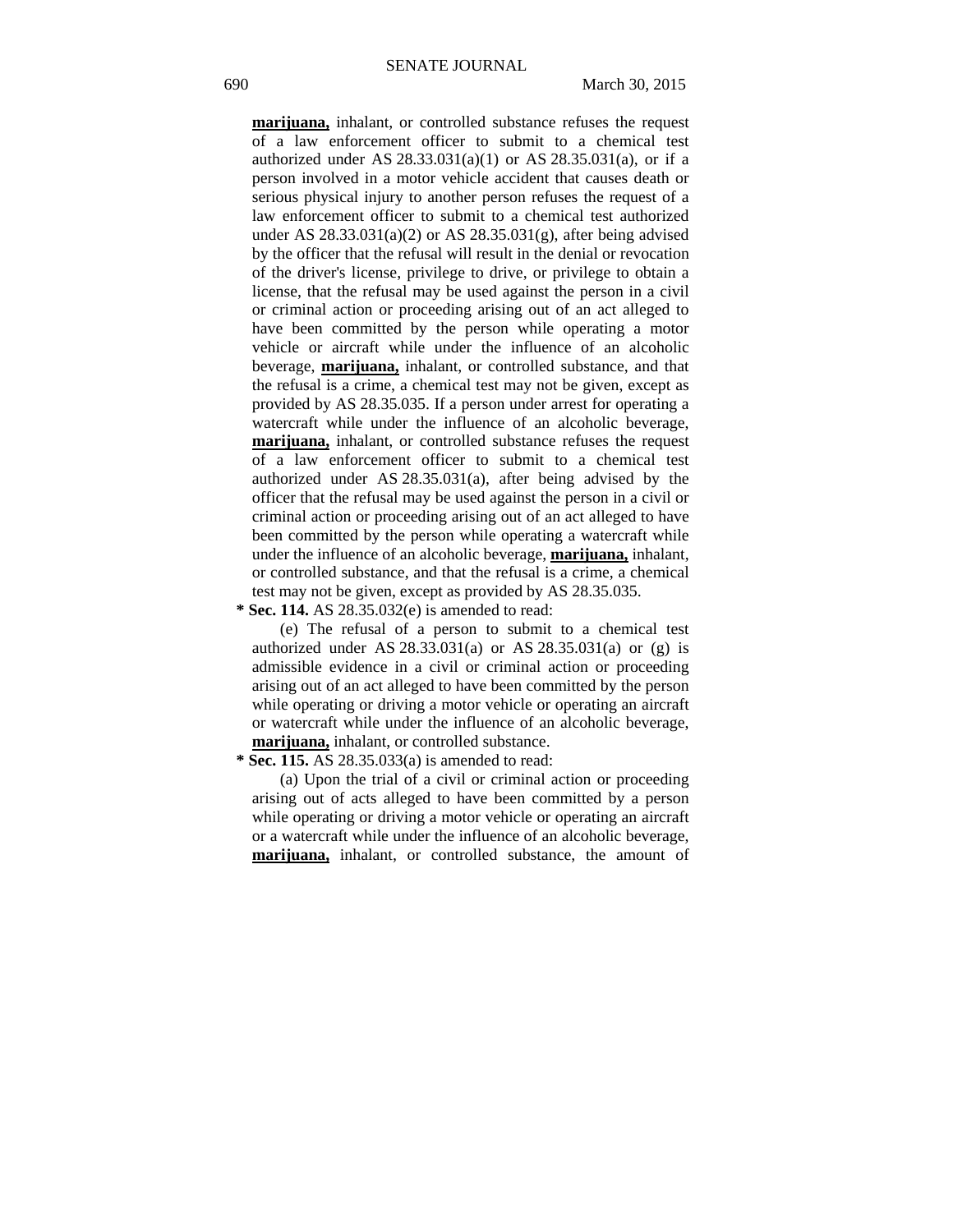alcohol in the person's blood or breath at the time alleged shall give rise to the following presumptions:

(1) If there was 0.04 percent or less by weight of alcohol in the person's blood, or 40 milligrams or less of alcohol **for each** [PER] 100 milliliters of the person's blood, or 0.04 grams or less of alcohol **for each** [PER] 210 liters of the person's breath, it shall be presumed that the person was not under the influence of an alcoholic beverage.

(2) If there was in excess of 0.04 percent but less than 0.08 percent by weight of alcohol in the person's blood, or in excess of 40 but less than 80 milligrams of alcohol **for each** [PER] 100 milliliters of the person's blood, or in excess of 0.04 grams but less than 0.08 grams of alcohol **for each** [PER] 210 liters of the person's breath, that fact does not give rise to any presumption that the person was or was not under the influence of an alcoholic beverage, but that fact may be considered with other competent evidence in determining whether the person was under the influence of an alcoholic beverage.

(3) If there was 0.08 percent or more by weight of alcohol in the person's blood, or 80 milligrams or more of alcohol **for each** [PER] 100 milliliters of the person's blood, or 0.08 grams or more of alcohol **for each** [PER] 210 liters of the person's breath, it shall be presumed that the person was under the influence of an alcoholic beverage.

 **\* Sec. 116.** AS 28.35.035(a) is amended to read:

(a) If a person is under arrest for an offense arising out of acts alleged to have been committed while the person was operating a motor vehicle, aircraft, or watercraft while under the influence of an alcoholic beverage, **marijuana,** inhalant, or controlled substance, and that arrest results from an accident that causes death or physical injury to another person, a chemical test may be administered without the consent of the person arrested to determine the amount of alcohol in that person's breath or blood or to determine the presence of **marijuana or** controlled substances in that person's blood and urine.

 **\* Sec. 117.** AS 28.35.035(b) is amended to read:

(b) A person who is unconscious or otherwise in a condition rendering that person incapable of refusal is considered not to have withdrawn the consent provided under AS 28.33.031(a) or AS 28.35.031(a) or (g) and a chemical test may be administered to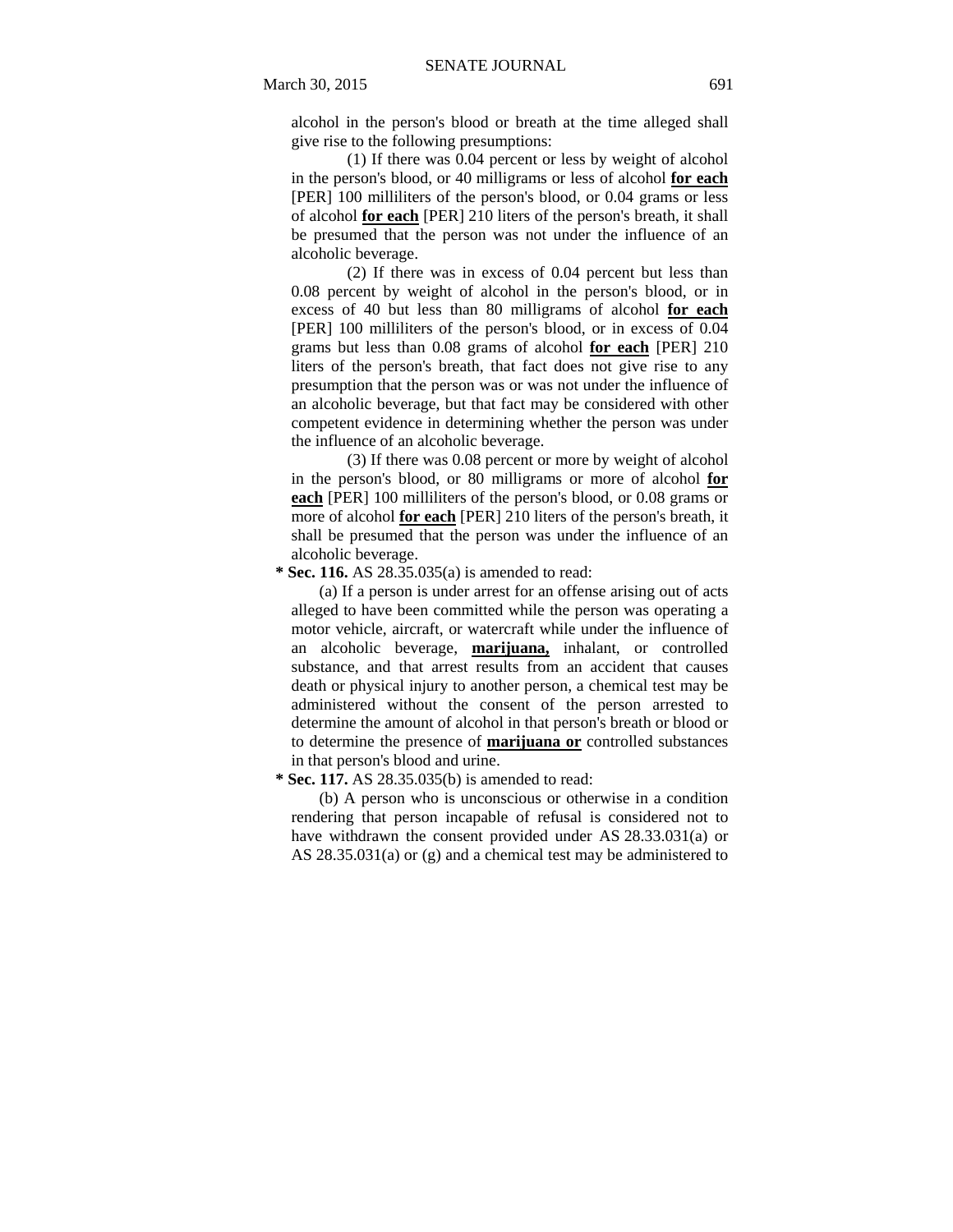determine the amount of alcohol in that person's breath or blood or to determine the presence of **marijuana or** controlled substances in that person's blood and urine. A person who is unconscious or otherwise incapable of refusal need not be placed under arrest before a chemical test may be administered.

 **\* Sec. 118.** AS 28.35.039(1) is amended to read:

(1) "alcohol safety action program" means a program for alcohol**, marijuana,** and substance abuse screening, referral, and monitoring developed and implemented or approved by the Department of Health and Social Services under AS 47.37;

 **\* Sec. 119.** AS 28.35.039 is amended by adding a new paragraph to read:

(3) "marijuana" has the meaning given in AS 17.38.900.

 **\* Sec. 120.** AS 28.35.280(a) is amended to read:

(a) A person who is at least 14 years of age but not yet 21 years of age commits the offense of minor operating a vehicle after consuming alcohol **or marijuana** if the person operates or drives a motor vehicle or operates an aircraft or a watercraft after having consumed any quantity of alcohol **or marijuana**. A peace officer who has probable cause to believe that a person has committed the offense of minor operating a vehicle after consuming alcohol **or marijuana** may

(1) place the person under arrest;

(2) request that the person submit to a chemical test or tests of the person's breath for the purpose of determining the alcoholic content of the person's blood or breath; and

(3) transport the person to a location at which a chemical or other test authorized under (2) of this subsection may be administered.

 **\* Sec. 121.** AS 28.35.280(b) is amended to read:

(b) If a chemical test under this section reveals any alcohol **or marijuana** concentration within the person's blood or breath, the person shall be cited for violating this section and then released unless there is a lawful reason for further detention. A person who is 18 years of age or older shall be released on the person's own recognizance. A person who is under the age of 18 shall be released to a parent, guardian, or legal custodian.

 **\* Sec. 122.** AS 28.35.280(d) is amended to read: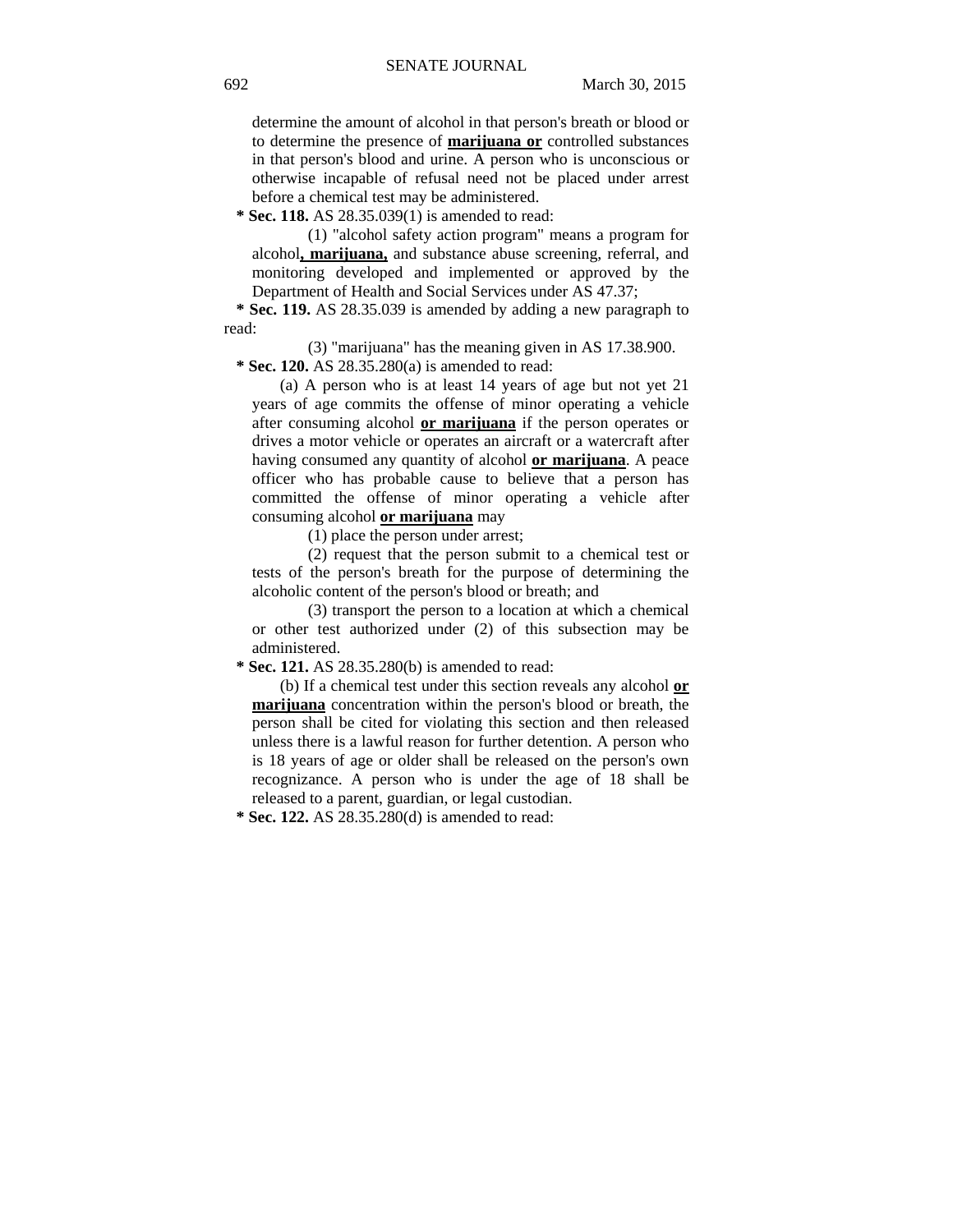(d) The offense of a minor operating a vehicle after consuming alcohol **or marijuana** is an infraction, and, if the minor

(1) has not been previously convicted under this section, AS 28.35.285, or 28.35.290, upon conviction, the court shall impose a

(A) fine of \$500; and

(B) period of community work service of not less than 20 hours nor more than 40 hours; the community work service under this subparagraph must be related to education about or prevention or treatment of misuse of alcohol **or marijuana** if opportunities are available for that type of work service in the community; if **those** [SUCH] opportunities are not available, the court shall make other provisions for the work service;

(2) has been previously convicted once under this section, AS 28.35.285, or 28.35.290, upon conviction, the court shall impose a

(A) fine of \$1,000; and

(B) period of community work service of not less than 40 hours nor more than 60 hours; the community work service under this subparagraph must be related to education about or prevention or treatment of misuse of alcohol **or marijuana** if opportunities are available for that type of work service in the community; if **those** [SUCH] opportunities are not available, the court shall make other provisions for the work service;

(3) has been previously convicted two or more times under this section, AS 28.35.285, or 28.35.290, upon conviction, the court shall impose a

(A) fine of \$1,500; and

(B) period of community work service of not less than 60 hours nor more than 80 hours; the community work service under this subparagraph must be related to education about or prevention or treatment of misuse of alcohol **or marijuana** if opportunities are available for that type of work service in the community; if **those** [SUCH] opportunities are not available, the court shall make other provisions for the work service.

 **\* Sec. 123.** AS 28.35.285(a) is amended to read: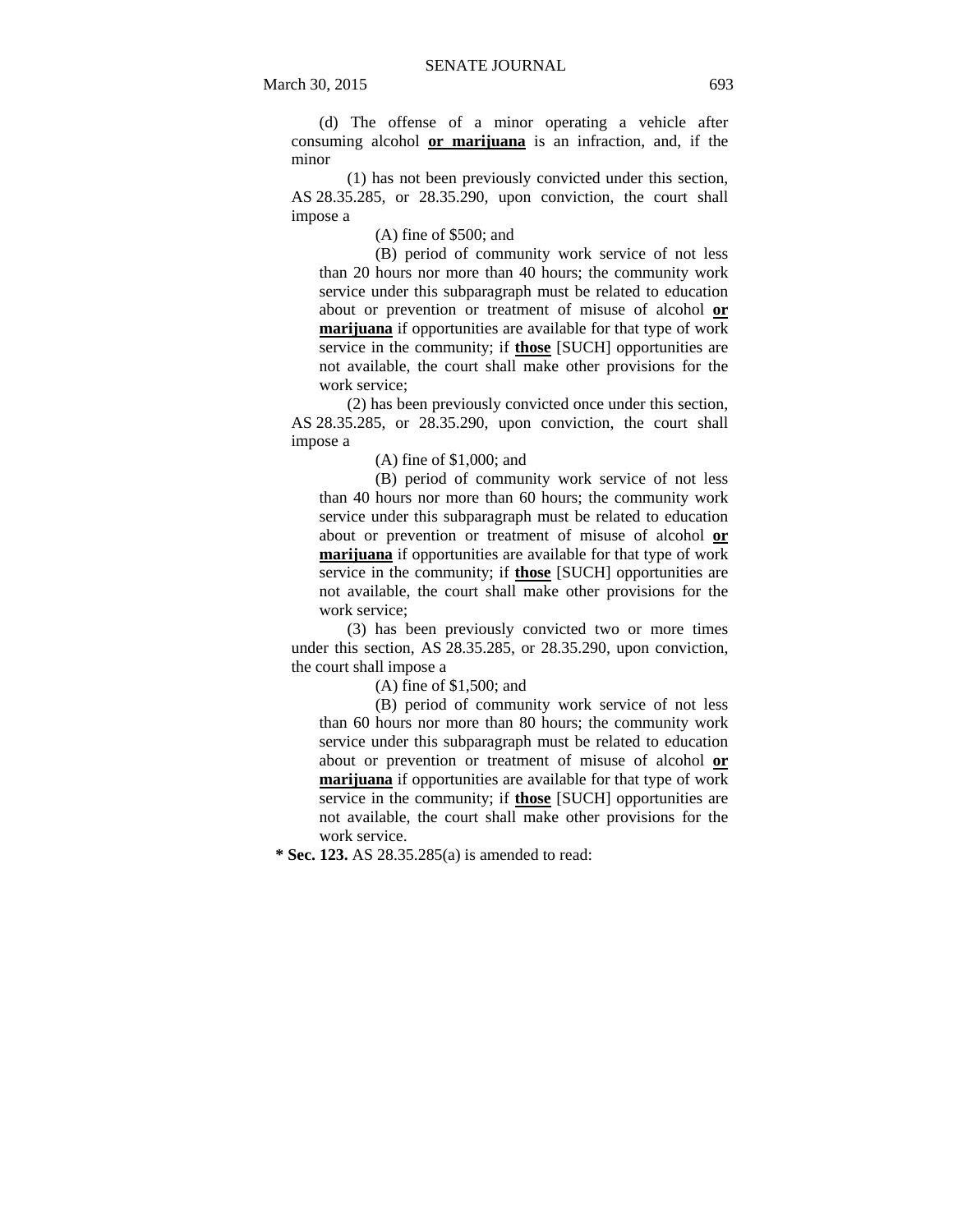(a) If a person under arrest for minor operating a vehicle after consuming alcohol **or marijuana** refuses the request of a peace officer to submit to a chemical test or tests of the person's breath authorized under AS 28.35.031(a) and 28.35.280(a), after being advised by the officer that the refusal will result in the denial or revocation of the driver's license, privilege to drive, or privilege to obtain a license, that the refusal may be used against the person in a civil or criminal action or proceeding arising out of an act alleged to have been committed by the person while operating a vehicle after consuming alcohol **or marijuana**, and that the refusal is a violation, a chemical test may not be given.

 **\* Sec. 124.** AS 28.35.285(c) is amended to read:

(c) The refusal of a minor to submit to a chemical test authorized under AS 28.35.031(a) and 28.35.280(a) is admissible evidence in a civil or criminal action or proceeding arising out of an act alleged to have been committed by the person while operating a vehicle after consuming alcohol **or marijuana**.

 **\* Sec. 125.** AS 28.35.285(d) is amended to read:

(d) Refusal to submit to a chemical test or tests of the person's breath requested under AS 28.35.280 is an infraction, and, if the minor

(1) has not been previously convicted under this section, AS 28.35.280, or 28.35.290, upon conviction, the court shall impose a

(A) fine of \$500; and

(B) period of community work service of not less than 20 hours nor more than 40 hours; the community work service under this subparagraph must be related to education about or prevention or treatment of misuse of alcohol **or marijuana** if opportunities are available for that type of work service in the community; if **those** [SUCH] opportunities are not available, the court shall make other provisions for the work service;

(2) has been previously convicted once under this section, AS 28.35.280, or 28.35.290, upon conviction, the court shall impose a

(A) fine of \$1,000; and

(B) period of community work service of not less than 40 hours nor more than 60 hours; the community work service under this subparagraph must be related to education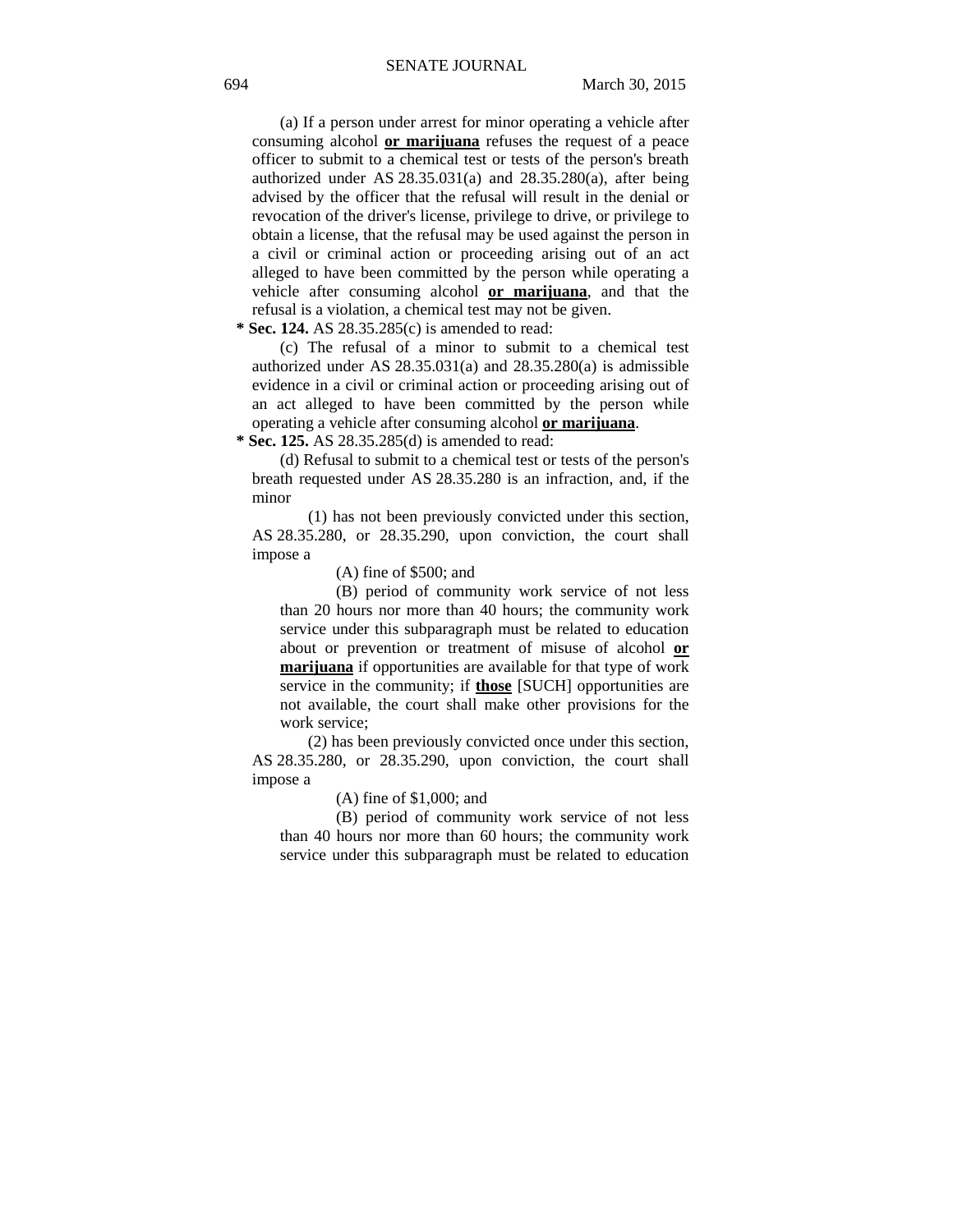about or prevention or treatment of misuse of alcohol **or marijuana** if opportunities are available for that type of work service in the community; if **those** [SUCH] opportunities are not available, the court shall make other provisions for the work service;

(3) has been previously convicted two or more times under this section, AS 28.35.280, or 28.35.290, upon conviction, the court shall impose a

(A) fine of \$1,500; and

(B) period of community work service of not less than 60 hours nor more than 80 hours; the community work service under this subparagraph must be related to education about or prevention or treatment of misuse of alcohol **or marijuana** if opportunities are available for that type of work service in the community; if **those** [SUCH] opportunities are not available, the court shall make other provisions for the work service.

 **\* Sec. 126.** AS 28.35.290(a) is amended to read:

(a) A person who has been cited for minor operating a vehicle after consuming alcohol **or marijuana** under AS 28.35.280 or for refusal to submit to a chemical test of breath under AS 28.35.285 may not operate a motor vehicle, aircraft, or watercraft during the 24 hours following issuance of the citation.

 **\* Sec. 127.** AS 28.35.290(b) is amended to read:

(b) Operating a motor vehicle during the 24 hours after being cited for minor operating a vehicle after consuming alcohol **or marijuana** or for minor's refusal to submit to a chemical test is an infraction, and, if the minor

(1) has not been previously convicted under this section, AS 28.35.280, or 28.35.285, upon conviction, the court shall impose a

(A) fine of \$500; and

(B) period of community work service of not less than 20 hours nor more than 40 hours; the community work service under this subparagraph must be related to education about or prevention or treatment of misuse of alcohol **or marijuana** if opportunities are available for that type of work service in the community; if **those** [SUCH] opportunities are not available, the court shall make other provisions for the work service;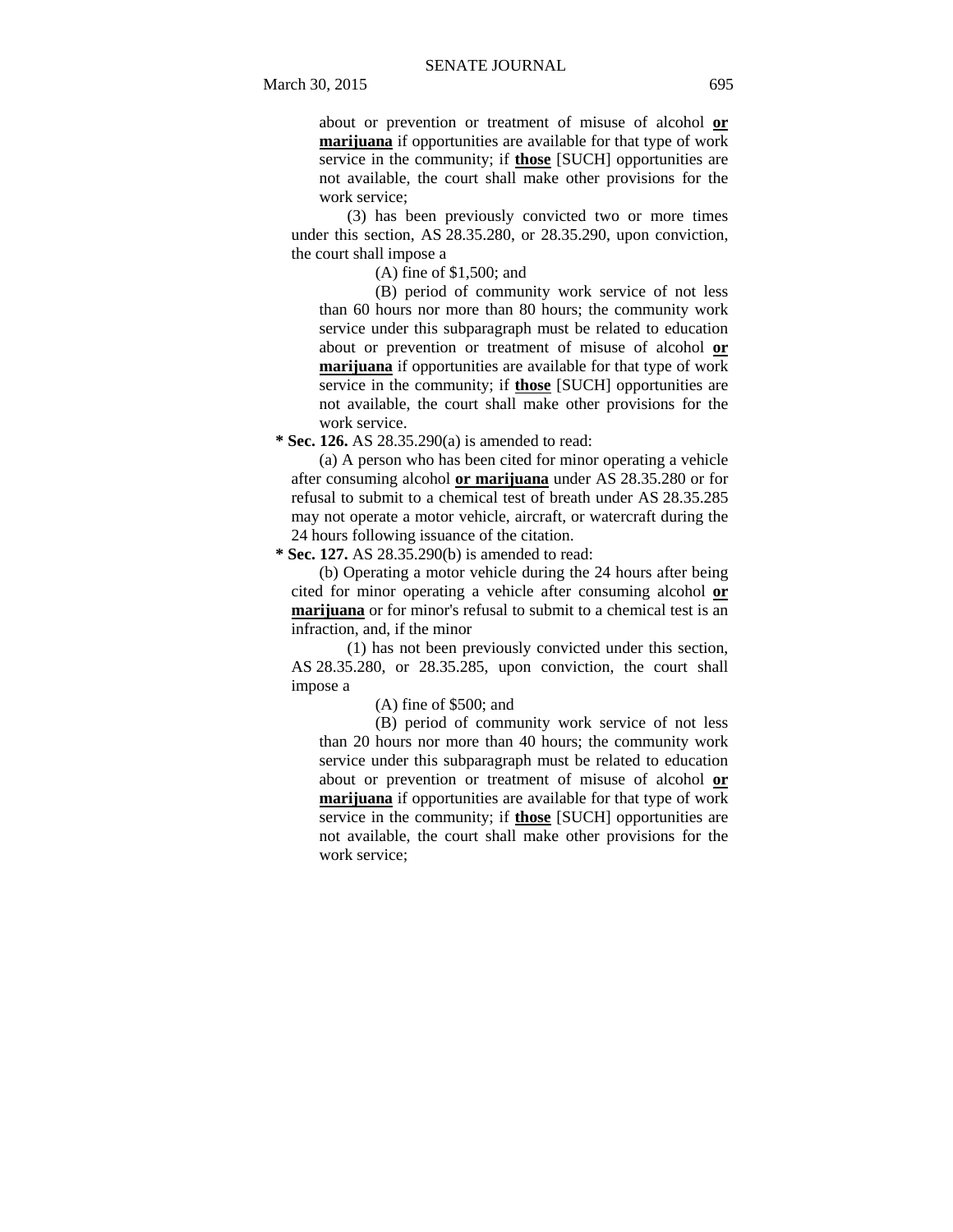(2) has been previously convicted once under this section, AS 28.35.280, or 28.35.285, upon conviction, the court shall impose a

(A) fine of \$1,000; and

(B) period of community work service of not less than 40 hours nor more than 60 hours; the community work service under this subparagraph must be related to education about or prevention or treatment of misuse of alcohol **or marijuana** if opportunities are available for that type of work service in the community; if **those** [SUCH] opportunities are not available, the court shall make other provisions for the work service;

(3) has been previously convicted two or more times under this section, AS 28.35.280, or 28.35.285, upon conviction, the court shall impose a

(A) fine of \$1,500; and

(B) period of community work service of not less than 60 hours nor more than 80 hours; the community work service under this subparagraph must be related to education about or prevention or treatment of misuse of alcohol **or marijuana** if opportunities are available for that type of work service in the community; if **those** [SUCH] opportunities are not available, the court shall make other provisions for the work service.

 **\* Sec. 128.** AS 28.37.140(a) is amended to read:

(a) The licensing authority in the home state, for the purposes of suspending, revoking, or limiting the license to operate a motor vehicle, shall give the same effect to the conduct reported under AS 28.37.130 as it would if the conduct had occurred in the home state, in the case of a conviction for

(1) manslaughter or negligent homicide resulting from the operation of a motor vehicle;

(2) driving a motor vehicle while under the influence of intoxicating liquor**, marijuana,** or a narcotic drug, or under the influence of any other drug to a degree that renders the driver incapable of safely driving a motor vehicle;

(3) any felony in the commission of which a motor vehicle is used;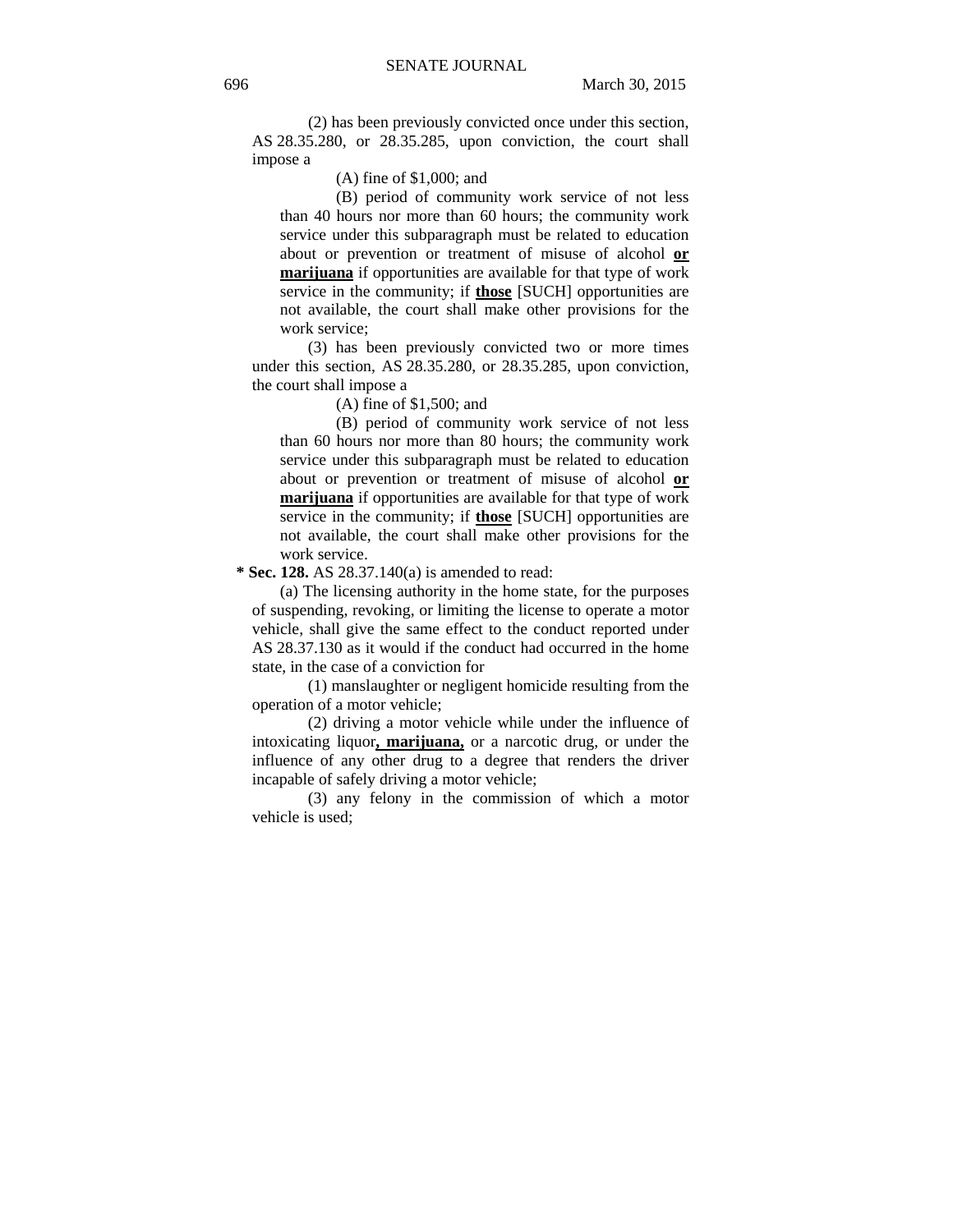(4) failure to stop and render aid in the event of a motor vehicle accident resulting in the death or personal injury of another.

 **\* Sec. 129.** AS 33.16.060(c) is amended to read:

(c) The board shall establish a program for a parolee who has conditions of parole that include not consuming controlled substances**, marijuana,** or alcoholic beverages and who has been identified as being at moderate to high risk as identified by a riskneeds assessment. The program must

(1) include random testing for controlled substance**, marijuana,** and alcoholic beverage use;

(2) require that a parole officer file a parole violation report by the close of the next business day if a parolee

(A) fails to appear for an appointment as directed by the parole officer; or

(B) tests positive for the use of controlled substances**, marijuana,** or alcoholic beverages; and

(3) include a means to notify the board by the close of the next business day that a parole violation report has been filed on a parolee placed in the program by the board.

 **\* Sec. 130.** AS 33.16.150(b) is amended to read:

(b) The board may require as a condition of special medical, discretionary, or mandatory parole, or a member of the board acting for the board under (e) of this section may require as a condition of mandatory parole, that a prisoner released on parole

(1) not possess or control a defensive weapon, a deadly weapon other than an ordinary pocket knife with a blade three inches or less in length, or ammunition for a firearm, or reside in a residence where there is a firearm capable of being concealed on one's person or a prohibited weapon; in this paragraph, "deadly weapon," "defensive weapon," and "firearm" have the meanings given in AS 11.81.900, and "prohibited weapon" has the meaning given in AS 11.61.200;

(2) refrain from possessing or consuming alcoholic beverages **or marijuana**;

(3) submit to reasonable searches and seizures by a parole officer, or a peace officer acting under the direction of a parole officer;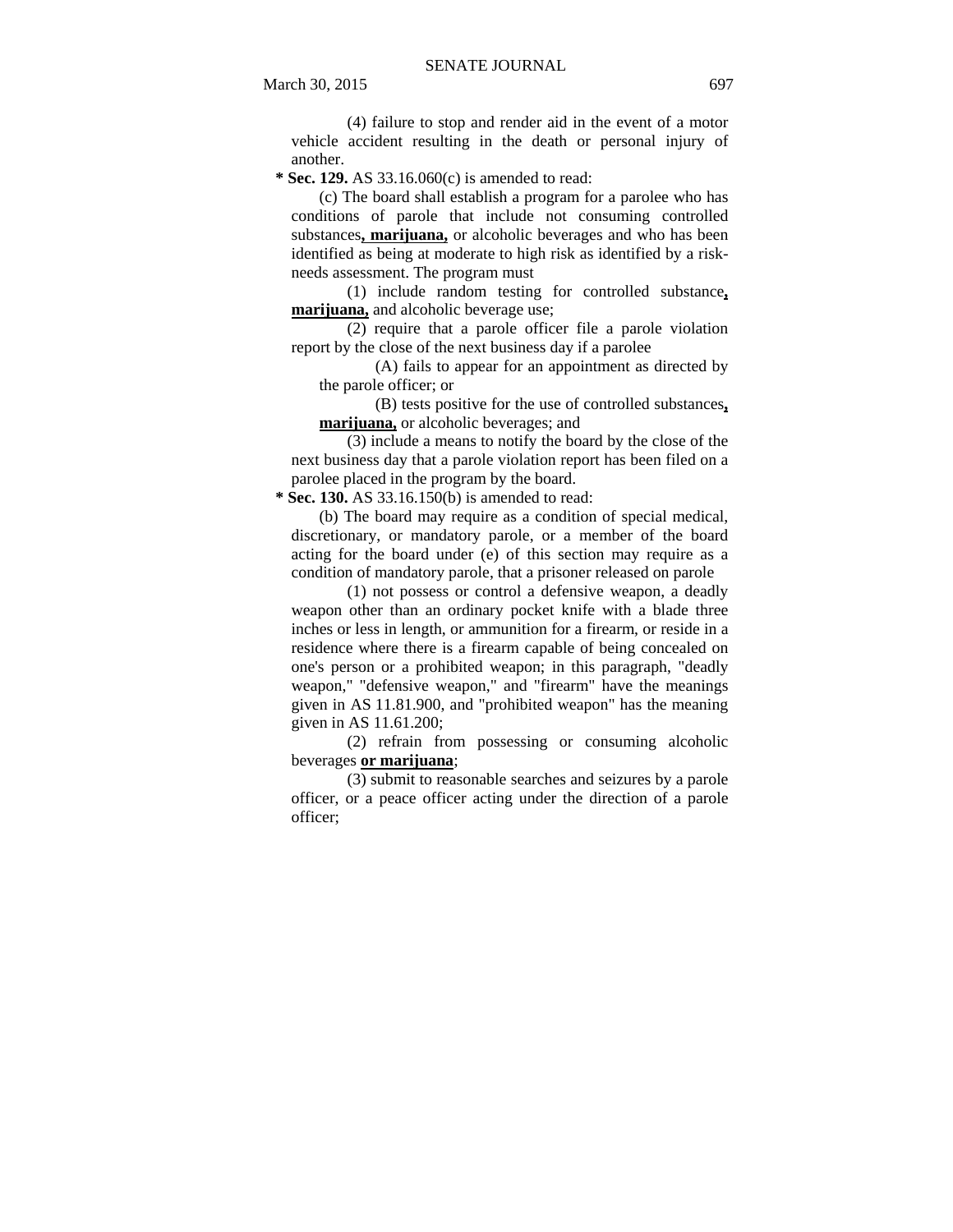(4) submit to appropriate medical, mental health, or controlled substance**, marijuana,** or alcohol examination, treatment, or counseling;

(5) submit to periodic examinations designed to detect the use of alcohol**, marijuana,** or controlled substances; the periodic examinations may include testing under the program established under AS 33.16.060(c);

(6) make restitution ordered by the court according to a schedule established by the board;

(7) refrain from opening, maintaining, or using a checking account or charge account;

(8) refrain from entering into a contract other than a prenuptial contract or a marriage contract;

(9) refrain from operating a motor vehicle;

(10) refrain from entering an establishment where alcoholic beverages are served, sold, or otherwise dispensed;

## (11) **refrain from entering an establishment where marijuana is sold or otherwise dispensed;**

**(12)** refrain from participating in any other activity or conduct reasonably related to the parolee's offense, prior record, behavior or prior behavior, current circumstances, or perceived risk to the community, or from associating with any other person that the board determines is reasonably likely to diminish the rehabilitative goals of parole, or that may endanger the public; in the case of special medical parole, for a prisoner diagnosed with a communicable disease, comply with conditions set by the board designed to prevent the transmission of the disease.

 **\* Sec. 131.** AS 33.16.900(3) is amended to read:

(3) "controlled substance" means a drug, substance, or immediate precursor included in the schedules set out in **AS 11.71.140 - 11.71.180** [AS 11.71.140 - 11.71.190];

 **\* Sec. 132.** AS 33.30.015(a) is amended to read:

(a) The commissioner may not

(1) make per capita expenditures for food for prisoners in a state correctional facility operated by the state that exceed 90 percent of per capita expenditures for food that is available to enlisted personnel in the United States Army stationed in the state;

(2) provide, in a state correctional facility operated by the state,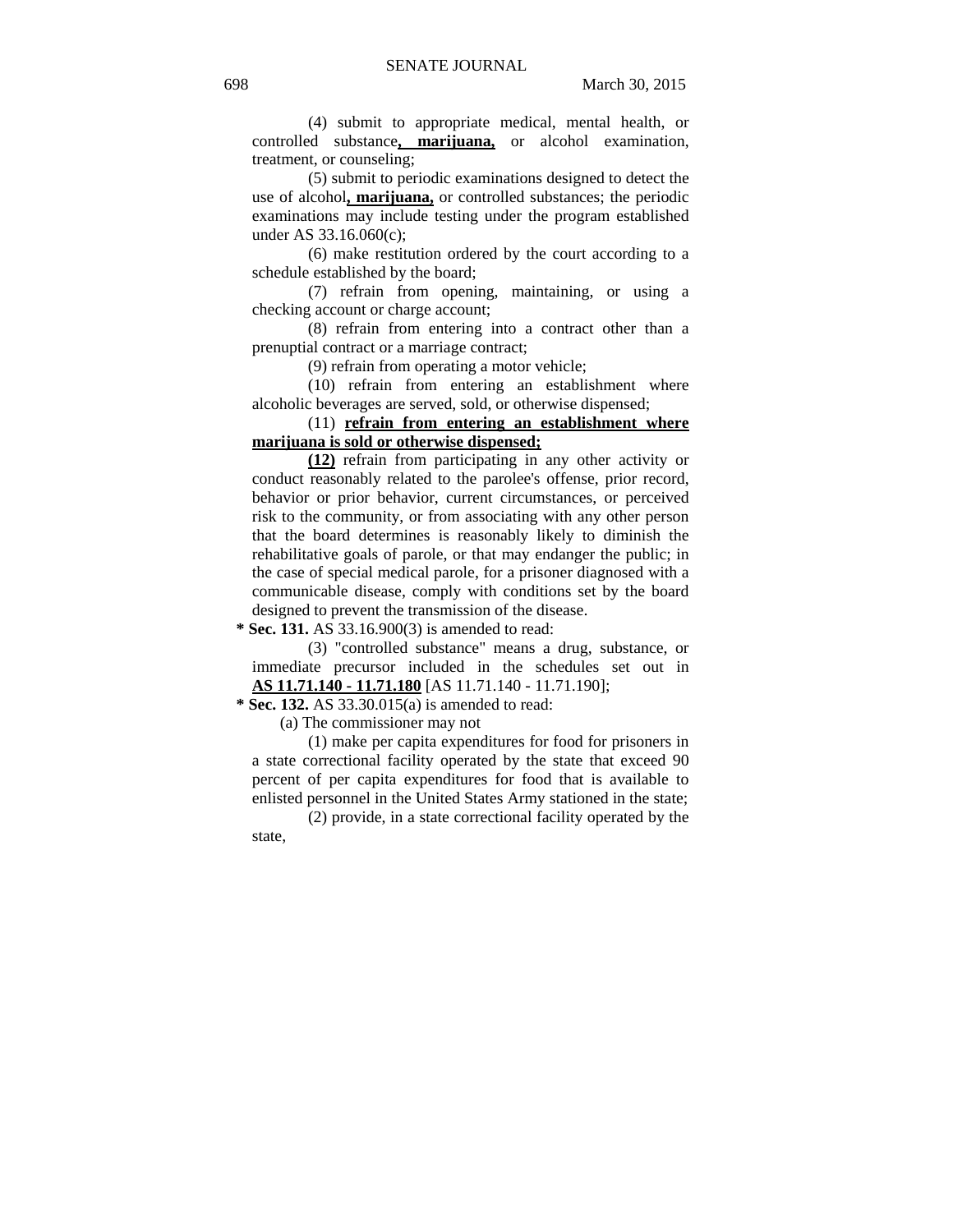(A) living quarters for a prisoner into which the view is obstructed; however, the commissioner is not required to renovate a facility to comply with this subparagraph if the facility is being used as a correctional facility on August 27, 1997, or if the facility was already built before being acquired by the department;

(B) equipment or facilities for publishing or broadcasting material the content of which is not subject to prior approval by the department as consistent with keeping order in the institution and prisoner discipline;

(C) cable television service other than a level of basic cable television service that is available as a substitute for services that are broadcast to the public in the community in which a correctional facility is located;

(3) allow a prisoner held in a state correctional facility operated by the state to

(A) possess in the prisoner's cell a cassette tape player or recorder, a video cassette recorder (VCR), or a computer or modem of any kind;

(B) view movies rated "R," "X," or "NC-17";

(C) possess printed or photographic material that

(i) is obscene as defined by the commissioner in regulation;

(ii) could reasonably be expected to incite racial, ethnic, or religious hatred that is detrimental to the security, good order, or discipline of the institution or violence;

(iii) could reasonably be expected to aid in an escape or in the theft or destruction of property;

(iv) describes procedures for brewing alcoholic beverages or for manufacturing controlled substances, **marijuana,** weapons, or explosives; or

 $\overline{(v)}$  could reasonably be expected to facilitate criminal activity or a violation of institution rules;

(D) receive instruction in person, or by broadcast medium, or engage in boxing, wrestling, judo, karate, or other martial art or in any activity that, in the commissioner's discretion, would facilitate violent behavior;

(E) possess or have access to equipment for use in the activities listed in (D) of this paragraph;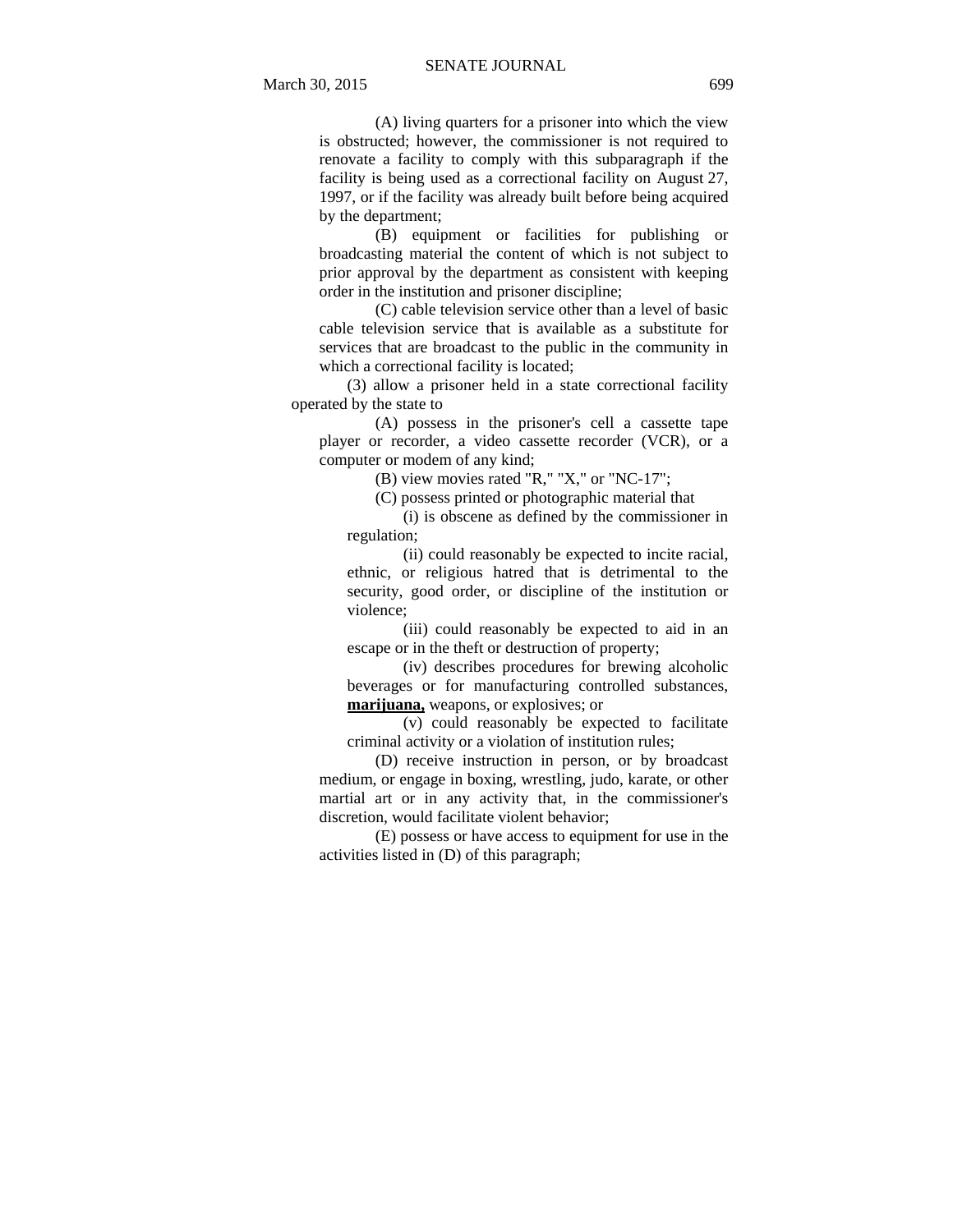(F) possess or have access to free weights;

(G) possess in the prisoner's cell a coffee pot, hot plate, appliance or heating element for food preparation, or more than three electrical appliances of any kind;

(H) possess or appear in a state of dress, hygiene, grooming, or appearance other than as permitted as uniform or standard in the correctional facility;

(I) use a computer other than those approved by the correctional facility; the use of a computer under this subparagraph may be approved only as part of the prisoner's employment, education, or vocational training and may not be used for any other purpose;

(J) smoke or use tobacco products of any kind**;**

## **(K) use, possess, or consume marijuana or marijuana products**.

 **\* Sec. 133.** AS 33.30.065(b) is amended to read:

(b) In determining whether to designate a prisoner to serve a term of imprisonment or period of temporary commitment by electronic monitoring, the commissioner shall consider

(1) safeguards to the public;

(2) the prospects for the prisoner's rehabilitation;

(3) the availability of program and facility space;

(4) the nature and circumstances of the offense for which the prisoner was sentenced or for which the prisoner is serving a period of temporary commitment;

(5) the needs of the prisoner as determined by a classification committee and any recommendations made by the sentencing court;

(6) the record of convictions of the prisoner, with particular emphasis on crimes specified in AS 11.41 or crimes involving domestic violence;

(7) the use of drugs**, marijuana,** or alcohol by the prisoner; and

(8) other criteria considered appropriate by the commissioner."

Renumber the following bill sections accordingly.

Page 26, following line 2:

Insert new bill sections to read: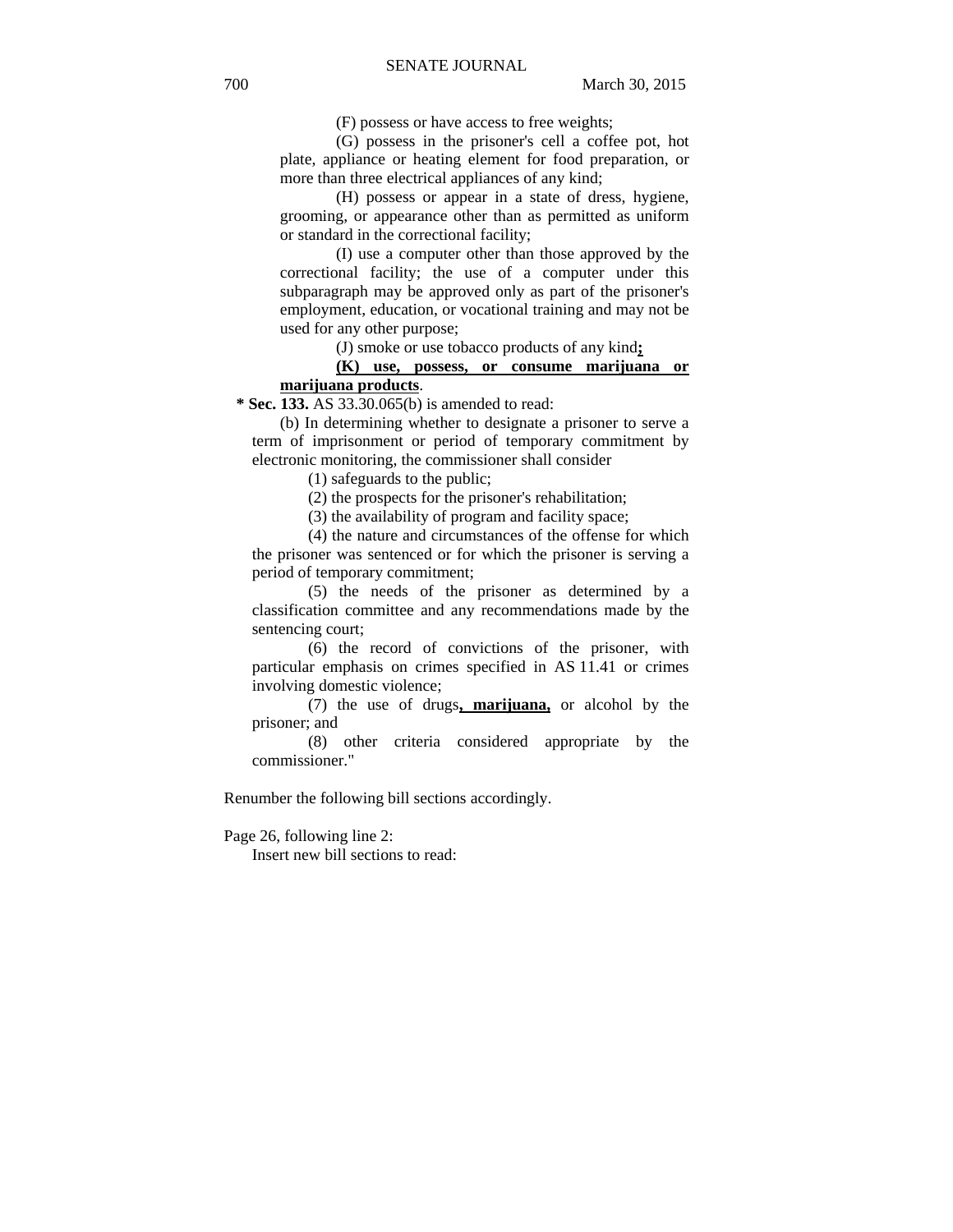"**\* Sec. 135.** AS 44.19.645(a) is amended to read:

(a) The commission shall evaluate the effect of sentencing laws and criminal justice practices on the criminal justice system to evaluate whether those sentencing laws and criminal justice practices provide for protection of the public, community condemnation of the offender, the rights of victims of crimes, the rights of the accused and the person convicted, restitution from the offender, and the principle of reformation. The commission shall make recommendations for improving criminal sentencing practices and criminal justice practices, including rehabilitation and restitution. In formulating its recommendations, the commission shall consider

(1) statutes, court rules, and court decisions relevant to sentencing of criminal defendants in misdemeanor and felony cases;

(2) sentencing practices of the judiciary, including use of presumptive sentences;

(3) means of promoting uniformity, proportionality, and accountability in sentencing;

(4) alternatives to traditional forms of incarceration;

(5) the efficacy of parole and probation in ensuring public safety, achieving rehabilitation, and reducing recidivism;

(6) the adequacy, availability, and effectiveness of treatment and rehabilitation programs;

(7) crime and incarceration rates, including the rate of violent crime and the abuse of controlled substances, in this state compared to other states, and best practices adopted by other states that have proven to be successful in reducing recidivism;

(8) the relationship between sentencing priorities and correctional resources;

(9) the effectiveness of the state's current methodologies for the collection and dissemination of criminal justice data; and

(10) whether the schedules for controlled substances in **AS 11.71.140 - 11.71.180** [AS 11.71.140 - 11.71.190] are reasonable and appropriate, considering the criteria established in AS 11.71.120(c).

 **\* Sec. 136.** AS 47.10.990(17) is amended to read:

(17) "intoxicant" means a substance that temporarily diminishes a person's control over mental or physical powers, including alcohol, **marijuana,** controlled substances under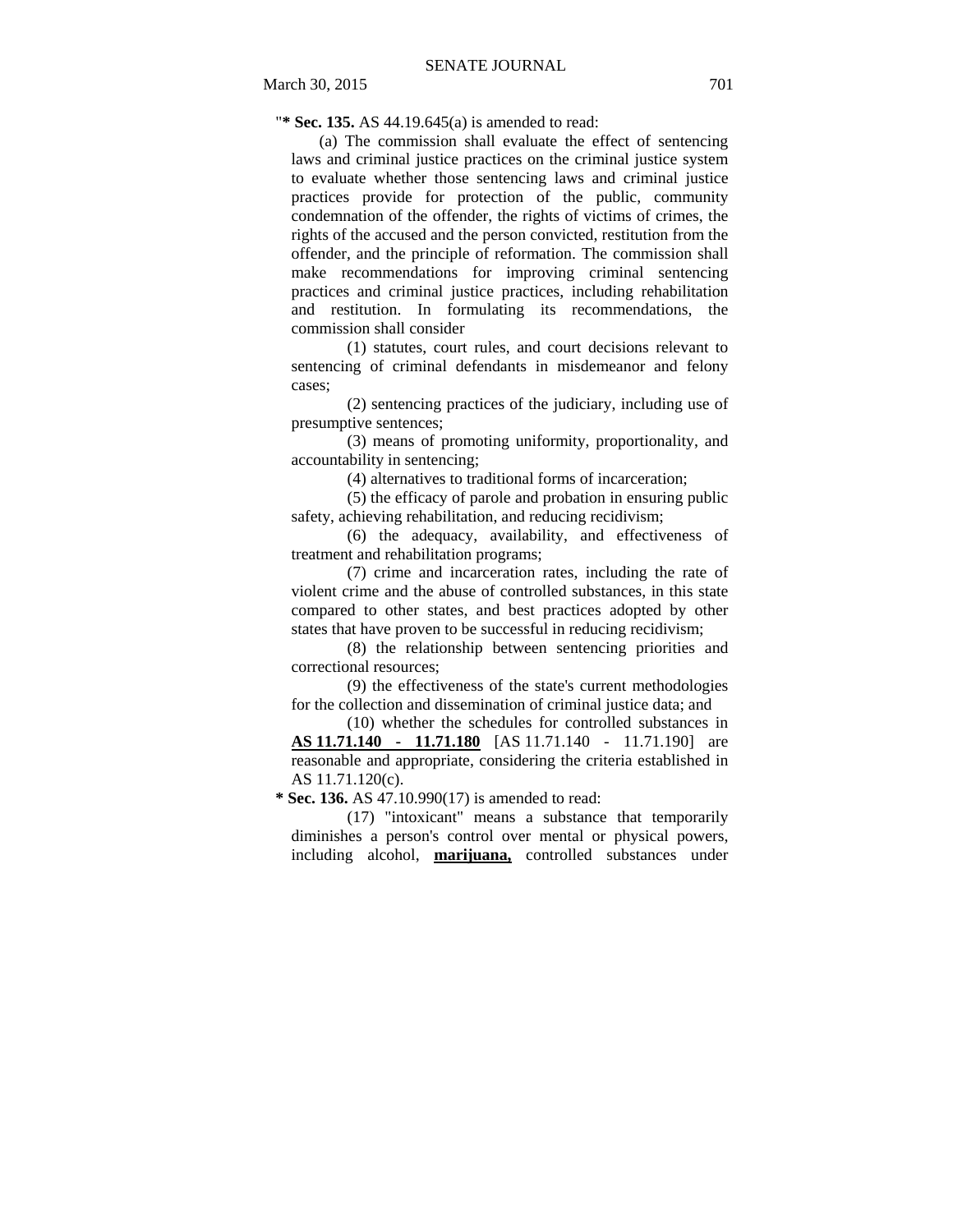AS 11.71, and a hazardous volatile material or substance misused by inhaling its vapors;"

Renumber the following bill sections accordingly.

Page 27, lines 1 - 2:

Delete all material and insert:

"**(7) AS 17.38.180(a)(2), relating to the possession, use, or display of marijuana; and**"

Page 27, lines 4 - 14:

Delete all material and insert:

"**\* Sec. 138.** AS 47.17.024(a) is amended to read:

(a) A practitioner of the healing arts involved in the delivery or care of an infant who the practitioner determines has been adversely affected by, or is withdrawing from exposure to, a controlled substance**, marijuana,** or alcohol shall immediately notify the nearest office of the department of the infant's condition.

 **\* Sec. 139.** AS 47.37.010 is amended to read:

**Sec. 47.37.010. Declaration of policy.** It is the policy of the state to recognize, appreciate, and reinforce the example set by its citizens who lead, believe in, and support a life of sobriety. It is also the policy of the state that alcoholics and intoxicated persons should not be criminally prosecuted for their consumption of alcoholic beverages **or marijuana** and that they should be afforded a continuum of treatment that can introduce them to, and help them learn, new life skills and social skills that would be useful to them in attaining and maintaining normal lives as productive members of society.

 **\* Sec. 140.** AS 47.37.030 is amended to read:

**Sec. 47.37.030. Powers of department.** The department may

(1) plan, establish, and maintain programs for the prevention and treatment of alcoholism, **marijuana abuse,** drug abuse, and misuse of hazardous volatile materials and substances by inhalant abusers;

(2) make contracts and award grants necessary or incidental to the performance of its duties and the execution of its powers, including contracts with the grants to public and private agencies, organizations, and individuals, to pay them for services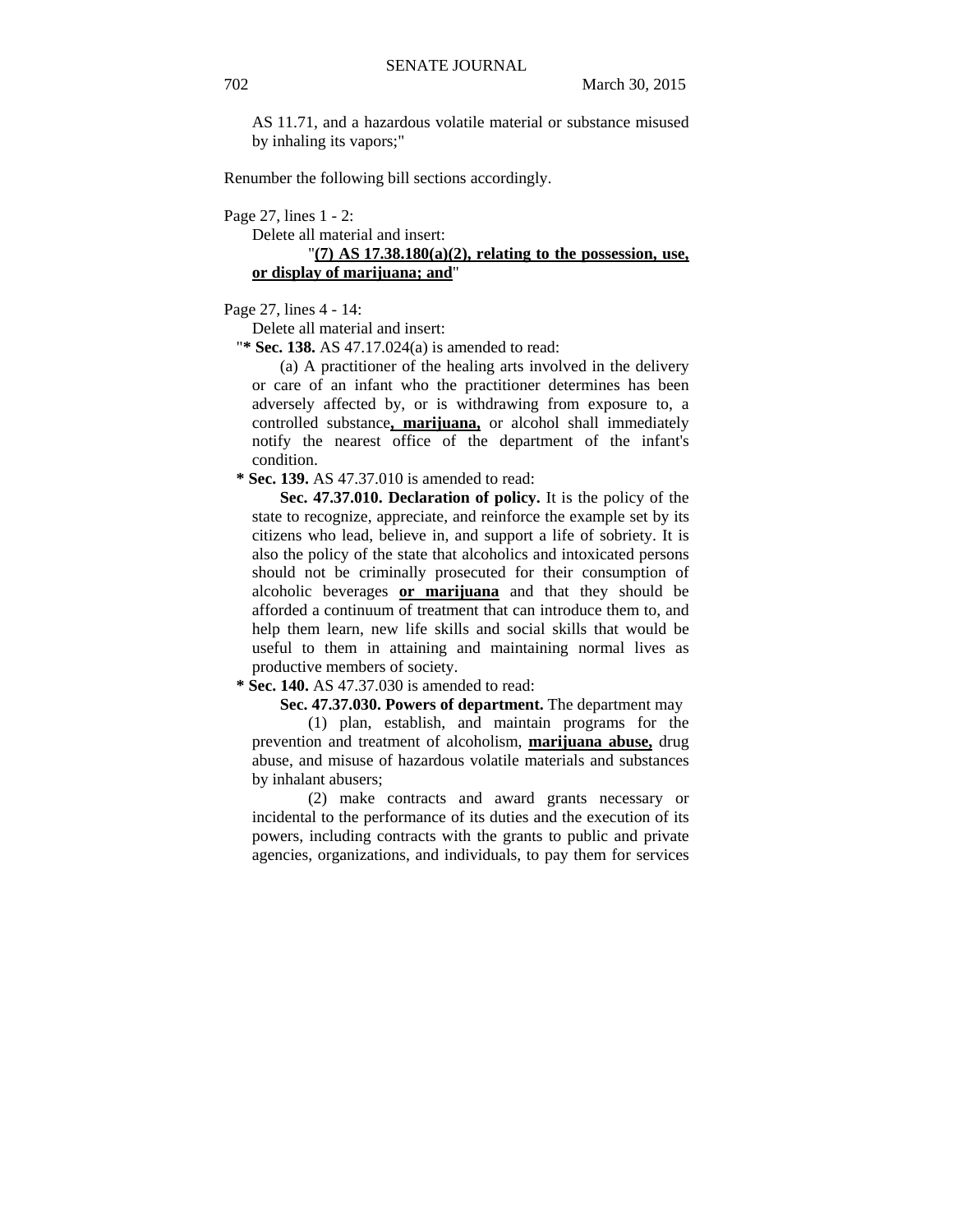rendered or furnished to alcoholics, intoxicated persons, **marijuana abusers,** drug abusers, or inhalant abusers; to the maximum extent possible, contracts and grants must be for a period of two years; contracts under this paragraph are governed by AS 36.30 (State Procurement Code);

(3) solicit and accept for use a gift of money or property or a grant of money, services, or property from the federal government, the state or a political subdivision of it, or a private source, and do all things necessary to cooperate with the federal government or any of its agencies in making an application for a grant;

(4) administer or supervise the administration of the provisions relating to alcoholics, intoxicated persons, **marijuana abusers,** drug abusers, and inhalant abusers of state plans submitted for federal funding under federal health, welfare, or treatment legislation;

(5) coordinate its activities and cooperate with alcoholism, **marijuana abuse,** drug abuse, and inhalant abuse programs in this and other states, and make contracts and other joint or cooperative arrangements with state, local, or private agencies for the treatment of alcoholics, intoxicated persons, **marijuana abusers,** drugs abusers, and inhalant abusers, and for the common advancement of alcoholism, **marijuana abuse,** drug abuse, and inhalant abuse programs in this and other states;

(6) keep records and engage in research and the gathering of relevant statistics;

(7) do other acts necessary to implement the authority expressly granted to it;

(8) acquire, hold, or dispose of real property or any interest in it, and construct, lease, or otherwise provide treatment facilities for alcoholics, intoxicated persons, **marijuana abusers,** drug abusers, and inhalant abusers; however, the department shall encourage local initiative, involvement, and financial participation under grants-in-aid whenever possible in preference to the construction or operation of facilities directly by the department; contracting and construction under this paragraph are governed by AS 36.30 (State Procurement Code);

(9) strengthen and enhance the process for identifying people who have co-occurring substance abuse and mental health disorders;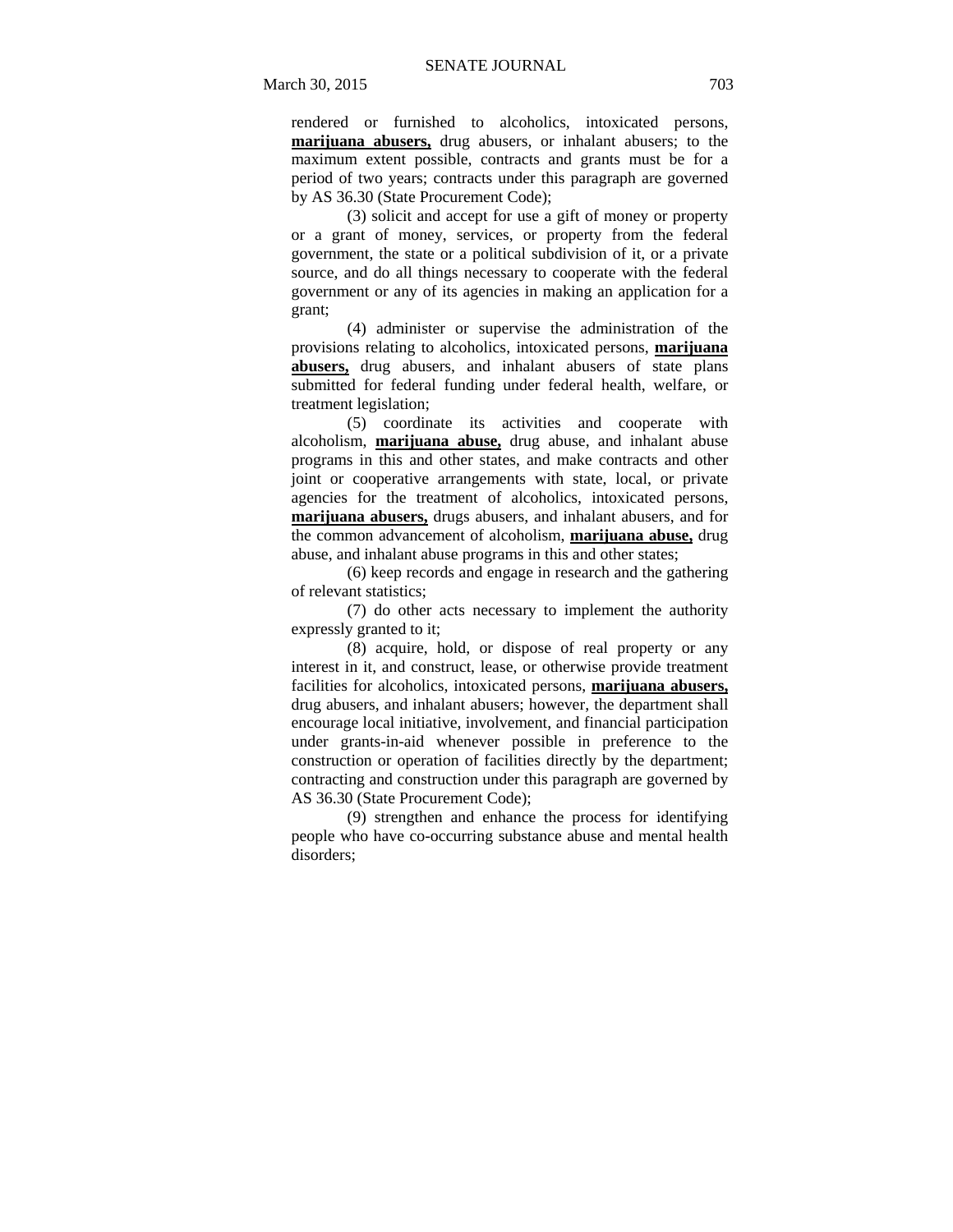(10) establish a secure enhanced detoxification and treatment center for persons involuntarily detained because they are likely to inflict physical harm to self or others; in this paragraph, "enhanced" means the ability to treat co-occurring substance abuse and mental health disorders;

(11) develop and implement a substance abuse treatment system using evidence-based best practices or, if evidence-based best practices do not exist, research-based practices, that includes a procedure for adapting the practices to new situations and for collaboration with consumer-based programs; if research-based practices are not known or available, the department may include consensus-based or, if funds are available, promising practices; a practice must promote independence, recovery, employment, education, ongoing community-based treatment, housing, and other aspects of harm reduction.

 **\* Sec. 141.** AS 47.37.040 is amended to read:

**Sec. 47.37.040. Duties of department.** The department shall

(1) develop, encourage, and foster statewide, regional, and local plans and programs for the prevention of alcoholism**, marijuana abuse,** and drug abuse and treatment of alcoholics, intoxicated persons, **marijuana abusers,** drug abusers, and inhalant abusers in cooperation with public and private agencies, organizations, and individuals, and provide technical assistance and consultation services for these purposes;

(2) coordinate the efforts and enlist the assistance of all public and private agencies, organizations, and individuals interested in prevention of alcoholism, **marijuana abuse,** drug abuse, and inhalant abuse, and treatment of alcoholics, intoxicated persons, **marijuana abusers,** drug abusers, and inhalant abusers;

(3) cooperate with the Department of Corrections in establishing and conducting programs to provide treatment for alcoholics, intoxicated persons, **marijuana abusers,** drug abusers, and inhalant abusers in or on parole from penal institutions;

(4) cooperate with the Department of Education and Early Development, school boards, schools, police departments, courts, and other public and private agencies, organizations, and individuals in establishing programs for the prevention of alcoholism, **marijuana abuse,** drug abuse, and inhalant abuse, and treatment of alcoholics, intoxicated persons, **marijuana abusers,** drug abusers, and inhalant abusers, and preparing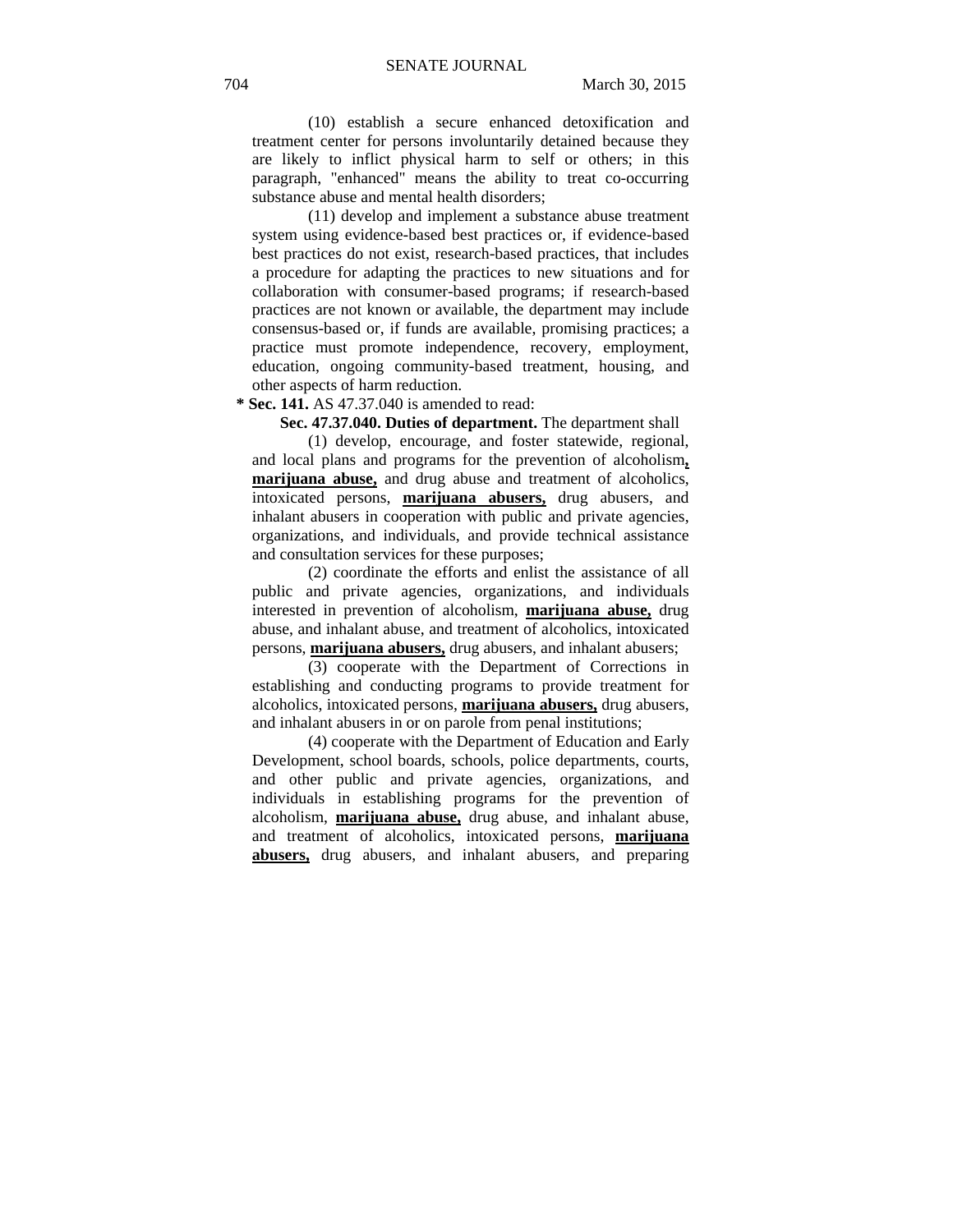curriculum materials for use at all levels of school education;

(5) prepare, publish, evaluate, and disseminate educational material dealing with the nature and effects of alcohol**, marijuana,** and drugs, and the misuse of hazardous volatile substances;

(6) develop and implement, as an integral part of treatment programs, an educational program for use in the treatment of alcoholics, intoxicated persons, **marijuana abusers,** drug abusers, and inhalant abusers that includes the dissemination of information concerning the nature and effects of alcohol, **marijuana,** drugs, and hazardous volatile substances;

(7) organize and foster training programs for all persons engaged in treatment of alcoholics, intoxicated persons, **marijuana abusers,** drug abusers, and inhalant abusers, and establish standards for training paraprofessional alcoholism, **marijuana abuse,** drug abuse, and inhalant abuse workers;

(8) sponsor and encourage research into the causes and nature of alcoholism, **marijuana abuse,** drug abuse, and inhalant abuse, and the treatment of alcoholics, intoxicated persons, **marijuana abusers,** drug abusers, and inhalant abusers, and serve as a clearinghouse for information relating to alcoholism, **marijuana abuse,** drug abuse, and inhalant abuse;

(9) specify uniform methods for keeping statistical information by public and private agencies, organizations, and individuals, and collect and make available relevant statistical information, including number of persons treated, frequency of admission and readmission, and frequency and duration of treatment;

(10) conduct program planning activities approved by the Advisory Board on Alcoholism and Drug Abuse;

(11) review all state health, welfare, and treatment plans to be submitted for federal funding, and advise the commissioner on provisions to be included relating to alcoholics, intoxicated persons, **marijuana abusers,** drug abusers, and inhalant abusers;

(12) assist in the development of, and cooperate with, alcohol, **marijuana,** drug abuse, and inhalant abuse education and treatment programs for employees of state and local governments and businesses and industries in the state;

(13) use the support and assistance of interested persons in the community, particularly recovered alcoholics, **marijuana**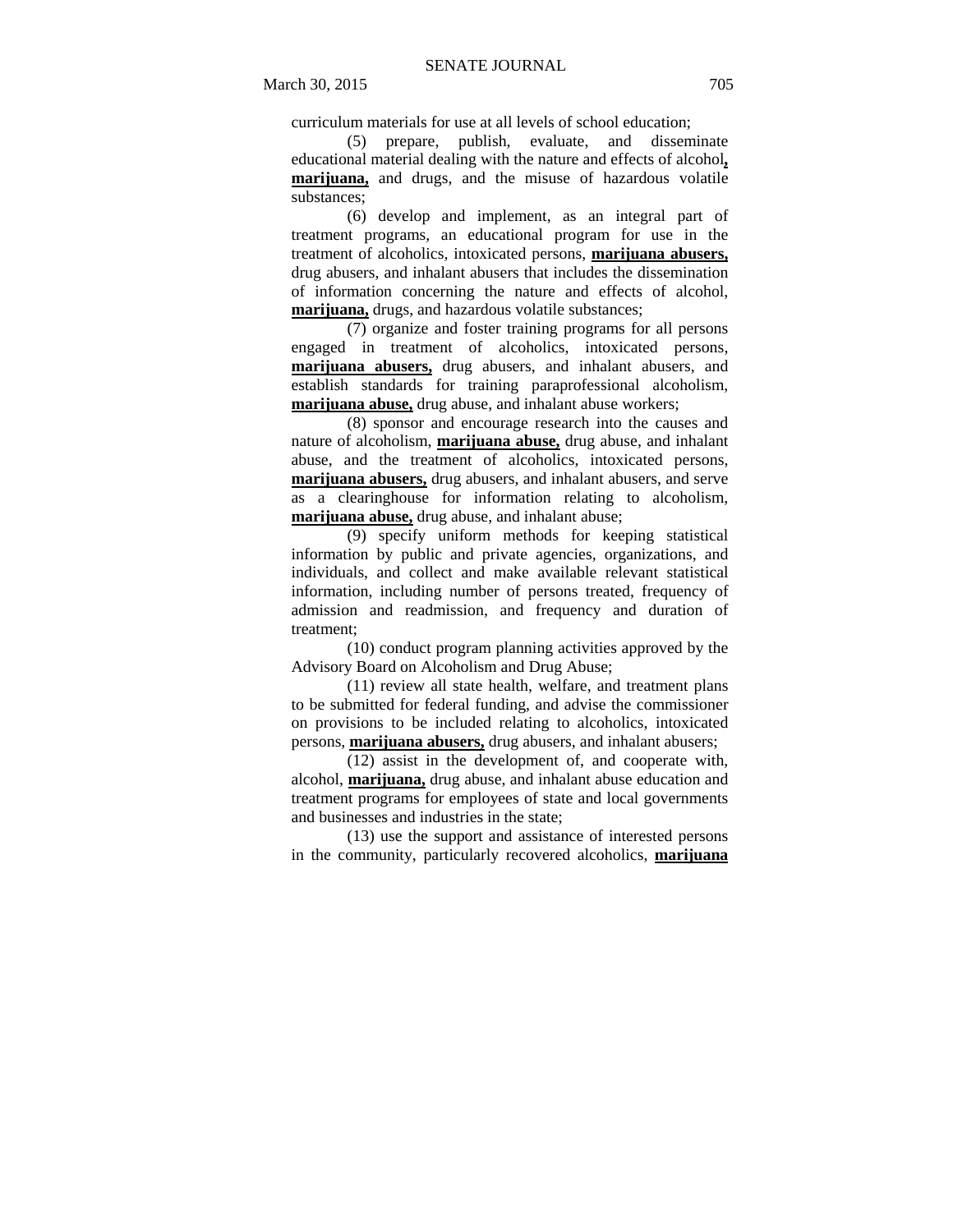**abusers,** drug abusers, and inhalant abusers, to encourage alcoholics, **marijuana abusers,** drug abusers, and inhalant abusers to voluntarily undergo treatment;

(14) cooperate with the Department of Public Safety**, the Department of Administration,** and the Department of Transportation and Public Facilities in establishing and conducting programs designed to deal with the problem of persons operating motor vehicles while under the influence of an alcoholic beverage, **marijuana,** inhalant, or controlled substance, and develop and approve alcohol **and marijuana** information courses required to be taken by drivers under AS 28.15 or made available to drivers to reduce points assessed for violation of traffic laws;

(15) encourage hospitals and other appropriate health facilities to admit without discrimination alcoholics, intoxicated persons, **marijuana abusers,** drug abusers, and inhalant abusers and to provide them with adequate and appropriate treatment;

(16) encourage all health insurance programs to include alcoholism**, marijuana abuse,** and drug abuse as a covered illness;

(17) prepare an annual report covering the activities of the department and notify the legislature that the report is available;

(18) develop and implement a training program on alcoholism**, marijuana,** and drug abuse for employees of state and municipal governments, and private institutions;

(19) develop curriculum materials on drug**, marijuana,** and alcohol abuse and the misuse of hazardous volatile substances for use in grades kindergarten through 12, as well as a course of instruction for teachers to be charged with presenting the curriculum;

(20) develop and implement or designate, in cooperation with other state or local agencies, a juvenile alcohol safety action program that provides alcohol**, marijuana,** and substance abuse screening, referral, and monitoring of persons under 18 years of age who have been referred to it by

(A) a court in connection with a charge or conviction of a violation or misdemeanor related to the use of alcohol**, marijuana,** or a controlled substance;

(B) the agency responsible for the administration of motor vehicle laws in connection with a license action related to the use of alcohol**, marijuana,** or a controlled substance; or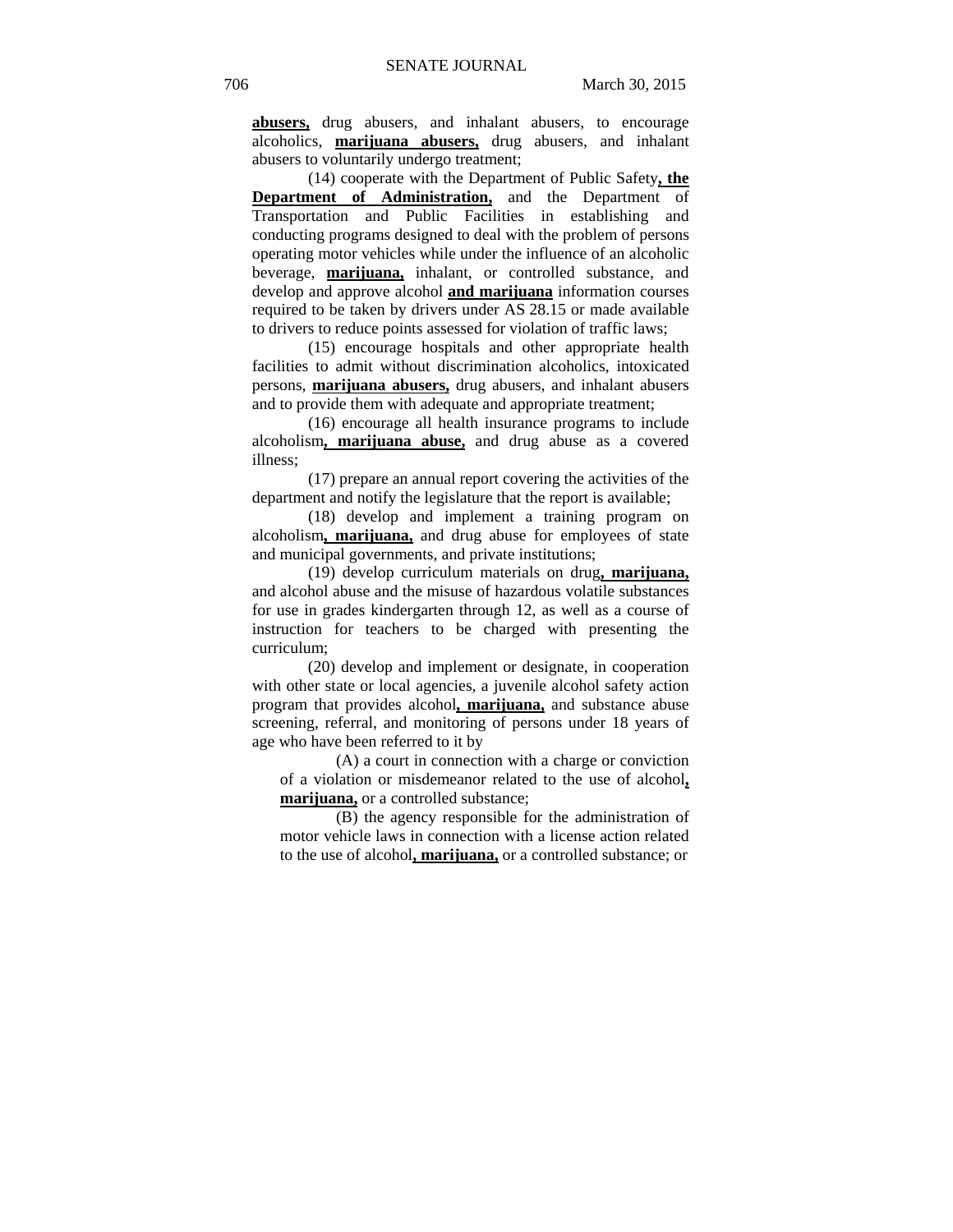(C) department staff after a delinquency adjudication that is related to the use of alcohol**, marijuana,** or a controlled substance;

(21) develop and implement, or designate, in cooperation with other state or local agencies, an alcohol safety action program that provides alcohol**, marijuana,** and substance abuse screening, referral, and monitoring services to persons who have been referred by a court in connection with a charge or conviction of a misdemeanor involving the use of a motor vehicle, aircraft, or watercraft and alcohol**, marijuana,** or a controlled substance, referred by a court under AS 28.35.028, or referred by an agency of the state with the responsibility for administering motor vehicle laws in connection with a driver's license action involving the use of alcohol**, marijuana,** or a controlled substance;

(22) whenever possible, apply evidence-based, researchbased, and consensus-based substance abuse and co-occurring substance abuse and mental health disorders treatment practices and remove barriers that prevent the use of those practices;

(23) collaborate with first responders, hospitals, schools, primary care providers, developmental disability treatment providers, law enforcement, corrections, attorneys, the Alaska Court System, community behavioral treatment providers, Alaska Native organizations, and federally funded programs in implementing programs for co-occurring substance abuse and mental health disorders treatment.

 **\* Sec. 142.** AS 47.37.170(b) is amended to read:

(b) A person who appears to be incapacitated by alcohol**, marijuana,** or drugs in a public place shall be taken into protective custody by a peace officer or a member of the emergency service patrol and immediately brought to an approved public treatment facility, an approved private treatment facility, or another appropriate health facility or service for emergency medical treatment. If no treatment facility or emergency medical service is available, a person who appears to be incapacitated by alcohol**, marijuana,** or drugs in a public place shall be taken to a state or municipal detention facility in the area if that appears necessary for the protection of the person's health or safety. However, emergency protective custody under this subsection may not include placement of a minor in a jail or secure facility.

 **\* Sec. 143.** AS 47.37.170(d) is amended to read: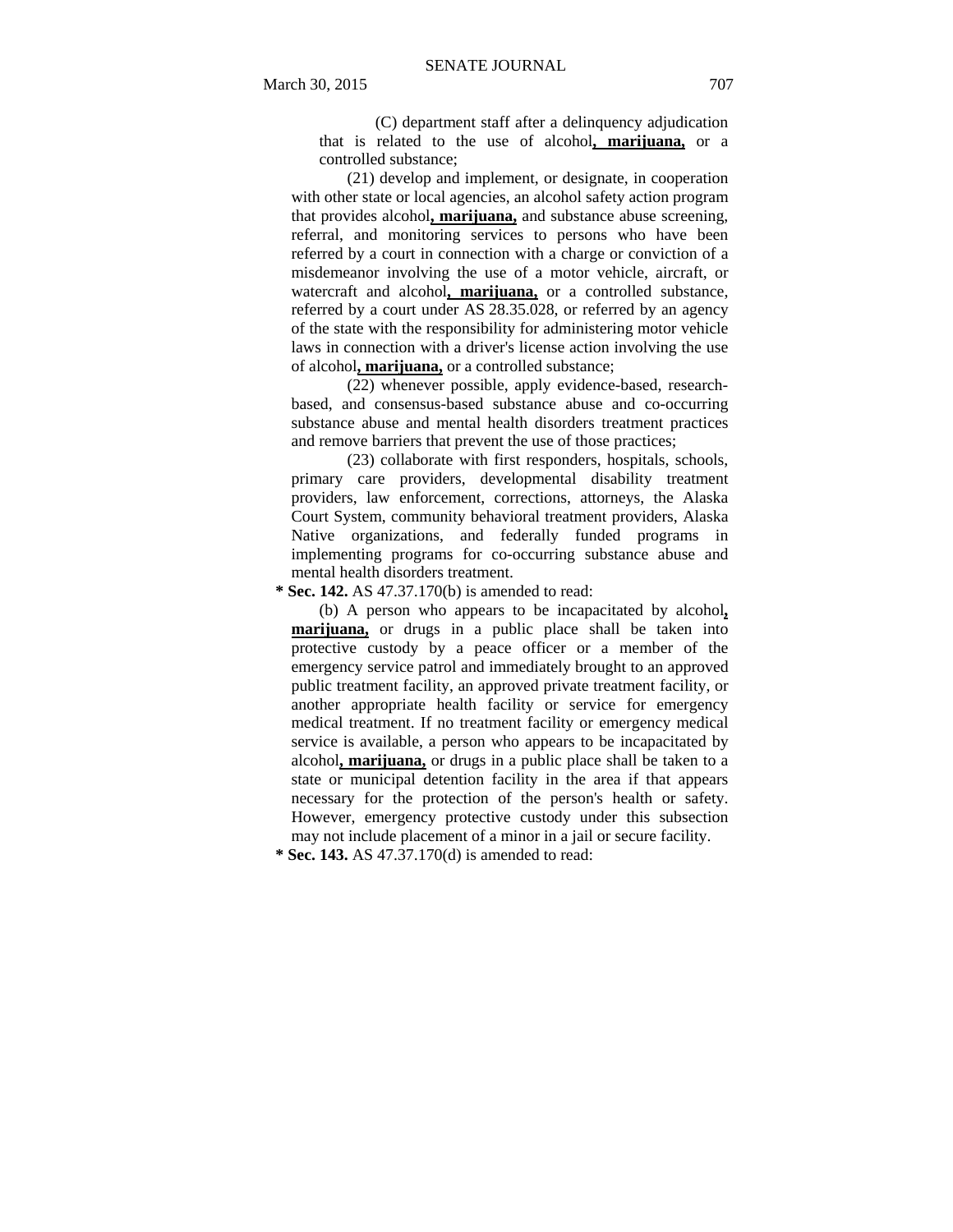(d) A person who, after medical examination at an approved private treatment facility, or another appropriate health facility or service for emergency medical treatment, is found to be incapacitated by alcohol**, marijuana,** or drugs at the time of admission or to have become incapacitated by alcohol**, marijuana,** or drugs at any time after admission, may not be detained at a facility after the person is no longer incapacitated by alcohol**, marijuana,** or drugs. A person may not be detained at a facility if the person remains incapacitated by alcohol **or marijuana** for more than 48 hours after admission as a patient. A person may consent to remain in the facility as long as the physician in charge considers it appropriate.

 **\* Sec. 144.** AS 47.37.170(f) is amended to read:

(f) If a patient is admitted to an approved public treatment facility, family or next of kin shall be promptly notified. If an adult patient who is not incapacitated by alcohol**, marijuana,** or drugs requests that there be no notification of next of kin, the request shall be granted.

 **\* Sec. 145.** AS 47.37.170(g) is amended to read:

(g) A person may not bring an action for damages based on the decision under this section to take or not to take an intoxicated person or a person incapacitated by alcohol**, marijuana,** or drugs into protective custody, unless the action is for damages caused by gross negligence or intentional misconduct.

 **\* Sec. 146.** AS 47.37.170(i) is amended to read:

(i) A person taken to a detention facility under (a) or (b) of this section may be detained only (1) until a treatment facility or emergency medical service is made available, (2) until the person is no longer intoxicated or incapacitated by alcohol**, marijuana,** or drugs, or (3) for a maximum period of 12 hours, whichever occurs first. A detaining officer or a detention facility official may release a person who is detained under (a) or (b) of this section at any time to the custody of a responsible adult. A peace officer or a member of the emergency service patrol, in detaining a person under (a) or (b) of this section and in taking the person to a treatment facility, an emergency medical service, or a detention facility, is taking the person into protective custody and the officer or patrol member shall make reasonable efforts to provide for and protect the health and safety of the detainee. In taking a person into protective custody under (a) and (b) of this section, a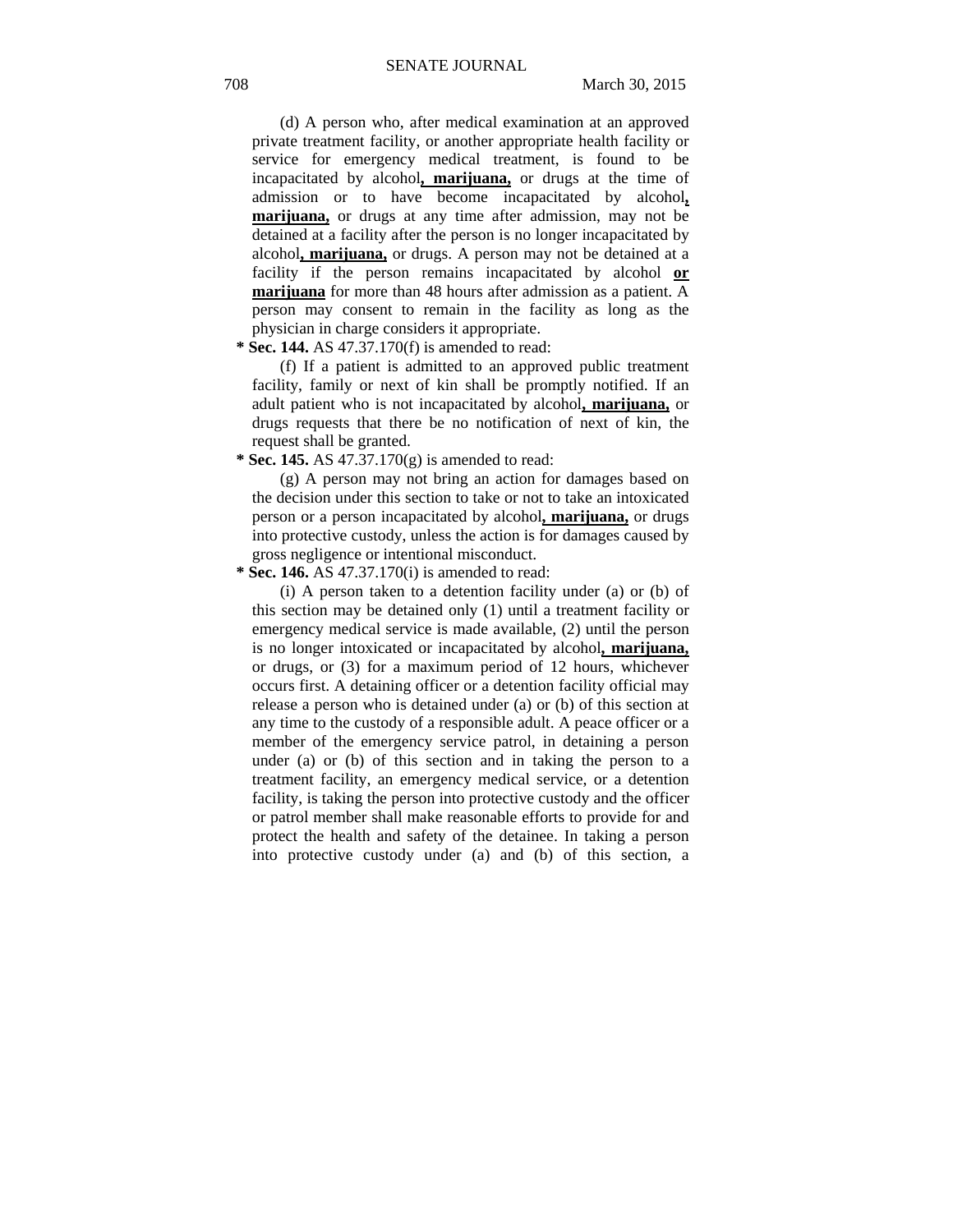detaining officer, a member of the emergency service patrol, or a detention facility official may take reasonable steps for selfprotection, including a full protective search of the person of a detainee. Protective custody under (a) and (b) of this section does not constitute an arrest and no entry or other record may be made to indicate that the person detained has been arrested or charged with a crime, except that a confidential record may be made that is necessary for the administrative purposes of the facility to which the person has been taken or that is necessary for statistical purposes where the person's name may not be disclosed.

## **\* Sec. 147.** AS 47.37.180(a) is amended to read:

(a) An intoxicated person who (1) has threatened, attempted to inflict, or inflicted physical harm on another or is likely to inflict physical harm on another unless committed, or (2) is incapacitated by alcohol**, marijuana,** or drugs, may be committed to an approved public treatment facility for emergency treatment. A refusal to undergo treatment does not constitute evidence of lack of judgment as to the need for treatment.

 **\* Sec. 148.** AS 47.37.190(a) is amended to read:

(a) A spouse or guardian, a relative, the certifying physician, physician assistant, advanced nurse practitioner, or the administrator in charge of an approved public treatment facility may petition the court for a 30-day involuntary commitment order. The petition must allege that the person is an alcoholic**, marijuana abuser,** or drug abuser who (1) has threatened, attempted to inflict, or inflicted physical harm on another and that unless committed is likely to inflict physical harm on another; or (2) is incapacitated by alcohol**, marijuana,** or drugs. A refusal to undergo treatment does not constitute evidence of lack of judgment as to the need for treatment. The petition must be accompanied by a certificate of a licensed physician, physician assistant, or advanced nurse practitioner who has examined the person within two days before submission of the petition, unless the person whose commitment is sought has refused to submit to a medical examination, in which case the fact of refusal must be alleged in the petition. The certificate must set out the physician's, physician assistant's, or advanced nurse practitioner's findings of the examination in support of the allegations of the petition.

 **\* Sec. 149.** AS 47.37.205(a) is amended to read: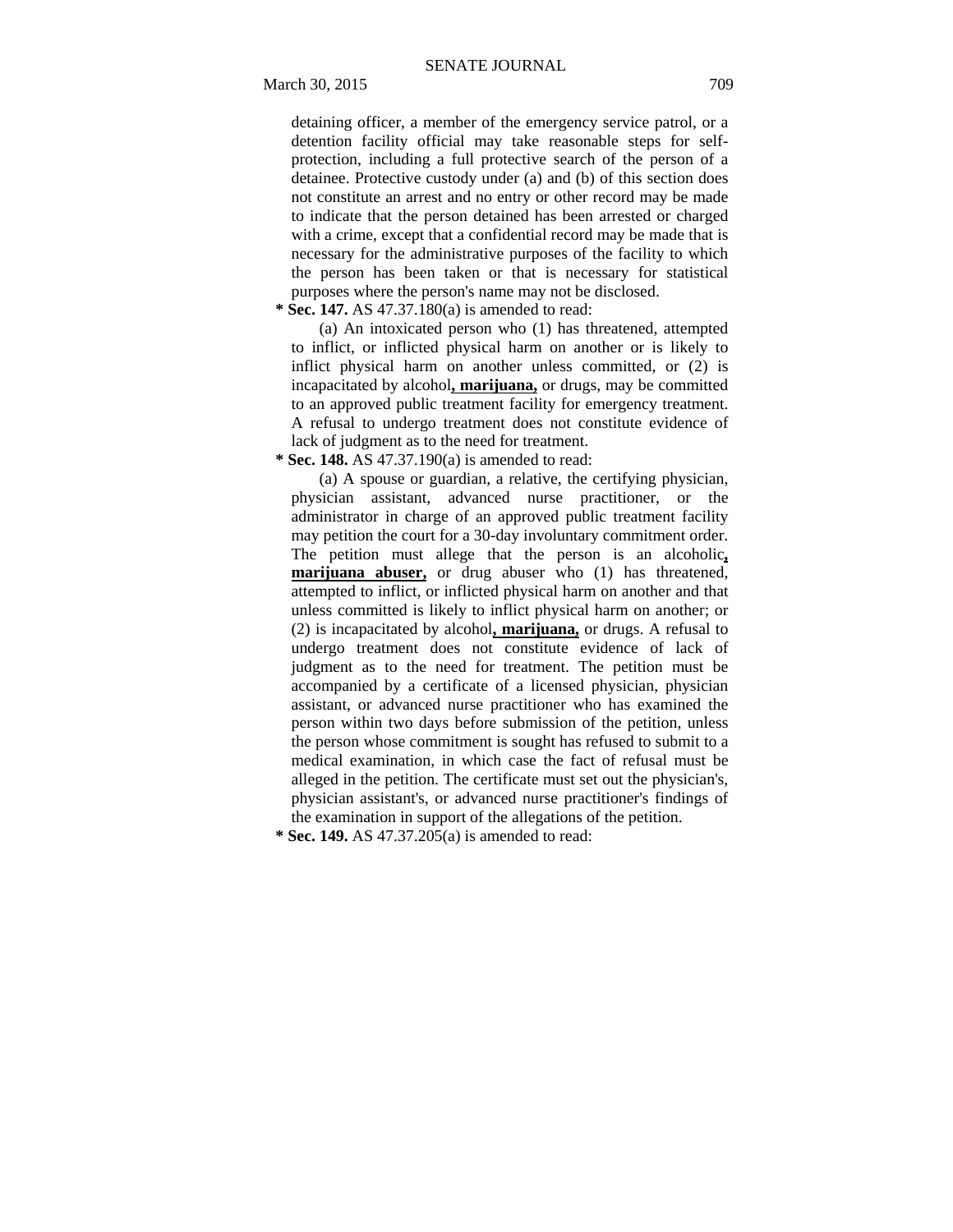(a) At any time during a person's 30-day commitment, the director of an approved public facility or approved private facility may file with the court a petition for a 180-day commitment of that person. The petition must include all material required under AS 47.37.190(a) except that references to "30 days" shall be read as "180 days" and must allege that the person continues to be an alcoholic**, marijuana abuser,** or drug abuser who is incapacitated by alcohol**, marijuana,** or drugs, or who continues to be at risk of serious physical harm or illness.

 **\* Sec. 150.** AS 47.37.270(1) is amended to read:

(1) "alcoholic**, marijuana abuser,** or drug abuser" means a person who demonstrates increased tolerance to alcohol**, marijuana,** or drugs, who suffers from withdrawal when alcohol**, marijuana,** or drugs are not available, whose habitual lack of selfcontrol concerning the use of alcohol**, marijuana,** or drugs causes significant hazard to the person's health, and who continues to use alcohol**, marijuana,** or drugs despite the adverse consequences;

 **\* Sec. 151.** AS 47.37.270(4) is amended to read:

(4) "drugs" means a drug that is included in the controlled substance schedules set out in **AS 11.71.140 - 11.71.180** [AS 11.71.140 - 11.71.190];

 **\* Sec. 152.** AS 47.37.270(7) is amended to read:

(7) "incapacitated by alcohol**, marijuana,** or drugs" means a person who, as a result of alcohol**, marijuana,** or drugs, is unconscious or whose judgment is otherwise so impaired that the person (A) is incapable of realizing and making rational decisions with respect to the need for treatment**,** and (B) is unable to take care of the person's basic safety or personal needs, including food, clothing, shelter, or medical care;

 **\* Sec. 153.** AS 47.37.270(10) is amended to read:

(10) "intoxicated person" means a person whose mental or physical functioning is substantially impaired as a result of the use of alcohol**, marijuana,** or drugs;

 **\* Sec. 154.** AS 47.38.020(a) is amended to read:

(a) The commissioner, in cooperation with the commissioner of corrections, shall establish a program for certain persons with release conditions ordered as provided under AS 12.30, or offenders with conditions of probation, that include not consuming controlled substances**, marijuana,** or alcoholic beverages.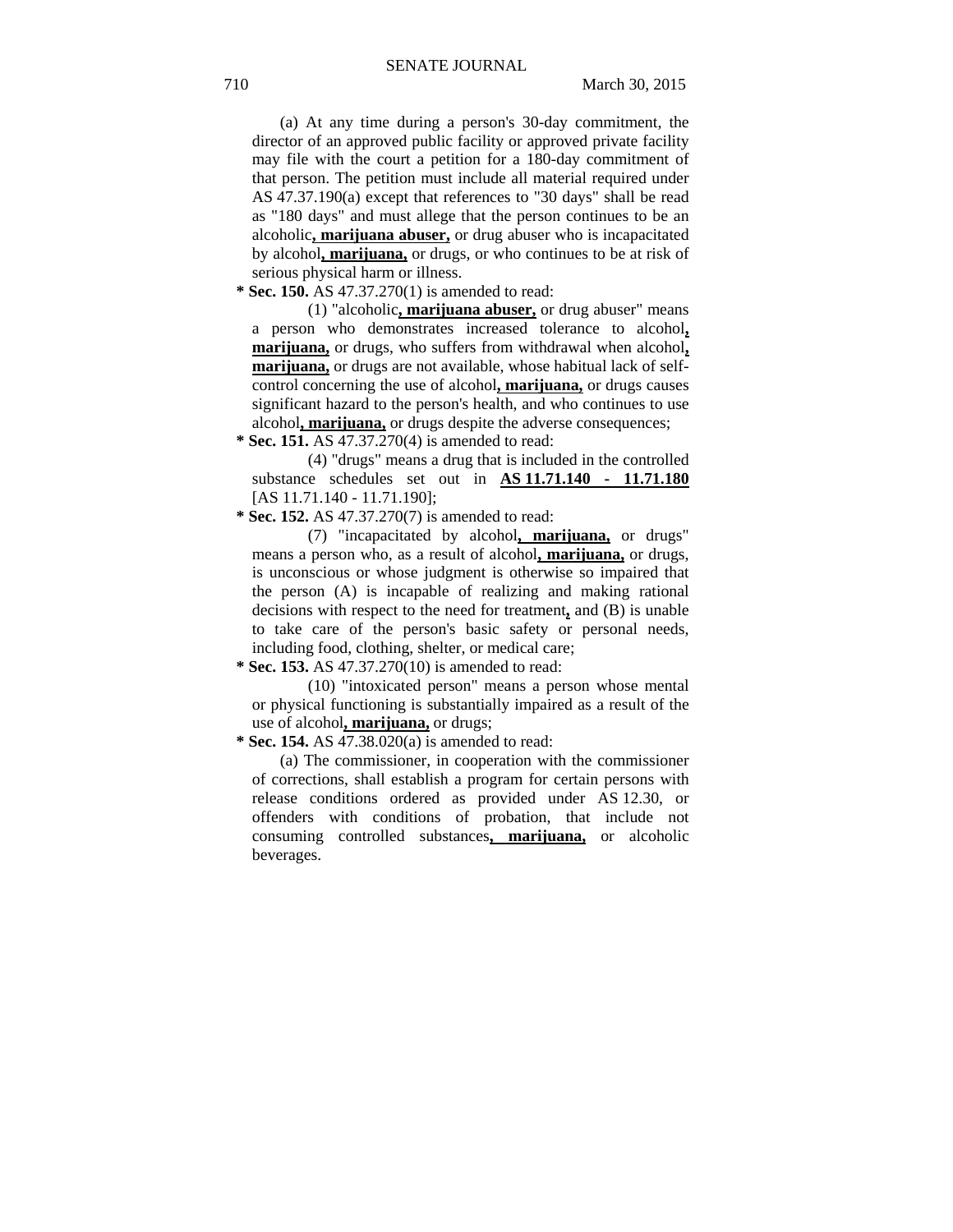**\* Sec. 155.** AS 47.38.020(c) is amended to read:

(c) The commissioner shall include in the program

(1) a requirement for twice-a-day testing, in person if practicable, for alcoholic beverage **or marijuana** use and random testing for controlled substances;

(2) a means to provide the probation officer, prosecutor's office, or local law enforcement agency with notice within 24 hours, so that a complaint may be filed alleging a violation of AS 11.56.757, a petition may be filed with the court seeking appropriate sanctions and may be scheduled by the court for a prompt hearing, or an arrest warrant may be issued for the person on release or offender with conditions of probation provided in this subsection, if the person or offender

(A) fails to appear for an appointment as required by the program requirements; or

(B) tests positive for the use of controlled substances**, marijuana,** or alcoholic beverages; and

(3) a requirement that the person or offender pay, based on the person's or offender's ability under financial guidelines established by the commissioner, for the cost of participating in the program.

**\* Sec. 156.** AS 11.71.040(a)(2), 11.71.040(a)(3)(F),  $11.71.040(a)(3)(G),$   $11.71.050(a)(1),$   $11.71.050(a)(2)(E),$ 11.71.060(a)(1), 11.71.060(a)(2)(A), 11.71.080, 11.71.090,  $11.71.160(f)(1)$ ,  $11.71.160(f)(2)$ ,  $11.71.160(f)(3)$ ,  $11.71.190$ , 11.71.900(10), 11.71.900(11), 11.71.900(14), 11.71.900(27); AS 11.81.900(b)(6); AS 17.38.030, 17.38.040, and 17.38.050 are repealed.

 **\* Sec. 157.** The uncodified law of the State of Alaska is amended by adding a new section to read:

APPLICABILITY. (a) AS  $09.60.070(c)$ , as amended by sec. 9 of this Act, AS 09.65.210, as amended by sec. 10 of this Act, AS 09.65.315(a), as amended by sec. 11 of this Act, and AS 09.65.320(b), as amended by sec. 13 of this Act, apply to a cause of action that accrues on or after the effective date of this Act.

(b) AS  $11.41.110(a)$ , as amended by sec. 14 of this Act, AS 11.41.150(a), as amended by sec. 15 of this Act, AS 11.56.380(a), as amended by sec. 16 of this Act, AS  $11.61.200(a)$ , as amended by sec. 17 of this Act, AS 11.61.210(a), as amended by sec. 18 of this Act, AS 11.71.030(a), as amended by sec. 19 of this Act,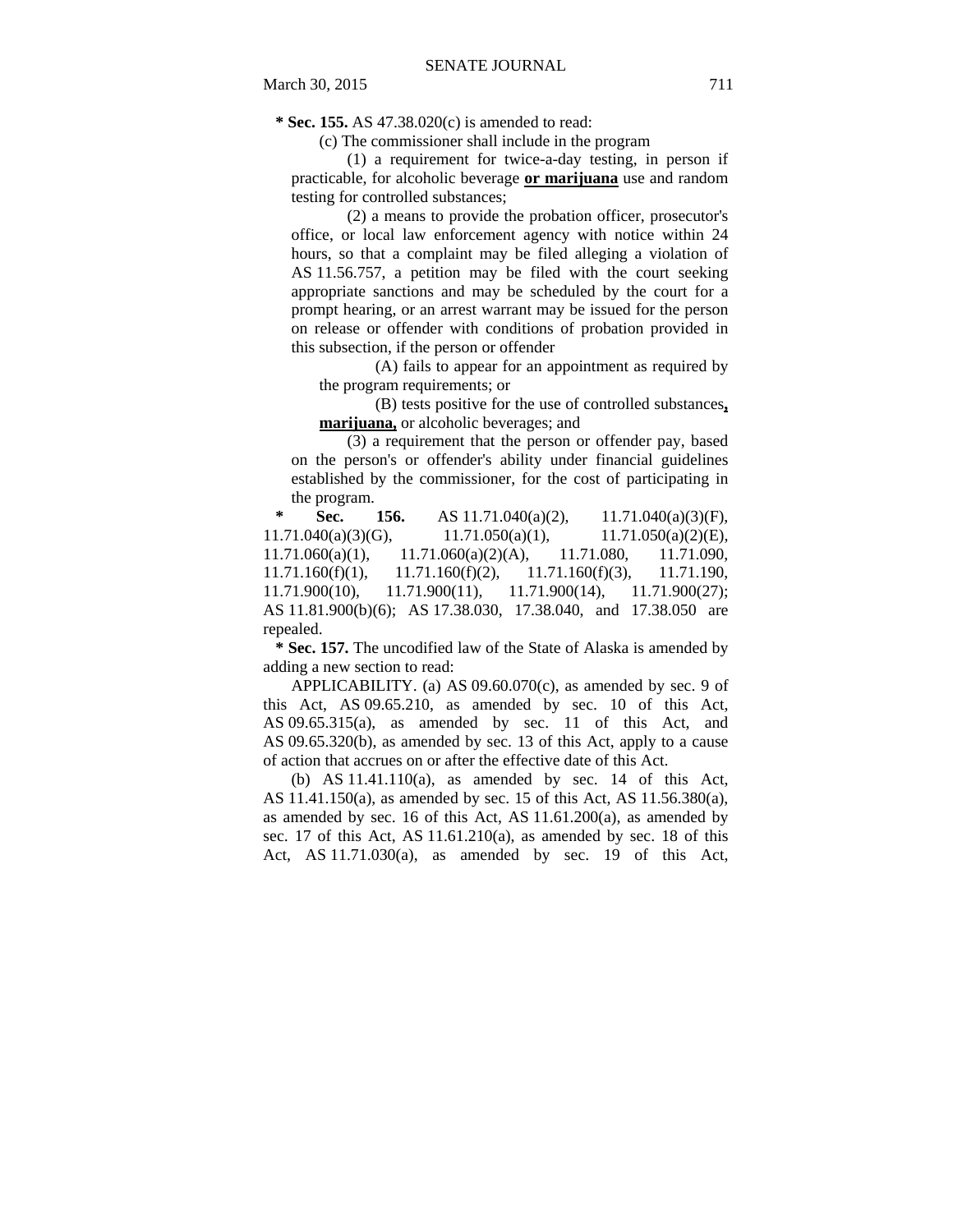AS 11.71.040(a), as amended by sec. 20 of this Act, AS 11.71.311(a), as amended by sec. 24 of this Act, AS 28.33.030, as amended by sec. 100 of this Act, AS 28.35.029, as amended by secs. 106 - 108 of this Act, AS 28.35.030, as amended by secs. 109 and 110 of this Act, and AS 28.35.280, as amended by secs. 120 - 122 of this Act, apply to an offense committed on or after the effective date of this Act.

(c) AS 12.55.015, as amended by secs. 32 and 33 of this Act, AS 12.55.155(c), as amended by secs. 34 and 35 of this Act, and AS 12.55.155(g), as amended by sec. 36 of this Act, apply to a sentence imposed on or after the effective date of this Act for an offense committed on or after the effective date of this Act.

(d) AS  $33.16.060(c)$ , as amended by sec. 129 of this Act, and AS 33.16.150(b), as amended by sec. 130 of this Act, apply to conditions of parole ordered on or after the effective date of this Act."

Renumber the following bill section accordingly.

Senator Wielechowski moved for the adoption of Amendment No. 1. Senator Kelly objected.

The question being: "Shall Amendment No. 1 be adopted?" The roll was taken with the following result:

CSSB 30(FIN) Second Reading Amendment No. 1

#### **YEAS: 5 NAYS: 15 EXCUSED: 0 ABSENT: 0**

Yeas: Egan, Ellis, Gardner, Olson, Wielechowski

Nays: Bishop, Coghill, Costello, Dunleavy, Giessel, Hoffman, Huggins, Kelly, MacKinnon, McGuire, Meyer, Micciche, Stedman, Stevens, Stoltze

and so, Amendment No. 1 failed.

CS FOR SENATE BILL NO. 30(FIN) was automatically in third reading.

Senator Gardner moved that the bill be returned to second reading for the purpose of a specific amendment, that being Amendment No. 2. Without objection, the bill was returned to second reading.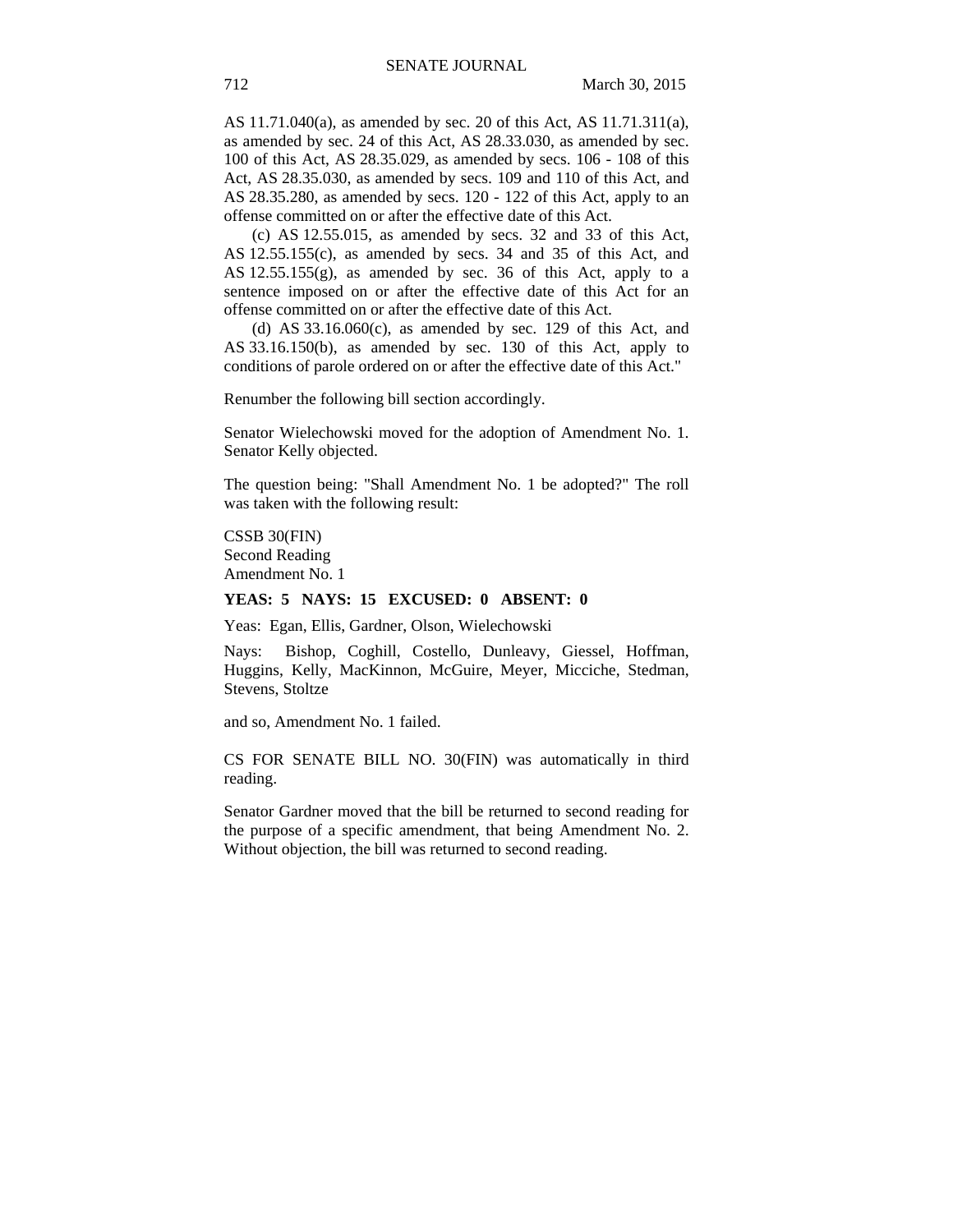March 30, 2015 713

Senator Gardner offered Amendment No. 2:

Page 7, lines 24 - 27:

Delete all material and insert:

 "(F) one or more preparations, compounds, mixtures, or substances of an aggregate weight of four ounces or more containing a schedule VIA controlled substance; or"

Page 8, line 31, through page 9, line 2:

Delete " $(1)$  (a) $(3)(F)$  of this section do not apply to a person who is lawfully possessing usable marijuana in accordance with AS 17.38.020; or

 $(2)$  (a) $(3)$ (F) and"

Page 10, line 4:

# Delete "**at least three ounces but less than 16 ounces**" Insert "**three or more ounces**"

Page 27, line 4, following "AS 11.71.040(a)(2)": Insert ", 11.71.040(a)(3)(F),"

Senator Gardner moved for the adoption of Amendment No. 2. Senator MacKinnon objected.

The question being: "Shall Amendment No. 2 be adopted?" The roll was taken with the following result:

CSSB 30(FIN) Second Reading Amendment No. 2

## **YEAS: 5 NAYS: 15 EXCUSED: 0 ABSENT: 0**

Yeas: Egan, Ellis, Gardner, Olson, Wielechowski

Nays: Bishop, Coghill, Costello, Dunleavy, Giessel, Hoffman, Huggins, Kelly, MacKinnon, McGuire, Meyer, Micciche, Stedman, Stevens, Stoltze

and so, Amendment No. 2 failed.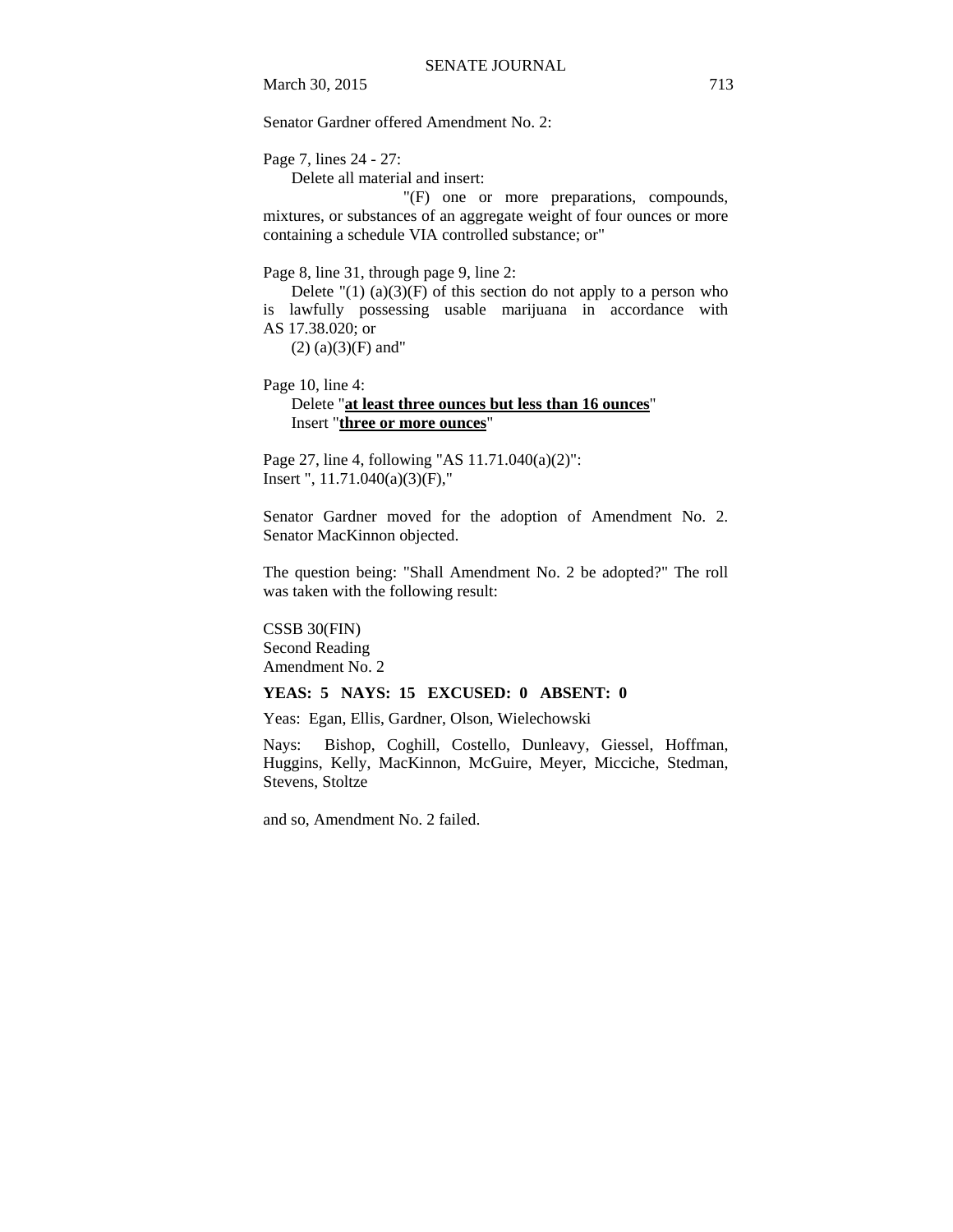CS FOR SENATE BILL NO. 30(FIN) was automatically in third reading.

Senator Gardner moved that the bill be returned to second reading for the purpose of a specific amendment, that being Amendment No. 3. Without objection, the bill was returned to second reading.

Senator Gardner offered Amendment No. 3:

Page 25, lines 27 - 29:

Delete all material and insert:

"(7) "marijuana accessory" has the meaning given to "marijuana accessories" in AS 17.38.900;

(8) "open marijuana container" means a receptacle or marijuana accessory that contains any amount of marijuana and that is open or has a broken seal, and there is evidence that marijuana has been consumed in the motor vehicle."

Senator Gardner moved for the adoption of Amendment No. 3. Senator MacKinnon objected.

Senator Gardner moved and asked unanimous consent that Amendment No. 3 be withdrawn. Senator Kelly objected, then withdrew his objection. There being no further objection, Amendment No. 3 was withdrawn.

CS FOR SENATE BILL NO. 30(FIN) was automatically in third reading.

Senator Kelly moved that the bill be returned to second reading for the purpose of a specific amendment, that being Amendment No. 4. Without objection, the bill was returned to second reading.

Senator Kelly offered Amendment No. 4:

Page 1, line 2, following "**marijuana**":

Insert "**relating to medical marijuana; relating to hashish, hashish oil, and tetrahydrocannabinol; relating to marijuana therapeutic substances;**"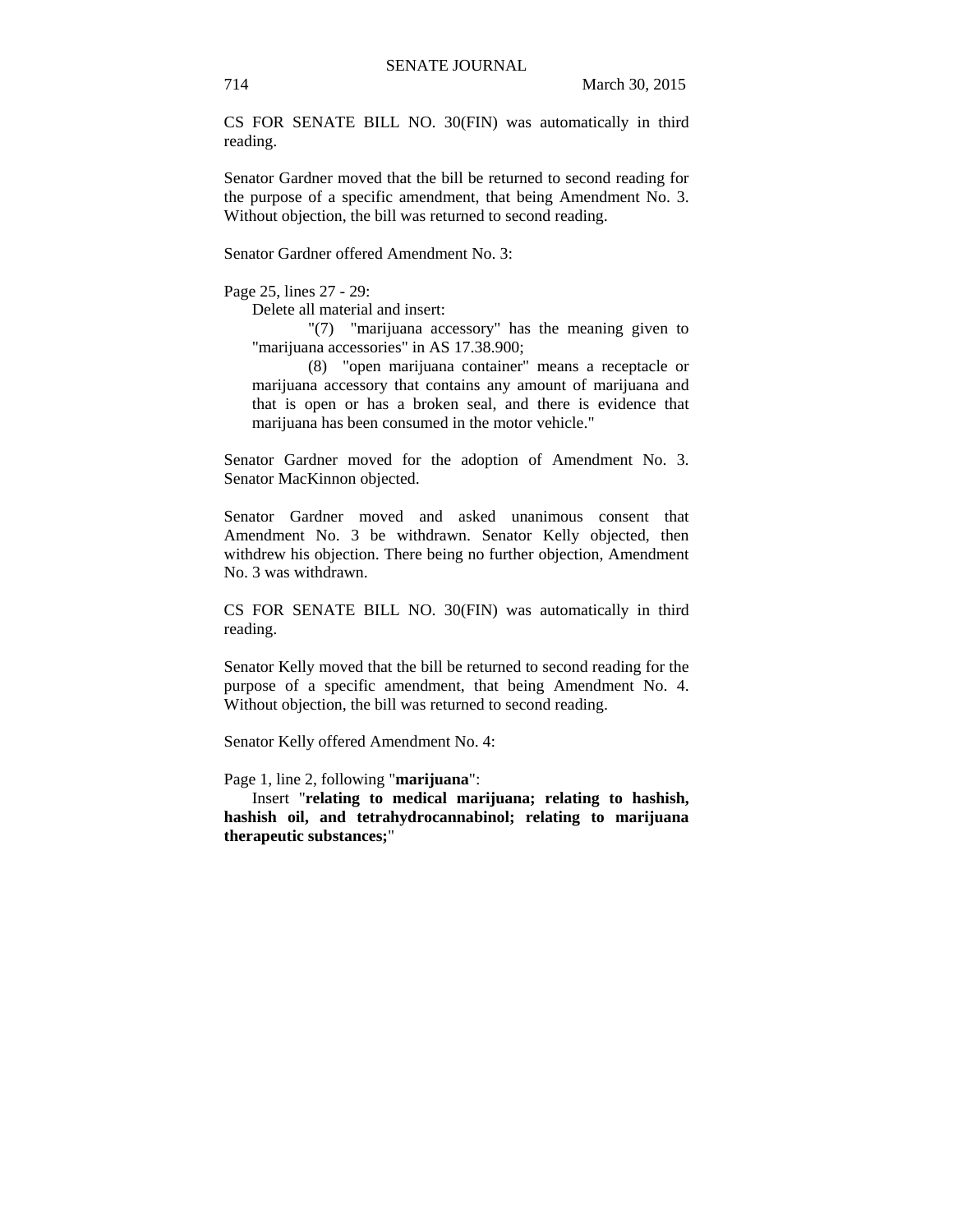Page 1, line 8: Delete "SEC. 30" Insert "SEC. 39" Delete "sec. 30" Insert "sec. 39"

Page 2, line 2: Delete "sec. 32" Insert "sec. 41"

Page 2, line 6: Delete "SEC. 30" Insert "SECS. 12, 17 - 19, 23, 25, 38, and 39"

Page 11, following line 3:

Insert a new bill section to read:

"**\* Sec. 12.** AS 11.71.050(c), as enacted by sec. 11 of this Act, is amended to read:

(c) The provisions of (a)(1), (a)(2)(E), (a)(2)(F), **(a)(4), and**   $(a)(5)$  [AND  $(a)(4) - (6)$ ] of this section do not apply to

(1) a person who is lawfully possessing, manufacturing, delivering, possessing with the intent to manufacture or deliver, or transporting usable marijuana in accordance with AS 17.38.020;

(2) a marijuana establishment registered under AS 17.38, or an officer, agent, or employee of the registered marijuana establishment acting in compliance with the terms of the registration issued under AS 17.38."

Renumber the following bill sections accordingly.

Page 13, following line 24:

Insert new bill sections to read:

"**\* Sec. 17.** AS 11.71.090(a), as amended by sec. 16 of this Act, is amended to read:

(a) In a prosecution under AS 11.71.030 - 11.71.071 charging the manufacture, delivery, possession, possession with intent to manufacture or deliver, use, or display of a schedule **IIIA or** VIA controlled substance, it is an affirmative defense that the defendant is a **marijuana establishment,** patient, or the primary caregiver or alternate caregiver for a patient, and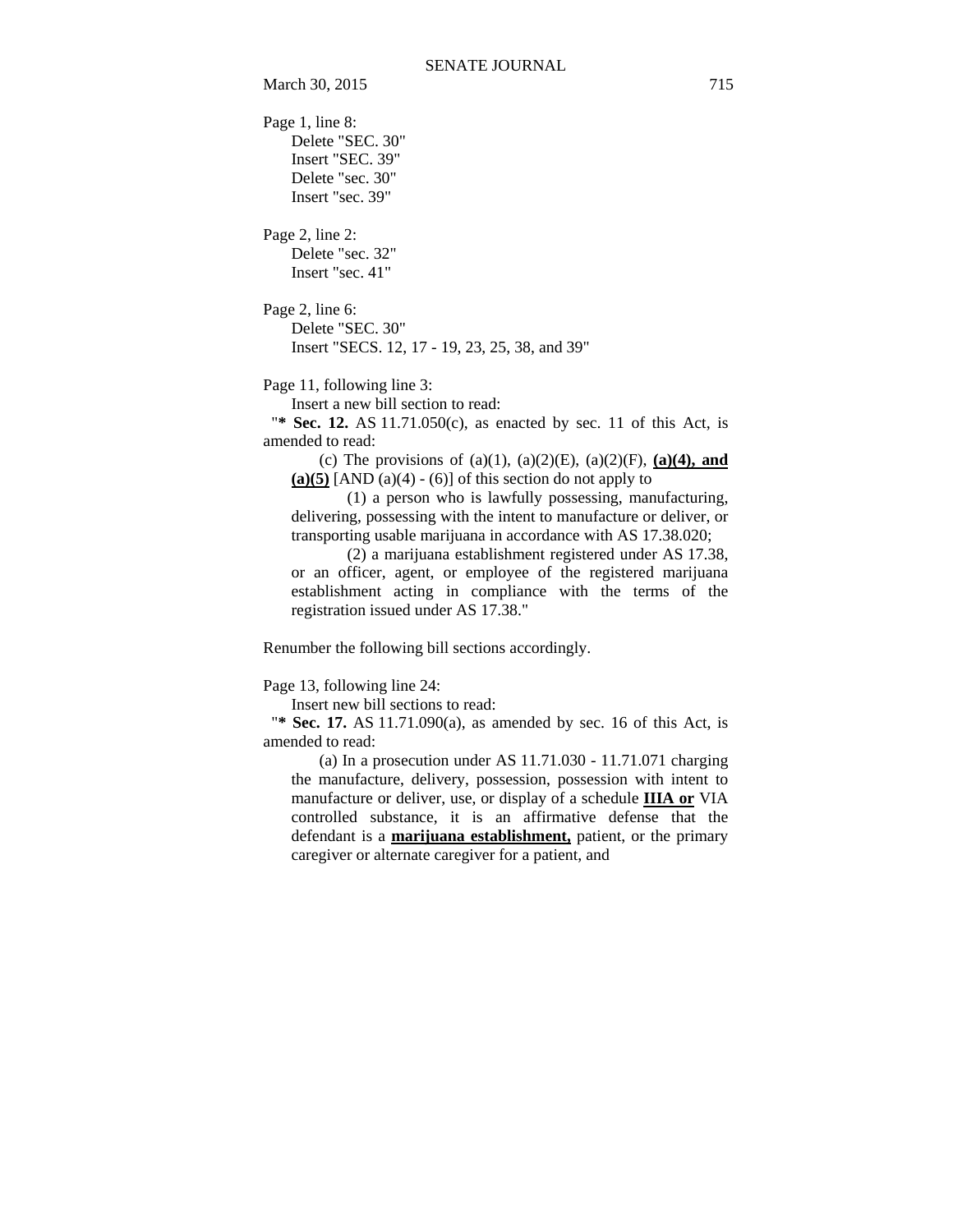(1) at the time of the manufacture, delivery, possession, possession with intent to manufacture or deliver, use, or display, the patient was registered under AS 17.37;

(2) the manufacture, delivery, possession, possession with intent to manufacture, deliver, use, or display complied with the requirements of AS 17.37; [AND]

(3) if the defendant is [THE]

(A) **the** primary caregiver of the patient, the defendant was in physical possession of the caregiver registry identification card at the time of the manufacture, delivery, possession, possession with intent to manufacture or deliver, use, or display; [OR]

(B) **the** alternate caregiver of the patient, the defendant was in physical possession of the caregiver registry identification card at the time of the manufacture, delivery, possession, possession with intent to manufacture or deliver, use, or display**; or**

**(C) a marijuana establishment, that the defendant was registered under AS 17.38 and the manufacture, delivery, possession, possession with intent to manufacture or deliver, use, or display complied with the requirements of AS 17.38; and**

**(4) if the manufacture, delivery, possession, possession with intent to manufacture or deliver, use, or display involved a schedule IIIA controlled substance, the substance was a marijuana therapeutic substance approved under AS 17.37.065**.

 **\* Sec. 18.** AS 11.71.090(b) is amended by adding a new paragraph to read:

(4) "marijuana therapeutic substance" has the meaning given in AS 17.37.070.

**Sec. 19.** AS 11.71.160(f), as amended by sec. 50 of this Act, is amended to read:

(f) Schedule IIIA includes, unless specifically excepted or unless listed in another schedule, any material, compound, mixture, or preparation that contains any quantity of the following substances or that contains any of its salts, isomers, whether optical, position, or geometric, or salts of isomers whenever the existence of those salts, isomers, or salts of isomers is possible within the specific chemical designation: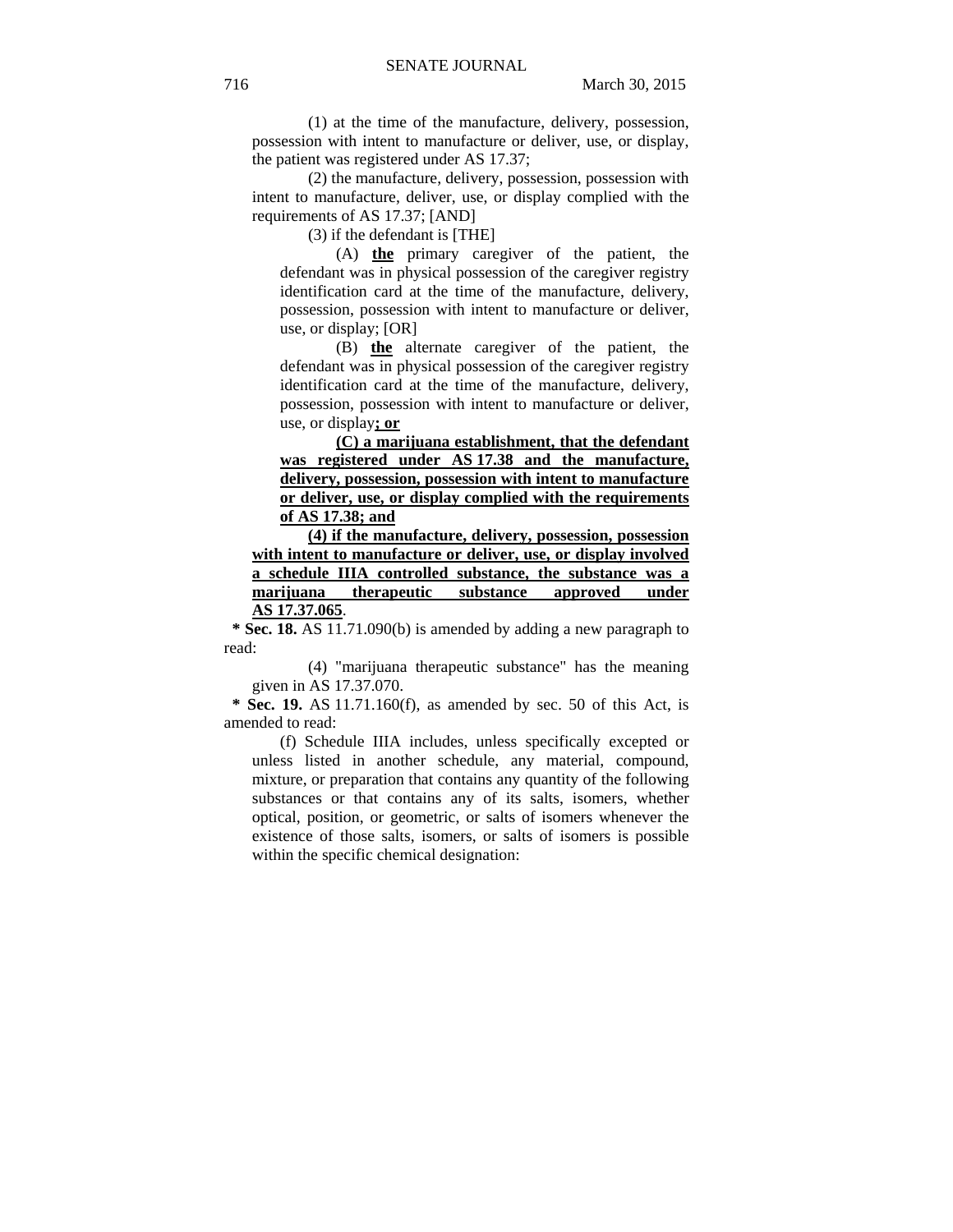(1) [REPEALED]

(2) [REPEALED]

(3) [REPEALED]

(4) parahexyl;

(5) dronabinol (synthetic) in sesame oil and encapsulated in a soft gelatin capsule in a U.S. Food and Drug Administration approved drug product;

(6) nabilone;

(7) (6aR,10aR)-9-(hydroxymethyl)-6,6-dimethyl-3-(2 methyloctan-2-yl)-6a,7, 10, 10a- tetrahydrobenzo[c]chromen-1-ol, also known as HU-210;

(8) (6aS,10aS)-9-(hydroxymethyl)-6,6-dimethyl-3-(2 methyloctan-2-yl)-6a,7, 10, 10a- tetrahydrobenzo[c]chromen-1-ol, also known as Dexanabinol or HU-211;

(9) 1-pentyl-3-(1-naphthoyl)indole, also known as JWH-018;

(10) 1-Butyl-3-(1-naphthoyl)indole, also known as JWH-073;

(11) (2-methyl-1-propyl-1H-indol-3-yl)-1-naphthalenylmethanone, also known as JWH-015;

(12) 1-pentyl-3-(4-chloro-1-naphthoyl)indole, also known as JWH-398;

(13) 1-pentyl-3-(2-methoxyphenylacetyl)indole, also known as JWH-250;

(14) 1-hexyl-3-(1-naphthoyl)indole, also known as JWH-019;

(15) 1-(2-(4-(morpholinyl)ethyl))-3-(1-naphthoyl)indole, also known as JWH-200;

(16) 2-[(1R,3S)-3-hydroxycyclohexyl]-5-(2-methyloctan-2-yl)phenol, also known as CP 47, 497, and its dimethyloctyl (C8) homologue; in this paragraph, "homologue" means a chemical compound in a series in which each compound differs by one or more alkyl functional groups on an alkyl side chain**;**

> **(17) hash oil or hashish oil; (18) tetrahydrocannabinols**."

Renumber the following bill sections accordingly.

Page 14, following line 31:

Insert a new bill section to read: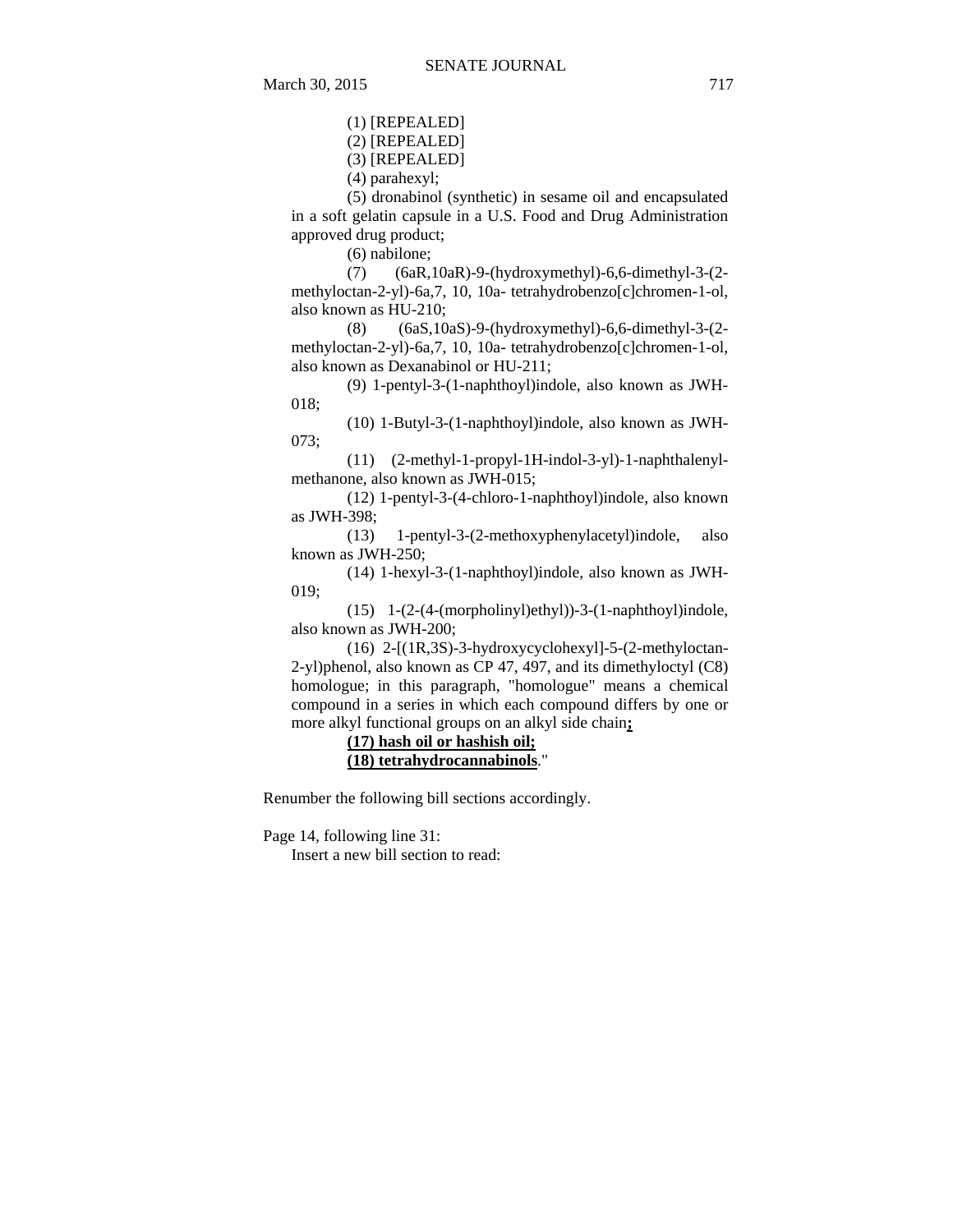"**\* Sec. 23.** AS 11.71.900(14), as amended by sec. 22 of this Act, is repealed and reenacted to read:

(14) "marijuana" means the seeds, and leaves, buds, and flowers of the plant (genus) Cannabis, whether growing or not; it does not include the resin or oil extracted from any part of the plants, or any compound, manufacture, salt, derivative, mixture, or preparation from the resin or oil, including hashish, hashish oil, and natural or synthetic tetrahydrocannabinol; it does not include the stalks of the plant, fiber produced from the stalks, oil or cake made from the seeds of the plant, any other compound, manufacture, salt, derivative, mixture, or preparation of the stalks, fiber, oil or cake, or the sterilized seed of the plant that is incapable of germination;"

Renumber the following bill sections accordingly.

Page 15, following line 4:

Insert a new bill section to read:

"**\* Sec. 25.** AS 11.71.900(31), enacted by sec. 24 of this Act, is amended to read:

(31) "usable marijuana" means the seeds, leaves, buds, and flowers of the plant genus cannabis, **and** hashish, [HASH OIL, TETRAHYDROCANNABINOLS, AND MARIJUANA CONCENTRATES,] but does not include the stalks or roots of the plant genus cannabis."

Renumber the following bill sections accordingly.

Page 15, following line 24:

Insert new bill sections to read:

"**\* Sec. 28.** AS 17.37 is amended by adding a new section to read:

**Sec. 17.37.065. Designation of marijuana therapeutic substances.** (a) The department shall create a program to approve marijuana therapeutic substances for use in treating debilitating medical conditions that, based on the current evidence-based medical research, maximize the therapeutic benefit and minimize the likelihood of abuse and other adverse side effects. The department shall consult with the State Medical Board in the process for approving marijuana therapeutic substances.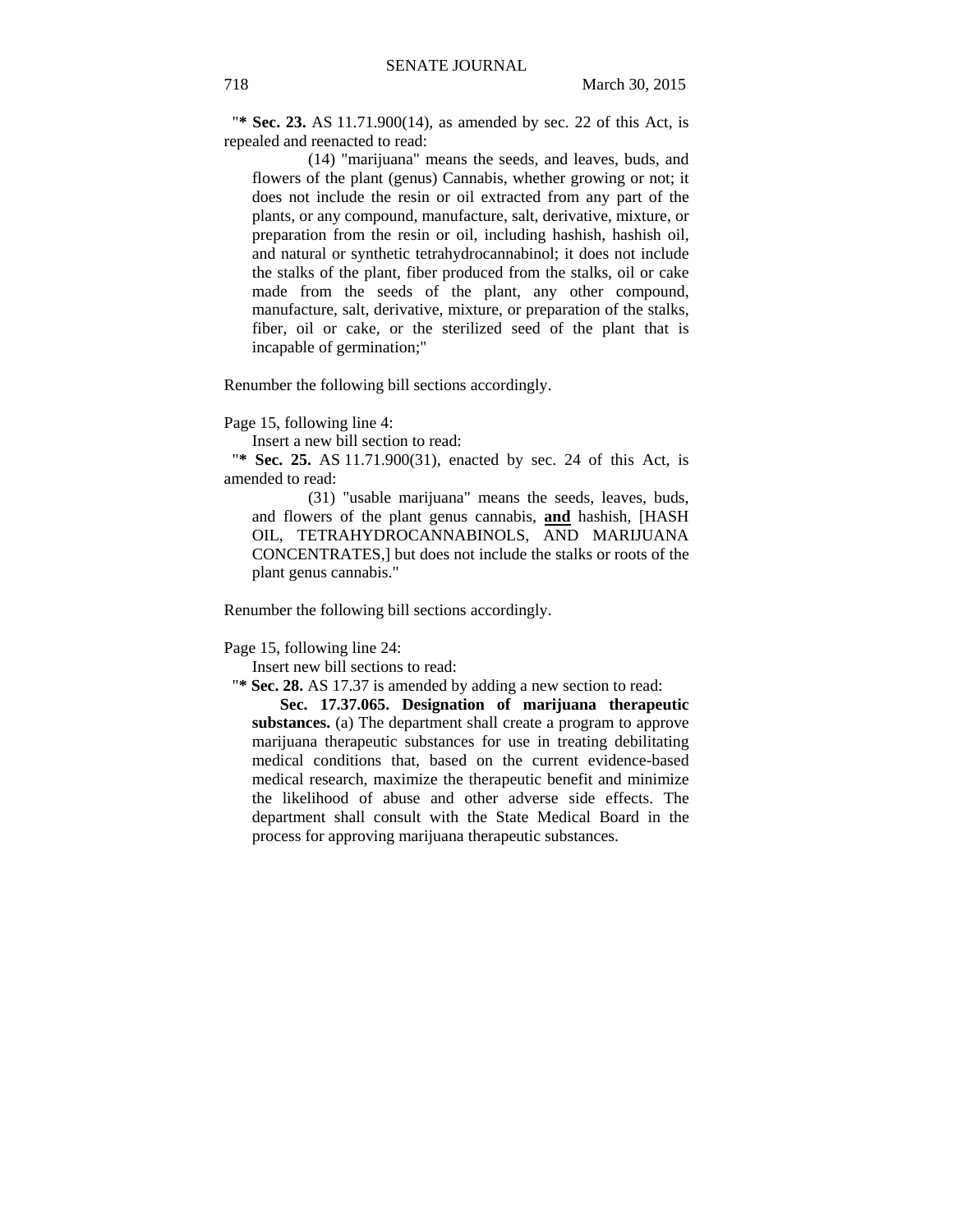(b) The department shall adopt regulations to ensure the quality of marijuana therapeutic substances. At a minimum, the regulations must

(1) create standardized doses for marijuana therapeutic substances;

(2) create standardized administration methods for marijuana therapeutic substances; and

(3) ensure that the active ingredients in marijuana therapeutic substances are measured.

 **\* Sec. 29.** AS 17.37.070 is amended by adding new paragraphs to read:

(13) "marijuana" includes a marijuana therapeutic substance;

(14) "marijuana therapeutic substance" means a material, compound, mixture, preparation, or concentrate extracted, derived, or created from the plant (genus) Cannabis, or the resins or oils of that plant, that is approved under AS 17.37.065 to treat a debilitating medical condition."

Renumber the following bill sections accordingly.

Page 19, following line 13:

Insert a new bill section to read:

"**\* Sec. 38.** AS 17.38.090(c), enacted by sec. 37 of this Act, is repealed and reenacted to read:

(c) The board shall adopt regulations that prohibit a marijuana establishment from selling a marijuana therapeutic substance that contains a schedule IIIA controlled substance to a person other than a patient or the primary or alternative caregiver for a patient as provided under AS 17.37."

Renumber the following bill sections accordingly.

Page 24, lines 14 - 22:

Delete all material and insert:

"**\* Sec. 42.** AS 17.38.900(6) is repealed and reenacted to read:

(6) "marijuana" has the meaning given in AS 11.71.900;"

Page 27, following line 5:

Insert a new bill section to read: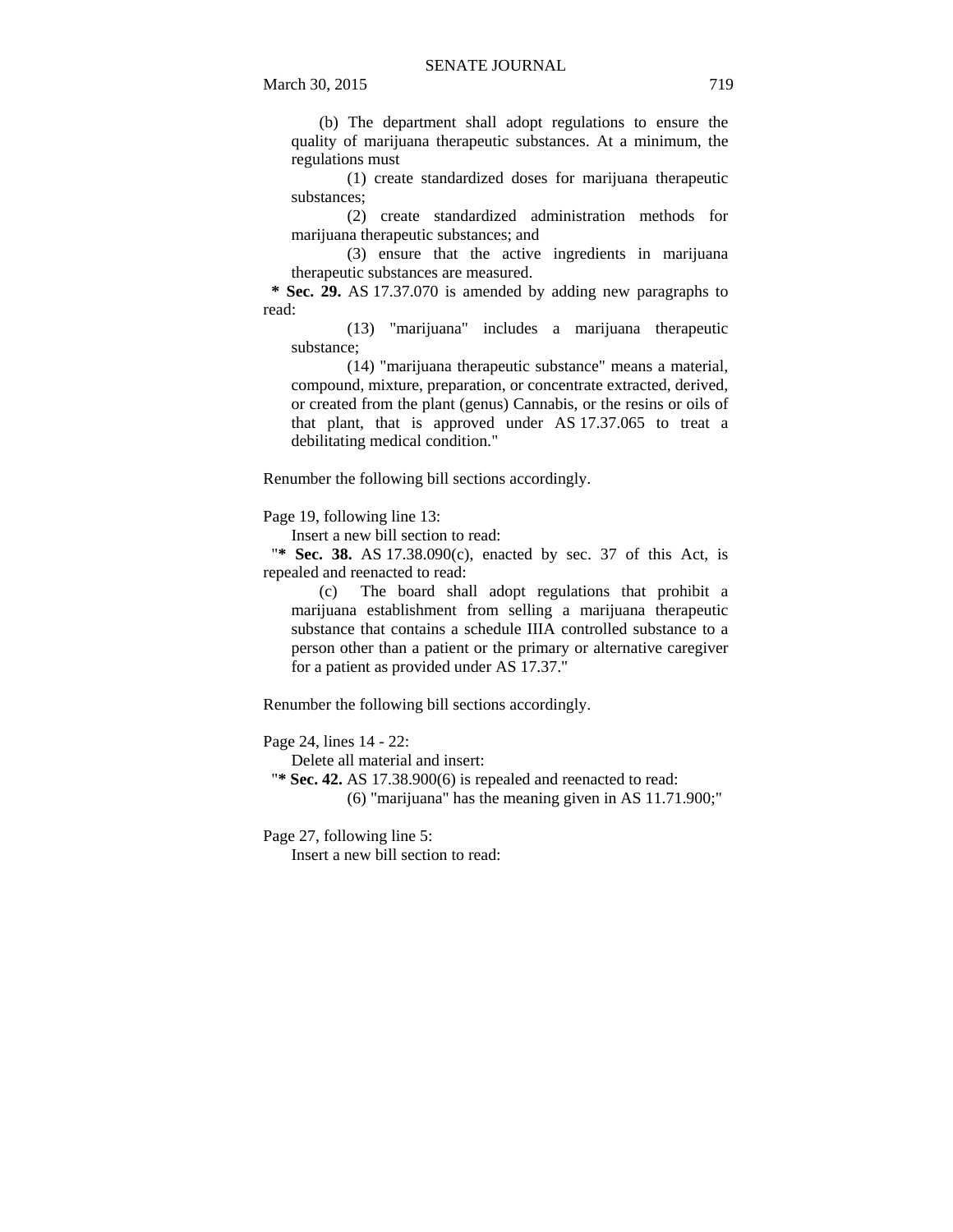"**\* Sec. 50.** AS 11.71.050(a)(6), 11.71.190(b)(3), 11.71.190(b)(4); and AS 17.38.900(19) are repealed."

Renumber the following bill sections accordingly.

Page 27, line 8, following "APPLICABILITY.": Insert "(a)"

Page 27, line 12: Delete "sec. 12" Insert "sec. 13"

Page 27, line 13: Delete "sec. 14" Insert "sec. 15"

Page 27, line 14, following "date": Insert "of secs. 3 - 8, 10, 13, and 15"

Page 27, following line 14:

Insert new material to read:

"(b) AS  $11.71.050(a)$ , as amended by sec. 11 of this Act, AS 11.71.160(f), as amended by sec. 17 of this Act, and AS 11.71.900(14), as repealed and reenacted by sec. 23 of this Act, apply to offenses committed on or after the effective date of secs. 11, 17, and 23 of this Act.

 **\* Sec. 52.** Sections 12, 17 - 19, 23, 25, 38, and 50 of this Act take effect February 24, 2017."

Renumber the following bill section accordingly.

Page 27, line 15: Delete "This" Insert "Except as provided in sec. 52 of this Act, this"

Senator Kelly moved for the adoption of Amendment No. 4. Senator Wielechowski objected.

The question being: "Shall Amendment No. 4 be adopted?" The roll was taken with the following result: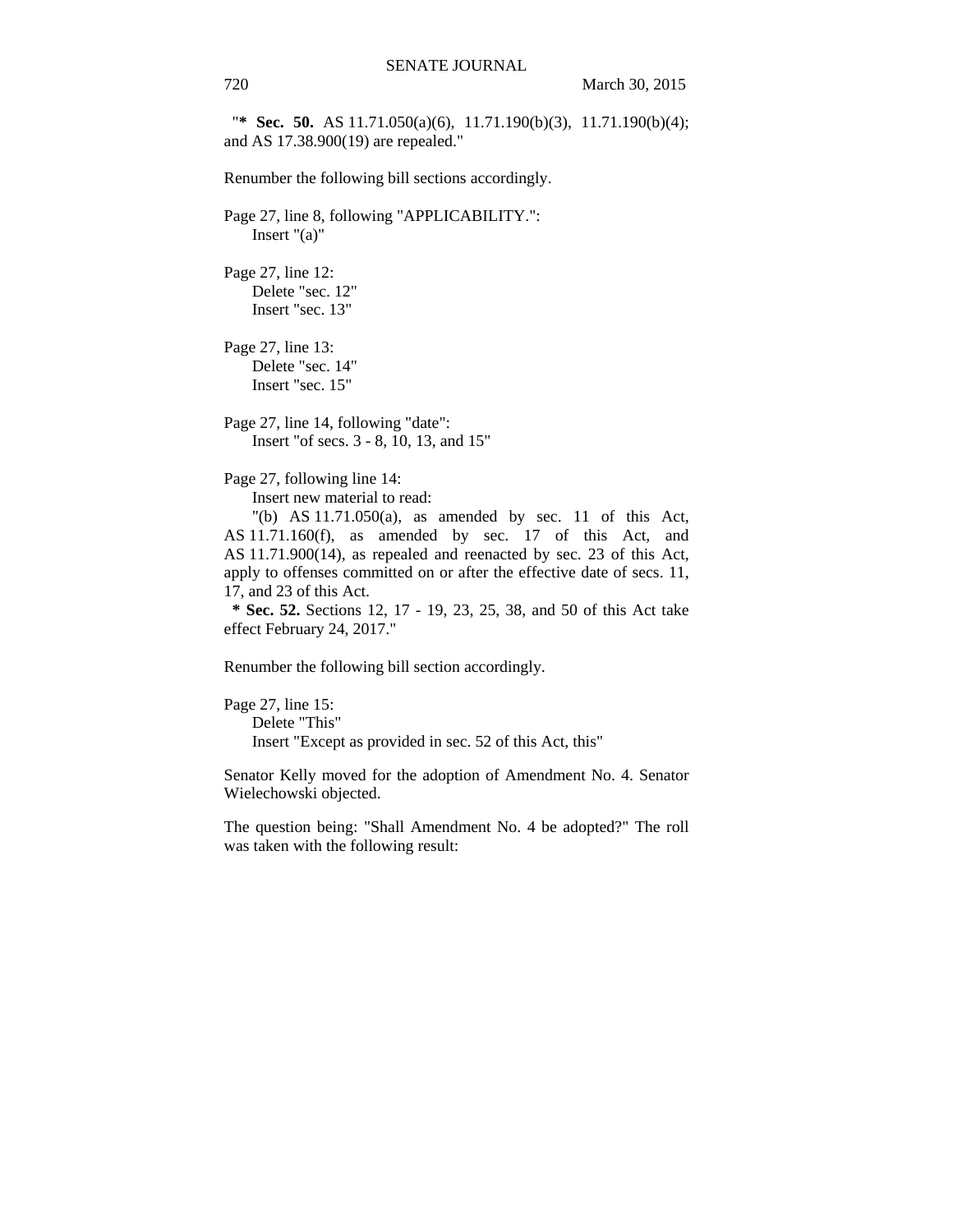March 30, 2015 721

CSSB 30(FIN) Second Reading Amendment No. 4

#### **YEAS: 6 NAYS: 14 EXCUSED: 0 ABSENT: 0**

Yeas: Coghill, Giessel, Hoffman, Huggins, Kelly, Olson

Nays: Bishop, Costello, Dunleavy, Egan, Ellis, Gardner, MacKinnon, McGuire, Meyer, Micciche, Stedman, Stevens, Stoltze, Wielechowski

and so, Amendment No. 4 failed.

CS FOR SENATE BILL NO. 30(FIN) was automatically in third reading.

The question being: "Shall CS FOR SENATE BILL NO. 30(FIN) "An Act relating to controlled substances; relating to marijuana; relating to crimes and offenses related to marijuana and the use of marijuana; relating to open marijuana containers; relating to established villages and local options; relating to delinquent minors; making conforming amendments; and providing for an effective date" pass the Senate?" The roll was taken with the following result:

CSSB 30(FIN) Third Reading - Final Passage Effective Date

## **YEAS: 17 NAYS: 3 EXCUSED: 0 ABSENT: 0**

Yeas: Bishop, Coghill, Costello, Dunleavy, Egan, Giessel, Hoffman, Huggins, Kelly, MacKinnon, McGuire, Meyer, Micciche, Olson, Stedman, Stevens, Stoltze

Nays: Ellis, Gardner, Wielechowski

and so, CS FOR SENATE BILL NO. 30(FIN) passed the Senate.

Senator Coghill moved and asked unanimous consent that the vote on the passage of the bill be considered the vote on the effective date clause. Without objection, it was so ordered.

Senator Ellis gave notice of reconsideration.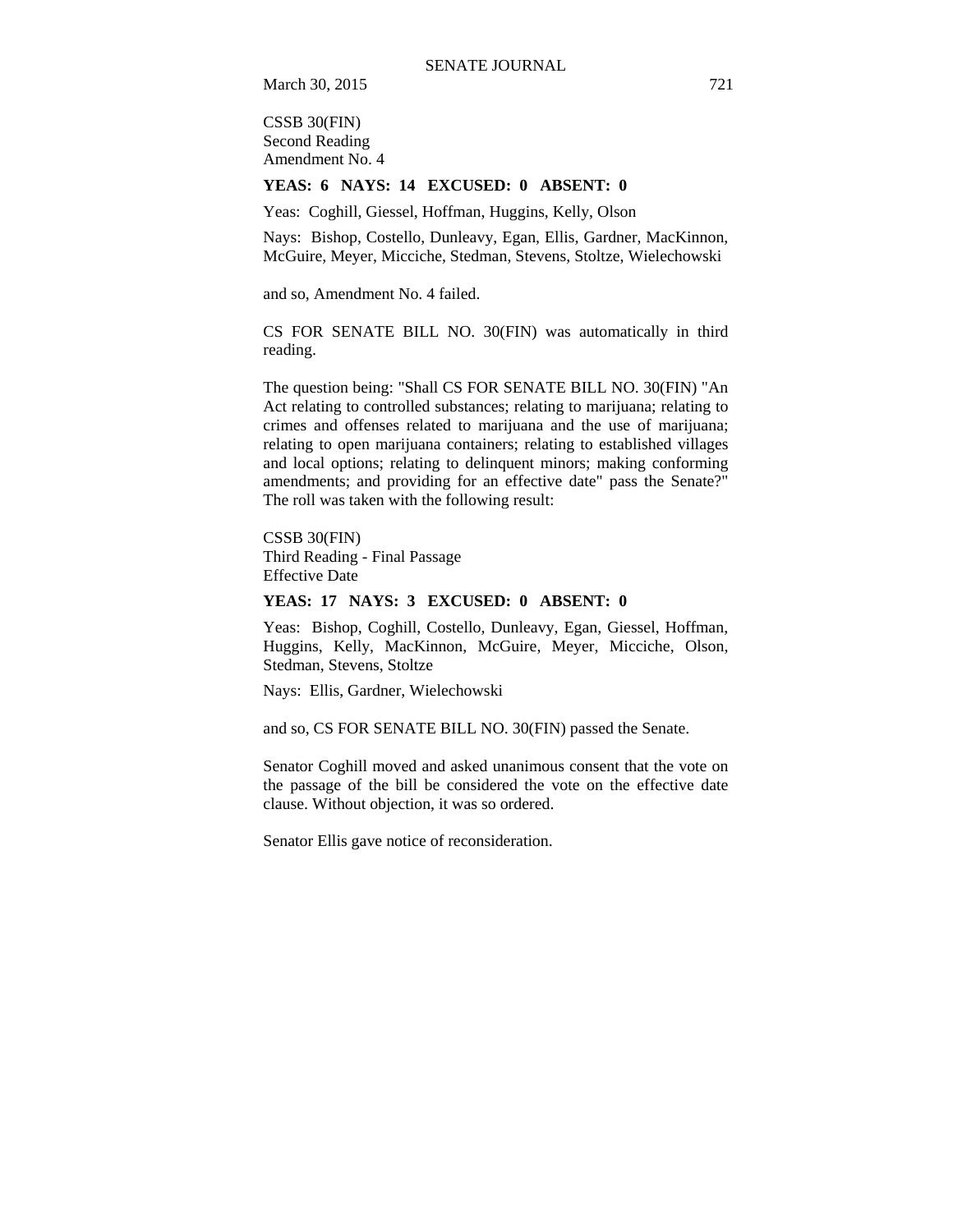#### **Citations**

Honoring - The Empty Chair Project Representative(s) Kito, Munoz Senator(s) Egan, Meyer, Bishop, Coghill, Costello, Dunleavy, Ellis, Gardner, Giessel, Hoffman, Huggins, Kelly, MacKinnon, McGuire, Micciche, Olson, Stedman, Stevens, Stoltze, Wielechowski

Honoring - Juneau-Douglas High School Girls Swim Team 2014 State Champions

Representative(s) Kito, Munoz

Senator(s) Egan, Meyer, Bishop, Coghill, Costello, Dunleavy, Ellis, Gardner, Giessel, Hoffman, Huggins, Kelly, MacKinnon, McGuire, Micciche, Olson, Stedman, Stevens, Stoltze, Wielechowski

Honoring - Carl Hoffman "Father of Alaskan Bluegrass" Representative(s) Guttenberg Senator(s) Coghill, Meyer, Bishop, Costello, Dunleavy, Egan, Ellis, Gardner, Giessel, Hoffman, Huggins, Kelly, MacKinnon, McGuire, Micciche, Olson, Stedman, Stevens, Wielechowski

## Honoring - Robert Ruffner

Representative(s) Chenault

Senator(s) Micciche, Meyer, Bishop, Coghill, Costello, Dunleavy, Egan, Ellis, Gardner, Hoffman, Kelly, MacKinnon, McGuire, Olson, Stedman, Stevens, Wielechowski

In Memoriam - Wayne Bouwens

Senator(s) Stoltze, Meyer, Bishop, Coghill, Costello, Dunleavy, Egan, Ellis, Gardner, Giessel, Hoffman, Huggins, Kelly, MacKinnon, McGuire, Micciche, Olson, Stedman, Stevens, Wielechowski Representative(s) Hughes

In Memoriam - Alfena "Alfie" Norville Representative(s) Olson Senator(s) Micciche, McGuire, Meyer, Bishop, Coghill, Costello, Dunleavy, Egan, Ellis, Gardner, Giessel, Hoffman, Huggins, Kelly, MacKinnon, Olson, Stedman, Stevens, Stoltze, Wielechowski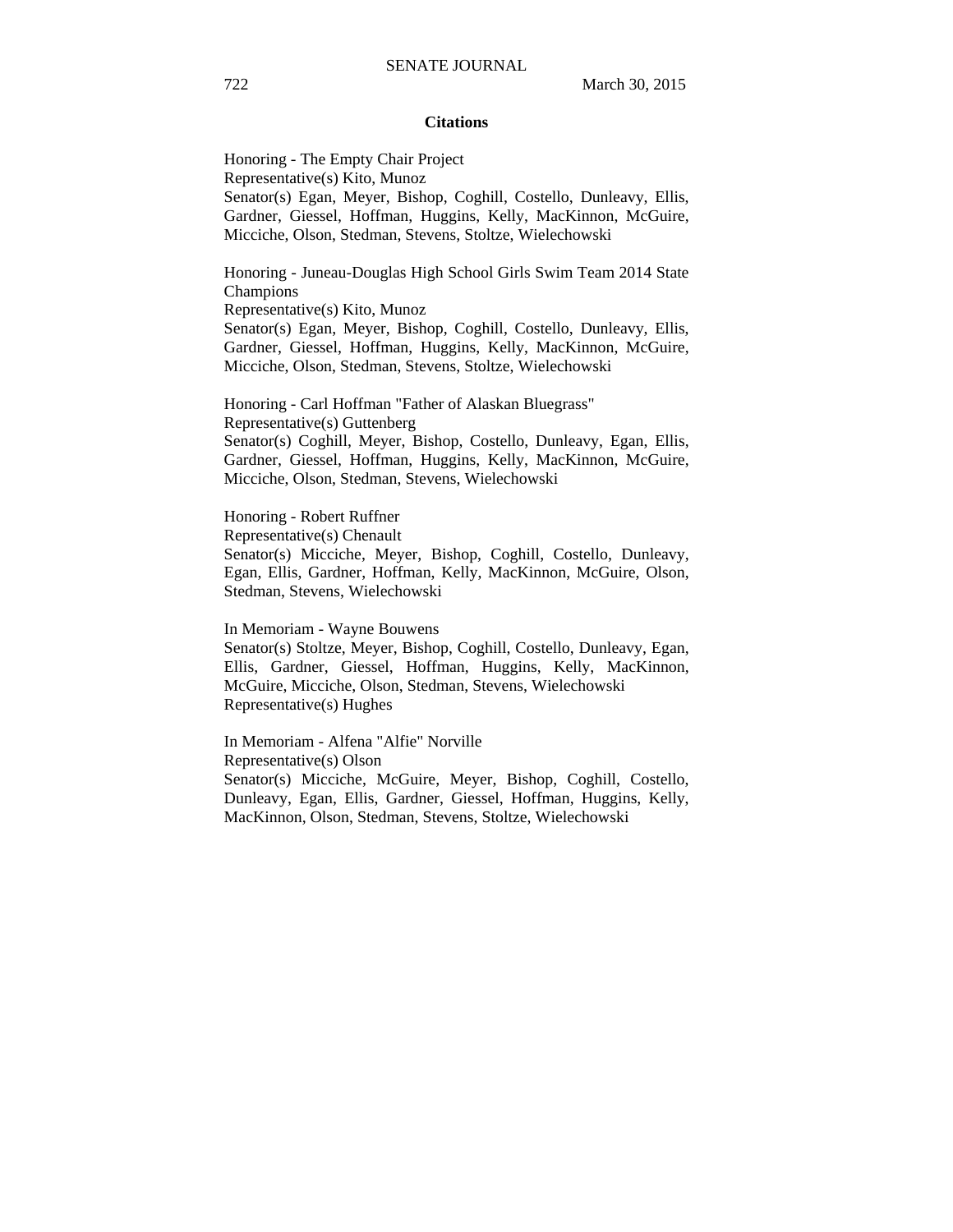March 30, 2015 723

In Memoriam - Debra Sue Chesnut Representative(s) Guttenberg Senator(s) Coghill, Meyer, Bishop, Costello, Dunleavy, Egan, Ellis, Gardner, Giessel, Hoffman, Huggins, Kelly, MacKinnon, McGuire, Micciche, Olson, Stedman, Stevens, Wielechowski

In Memoriam - Michael Paul Johnson Representative(s) Tilton, Saddler Senator(s) Stoltze, MacKinnon, Meyer, Bishop, Coghill, Costello, Dunleavy, Egan, Ellis, Gardner, Giessel, Hoffman, Huggins, Kelly, McGuire, Micciche, Olson, Stedman, Stevens, Wielechowski

In Memoriam - James Francis Trivette Representative(s) Kito, Munoz Senator(s) Egan, Meyer, Bishop, Coghill, Costello, Dunleavy, Ellis, Gardner, Giessel, Hoffman, Huggins, Kelly, MacKinnon, McGuire, Micciche, Olson, Stedman, Stevens, Stoltze, Wielechowski

Senator Coghill moved and asked unanimous consent that the citations be adopted. Without objection, the citations were adopted and referred to the Secretary for transmittal.

Senator Coghill moved and asked unanimous consent that the following citation be made a special order of business. Without objection, it was so ordered.

#### **Special Order of Business**

In Memoriam - Daniel Edward Hines

Senator(s) Egan, Meyer, Bishop, Coghill, Costello, Dunleavy, Ellis, Gardner, Giessel, Hoffman, Huggins, Kelly, MacKinnon, McGuire, Micciche, Olson, Stedman, Stevens, Wielechowski

Senator Coghill moved and asked unanimous consent that the citation be adopted. Without objection, the citation was adopted and referred to the Secretary for transmittal.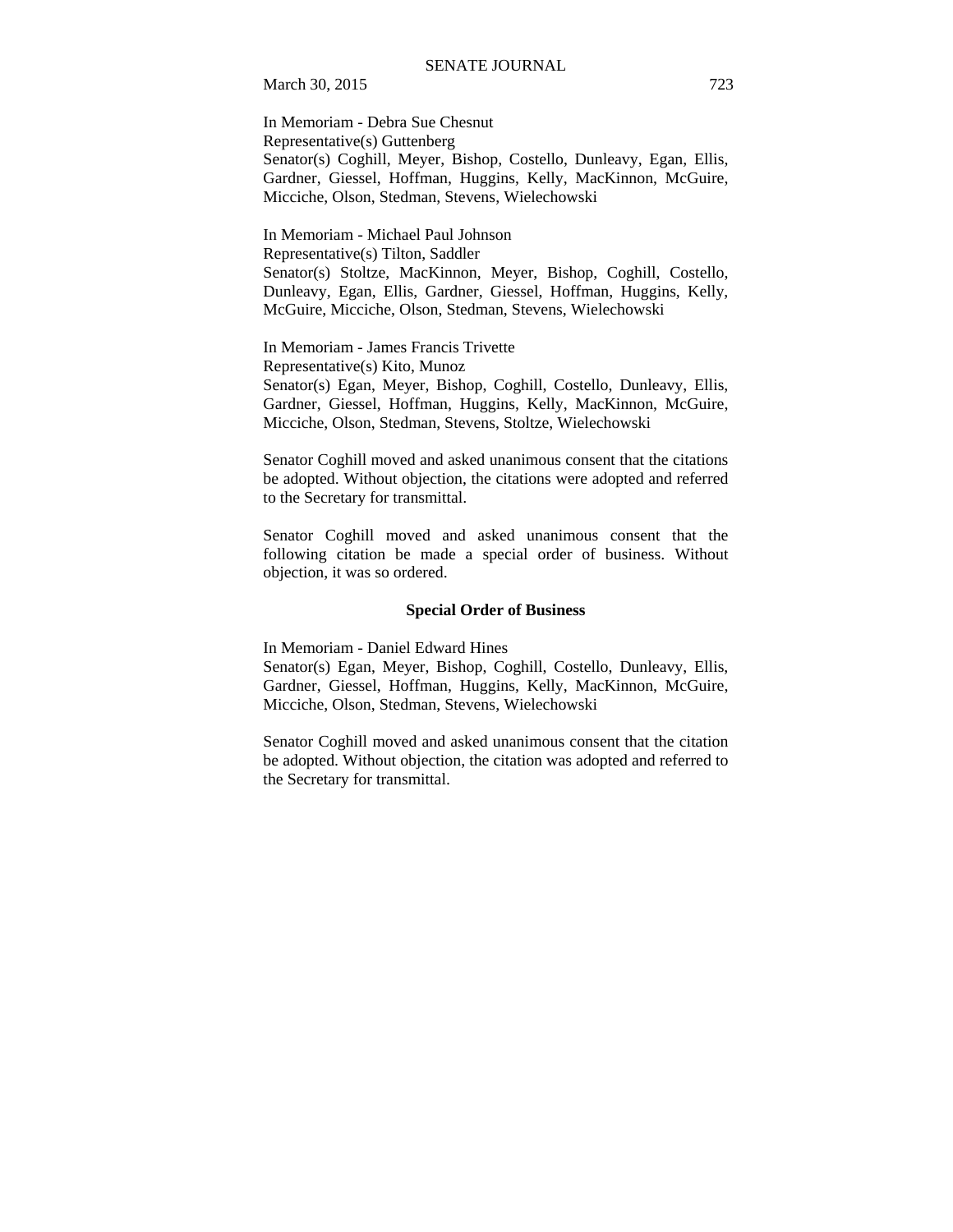#### **Unfinished Business**

#### **Reconsideration of Senate Bills**

### **SB 30**

Senator Coghill moved and asked unanimous consent that the reconsideration of CS FOR SENATE BILL NO. 30(FIN) "An Act relating to controlled substances; relating to marijuana; relating to crimes and offenses related to marijuana and the use of marijuana; relating to open marijuana containers; relating to established villages and local options; relating to delinquent minors; making conforming amendments; and providing for an effective date" be taken up. Senator Ellis objected.

The question being: "Shall the reconsideration be taken up the same day?" The roll was taken with the following result:

CSSB 30(FIN) Take up Reconsideration Same Day?

#### **YEAS: 15 NAYS: 5 EXCUSED: 0 ABSENT: 0**

Yeas: Bishop, Coghill, Costello, Dunleavy, Giessel, Hoffman, Huggins, Kelly, MacKinnon, McGuire, Meyer, Micciche, Stedman, Stevens, Stoltze

Nays: Egan, Ellis, Gardner, Olson, Wielechowski

and so, CS FOR SENATE BILL NO. 30(FIN) was before the Senate on reconsideration.

The question to be reconsidered: "Shall CS FOR SENATE BILL NO. 30(FIN) "An Act relating to controlled substances; relating to marijuana; relating to crimes and offenses related to marijuana and the use of marijuana; relating to open marijuana containers; relating to established villages and local options; relating to delinquent minors; making conforming amendments; and providing for an effective date" pass the Senate?" The roll was taken with the following result:

CSSB 30(FIN) Third Reading - On Reconsideration Effective Date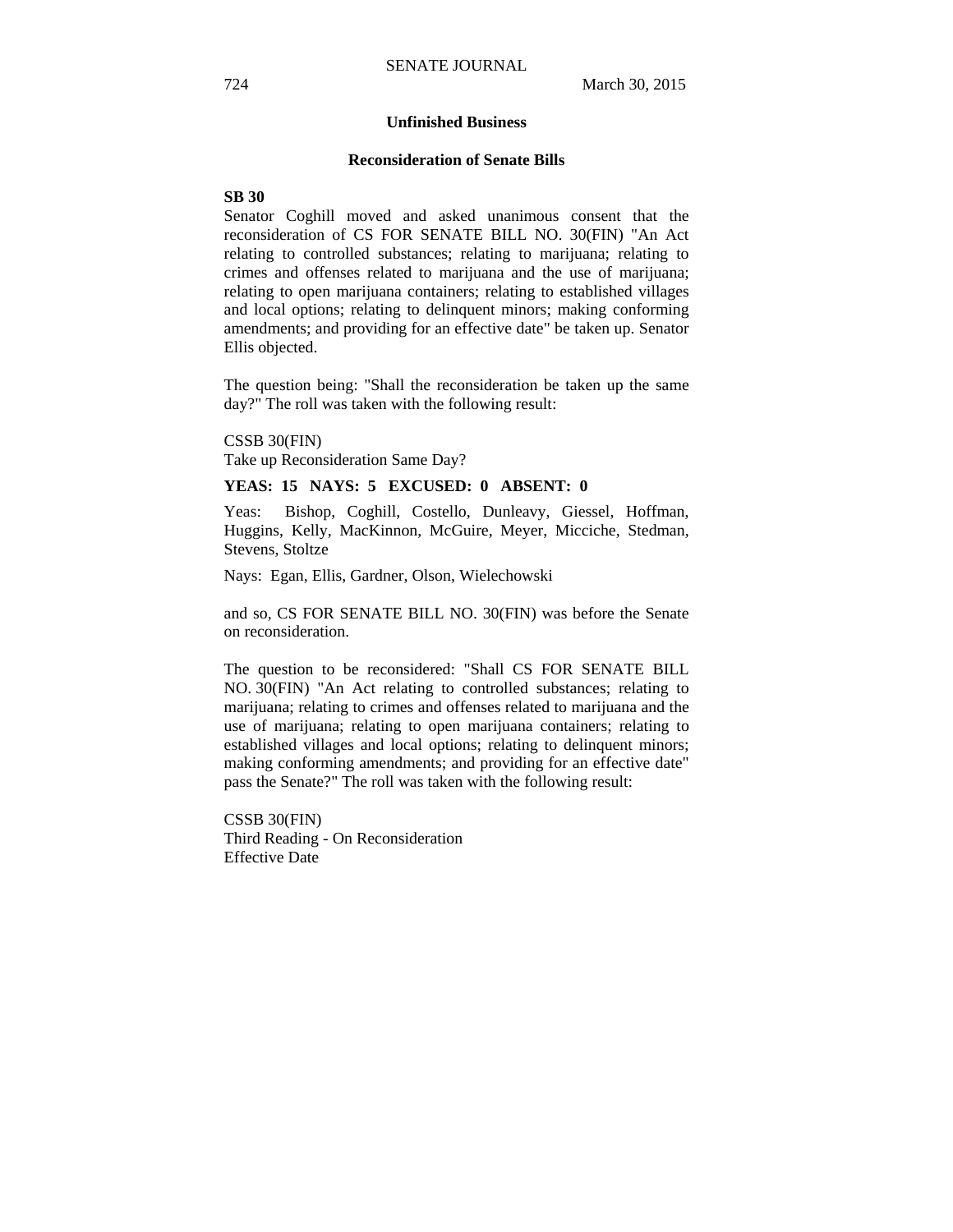# March 30, 2015 725

### **YEAS: 17 NAYS: 3 EXCUSED: 0 ABSENT: 0**

Yeas: Bishop, Coghill, Costello, Dunleavy, Egan, Giessel, Hoffman, Huggins, Kelly, MacKinnon, McGuire, Meyer, Micciche, Olson, Stedman, Stevens, Stoltze

Nays: Ellis, Gardner, Wielechowski

Olson changed from "Nay" to "Yea".

and so, CS FOR SENATE BILL NO. 30(FIN) passed the Senate on reconsideration.

Senator Coghill moved and asked unanimous consent that the vote on the passage of the bill be considered the vote on the effective date clause. Without objection, it was so ordered and the bill was referred to the Secretary for engrossment.

#### **Unfinished Business (continued)**

#### **HB 132**

Senator Wielechowski moved that CS FOR HOUSE BILL NO. 132(L&C) "An Act relating to the purpose, powers, and duties of the Alaska Gasline Development Corporation related to the Alaska liquefied natural gas project and an in-state natural gas pipeline; relating to the in-state natural gas pipeline fund; and providing for an effective date" be referred to the Finance Committee. Senator Coghill objected.

The question being: "Shall the bill be referred to the Finance Committee?" The roll was taken with the following result:

CSHB 132(L&C) Refer to the FIN committee?

## **YEAS: 5 NAYS: 15 EXCUSED: 0 ABSENT: 0**

Yeas: Egan, Ellis, Gardner, Olson, Wielechowski

Nays: Bishop, Coghill, Costello, Dunleavy, Giessel, Hoffman, Huggins, Kelly, MacKinnon, McGuire, Meyer, Micciche, Stedman, Stevens, Stoltze

and so, the bill was not referred to the Finance Committee.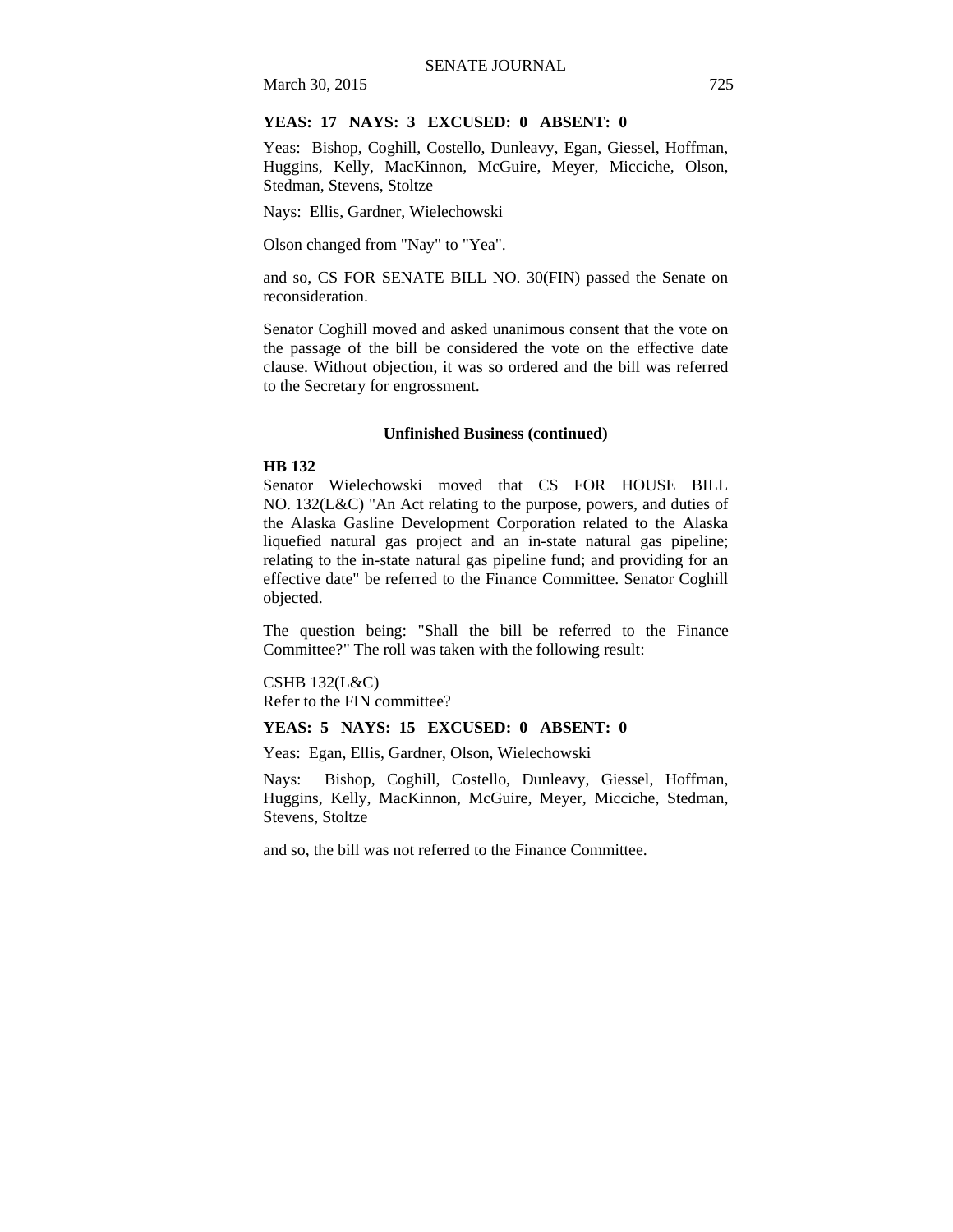#### **Announcements**

Announcements are at the end of the journal.

#### **Engrossment**

# **SB 30**

CS FOR SENATE BILL NO. 30(FIN) "An Act relating to controlled substances; relating to marijuana; relating to crimes and offenses related to marijuana and the use of marijuana; relating to open marijuana containers; relating to established villages and local options; relating to delinquent minors; making conforming amendments; and providing for an effective date" was engrossed, signed by the President and Secretary and transmitted to the House for consideration.

#### **Adjournment**

Senator Coghill moved and asked unanimous consent that the Senate stand in adjournment until 11:00 a.m., March 31, 2015. Without objection, the Senate adjourned at 2:31 p.m.

> Liz Clark Secretary of the Senate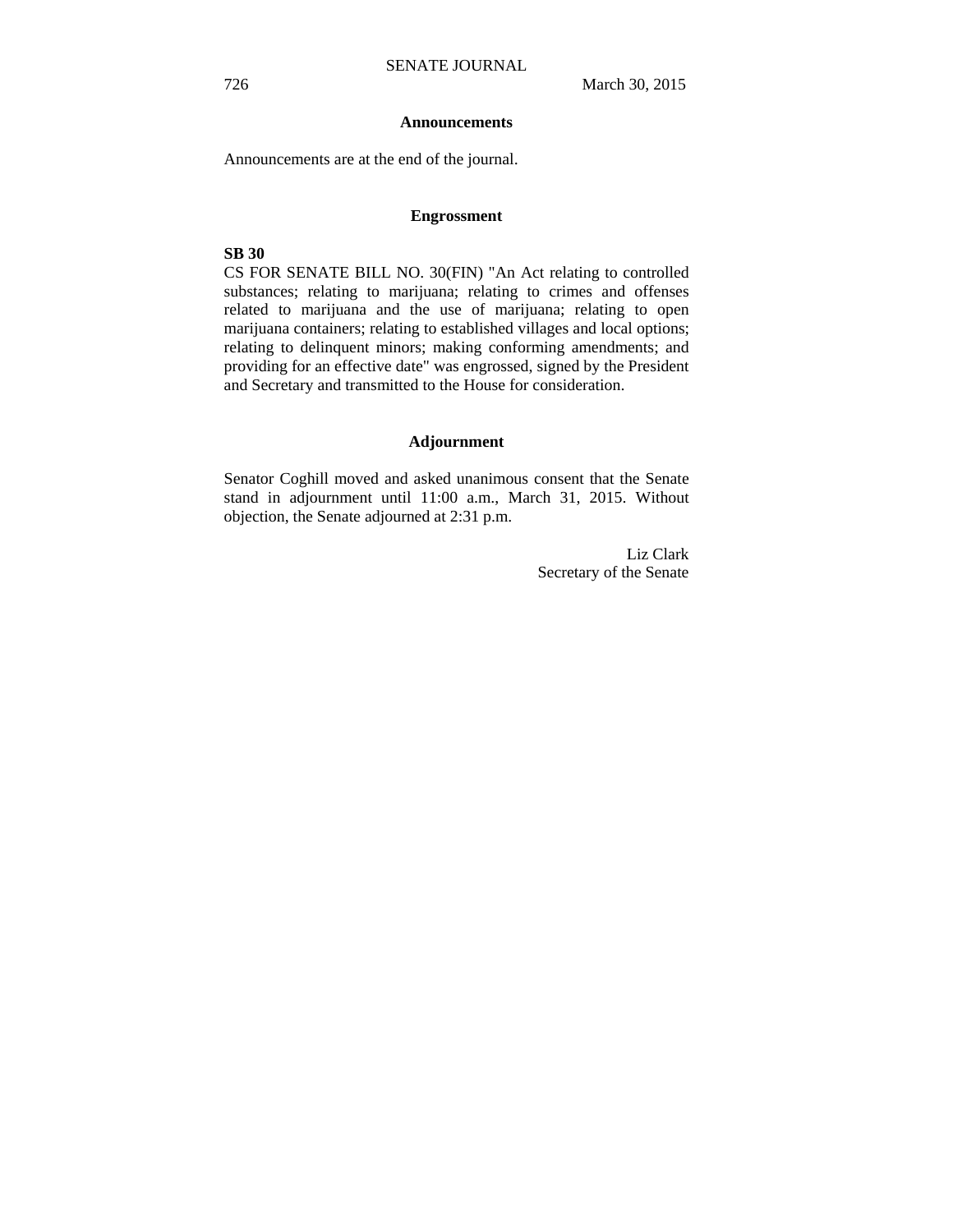#### **Announcements**

Americans with Disabilities Act Notice - Persons with disabilities who require special accommodation or alternative communication formats to access committee meetings may contact the appropriate committee office or the Legislative Information Office in their community. Reasonable advance notice is needed to accommodate the request. For further information, call the ADA Coordinator at 465-3854 Voice/465-4980 TDD.

#### **STANDING COMMITTEES**

+ indicates teleconference

= indicates bill previously heard/scheduled

# **COMMUNITY & REGIONAL AFFAIRS**

| <b>Mar 31</b> | <b>Tuesday</b>                          | Beltz 105 (tsbldg)                  | 3:30 PM   |
|---------------|-----------------------------------------|-------------------------------------|-----------|
| SB 87         |                                         | MUNI TAXES ON DETERIORATED PROPERTY |           |
| Apr 02        | <b>Thursday</b><br>No Mooting Cohoduled | Beltz 105 (tsbldg)                  | $3:30$ PM |

 No Meeting Scheduled ----------------------------------------

#### **EDUCATION**

| Mar 31   |            | <b>Tuesday</b>                                  | <b>Butrovich 205</b>                                | $3:30$ PM |
|----------|------------|-------------------------------------------------|-----------------------------------------------------|-----------|
|          |            |                                                 | $+=$ SB 79 REEMPLOYMENT OF RETIRED TEACHERS & ADMIN |           |
|          | $+=$ SB 80 |                                                 | ED. STANDARDS AND ASSESSMENTS/FED FUNDS             |           |
| $+$      | SB 89      | <b>PARENT RIGHTS: EDUCATION: SCHOOL ABSENCE</b> |                                                     |           |
|          |            |                                                 |                                                     |           |
| Apr $02$ |            | <b>Thursday</b>                                 | <b>Butrovich 205</b>                                | $3:30$ PM |
|          |            |                                                 | + SB 37 SEXUAL ABUSE/ASSAULT PREVENTION PROGRAMS    |           |
|          | $+=$ SB 79 |                                                 | REEMPLOYMENT OF RETIRED TEACHERS & ADMIN            |           |
|          | $+=$ SB 80 |                                                 | ED. STANDARDS AND ASSESSMENTS/FED FUNDS             |           |
|          | $+=$ SB 89 |                                                 | <b>PARENT RIGHTS: EDUCATION: SCHOOL ABSENCE</b>     |           |
|          |            |                                                 |                                                     |           |

# **FINANCE**

| <b>Mar 30</b> | <b>Monday</b>                        | <b>Senate Finance 532</b>                    | 10:00 AM |
|---------------|--------------------------------------|----------------------------------------------|----------|
|               |                                      | + HB 72 APPROP: OPERATING BUDGET/LOANS/FUNDS |          |
|               | + HB 73 APPROP: MENTAL HEALTH BUDGET |                                              |          |

- + Bills Previously Heard/Scheduled
	-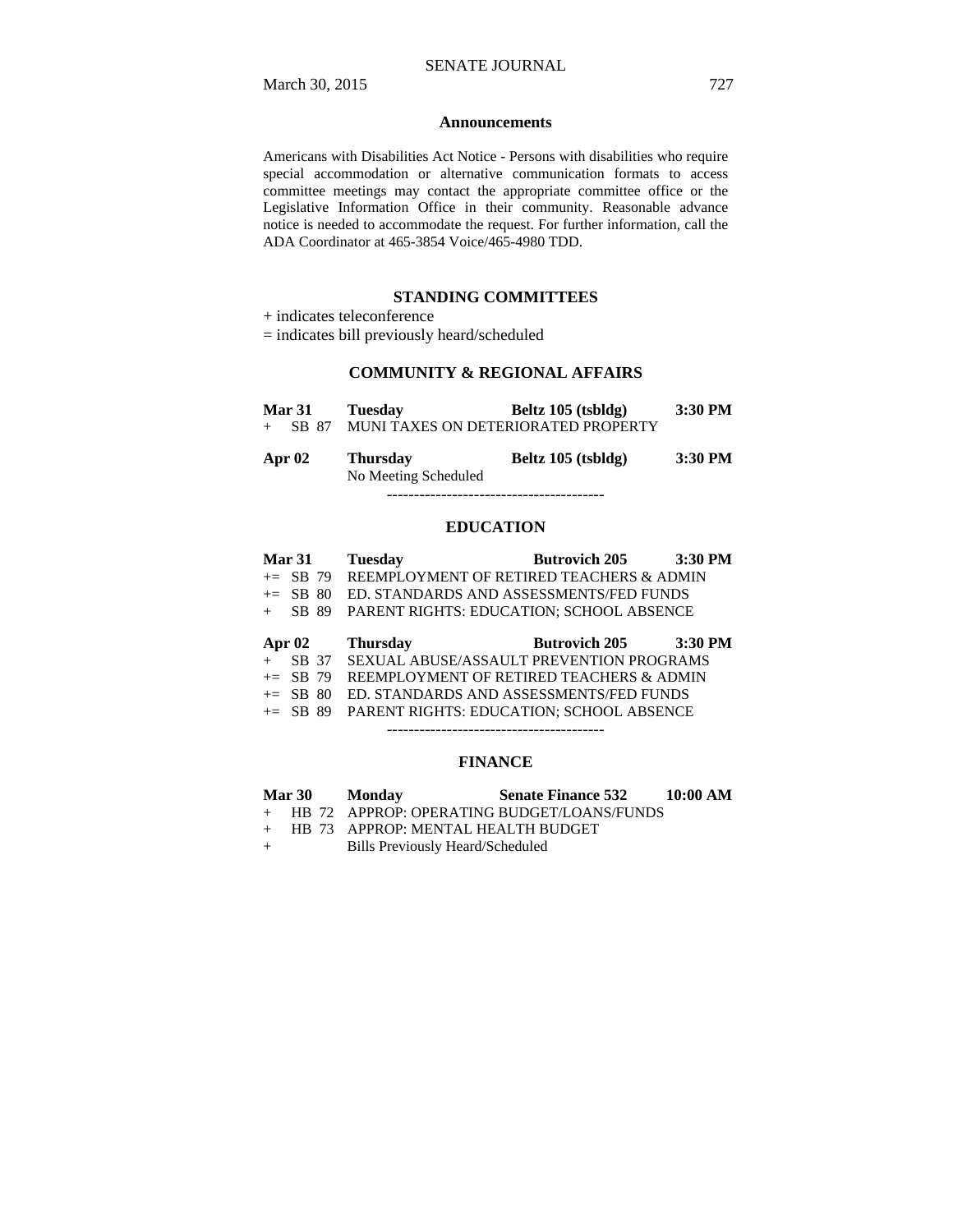# **FINANCE (continued)**

| Mar 30        | <b>Monday</b>                                                                                                               | <b>Senate Finance 532</b>                       | 1:30 PM |  |
|---------------|-----------------------------------------------------------------------------------------------------------------------------|-------------------------------------------------|---------|--|
| $+=$ HB 72    |                                                                                                                             | APPROP: OPERATING BUDGET/LOANS/FUNDS            |         |  |
| HB 73<br>$+=$ | APPROP: MENTAL HEALTH BUDGET                                                                                                |                                                 |         |  |
| $+$           | <b>Bills Previously Heard/Scheduled</b>                                                                                     |                                                 |         |  |
|               | Statewide Public Testimony:                                                                                                 |                                                 |         |  |
|               | -- <time 2="" be="" limit="" may="" minutes="" set="" to=""> --</time>                                                      |                                                 |         |  |
|               | Please Arrive 15 Minutes Prior to the End of the                                                                            |                                                 |         |  |
|               | Time Period or Testimony Will Close Early                                                                                   |                                                 |         |  |
|               | If You Are a Member of a Group with the Same                                                                                |                                                 |         |  |
|               | Message, in the Interest of Time, Please Select                                                                             |                                                 |         |  |
|               | a Spokesperson to Testify for the Entire Group                                                                              |                                                 |         |  |
|               |                                                                                                                             | If You Live in a Community with an LIO, But Are |         |  |
|               |                                                                                                                             | Unable to Access it, You May Send Your Written  |         |  |
|               | Testimony to the Senate Finance Committee                                                                                   |                                                 |         |  |
|               |                                                                                                                             | via finance.committee@akleg.gov                 |         |  |
|               | 1:30 pm - Juneau                                                                                                            |                                                 |         |  |
|               | 3:00 pm - Bethel, Nome, Kotzebue, Unalaska                                                                                  |                                                 |         |  |
|               | 5:00 pm - Barrow, Tok, Delta Junction                                                                                       |                                                 |         |  |
|               |                                                                                                                             | 5:30 pm - Ketchikan, Wrangell, Petersburg       |         |  |
|               |                                                                                                                             |                                                 |         |  |
|               | 6:00 pm - Sitka, Cordova, Valdez                                                                                            |                                                 |         |  |
|               |                                                                                                                             |                                                 |         |  |
| Mar 31        | <b>Tuesday</b>                                                                                                              | <b>Senate Finance 532</b>                       | 9:00 AM |  |
| $+=$ HB 72    |                                                                                                                             | APPROP: OPERATING BUDGET/LOANS/FUNDS            |         |  |
| $+=$ HB 73    | APPROP: MENTAL HEALTH BUDGET                                                                                                |                                                 |         |  |
| $+$<br>$+$    | <b>Bills Previously Heard/Scheduled</b>                                                                                     |                                                 |         |  |
|               | <b>Statewide Public Testimony:</b>                                                                                          |                                                 |         |  |
|               | -- <time 2="" be="" limit="" may="" minutes="" set="" to=""> --<br/>Please Arrive 15 Minutes Prior to the End of the</time> |                                                 |         |  |
|               | Time Period or Testimony Will Close Early                                                                                   |                                                 |         |  |
|               | If You Are a Member of a Group with the Same                                                                                |                                                 |         |  |
|               | Message, in the Interest of Time, Please Select                                                                             |                                                 |         |  |
|               | a Spokesperson to Testify for the Entire Group                                                                              |                                                 |         |  |
|               |                                                                                                                             | If You Live in a Community with an LIO, But Are |         |  |
|               |                                                                                                                             | Unable to Access it, You May Send Your Written  |         |  |
|               | Testimony to the Senate Finance Committee                                                                                   |                                                 |         |  |
|               | via finance.committee@akleg.gov                                                                                             |                                                 |         |  |
|               | 9:00 am Anchorage<br>10:30 am Glennallen, Seward, Homer                                                                     |                                                 |         |  |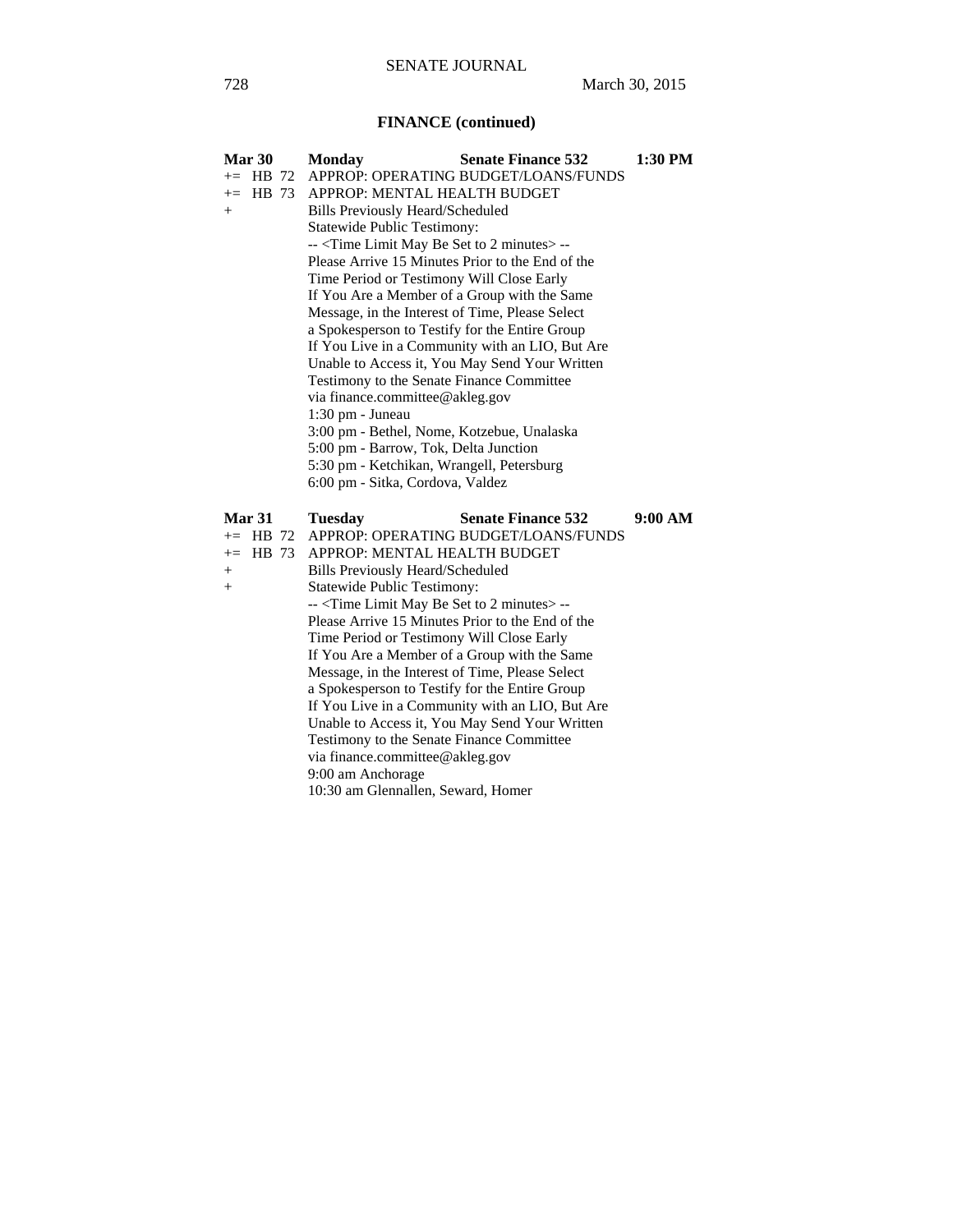# **FINANCE (continued)**

| Mar 31<br>$+=$ HB 72<br>HB 73<br>$+=$<br>$+$<br>$+$ | <b>Tuesday</b><br><b>Senate Finance 532</b><br>APPROP: OPERATING BUDGET/LOANS/FUNDS<br>APPROP: MENTAL HEALTH BUDGET<br><b>Bills Previously Heard/Scheduled</b><br><b>Statewide Public Testimony:</b><br>-- <time 2="" be="" limit="" may="" minutes="" set="" to=""> --<br/>Please Arrive 15 Minutes Prior to the End of the<br/>Time Period or Testimony Will Close Early<br/>If You Are a Member of a Group with the Same<br/>Message, in the Interest of Time, Please Select<br/>a Spokesperson to Testify for the Entire Group<br/>If You Live in a Community with an LIO, But Are<br/>Unable to Access it, You May Send Your Written<br/>Testimony to the Senate Finance Committee<br/>via finance.committee@akleg.gov<br/>1:30 pm Fairbanks, Mat-Su<br/>2:30 pm Kenai, Kodiak, Dillingham<br/>3:30 pm Statewide Teleconference - Offnet Sites</time> | 1:30 PM   |
|-----------------------------------------------------|------------------------------------------------------------------------------------------------------------------------------------------------------------------------------------------------------------------------------------------------------------------------------------------------------------------------------------------------------------------------------------------------------------------------------------------------------------------------------------------------------------------------------------------------------------------------------------------------------------------------------------------------------------------------------------------------------------------------------------------------------------------------------------------------------------------------------------------------------------|-----------|
| Apr 01<br>$+=$ HB 72<br>$+=$ HB 73<br>$+$           | <b>Senate Finance 532</b><br>Wednesday<br>APPROP: OPERATING BUDGET/LOANS/FUNDS<br>APPROP: MENTAL HEALTH BUDGET<br>Bills Previously Heard/Scheduled                                                                                                                                                                                                                                                                                                                                                                                                                                                                                                                                                                                                                                                                                                         | 9:00 AM   |
| Apr $02$<br>$+=$ HB 72<br>$+=$ HB 73<br>$+$         | <b>Senate Finance 532</b><br><b>Thursday</b><br>APPROP: OPERATING BUDGET/LOANS/FUNDS<br>APPROP: MENTAL HEALTH BUDGET<br><b>Bills Previously Heard/Scheduled</b>                                                                                                                                                                                                                                                                                                                                                                                                                                                                                                                                                                                                                                                                                            | 9:00 AM   |
| Apr $02$<br>SB 71<br>$+$<br>SB 86<br>$+$<br>$+$     | <b>Senate Finance 532</b><br><b>Thursday</b><br>VACCINE CERTIFICATION FOR PHARMACISTS<br>REFINED FUEL SURCHARGE; MOTOR FUEL TAX<br><b>Bills Previously Heard/Scheduled</b>                                                                                                                                                                                                                                                                                                                                                                                                                                                                                                                                                                                                                                                                                 | $1:30$ PM |
| Apr 03<br>$+$                                       | Friday<br><b>Senate Finance 532</b><br><b>Bills Previously Heard/Scheduled</b>                                                                                                                                                                                                                                                                                                                                                                                                                                                                                                                                                                                                                                                                                                                                                                             | 9:00 AM   |
| Apr 03<br>$\hspace{0.1mm} +$                        | Friday<br><b>Senate Finance 532</b><br><b>Bills Previously Heard/Scheduled</b>                                                                                                                                                                                                                                                                                                                                                                                                                                                                                                                                                                                                                                                                                                                                                                             | $1:30$ PM |

----------------------------------------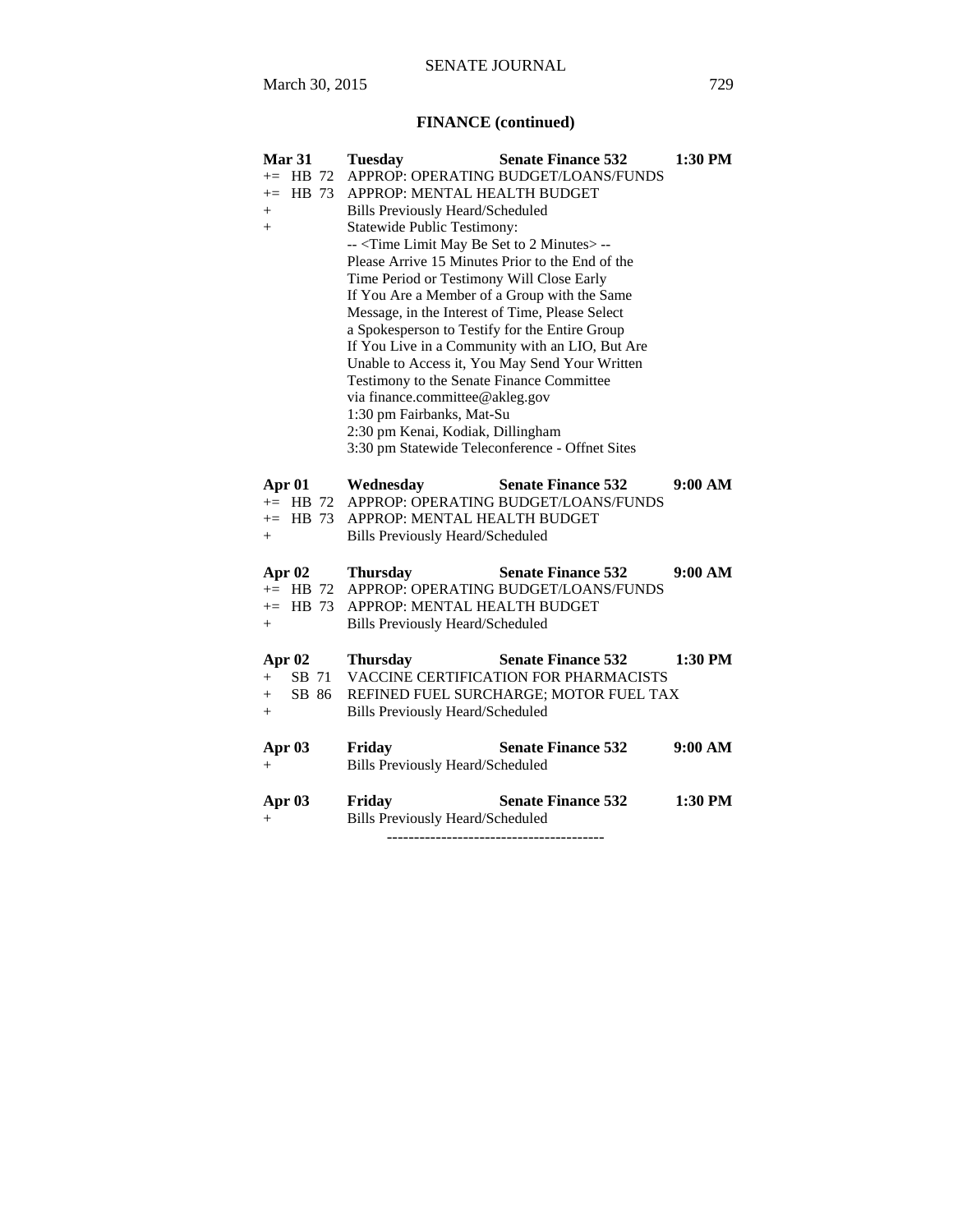# **HEALTH & SOCIAL SERVICES**

| Mar 30          | <b>Monday</b>                                           | <b>Butrovich 205</b> | 1:30 PM |
|-----------------|---------------------------------------------------------|----------------------|---------|
| SB 78<br>$^{+}$ | MEDICAL ASSISTANCE COVERAGE; REFORM                     |                      |         |
|                 | <b>Bills Previously Heard/Scheduled</b>                 |                      |         |
| Apr 01          | Wednesday                                               | <b>Butrovich 205</b> | 1:30 PM |
|                 | -- Public Testimony --                                  |                      |         |
| SB 74<br>$+=$   | MEDICAID REFORM/PFD/HSAS/ER USE/STUDIES                 |                      |         |
| SB 78<br>$+=$   | MEDICAL ASSISTANCE COVERAGE; REFORM                     |                      |         |
| $+$             | Presentations:                                          |                      |         |
| $+$             | <b>DHSS</b> Commissioner Davidson / Deputy Commissioner |                      |         |
|                 | Jon Sherwood                                            |                      |         |
| $+$             | Amanda Ryder, Legislative Finance (Medicaid             |                      |         |
|                 | Numbers)                                                |                      |         |
| $^{+}$          | Arnold Liebeldt / DHSS (Fiscal Notes)                   |                      |         |
|                 | $\leq$ Rescheduled from 3/30/15 $>$                     |                      |         |
| $^{+}$          | <b>Bills Previously Heard/Scheduled</b>                 |                      |         |
| Apr 03          | Friday                                                  | <b>Butrovich 205</b> | 1:30 PM |
| $+=$ SB 74      | <b>MEDICAID REFORM/PFD/HSAS/ER USE/STUDIES</b>          |                      |         |

 -- Testimony <Invitation Only> -- += SB 78 MEDICAL ASSISTANCE COVERAGE; REFORM -- Testimony <Invitation Only> -- Bills Previously Heard/Scheduled

----------------------------------------

## **JUDICIARY**

|        | Mar 30 | <b>Monday</b>                                       | Beltz 105 (tsbldg) | 1:30 PM |
|--------|--------|-----------------------------------------------------|--------------------|---------|
|        |        | $-$ Rescheduled from $3/25/15 -$                    |                    |         |
|        |        | -- Testimony <invited and="" public="">--</invited> |                    |         |
| $+$    |        | Confirmation of Governor's Appointment              |                    |         |
|        |        | William Gordon - Board of Governors of the          |                    |         |
|        |        | Alaska Bar                                          |                    |         |
|        |        | $+=$ SB 47 LIFE INSURANCE/ANNUITY EXEMPTIONS        |                    |         |
|        |        | $+=$ HCR 3 ENDORSING ANWR LEASING                   |                    |         |
| $+$    |        | <b>Bills Previously Heard/Scheduled</b>             |                    |         |
| Apr 01 |        | Wednesday                                           | Beltz 105 (tsbldg) | 1:30 PM |
|        |        | -- Testimony <invited and="" public="">--</invited> |                    |         |
| $+$    |        | SB 23 IMMUNITY FOR PROVIDING OPIOID OD DRUG         |                    |         |
| $+$    |        | SB 82 ALCOHOL/SUBST ABUSE PROGRAM MITIGATION        |                    |         |
| $+$    |        | Bills Previously Heard/Scheduled                    |                    |         |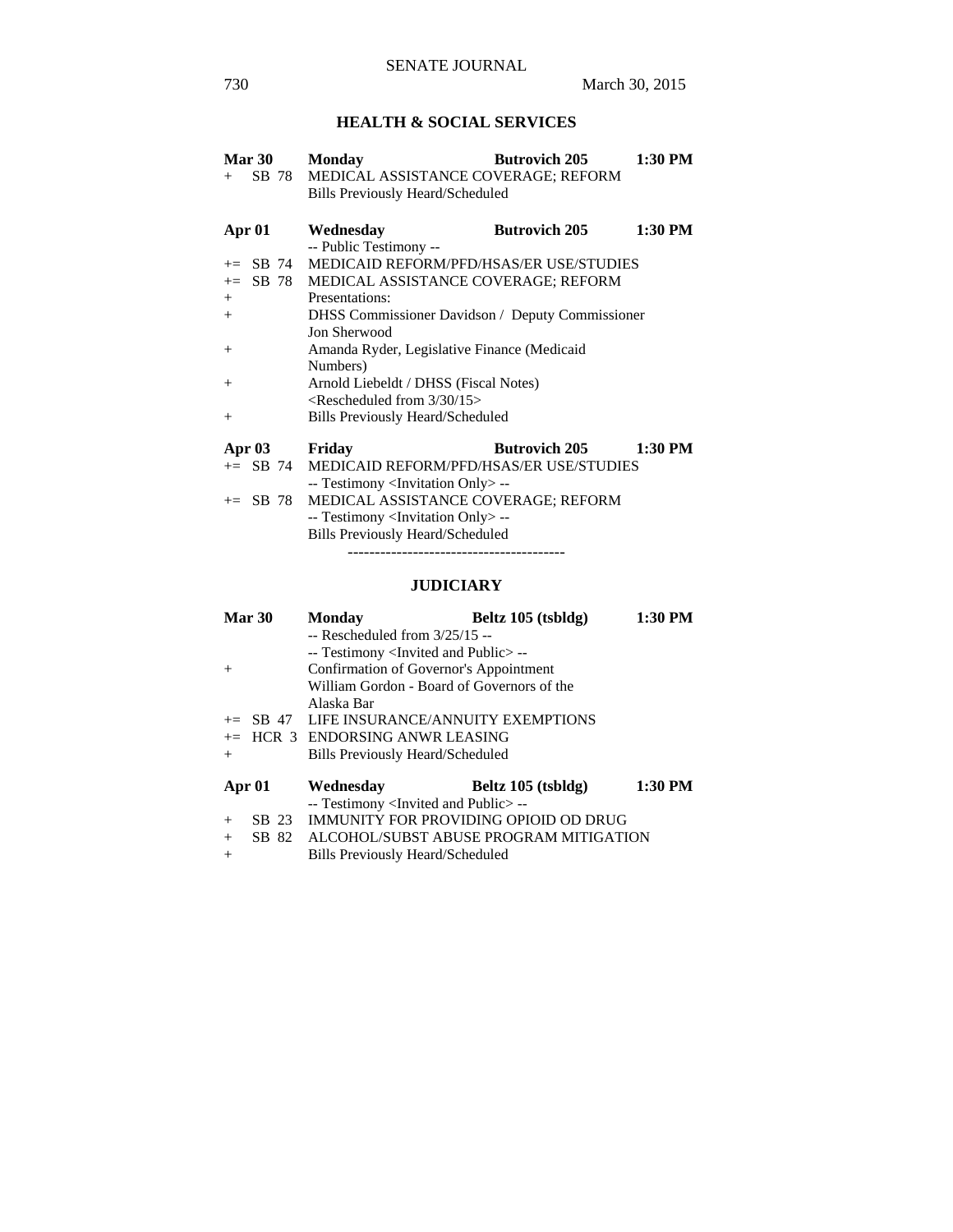# **JUDICIARY (continued)**

| Apr $03$ | Friday               | <b>Butrovich 205</b> | 1:30 PM |
|----------|----------------------|----------------------|---------|
|          | No Meeting Scheduled |                      |         |
|          |                      |                      |         |

# **LABOR & COMMERCE**

| Mar 31 |                    | <b>Tuesday</b>                            | Beltz 105 (tsbldg)                          | 1:30 PM |
|--------|--------------------|-------------------------------------------|---------------------------------------------|---------|
|        |                    | -- Public Testimony --                    |                                             |         |
| $^{+}$ | SB 76              | <b>REAL ESTATE BROKERS; LIABILITY</b>     |                                             |         |
| $+$    | SB 77              |                                           | <b>SHAREHOLDER ACCESS TO CORP RECORDS</b>   |         |
| $+$    |                    | Confirmation Hearing:                     |                                             |         |
|        |                    | Commissioner Chris Hladick, Department of |                                             |         |
|        |                    |                                           | Commerce, Community, & Economic Development |         |
| $\pm$  |                    | Board and Commission Appointees:          |                                             |         |
|        |                    | Regulatory Commission of Alaska           |                                             |         |
|        |                    | <b>Real Estate Commission</b>             |                                             |         |
|        |                    | Alcoholic Beverage Control Board          |                                             |         |
| $^{+}$ |                    | Bills Previously Heard/Scheduled          |                                             |         |
|        |                    |                                           |                                             |         |
|        | <b>Apr 02</b>      | <b>Thursday</b>                           | Beltz $105$ (tsbldg)                        | 1:30 PM |
|        |                    | -- Public Testimony --                    |                                             |         |
|        | -18<br>$\equiv$ SB | HEALTH CARE SHARE MINISTRY NOT INSURANCE  |                                             |         |

|        | $\pm$ 5D 18 REALIN CANE SHANE MINISTRIT NOT INSURANCE |
|--------|-------------------------------------------------------|
|        | SB 69 BD OF CHIROPRACTIC EXAMINERS; PRACTICE          |
| $^{+}$ | <b>Bills Previously Heard/Scheduled</b>               |

----------------------------------------

# **RESOURCES**

| Mar 30 | <b>Monday</b>                                      | <b>Butrovich 205</b> | 3:30 PM |
|--------|----------------------------------------------------|----------------------|---------|
| $^{+}$ | Confirmation of Governor's Appointee:              |                      |         |
|        | Alaska Gasline Development Corporation             |                      |         |
|        | Joe Paskvan - Board of Directors                   |                      |         |
|        | --Public Testimony on Appointee--                  |                      |         |
|        | += SB 70 GAS PIPELINE RIGHT-OF-WAY; PARKS; REFUGES |                      |         |
|        | -- Public Testimony --                             |                      |         |
|        | SB 50 AIDEA: BONDS;PROGRAMS;LOANS;LNG PROJECT      |                      |         |
|        | -- Public Testimony --                             |                      |         |
|        | <b>Bills Previously Heard/Scheduled</b>            |                      |         |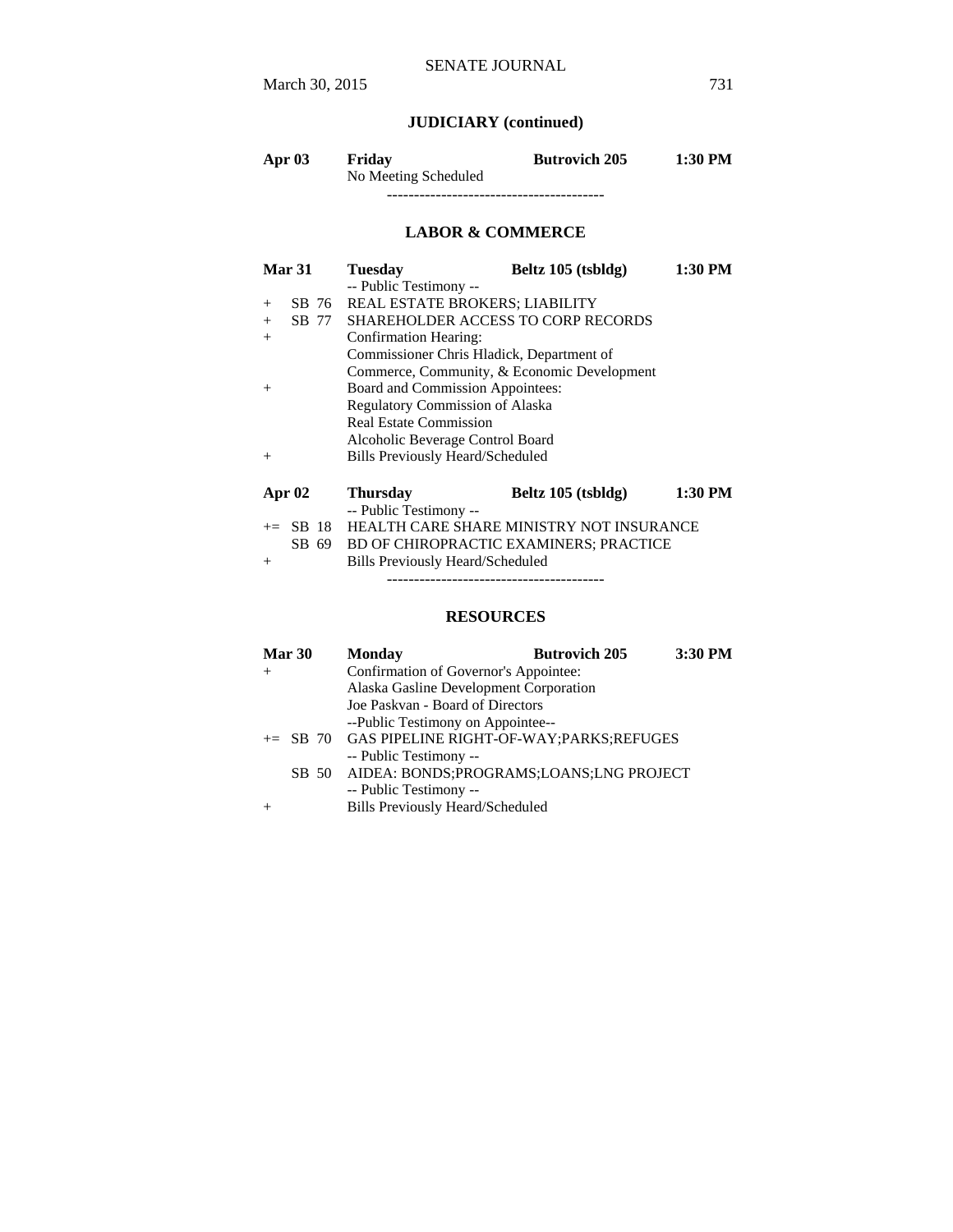# **RESOURCES (continued)**

| Apr 01   |  | Wednesday                                         | <b>Butrovich 205</b> | 3:30 PM |
|----------|--|---------------------------------------------------|----------------------|---------|
|          |  | += SB 68 ANTLERLESS MOOSE SEASONS; CLOSURES       |                      |         |
|          |  | -- Testimony <invitation only=""> --</invitation> |                      |         |
|          |  | SB 42 PERSONAL USE FISHING PRIORITY               |                      |         |
|          |  | -- Public Testimony --                            |                      |         |
| $+$      |  | <b>Bills Previously Heard/Scheduled</b>           |                      |         |
| Apr $03$ |  | Friday                                            | <b>Butrovich 205</b> | 3:30 PM |
|          |  | HB 70 CREAMER'S FIELD REFUGE                      |                      |         |
|          |  | -- Public Testimony --                            |                      |         |
| $+$      |  | <b>Bills Previously Heard/Scheduled</b>           |                      |         |

+ Bills Previously Heard/Scheduled ----------------------------------------

# **STATE AFFAIRS**

| <b>Mar 31</b> |                       | <b>Tuesday</b>                  | <b>Butrovich 205</b>                                 | 9:00 AM |
|---------------|-----------------------|---------------------------------|------------------------------------------------------|---------|
|               |                       |                                 | HB 56 ALASKA FIREFIGHTERS' DAY                       |         |
|               |                       | -- Public Testimony --          |                                                      |         |
|               |                       |                                 | += SB 24 LEGIS. ETHICS ACT: CONTRACTORS, INTERNS     |         |
|               |                       | -- Public Testimony --          |                                                      |         |
| $+$           |                       |                                 | <b>Bills Previously Heard/Scheduled</b>              |         |
|               |                       |                                 |                                                      |         |
|               |                       |                                 |                                                      |         |
| Apr $02$      |                       | <b>Thursday</b>                 | <b>Butrovich 205</b>                                 | 9:00 AM |
|               |                       |                                 | SB 74 MEDICAID REFORM/PFD/HSAS/ER USE/STUDIES        |         |
|               |                       | <pending referral=""></pending> |                                                      |         |
|               | SB.<br>$\overline{1}$ |                                 | <b>REGULATION OF SMOKING</b>                         |         |
|               |                       |                                 | <initial by="" presentation="" sponsor=""></initial> |         |

 <Pending Referral> + SB 91 CRIMINAL LAW/PROCEDURE; DRIV LIC; PUB AID <Initial Presentation by Sponsor>

+ Bills Previously Heard/Scheduled ----------------------------------------

-- Public Testimony --

# **TRANSPORTATION**

| <b>Mar 31</b><br>$^{+}$ | 1:00 PM<br><b>Butrovich 205</b><br><b>Tuesday</b><br>-- MEETING CANCELED --<br>Bills Previously Heard/Scheduled |                      |         |
|-------------------------|-----------------------------------------------------------------------------------------------------------------|----------------------|---------|
| Apr 02                  | <b>Thursday</b><br>No Meeting Scheduled                                                                         | <b>Butrovich 205</b> | 1:00 PM |
|                         |                                                                                                                 |                      |         |